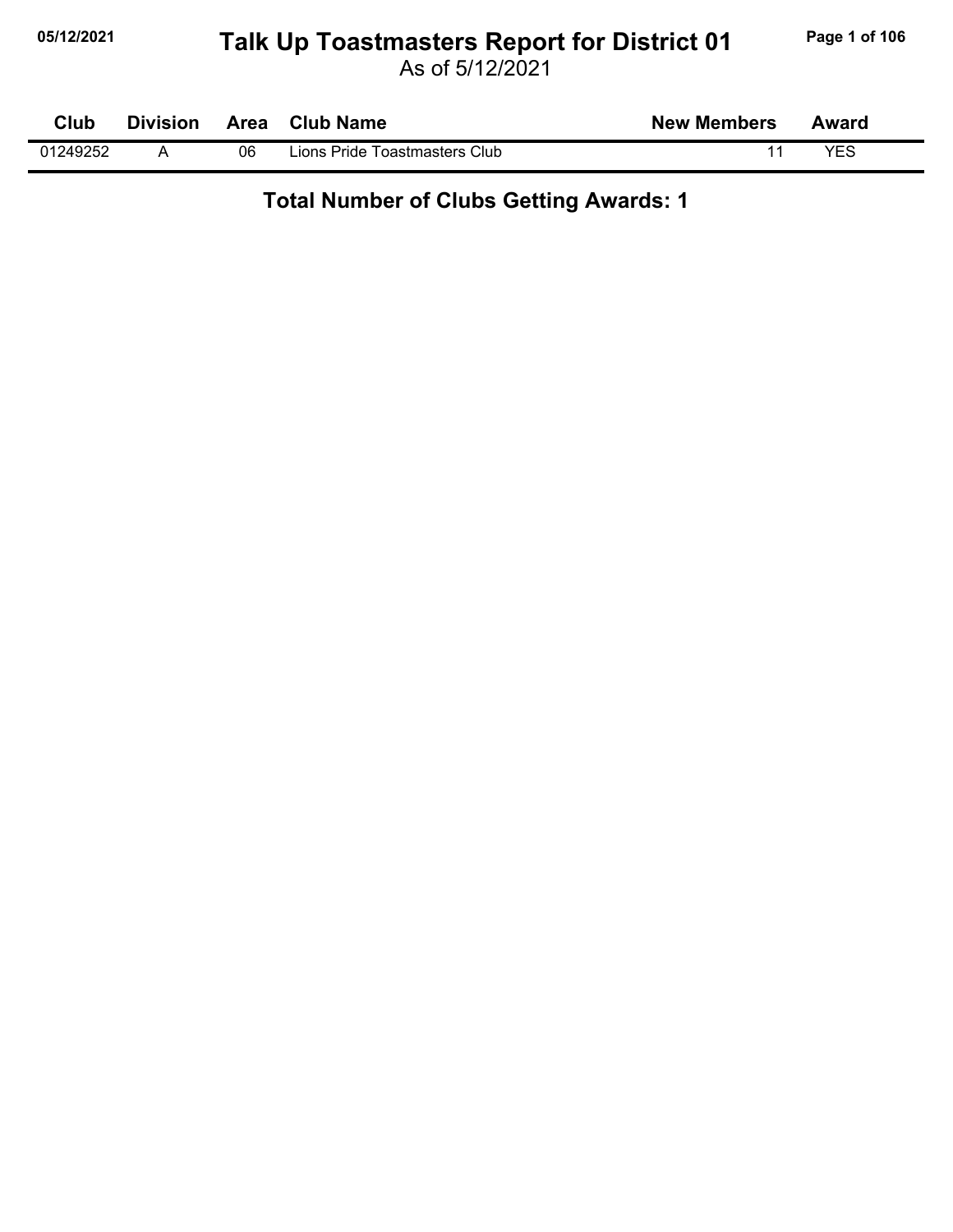#### **05/12/2021 Page 2 of 106 Talk Up Toastmasters Report for District 03**

As of 5/12/2021

| Club     | <b>Division</b> | Area | Club Name          | <b>New Members</b> | Award |
|----------|-----------------|------|--------------------|--------------------|-------|
| 01717077 |                 | 02   | Elite Toastmasters |                    | YES   |
| 07291052 |                 | 04   | Trash Talkers      |                    | YES   |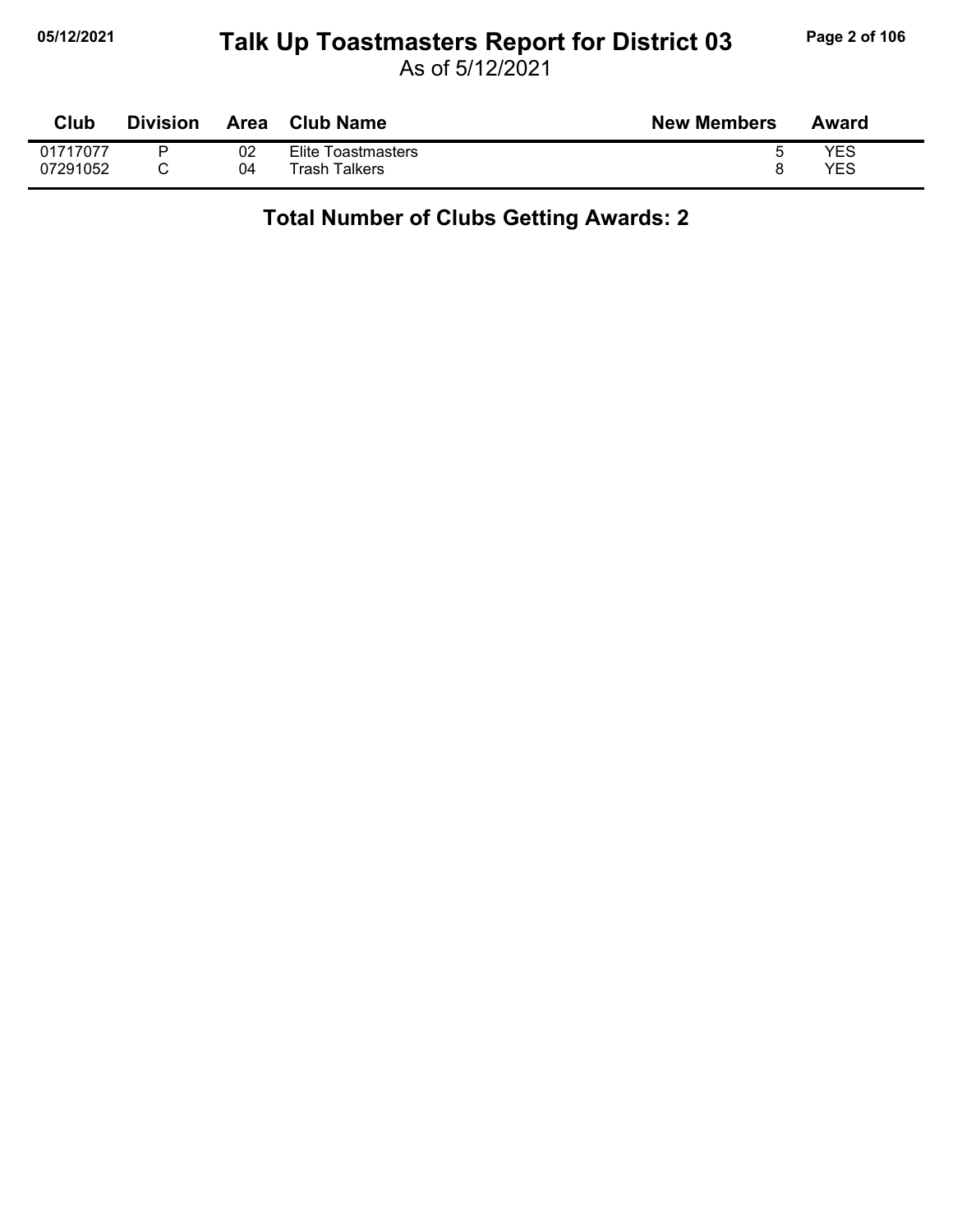#### **05/12/2021 Page 3 of 106 Talk Up Toastmasters Report for District 04**

As of 5/12/2021

| Club     | <b>Division</b> | <b>Area</b> | <b>Club Name</b>                      | <b>New Members</b> | <b>Award</b> |
|----------|-----------------|-------------|---------------------------------------|--------------------|--------------|
| 07222873 | D               | 04          | Uber San Francisco Club               |                    | YES          |
| 07222791 | А               | 02          | Uber Palo Alto                        | 6                  | <b>YES</b>   |
| 07509437 | B               | 04          | <b>Recology Toastmasters</b>          | 6                  | <b>YES</b>   |
| 02626176 | в               | 01          | <b>Guidewire Premium Presenters</b>   |                    | YES          |
| 02694124 |                 | 04          | <b>BlackRock Speaks San Francisco</b> | 8                  | <b>YES</b>   |
| 01488281 |                 | 03          | Salesforce Toastmasters               | 6                  | <b>YES</b>   |
| 00003295 | Е               | 01          | Money Talks Toastmasters Club         | 5                  | <b>YES</b>   |
| 00009408 | С               | 05          | Everybody Speaks Club                 | 5                  | <b>YES</b>   |
| 05644883 | С               | 04          | Annie's Toastmasters                  | 6                  | <b>YES</b>   |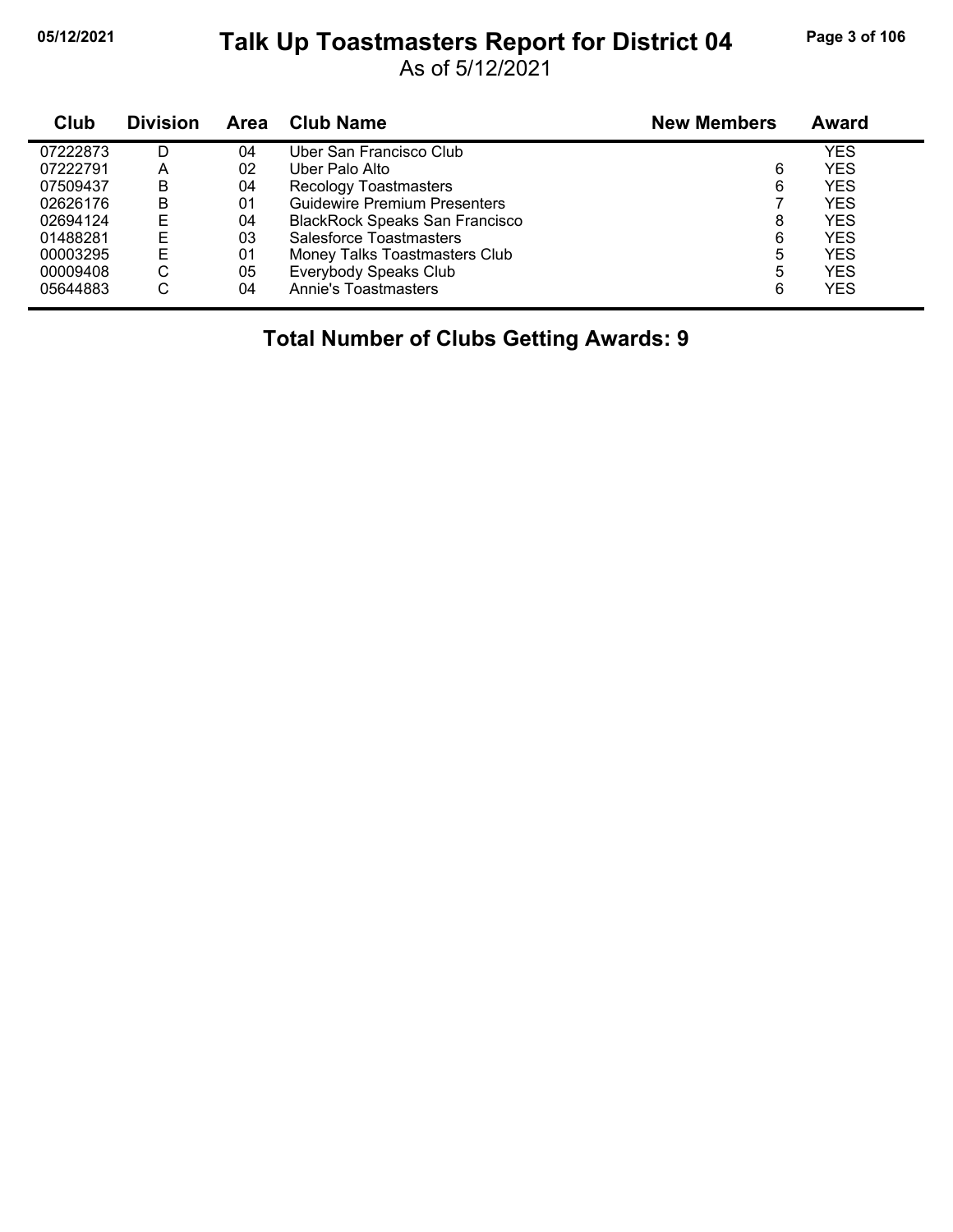#### **05/12/2021 Page 4 of 106 Talk Up Toastmasters Report for District 05**

As of 5/12/2021

| Club     | <b>Division</b> | Area | <b>Club Name</b>                  | <b>New Members</b> | Award |
|----------|-----------------|------|-----------------------------------|--------------------|-------|
| 00003870 |                 |      | <b>ASML Toastmasters</b>          |                    | YES   |
| 02327386 |                 | 09   | Uptown Professionals Toastmasters |                    | YES   |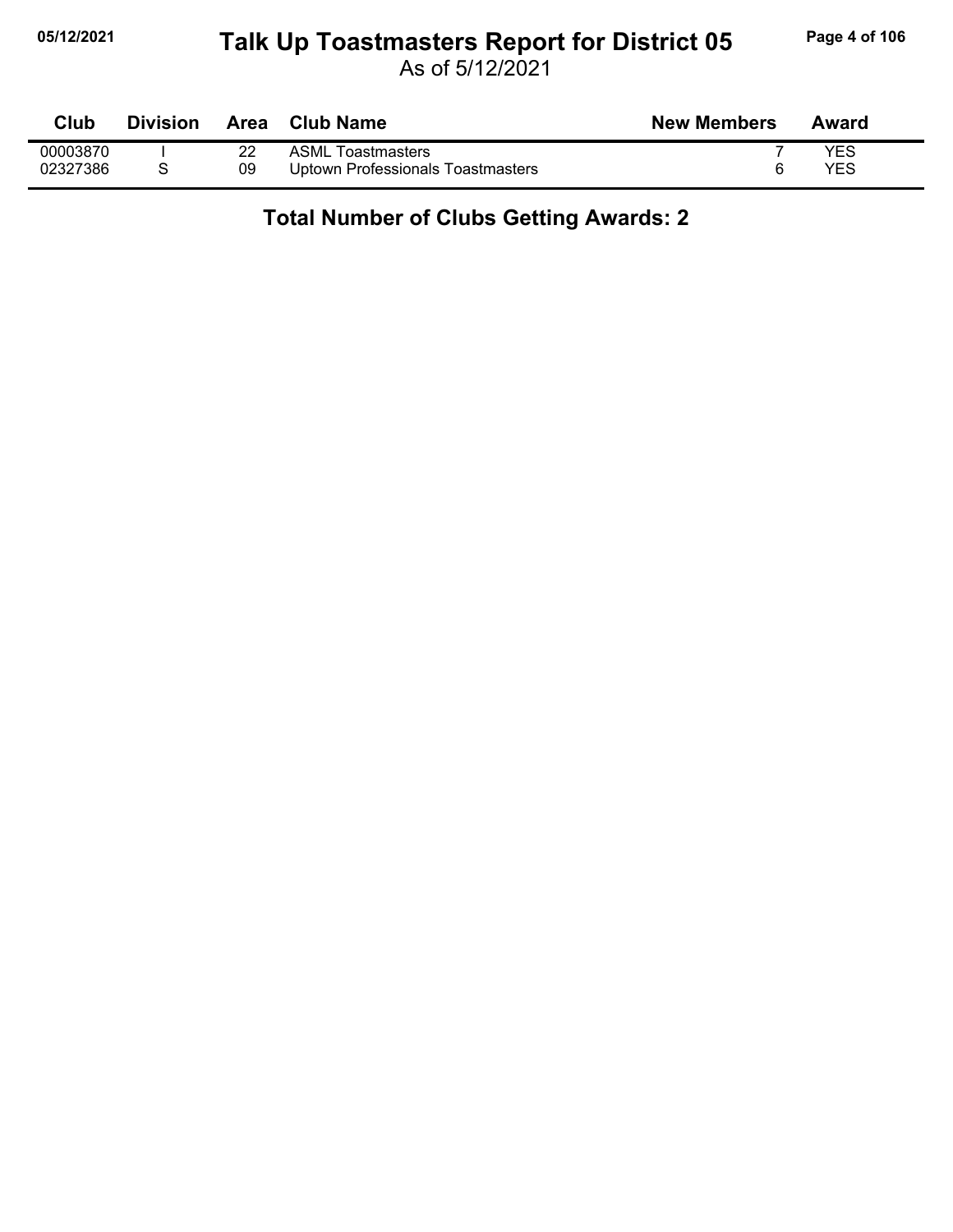### **05/12/2021 Page 5 of 106 Talk Up Toastmasters Report for District 06**

As of 5/12/2021

| Club     | <b>Division</b> | Area | <b>Club Name</b>                               | <b>New Members</b> | Award |  |
|----------|-----------------|------|------------------------------------------------|--------------------|-------|--|
| 01459687 |                 | 41   | <b>ALCO Orators</b>                            | 13                 | YES   |  |
| 01505727 |                 | 52   | Bright Monday                                  |                    | YES   |  |
| 00006594 | M               |      | Stagecoach Speakers Downtown East - Minneapoli |                    | YES   |  |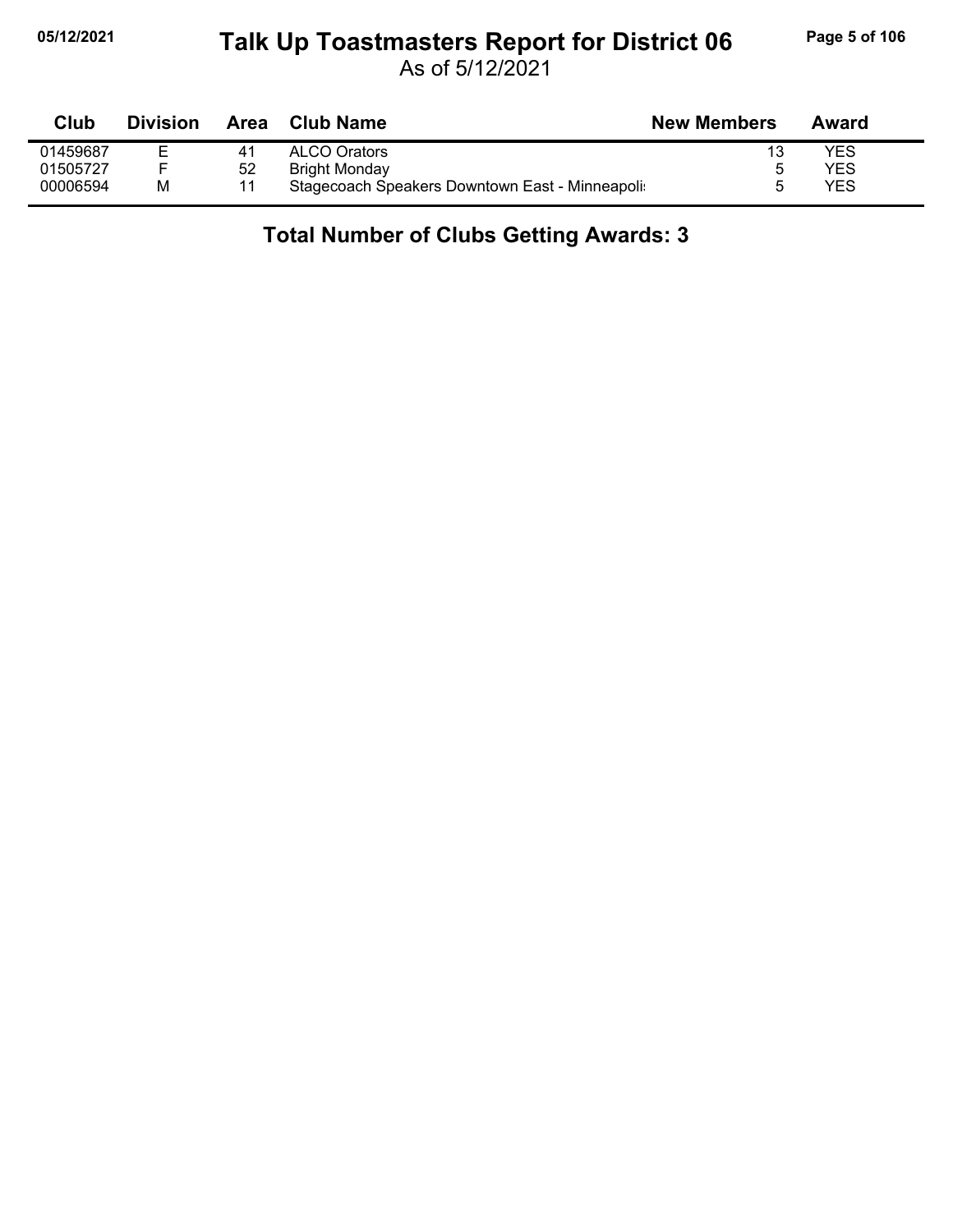#### **05/12/2021 Page 6 of 106 Talk Up Toastmasters Report for District 07**

As of 5/12/2021

| Club     | <b>Division</b> | <b>Area</b> | <b>Club Name</b>          | <b>New Members</b> | Award |
|----------|-----------------|-------------|---------------------------|--------------------|-------|
| 00007512 |                 | 91          | TV Toastmasters           |                    | YES   |
| 00693720 |                 | 42          | Capital Toastmasters Club |                    | YES   |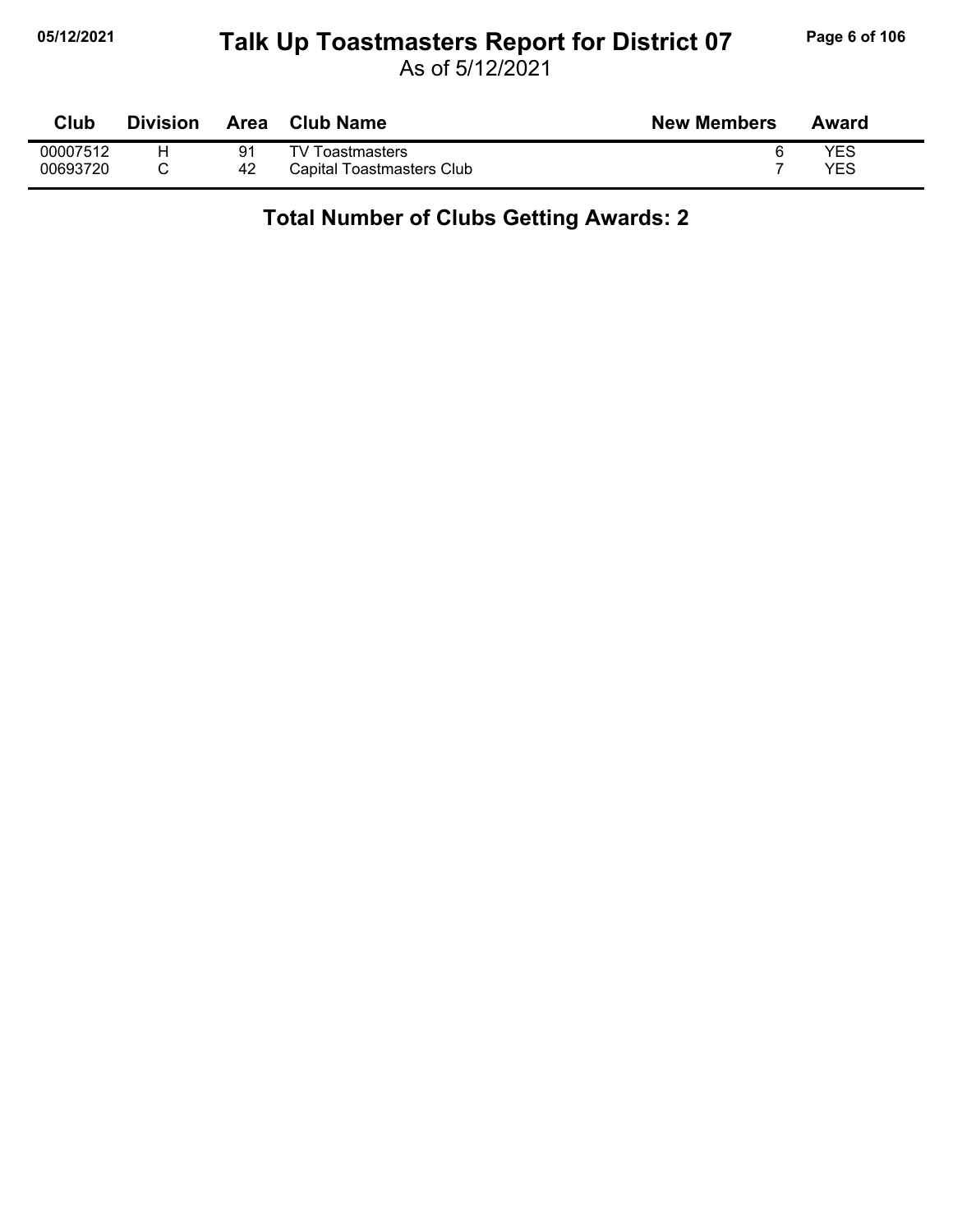# **05/12/2021 Page 7 of 106 Talk Up Toastmasters Report for District 09**

As of 5/12/2021

| Club     |    | Division Area Club Name           | <b>New Members</b> | Award |
|----------|----|-----------------------------------|--------------------|-------|
| 07842421 | 03 | Pasco Bilingual Toastmasters Club |                    | YES   |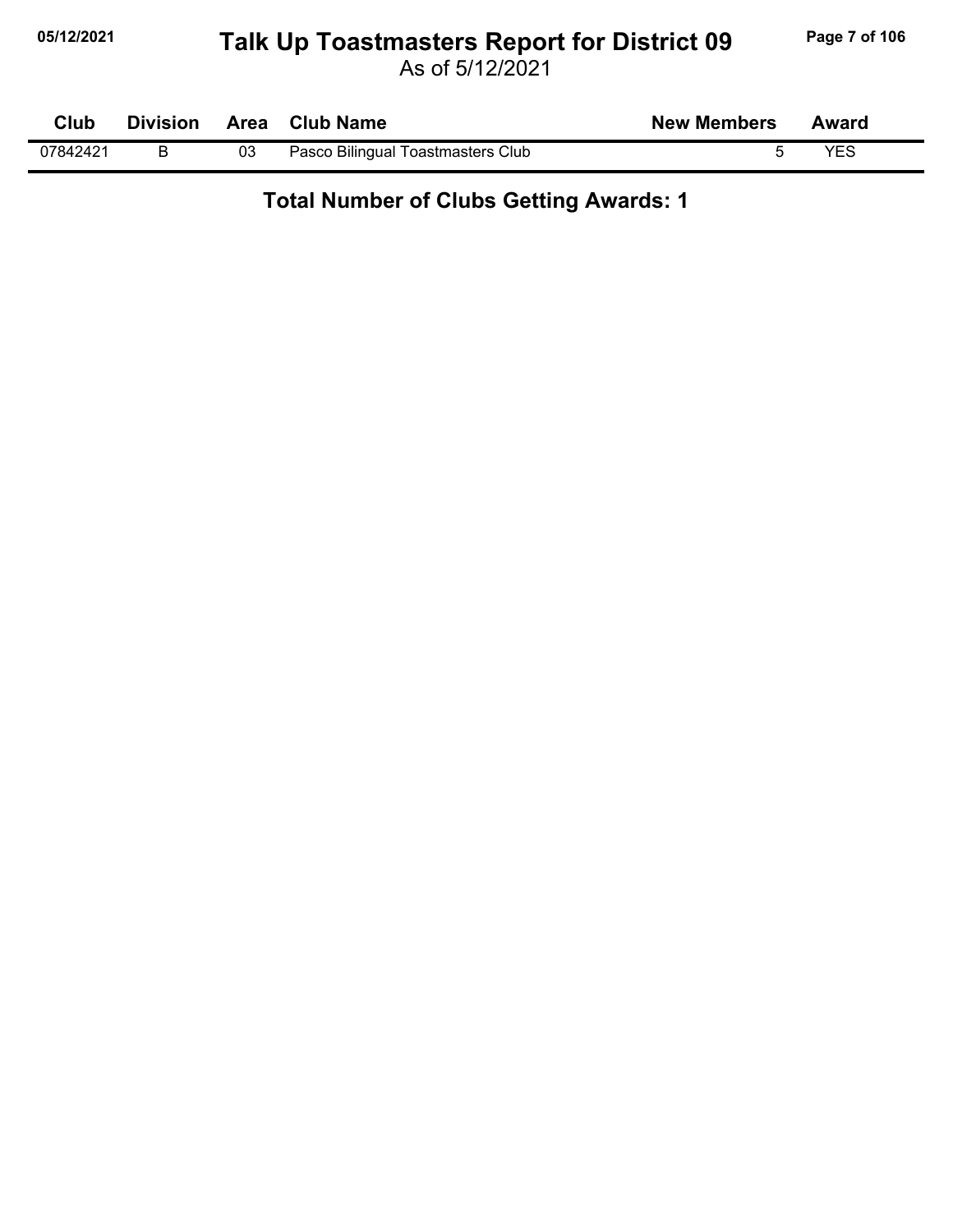# **05/12/2021 Page 8 of 106 Talk Up Toastmasters Report for District 10**

As of 5/12/2021

| <b>Club</b> | <b>Division</b> | Area | Club Name            | <b>New Members</b> | Award |
|-------------|-----------------|------|----------------------|--------------------|-------|
| 02771855    |                 | 21   | Colorful Language    |                    | YES   |
| 03154914    |                 | 32   | Ariel Toastmasters 1 | 10                 | YES   |
| 03154949    |                 | 32   | Ariel Toastmasters 2 | 14                 | YES   |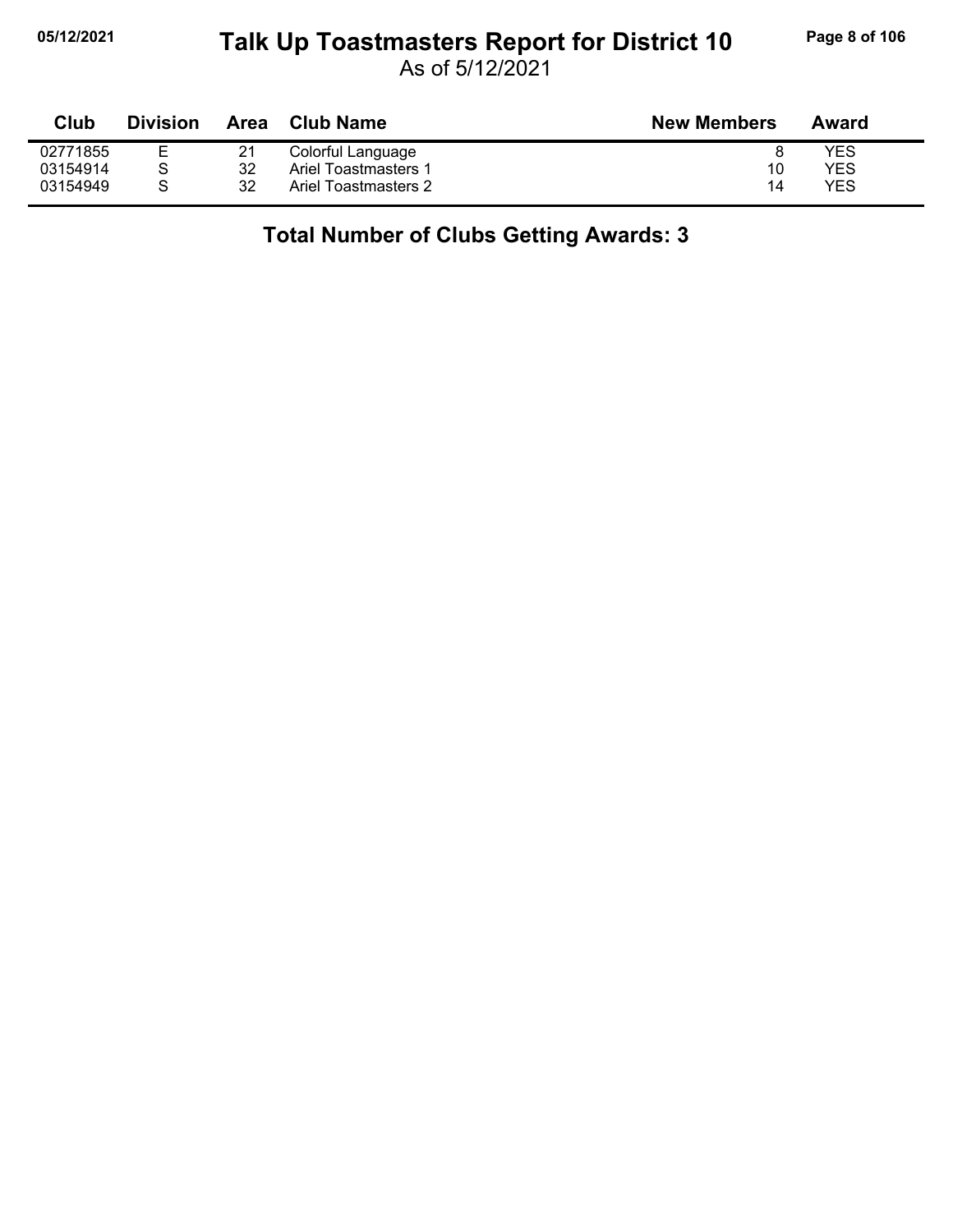#### **05/12/2021 Page 9 of 106 Talk Up Toastmasters Report for District 11**

As of 5/12/2021

| Club     | <b>Division</b> | Area | <b>Club Name</b>        | <b>New Members</b> | Award |
|----------|-----------------|------|-------------------------|--------------------|-------|
| 01268920 |                 | 31   | Got Toast?              |                    | YES   |
| 03646738 |                 | 12   | Notre Dame Toastmasters |                    | YES   |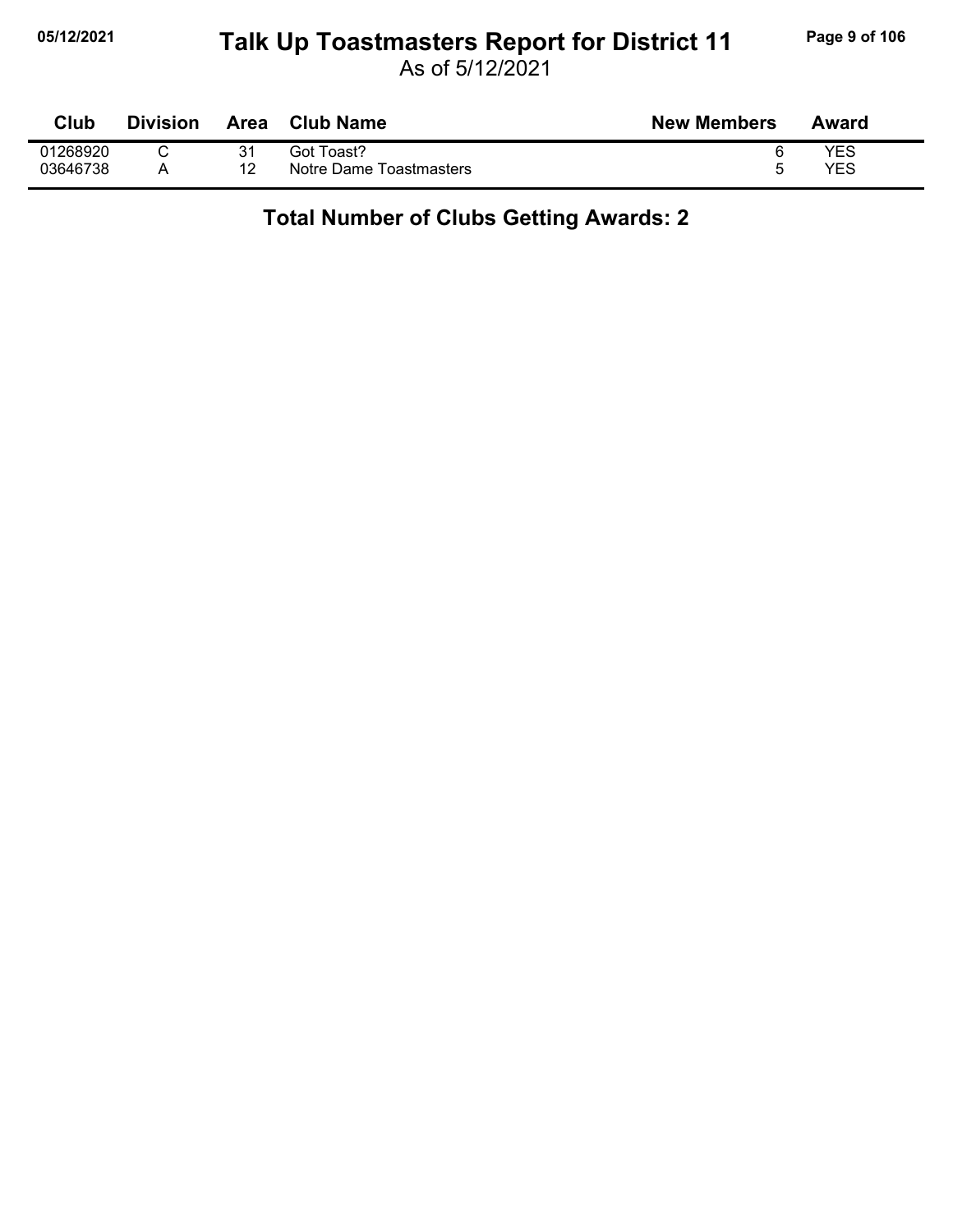#### **05/12/2021 Page 10 of 106 Talk Up Toastmasters Report for District 12**

As of 5/12/2021

| Club     | <b>Division</b> | Area | Club Name                                | <b>New Members</b> | Award |
|----------|-----------------|------|------------------------------------------|--------------------|-------|
| 00001166 |                 |      | Greater San Bernardino Toastmasters Club |                    | YES   |
| 01047473 |                 |      | Professional Voices Toastmasters Club    |                    | YES   |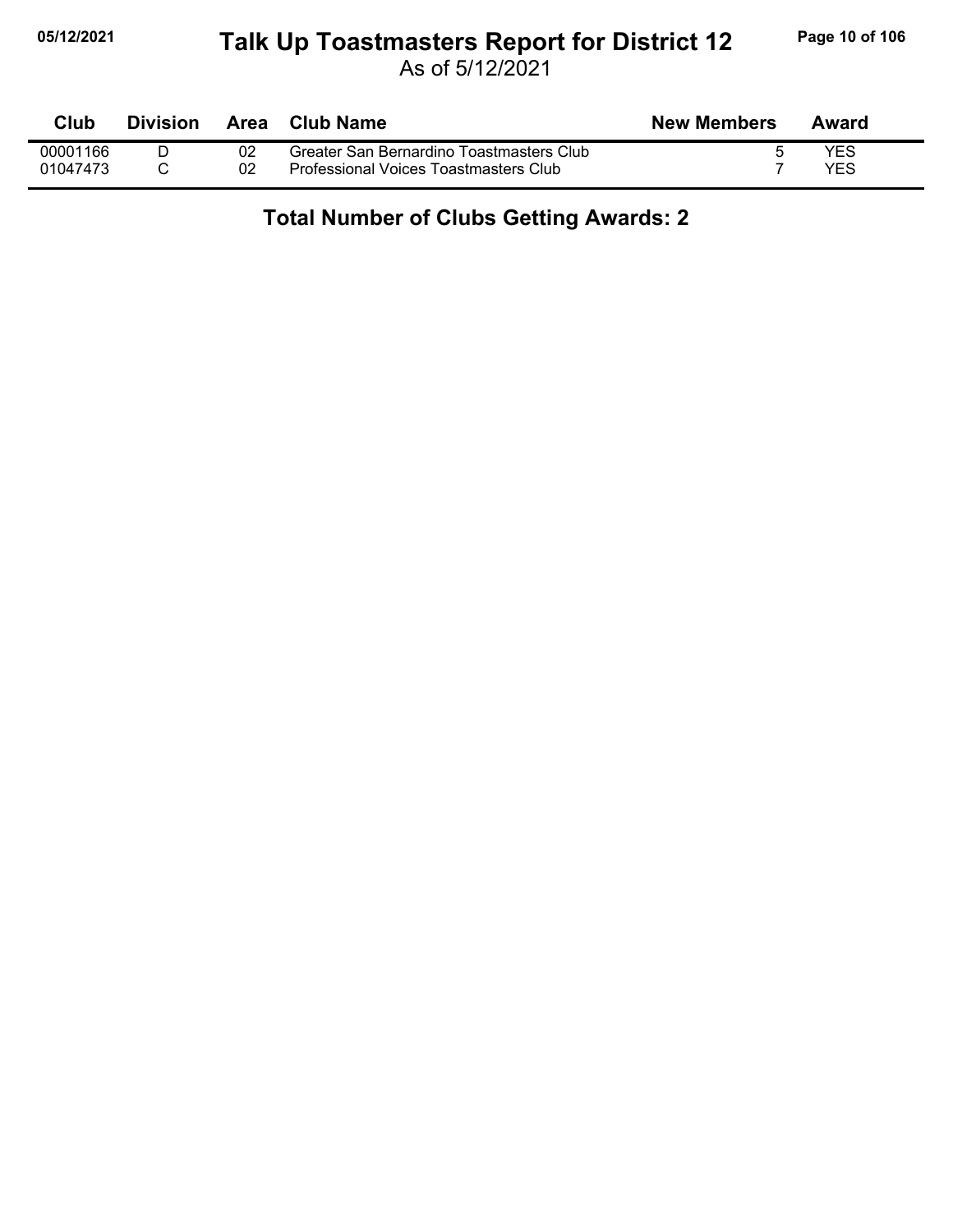#### **05/12/2021 Page 11 of 106 Talk Up Toastmasters Report for District 13**

As of 5/12/2021

| <b>Club</b> | <b>Division</b> |    | Area Club Name              | <b>New Members</b> | Award      |
|-------------|-----------------|----|-----------------------------|--------------------|------------|
| 07231692    |                 | 15 | Erie Insurance Toastmasters |                    | <b>YES</b> |
| 03883874    |                 | 35 | Highmark BRG Toastmasters   |                    | <b>YES</b> |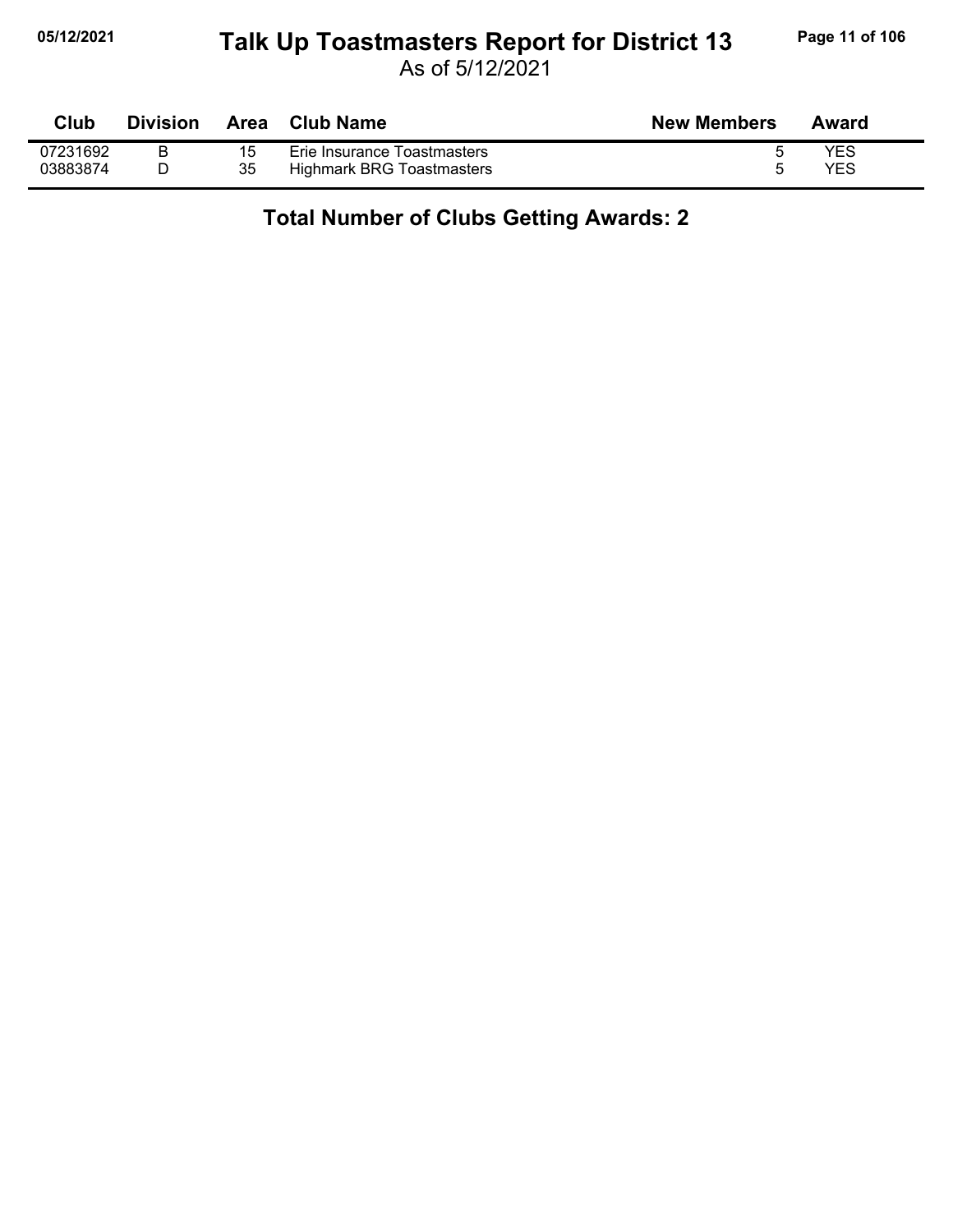# **05/12/2021 Page 12 of 106 Talk Up Toastmasters Report for District 14**

As of 5/12/2021

| Club     | <b>Division</b> | Area | <b>Club Name</b>             | <b>New Members</b> | Award      |
|----------|-----------------|------|------------------------------|--------------------|------------|
| 04971324 | А               | 12   | Salem MBC TM Club            |                    | YES        |
| 00589248 |                 | 61   | Ridge Masters Club           | 6                  | <b>YES</b> |
| 00001520 | в               | 24   | <b>Buckhead Toastmasters</b> |                    | <b>YES</b> |
| 00000289 | С               | 33   | Alpha 289 Toastmasters Club  | ხ                  | <b>YES</b> |
| 03131828 | н               | 83   | Rose City Toastmasters       | 6                  | <b>YES</b> |
| 01321170 | Α               | 15   | <b>Goodwill Speaks</b>       | 17                 | <b>YES</b> |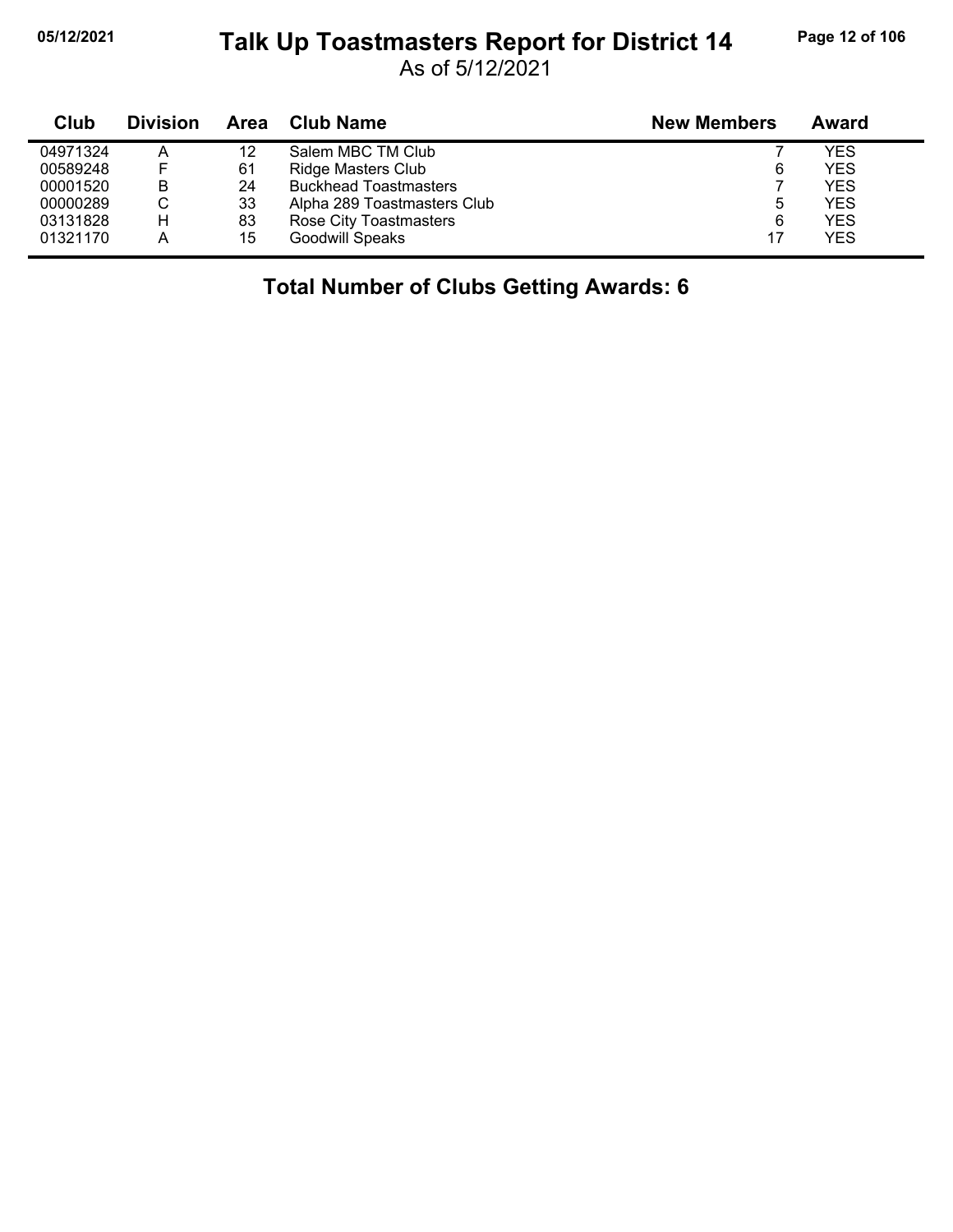#### **05/12/2021 Page 13 of 106 Talk Up Toastmasters Report for District 15**

As of 5/12/2021

| Club     | <b>Division</b> | <b>Area</b> | <b>Club Name</b>       | <b>New Members</b> | Award |
|----------|-----------------|-------------|------------------------|--------------------|-------|
| 02410464 | -               | 02          | Lone Peak Toastmasters |                    | YES   |
| 00001489 |                 | 01          | Jack C High Club       |                    | YES   |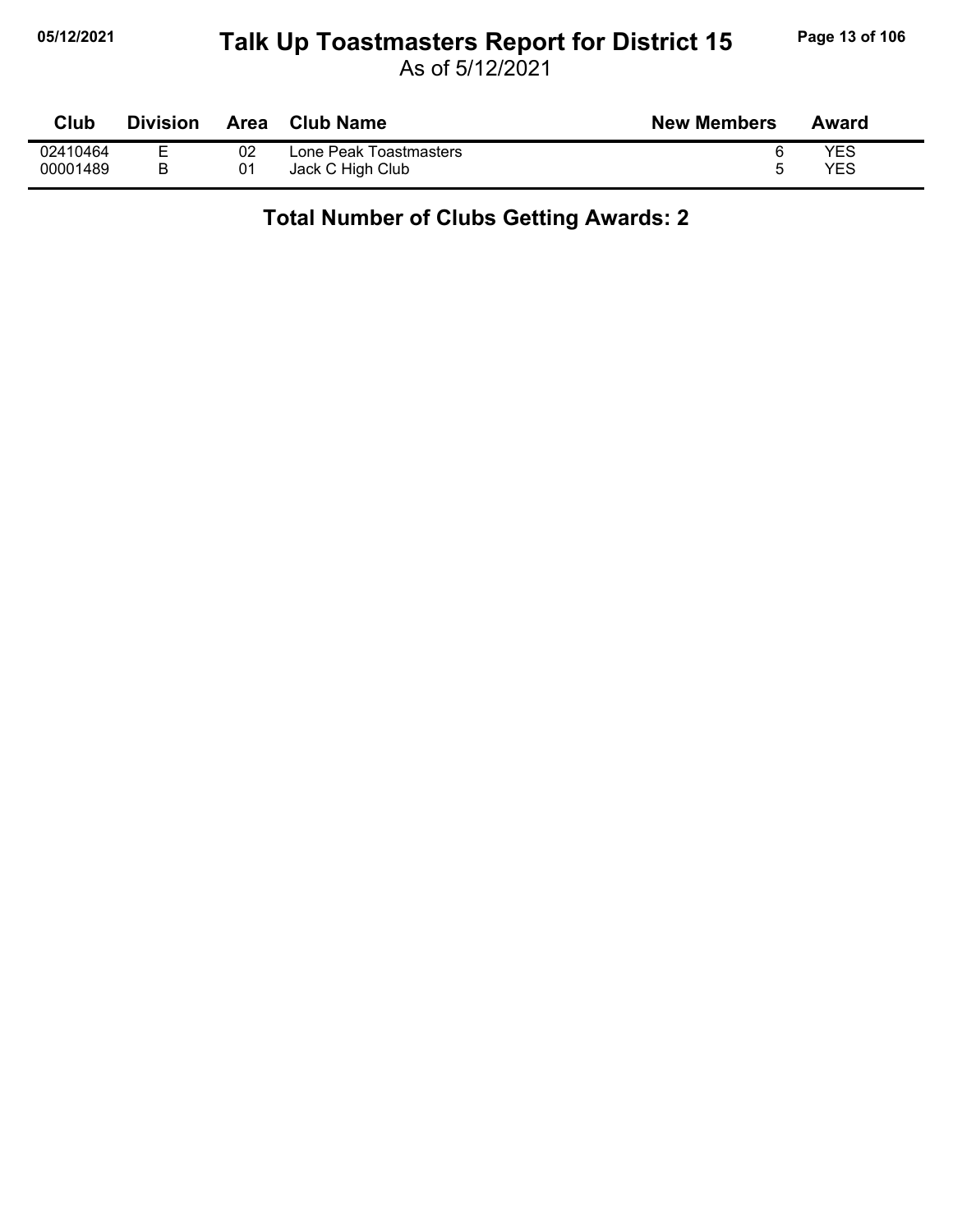### **05/12/2021 Page 14 of 106 Talk Up Toastmasters Report for District 17**

As of 5/12/2021

| Club     | <b>Division</b> |    | Area Club Name                   | <b>New Members</b> | Award |
|----------|-----------------|----|----------------------------------|--------------------|-------|
| 01334399 | W               | 52 | Aspire Toastmasters              |                    | YES   |
| 01110743 | E.              | 14 | Touch of Gold Toastmasters Club  |                    | YES   |
| 01133609 |                 | 33 | <b>Canning Vale Toastmasters</b> |                    | YES   |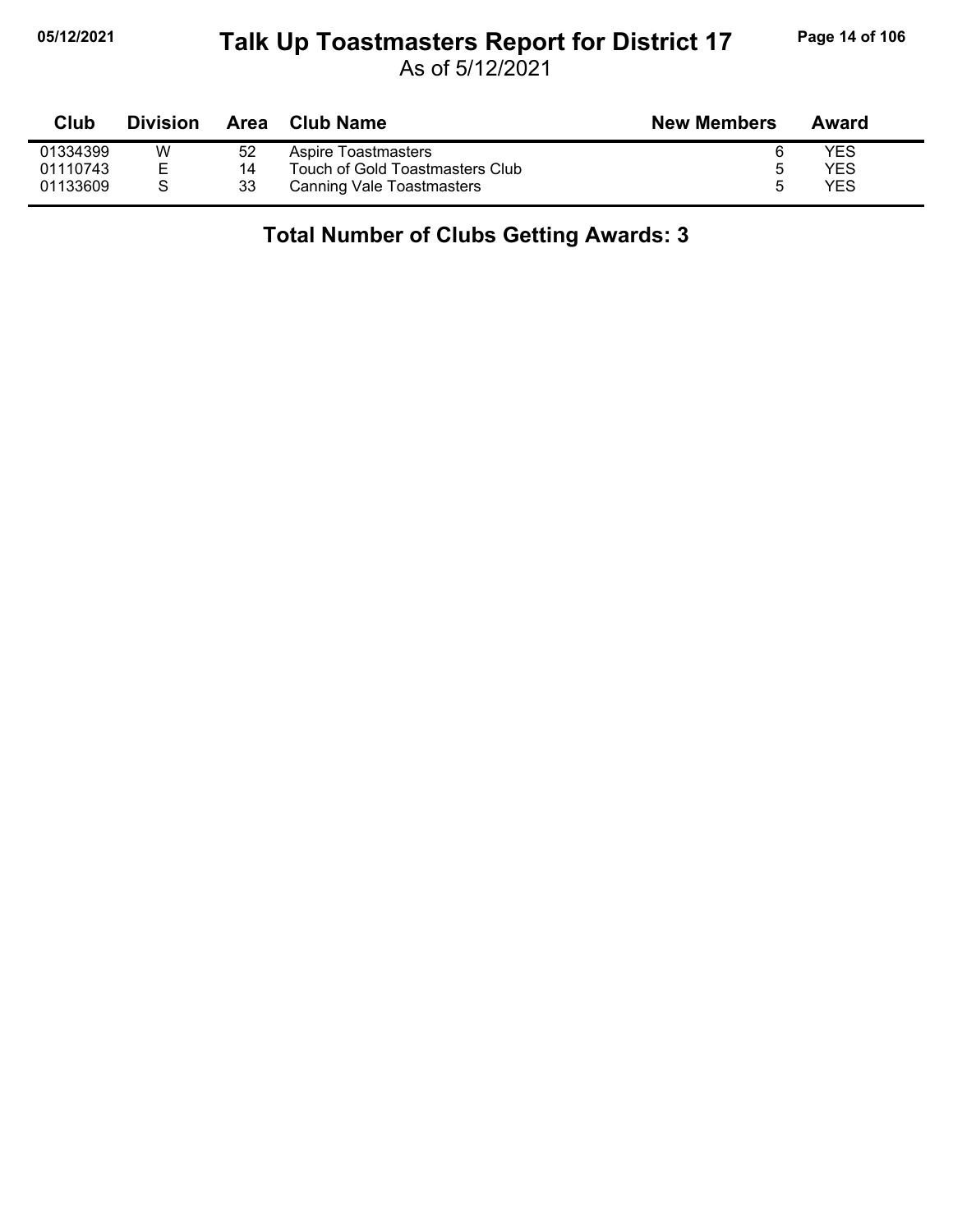#### **05/12/2021 Page 15 of 106 Talk Up Toastmasters Report for District 18**

As of 5/12/2021

| Club     | <b>Division</b> | Area | <b>Club Name</b>                       | <b>New Members</b> | Award      |
|----------|-----------------|------|----------------------------------------|--------------------|------------|
| 00957956 | G               | 71   | Delmarya Toastmasters                  |                    | <b>YES</b> |
| 07565838 |                 | 35   | Crofton Professional Toastmasters Club | 5                  | <b>YES</b> |
| 01763134 | Е               | 56   | <b>JWR Enterprise</b>                  | 6                  | <b>YES</b> |
| 04843411 |                 | 14   | JPMC Wilmington Toastmasters           |                    | <b>YES</b> |
| 05446721 | B               | 21   | Element of Success Club                |                    | <b>YES</b> |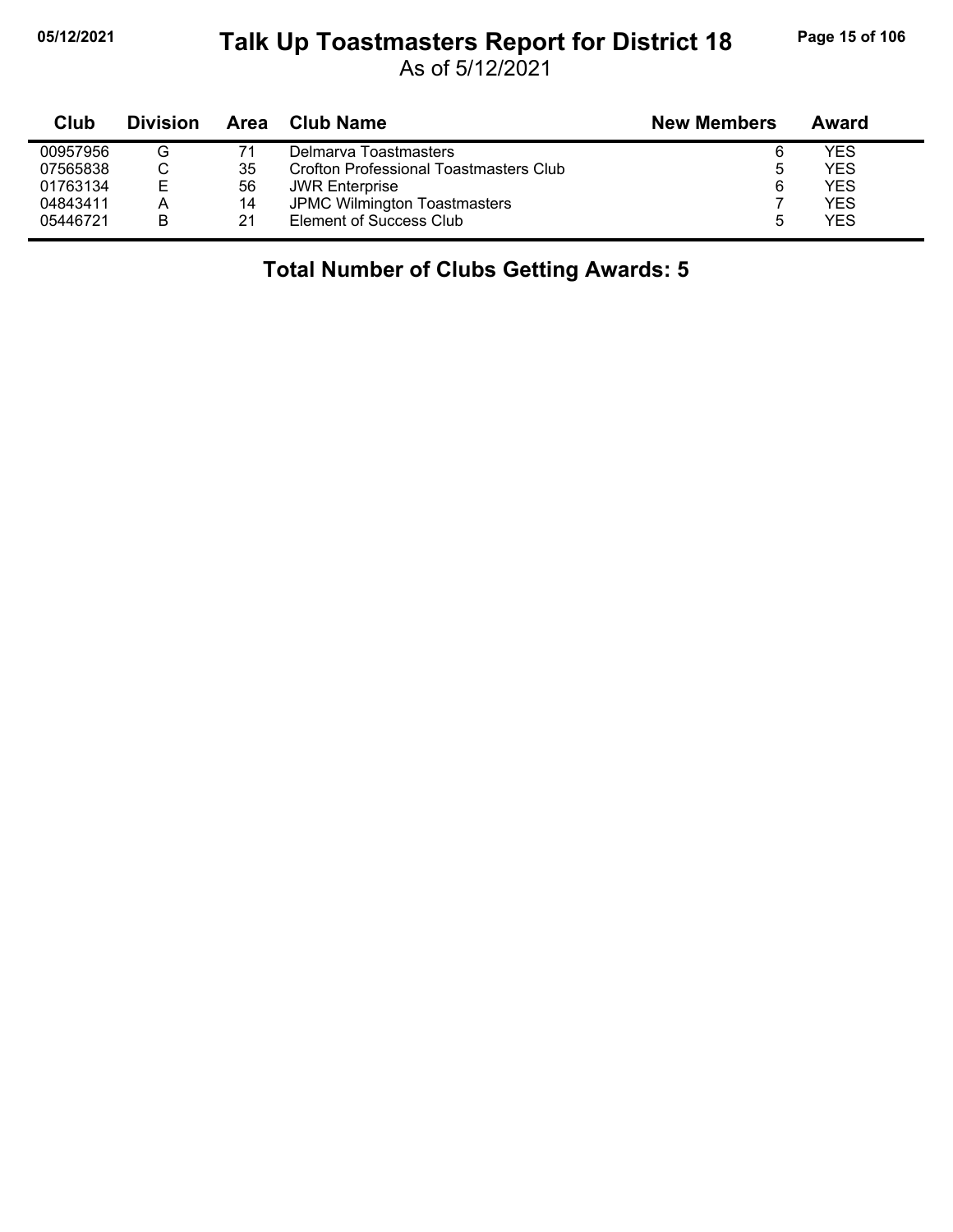### **05/12/2021 Page 16 of 106 Talk Up Toastmasters Report for District 19**

As of 5/12/2021

| $7$ lub  | <b>Division</b> | Area | <b>Club Name</b>                    | <b>New Members</b> | Award |
|----------|-----------------|------|-------------------------------------|--------------------|-------|
| 00009513 | <u>. </u>       | 82   | <b>Conscious Communicators Club</b> |                    | YES   |
| 00004804 |                 | 62   | Tower Toasters Club                 |                    | YES   |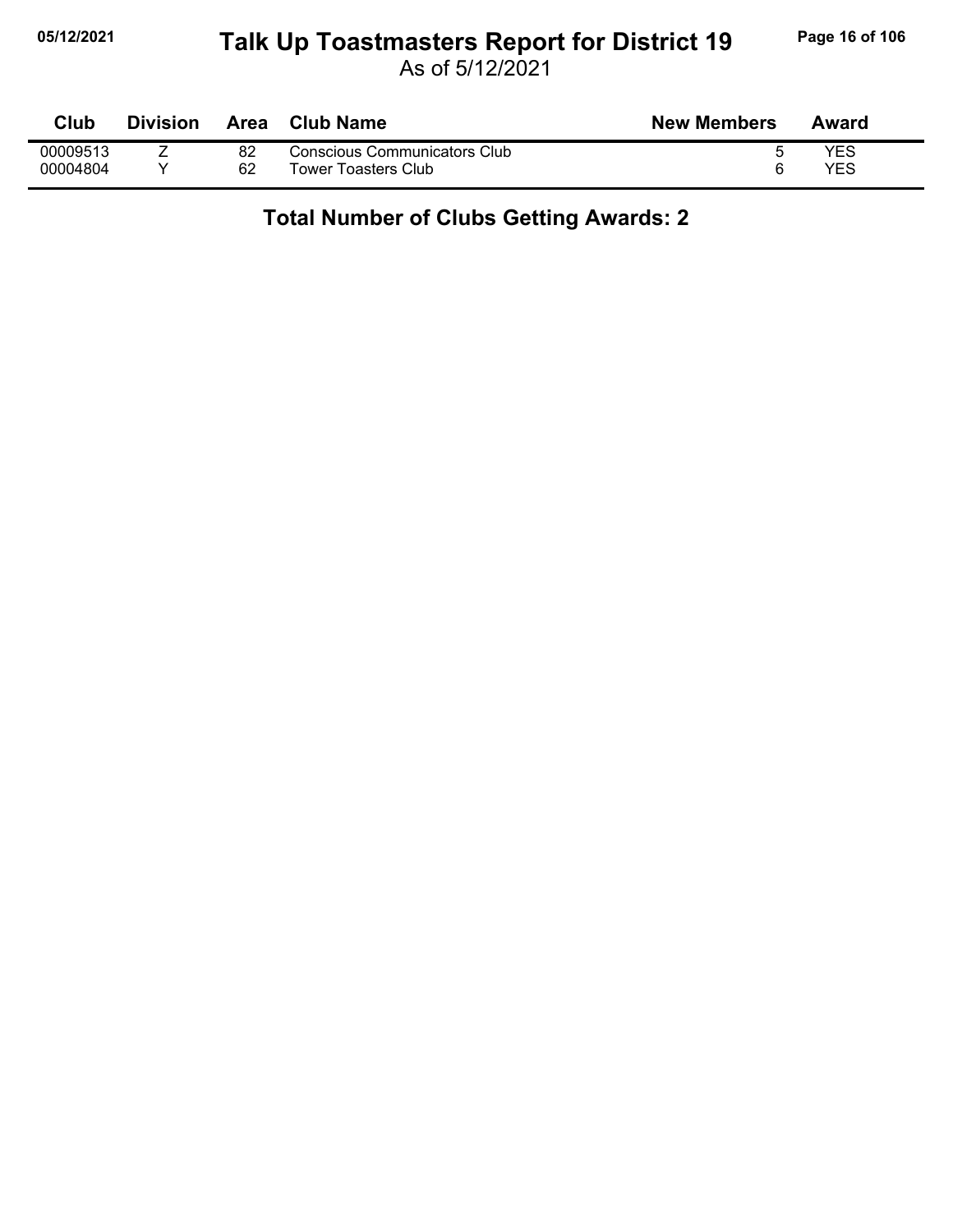#### **05/12/2021 Page 17 of 106 Talk Up Toastmasters Report for District 20**

As of 5/12/2021

| Club     | <b>Division</b> | <b>Area</b> | <b>Club Name</b>              | <b>New Members</b> | Award      |
|----------|-----------------|-------------|-------------------------------|--------------------|------------|
| 03271682 | н               | 29          | <b>Inspiring Echoes</b>       | 5                  | YES        |
| 07791720 | E               | 19          | <b>Critical Thinkers</b>      | 5                  | <b>YES</b> |
| 07795226 | E               | 17          | Paalaivana Solvendar Peravai  | 5                  | <b>YES</b> |
| 01602963 | D               | 10          | Palakkad Toastmasters         | 8                  | <b>YES</b> |
| 03041786 |                 | 23          | Rawasi                        | 9                  | <b>YES</b> |
| 07709910 | H.              | 31          | <b>I.I.S.M. Communicators</b> | 8                  | <b>YES</b> |
| 07771094 | F               | 23          | Rawnag Toastmasters Club      | 5                  | YES        |
| 02771854 | F               | 18          | <b>KFD</b>                    |                    | <b>YES</b> |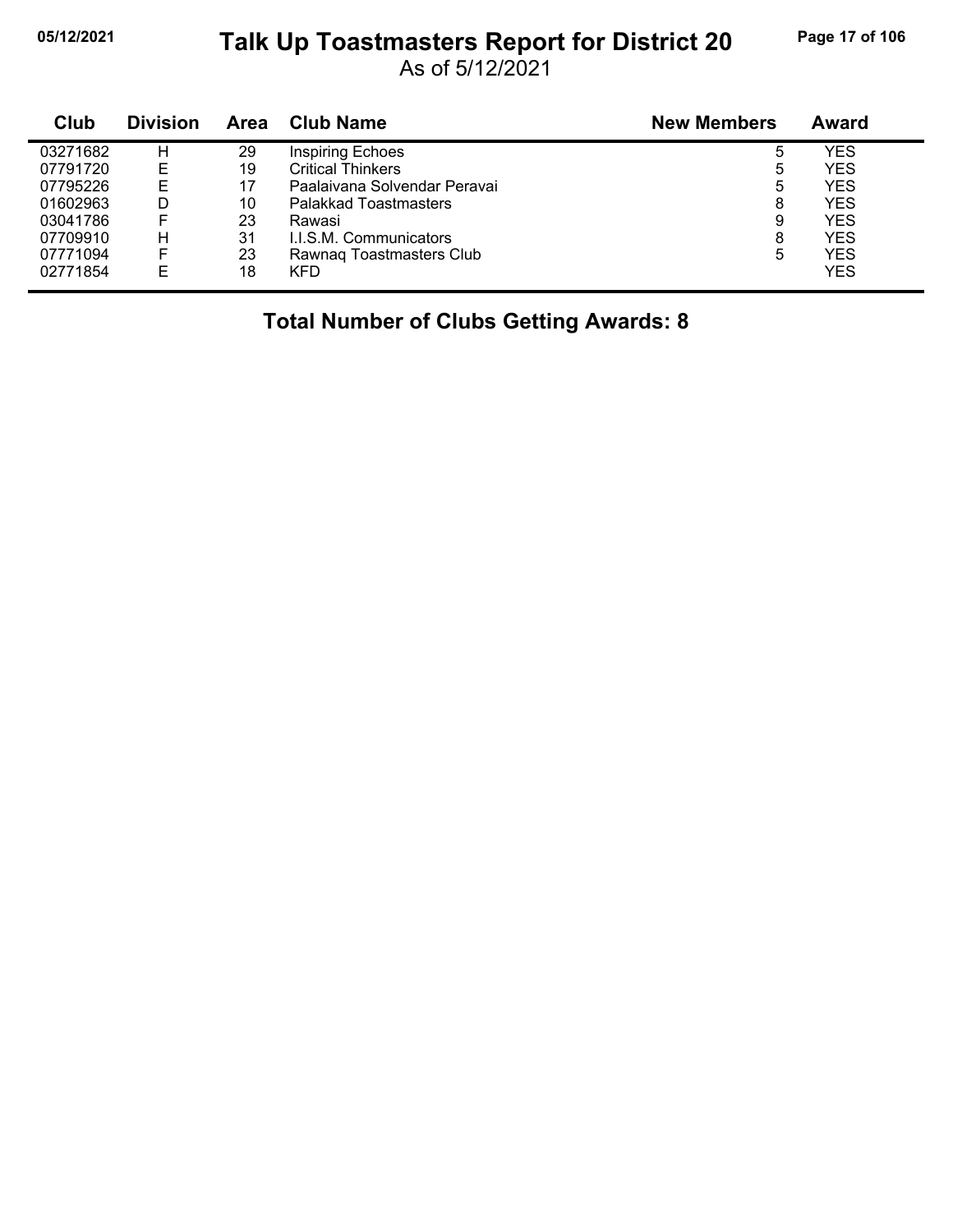#### **05/12/2021 Page 18 of 106 Talk Up Toastmasters Report for District 21**

As of 5/12/2021

| <b>Club</b> | Division | Area | <b>Club Name</b>              | <b>New Members</b> | Award |
|-------------|----------|------|-------------------------------|--------------------|-------|
| 00000396    |          |      | Thunderbird Toastmasters Club |                    | YES   |
| 00002743    |          | 63   | Langley Toastmasters 2743     |                    | YES   |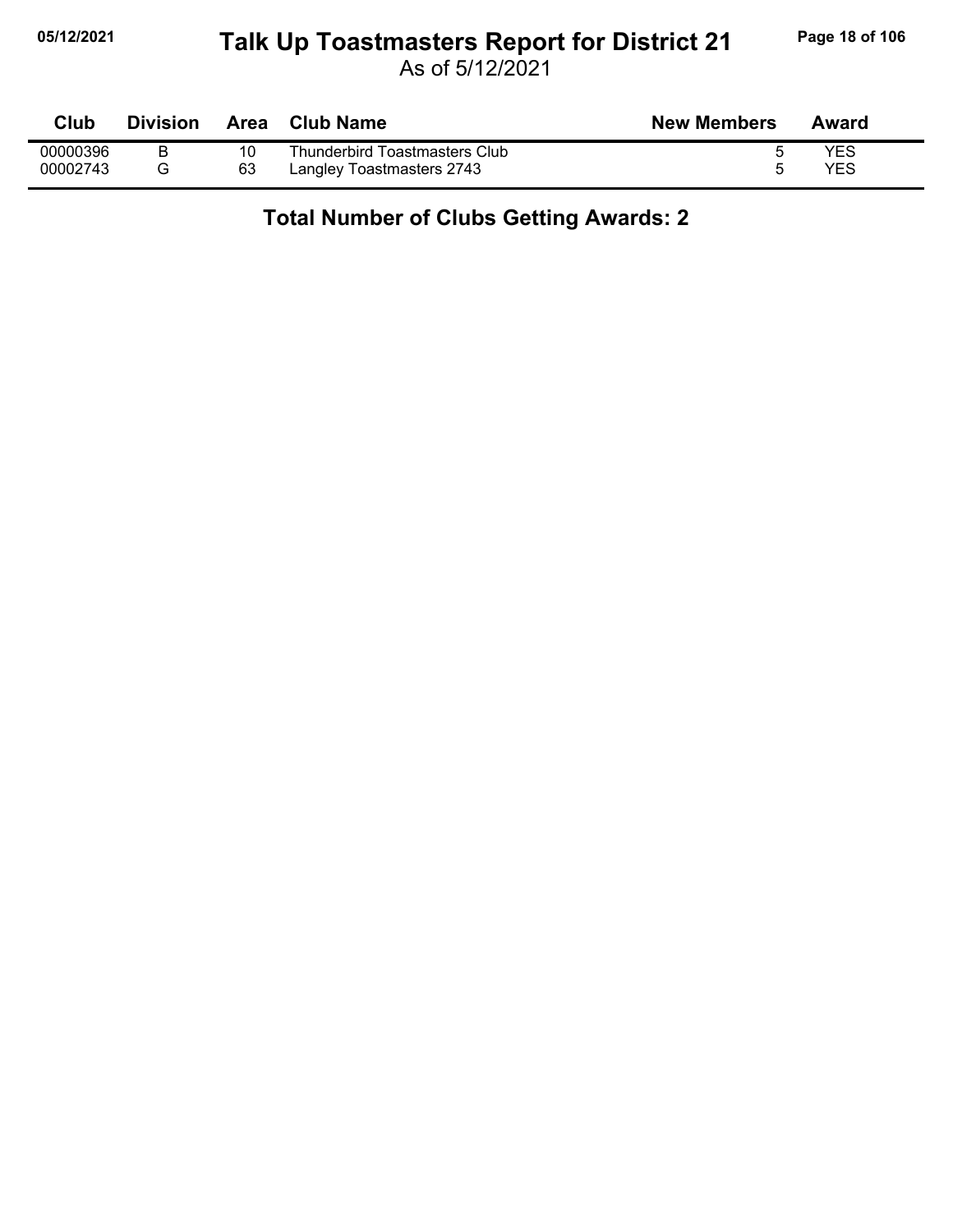#### **05/12/2021 Page 19 of 106 Talk Up Toastmasters Report for District 22**

| Club     | <b>Division</b> | Area | <b>Club Name</b>            | <b>New Members</b> | Award |  |
|----------|-----------------|------|-----------------------------|--------------------|-------|--|
| 00001379 |                 | 42   | Toastmasters Unlimited Club |                    | VES   |  |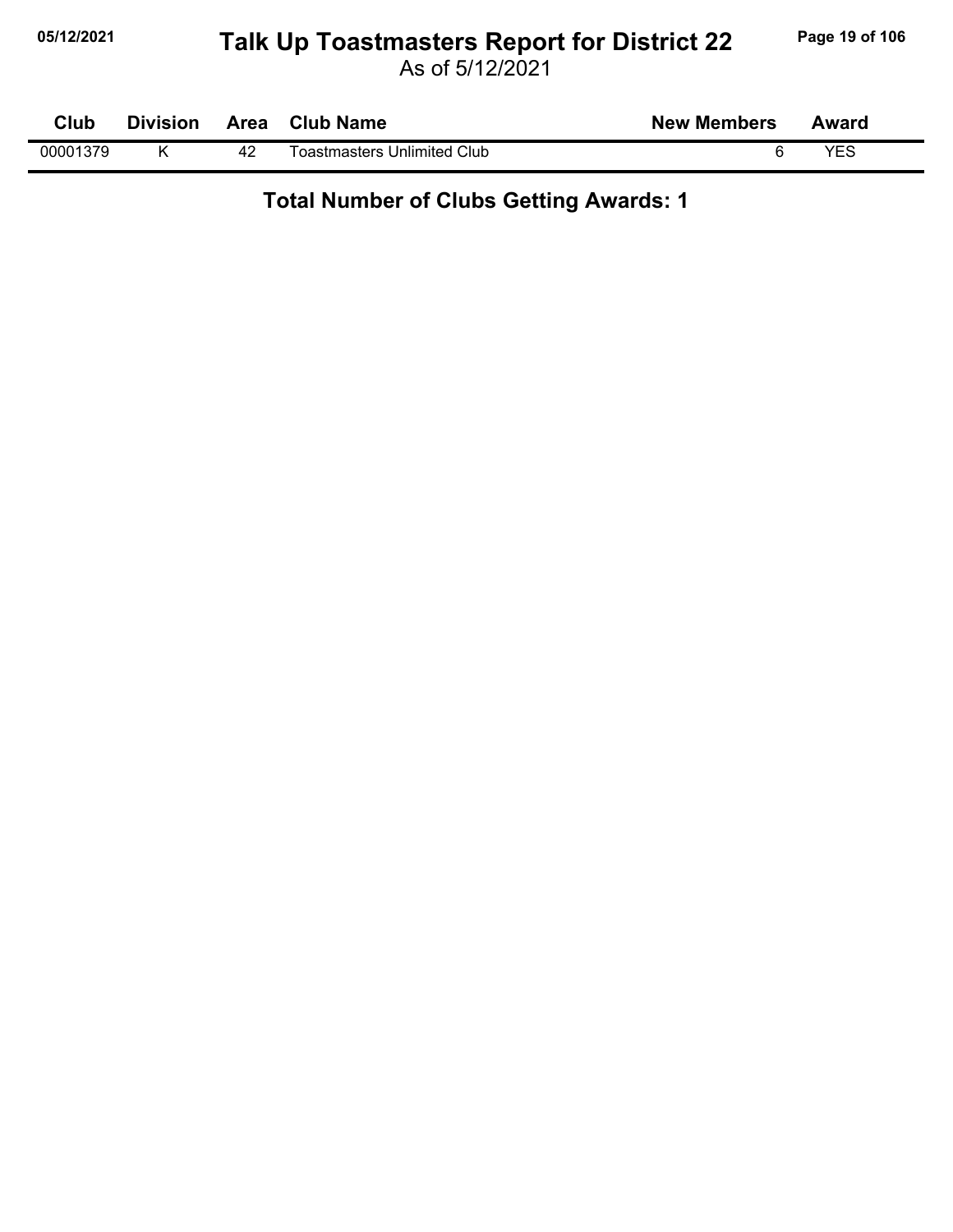### **05/12/2021 Page 20 of 106 Talk Up Toastmasters Report for District 23**

As of 5/12/2021

| Club     | <b>Division</b> | Area | <b>Club Name</b>    | <b>New Members</b> | Award |  |
|----------|-----------------|------|---------------------|--------------------|-------|--|
| 02183760 |                 | 51   | <b>CitySpeakers</b> |                    | VFS   |  |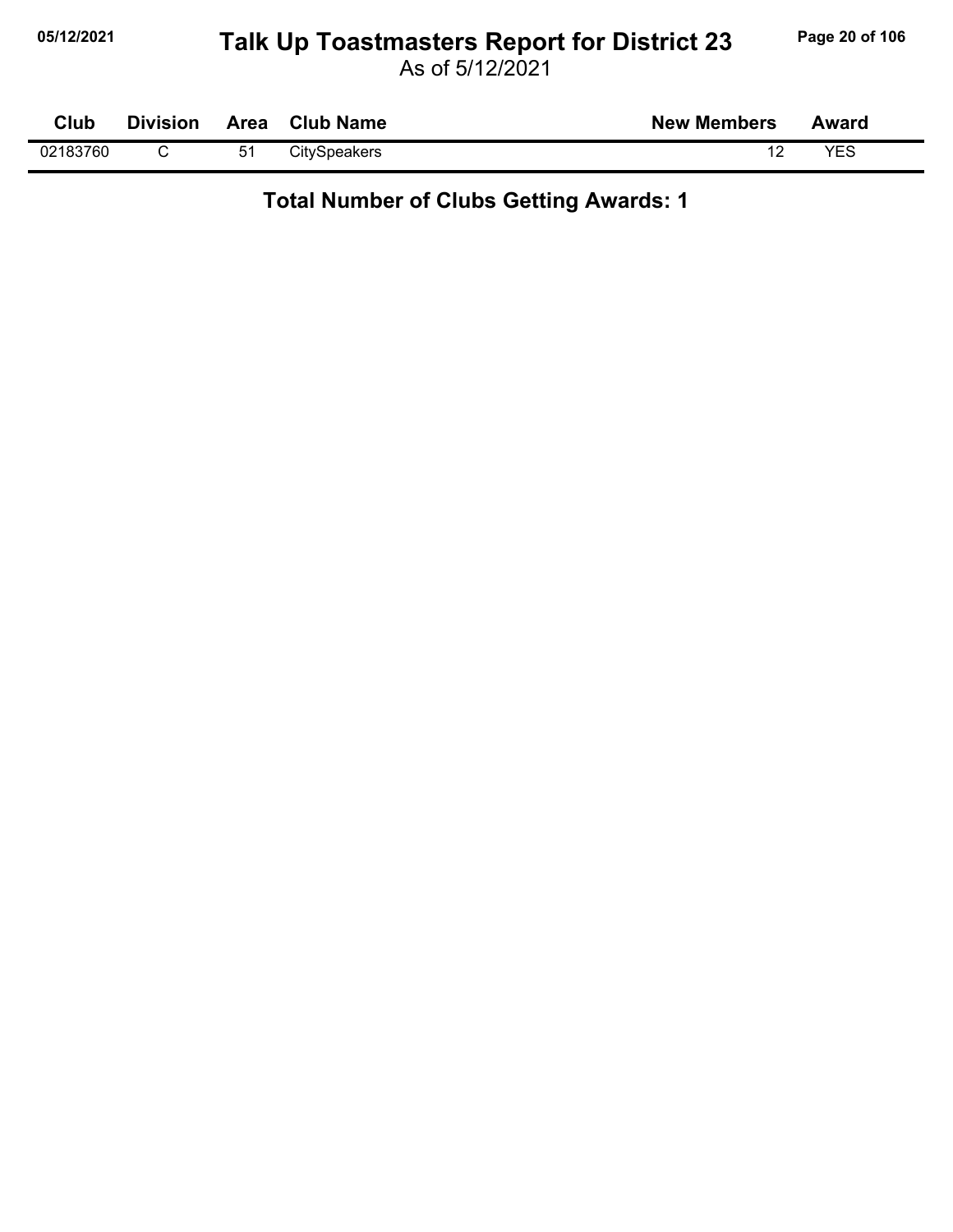#### **05/12/2021 Page 21 of 106 Talk Up Toastmasters Report for District 26**

As of 5/12/2021

| Club     | <b>Division</b> | Area | <b>Club Name</b>   | <b>New Members</b> | Award      |
|----------|-----------------|------|--------------------|--------------------|------------|
| 05030366 | D               | 06   | <b>IMA Speaker</b> |                    | YES        |
| 06047537 |                 | 04   | AP Toastmasters    |                    | <b>YES</b> |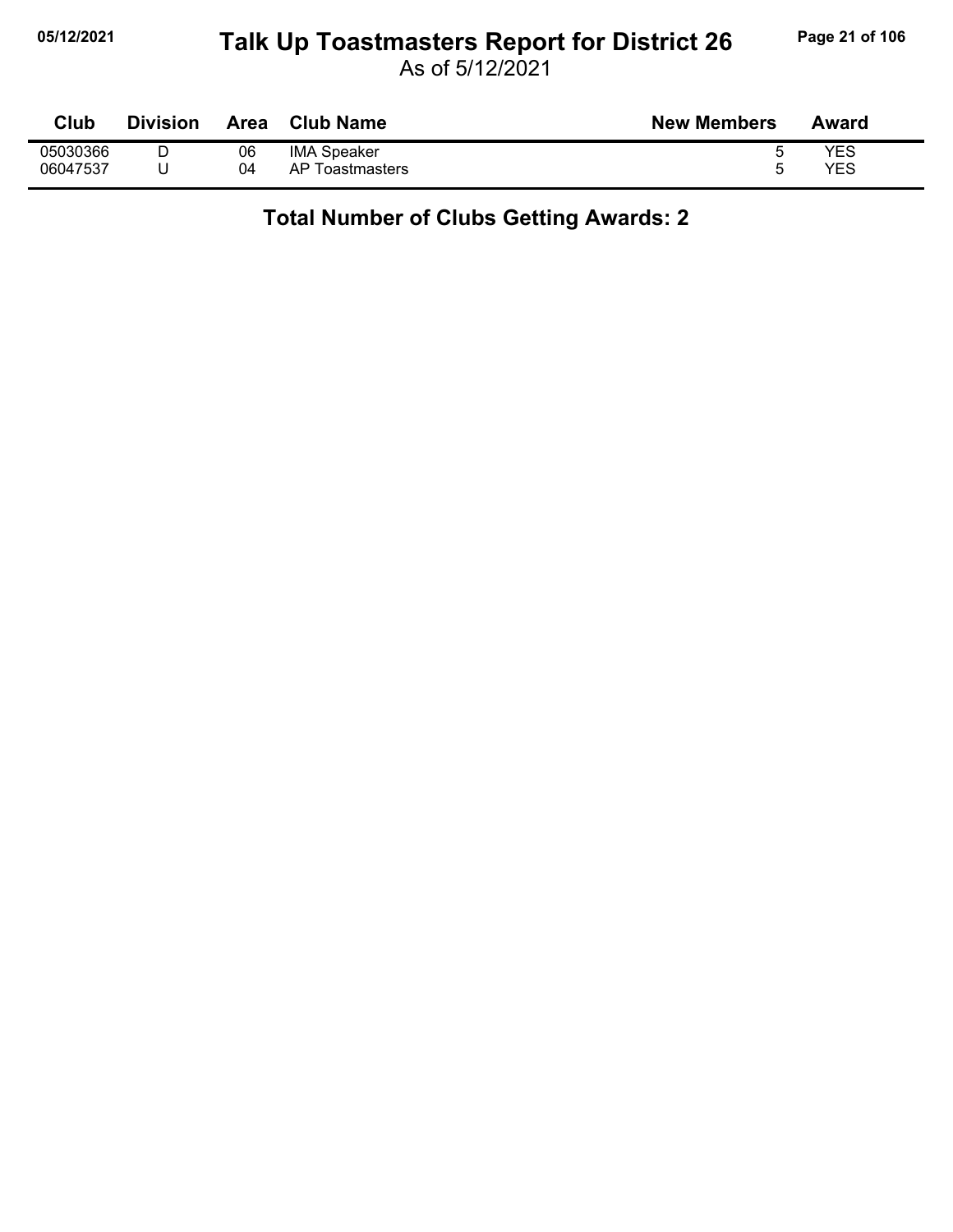#### **05/12/2021 Page 22 of 106 Talk Up Toastmasters Report for District 29**

As of 5/12/2021

| Club     | <b>Division</b> | Area | Club Name                           | <b>New Members</b> | Award      |
|----------|-----------------|------|-------------------------------------|--------------------|------------|
| 00695340 | Α               |      | Kingstowne Toasties                 |                    | YES        |
| 01269860 |                 | 33   | <b>Tysons Regional Toastmasters</b> | 9                  | YES        |
| 01563766 | F.              | 63   | Micron (MTV) Toastmasters           |                    | <b>YES</b> |
| 07327318 | F.              | 64   | Speakseasy Toastmasters             |                    | <b>YES</b> |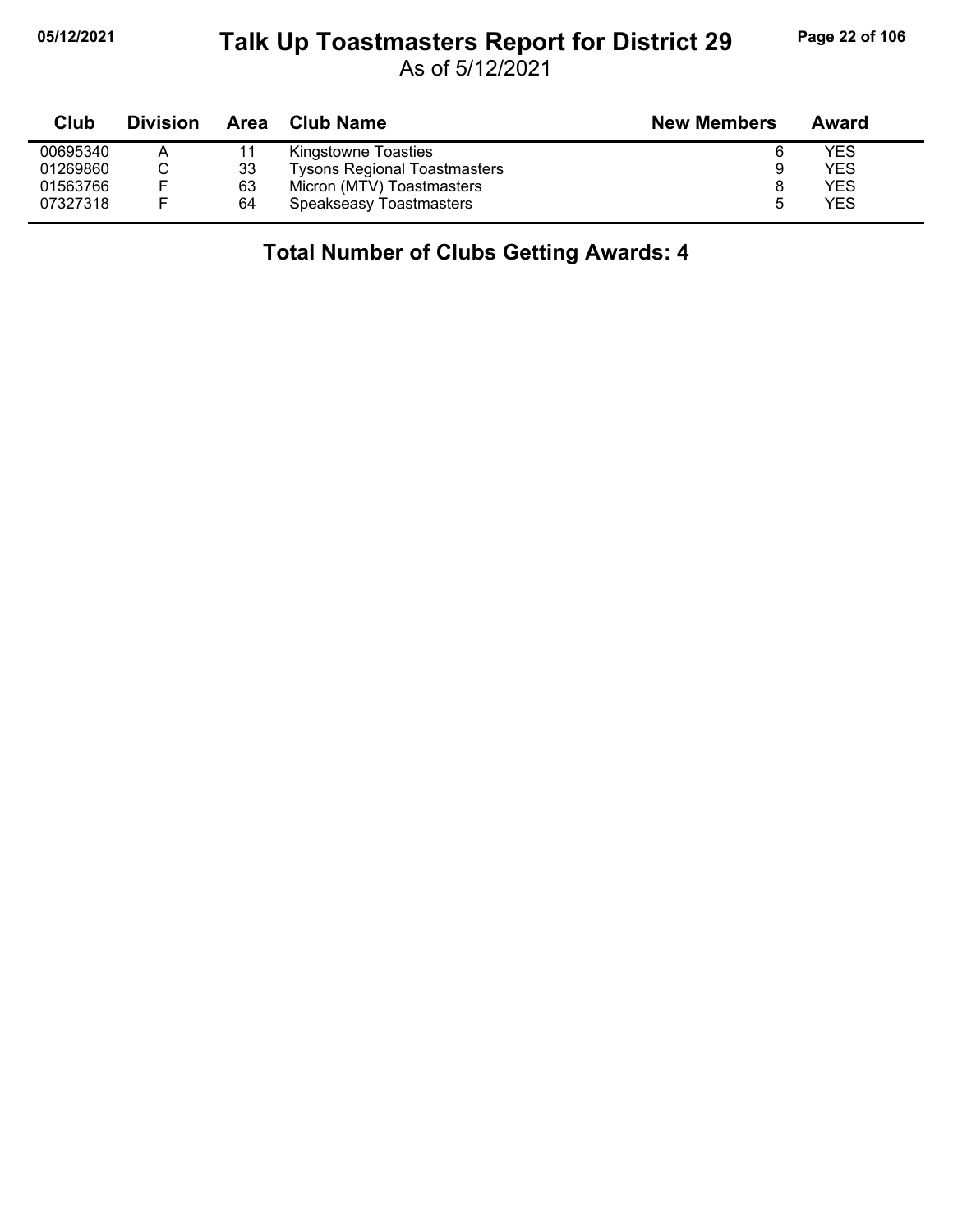### **05/12/2021 Page 23 of 106 Talk Up Toastmasters Report for District 30**

As of 5/12/2021

| Club     | <b>Division</b> | Area | Club Name                         | <b>New Members</b> | Award |
|----------|-----------------|------|-----------------------------------|--------------------|-------|
| 02954438 | F               | 65   | Toastmasters Evanston             | O                  | YES   |
| 00008564 |                 | 14   | Kan Pai Masters Toastmasters Club | 6                  | YES   |
| 00008623 |                 | 13   | UOP Toastmasters Club             | 5                  | YES   |
| 00004243 | ᆮ               | -61  | Lakeview Toastmasters Club        |                    | YFS   |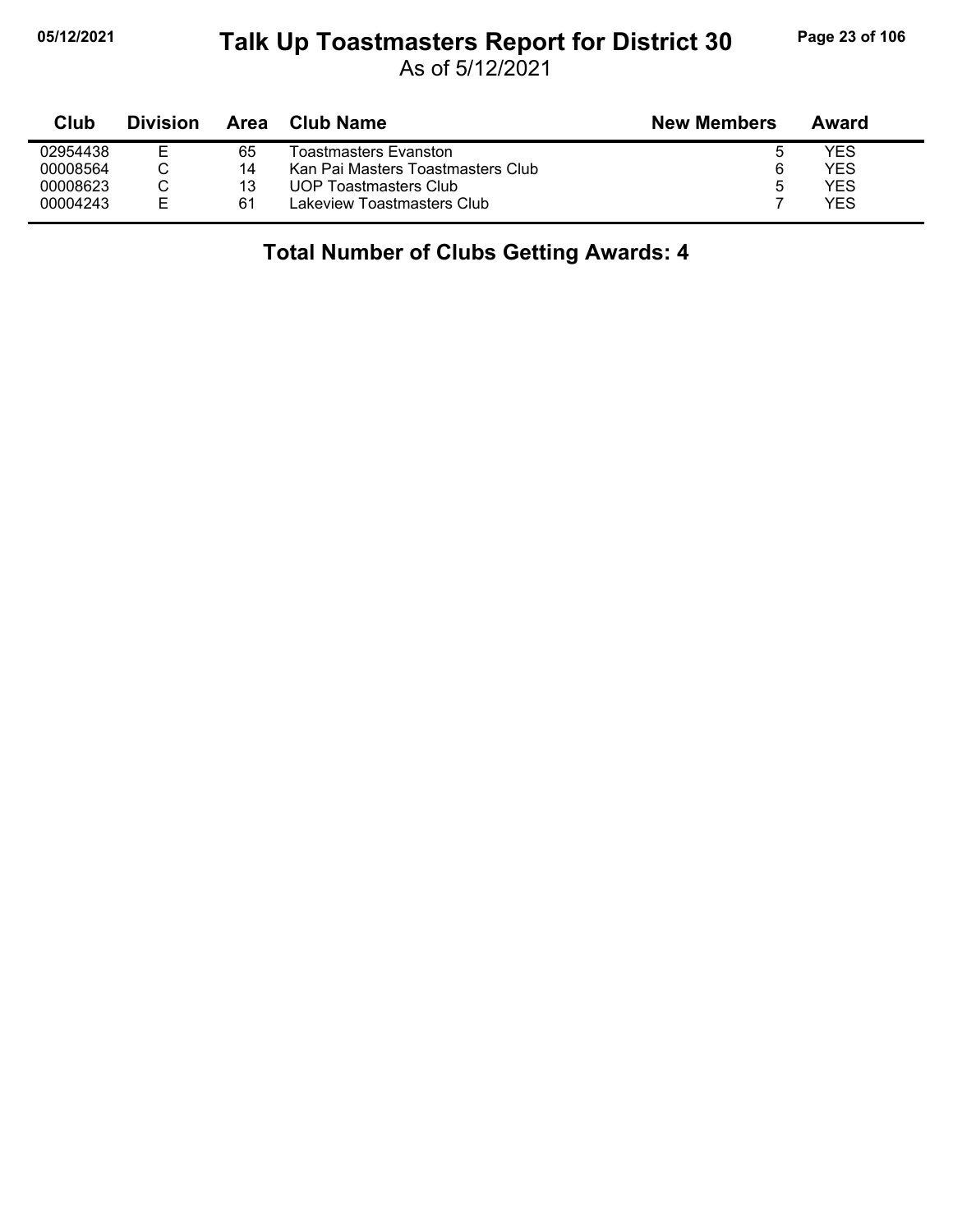# **05/12/2021 Page 24 of 106 Talk Up Toastmasters Report for District 31**

As of 5/12/2021

| Club     | <b>Division</b> | Area | <b>Club Name</b>              | <b>New Members</b> | Award |
|----------|-----------------|------|-------------------------------|--------------------|-------|
| 07798588 |                 | 34   | Intellia Toastmasters Club    | 8                  | YES   |
| 00006384 | н               | 85   | John Hancock Club             | 8                  | YES   |
| 01576564 | -               | 62   | <b>Toastmasters in Motion</b> | ხ                  | YES   |
| 07335234 | -               | 62   | <b>RES</b> Toastmasters       | ხ                  | YES   |
| 07712170 | А               | 13   | <b>Healthy Toast</b>          | b                  | YES   |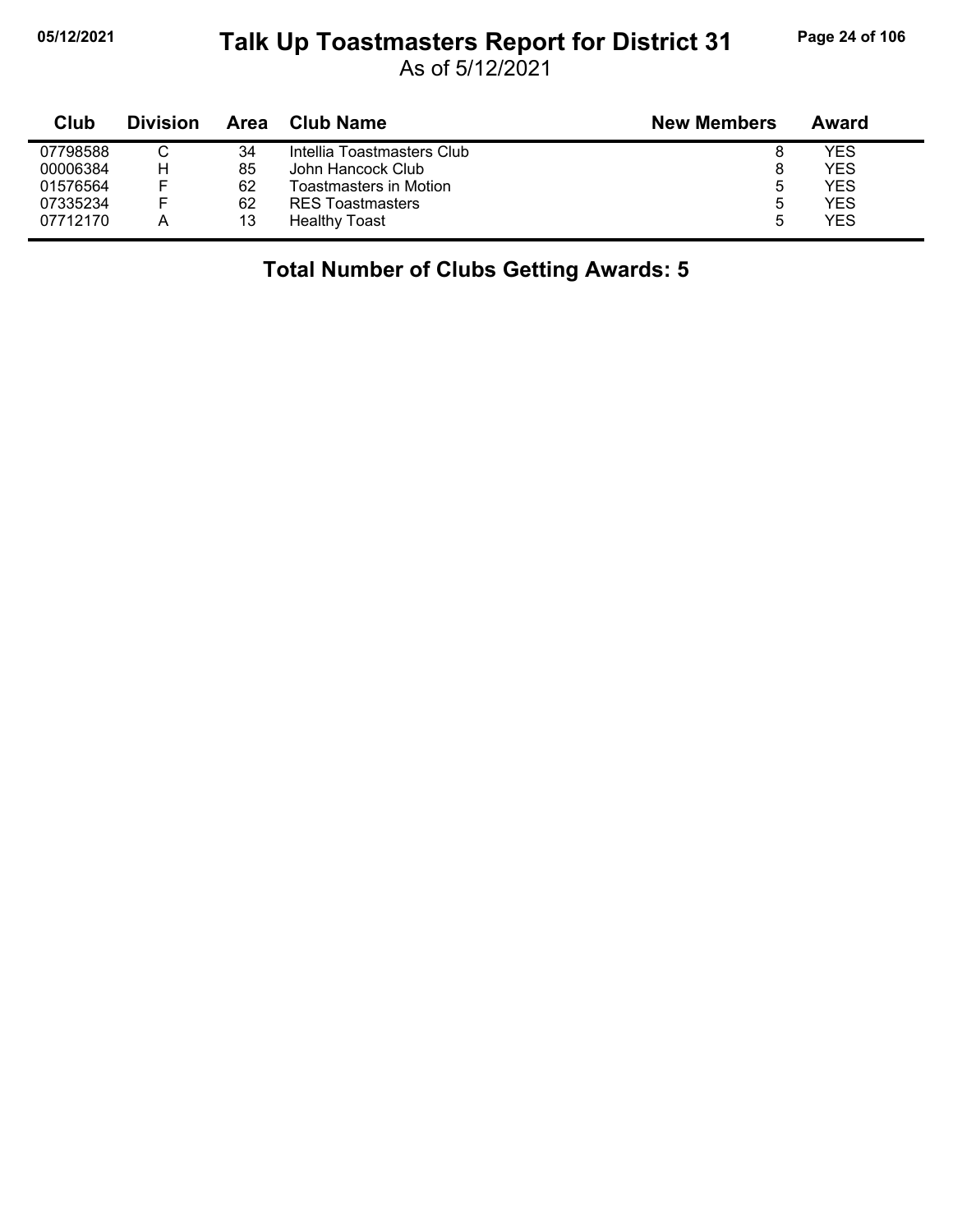#### **05/12/2021 Page 25 of 106 Talk Up Toastmasters Report for District 33**

As of 5/12/2021

| Club     | <b>Division</b> | Area | Club Name                  | <b>New Members</b> | Award |
|----------|-----------------|------|----------------------------|--------------------|-------|
| 01850064 | −               | 02   | CJ Affiliate By Conversant |                    | YES   |
| 00003470 |                 | 05   | Gift of Gab                |                    | YES   |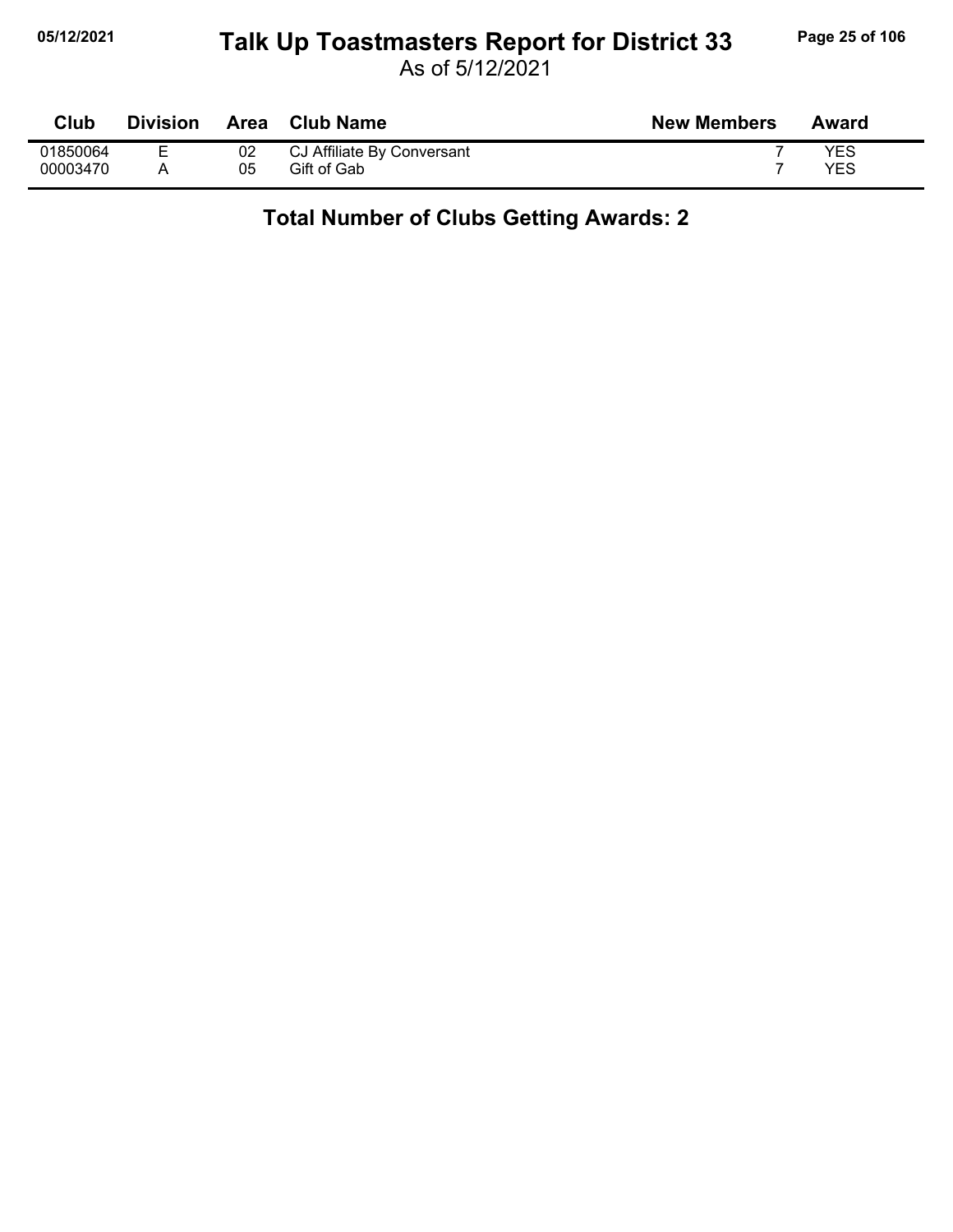# **05/12/2021 Page 26 of 106 Talk Up Toastmasters Report for District 34**

As of 5/12/2021

| Club     | <b>Division</b> | Area | <b>Club Name</b>                           | <b>New Members</b> | Award      |
|----------|-----------------|------|--------------------------------------------|--------------------|------------|
| 07843249 | G               | 03   | RI DISTRITO 4170                           |                    | <b>YES</b> |
| 00000574 |                 | 04   | Excelencia Club                            |                    | <b>YES</b> |
| 03860379 |                 | 04   | Club Cimarron Del Tecnologico De Monterrey | 9                  | <b>YES</b> |
| 01501019 | С               | 01   | Asesoria Empresarial                       | 5                  | <b>YES</b> |
| 07554637 | н               | 04   | Profit Sahagún                             | 5                  | <b>YES</b> |
| 01042000 | н               | 03   | Elocuencia Y Liderazgo                     |                    | <b>YES</b> |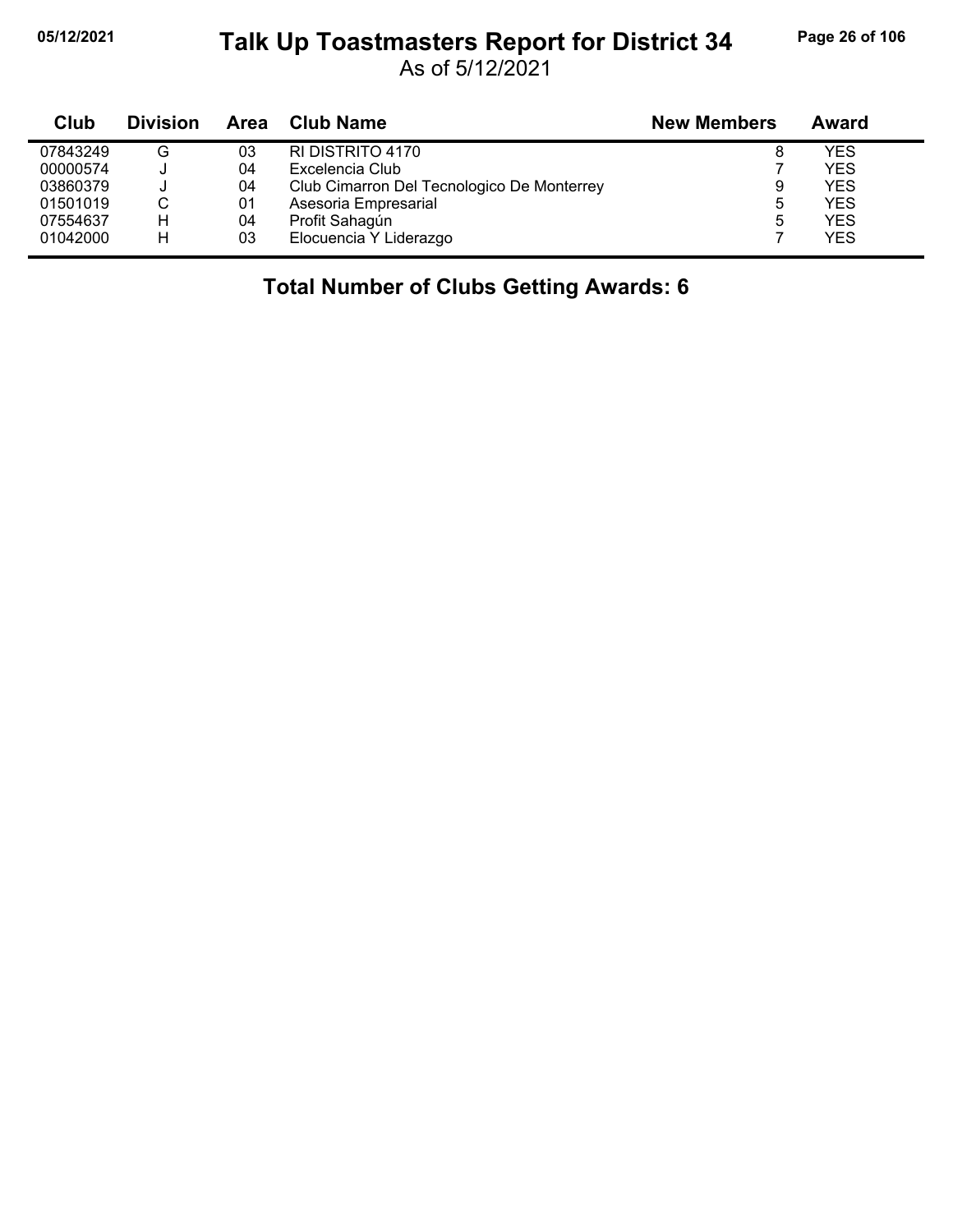### **05/12/2021 Page 27 of 106 Talk Up Toastmasters Report for District 35**

As of 5/12/2021

| Club     | <b>Division</b> | Area | <b>Club Name</b> | <b>New Members</b> | Award |
|----------|-----------------|------|------------------|--------------------|-------|
| 01533242 |                 | 02   | Toast On Tap     |                    | YES   |
| 04719944 |                 | 03   | NM Speaks!       |                    | YES   |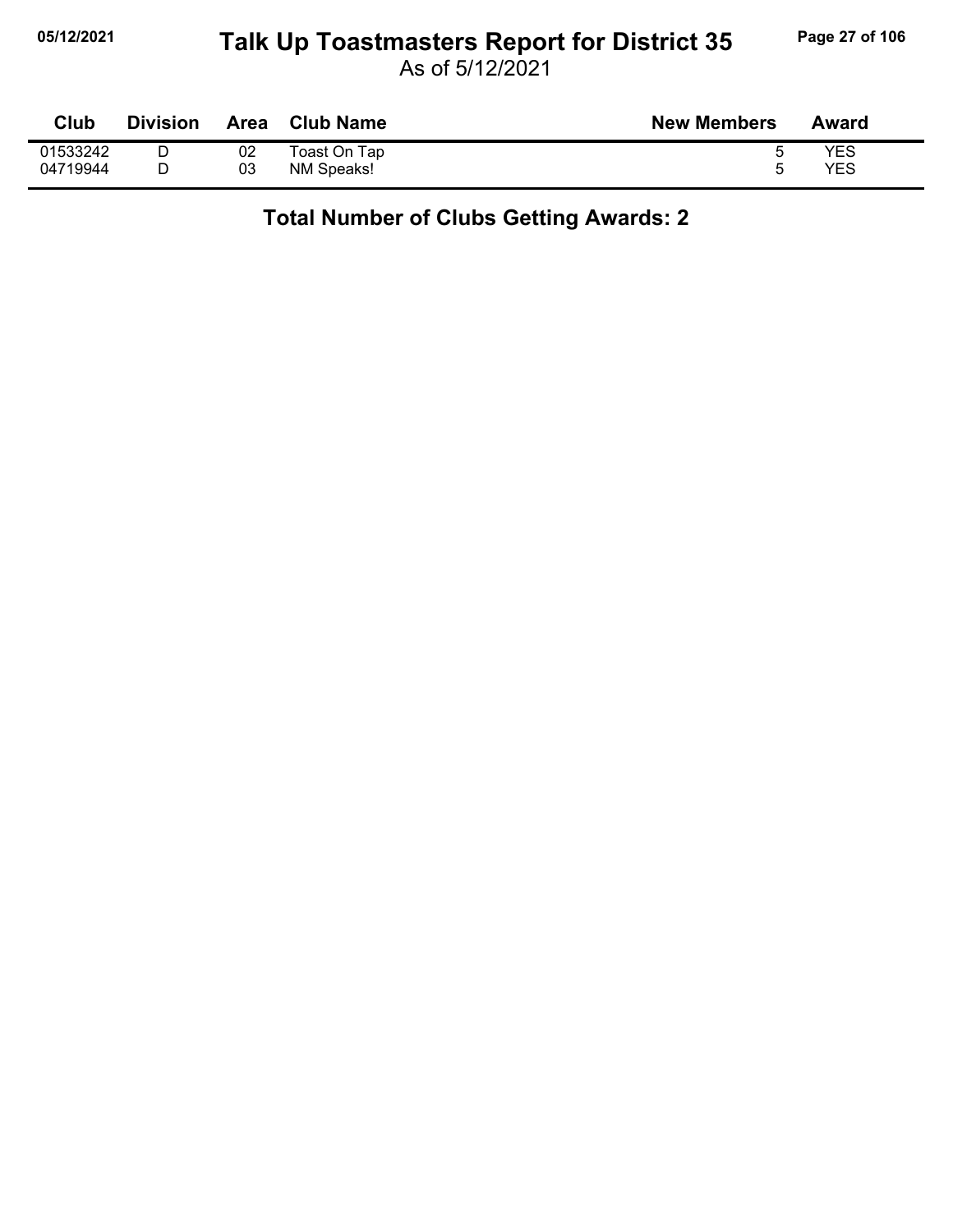#### **05/12/2021 Page 28 of 106 Talk Up Toastmasters Report for District 36**

As of 5/12/2021

| Club     | <b>Division</b> | <b>Area</b> | Club Name                          | <b>New Members</b> | Award      |
|----------|-----------------|-------------|------------------------------------|--------------------|------------|
| 03936871 | С               | 31          | Japanese-English Toastmasters Club | 6                  | YES        |
| 03646679 | E               | 57          | Francophones du Monde              | ხ                  | <b>YES</b> |
| 00818502 | в               | 23          | <b>Stately Speakers Club</b>       | 5                  | <b>YES</b> |
| 00000077 | G               | 75          | Crown Of Laurel Club               | 5                  | <b>YES</b> |
| 00002920 | С               | 32          | VA Gaveliers Club 2920             | 5                  | <b>YES</b> |
| 02116638 |                 | 53          | Speak AZ Toastmasters              | 5                  | YES        |
| 07038189 | G               | 72          | She Leads She Speaks               | 5                  | <b>YES</b> |
| 05680757 | А               | 14          | Georgetown Law Toastmasters        | 6                  | <b>YES</b> |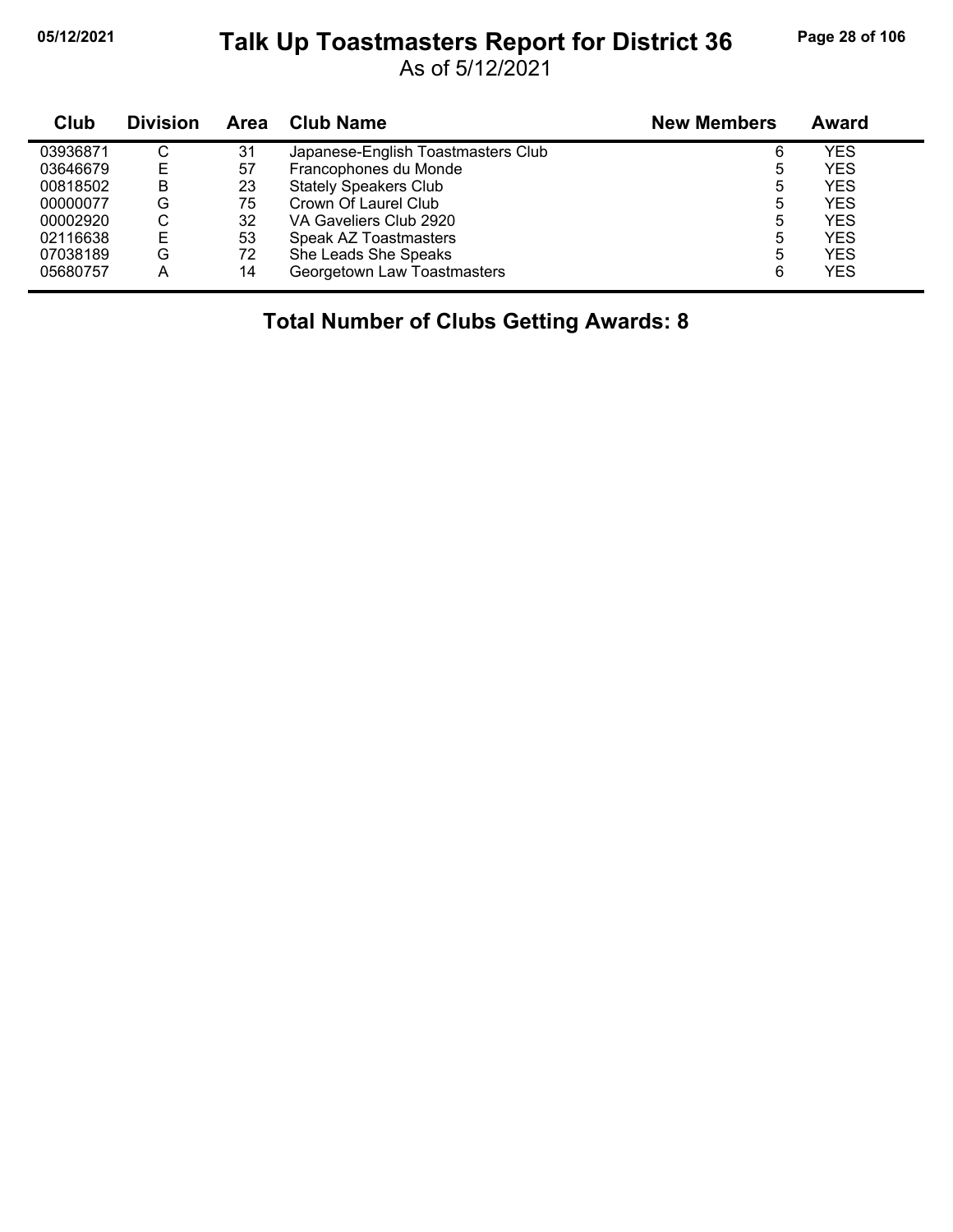# **05/12/2021 Page 29 of 106 Talk Up Toastmasters Report for District 37**

| Club     |  | Division Area Club Name                    | <b>New Members</b> | Award |  |
|----------|--|--------------------------------------------|--------------------|-------|--|
| 00002631 |  | <b>Gateway To Speaking Excellence Club</b> |                    | YES   |  |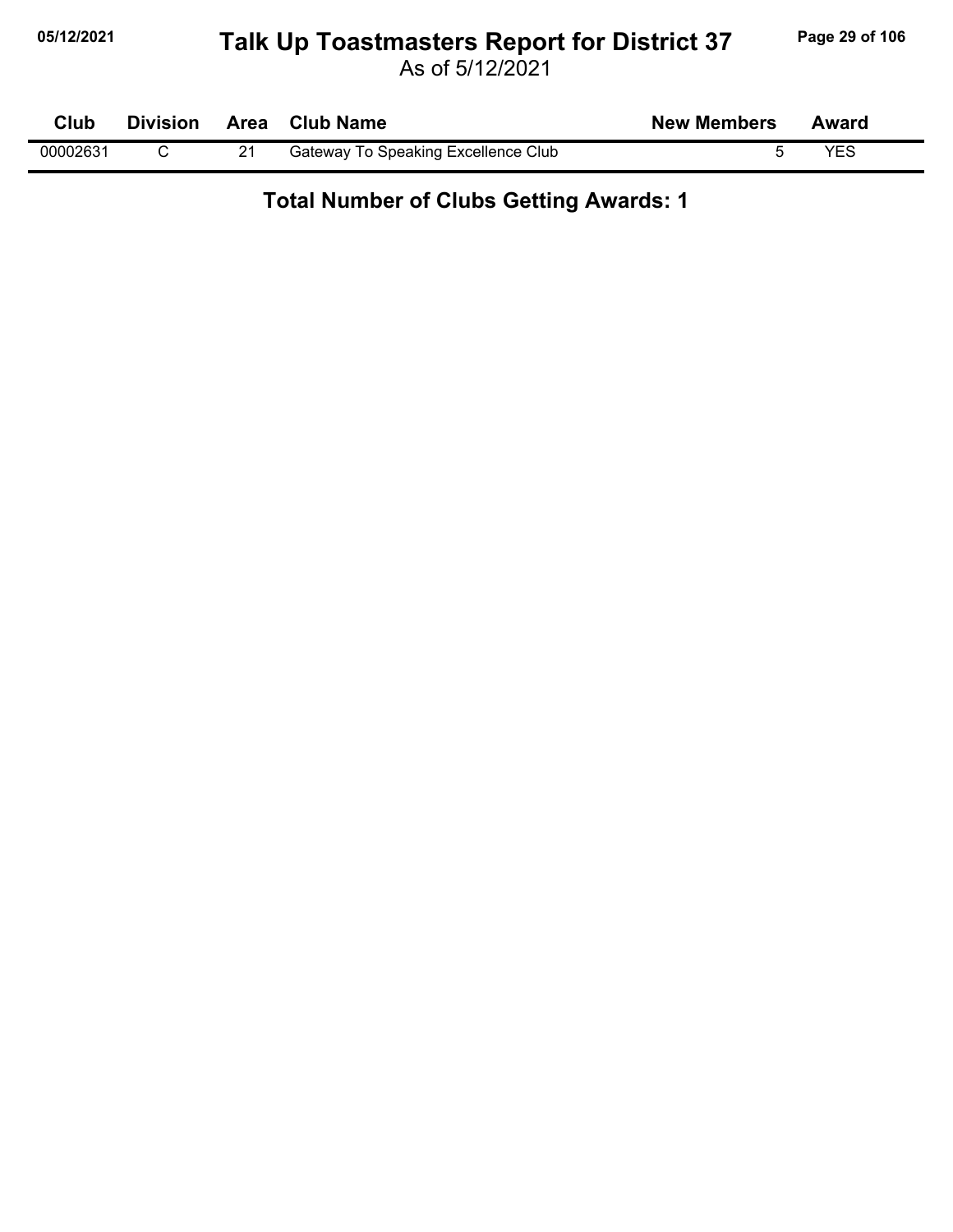j,

### **05/12/2021 Page 30 of 106 Talk Up Toastmasters Report for District 38**

As of 5/12/2021

| Club     | <b>Division</b> | Area | <b>Club Name</b>                   | <b>New Members</b> | Award |
|----------|-----------------|------|------------------------------------|--------------------|-------|
| 00003954 |                 | 61   | <b>Princeton Toastmasters Club</b> | 6                  | YES   |
| 00008209 |                 | 61   | <b>Becoming Masterful Speakers</b> | 5                  | YES   |
| 04801724 | B               | 21   | Janssen Malvern Toastmasters       | 5                  | YES   |
| 07424095 | Е               | 52   | Guardian Toastmasters Bethlehem    | 5                  | YES   |
| 07694642 | B               | 24   | <b>Brutally Honest With Love</b>   | 5                  | YES   |
| 02556837 |                 | 43   | <b>Xfinity Communicators</b>       | 5                  | YES   |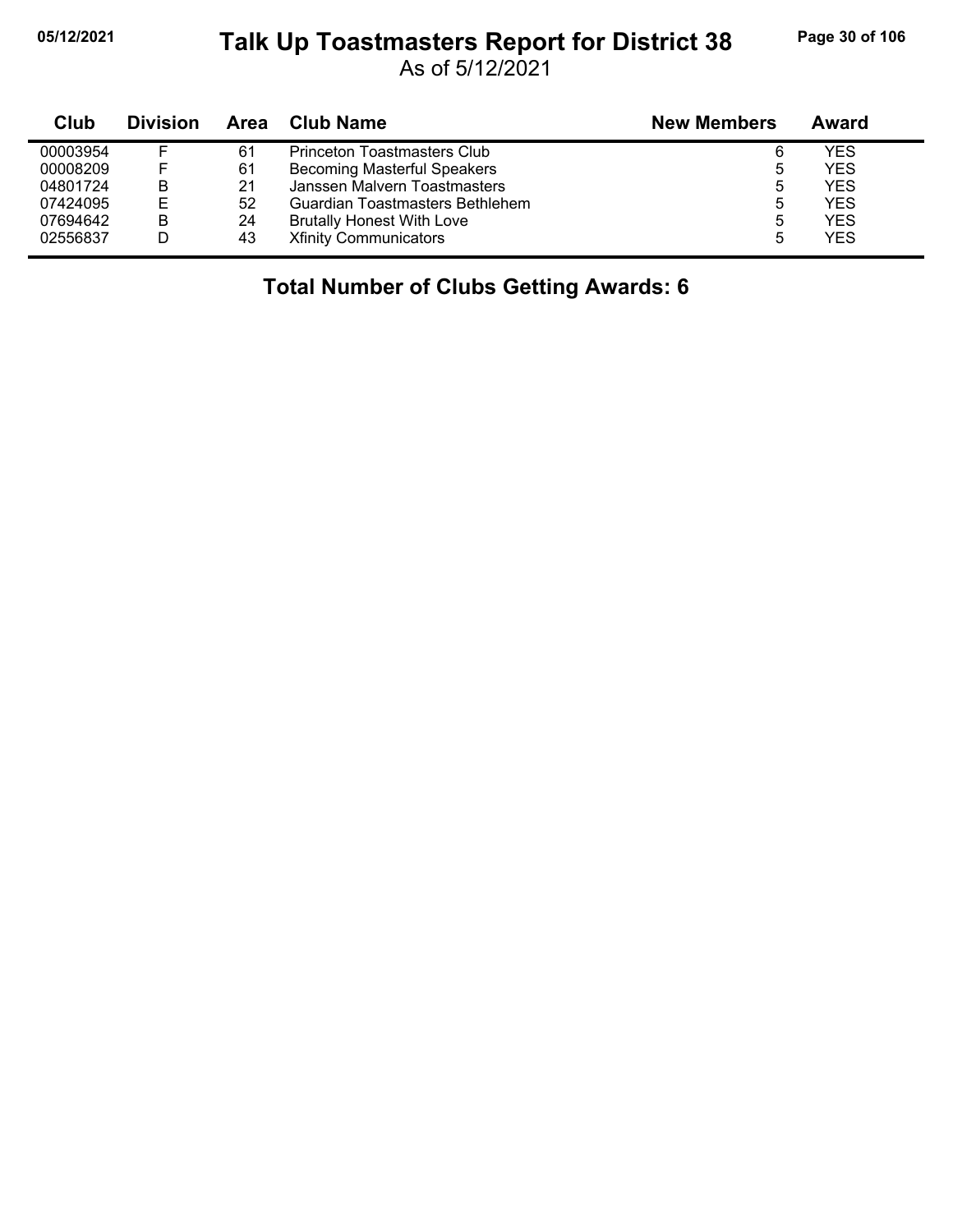#### **05/12/2021 Page 31 of 106 Talk Up Toastmasters Report for District 39**

As of 5/12/2021

| Club     | <b>Division</b> |    | Area Club Name  | <b>New Members</b> | Award |
|----------|-----------------|----|-----------------|--------------------|-------|
| 07711921 |                 | 94 | Simply the Best |                    | YES   |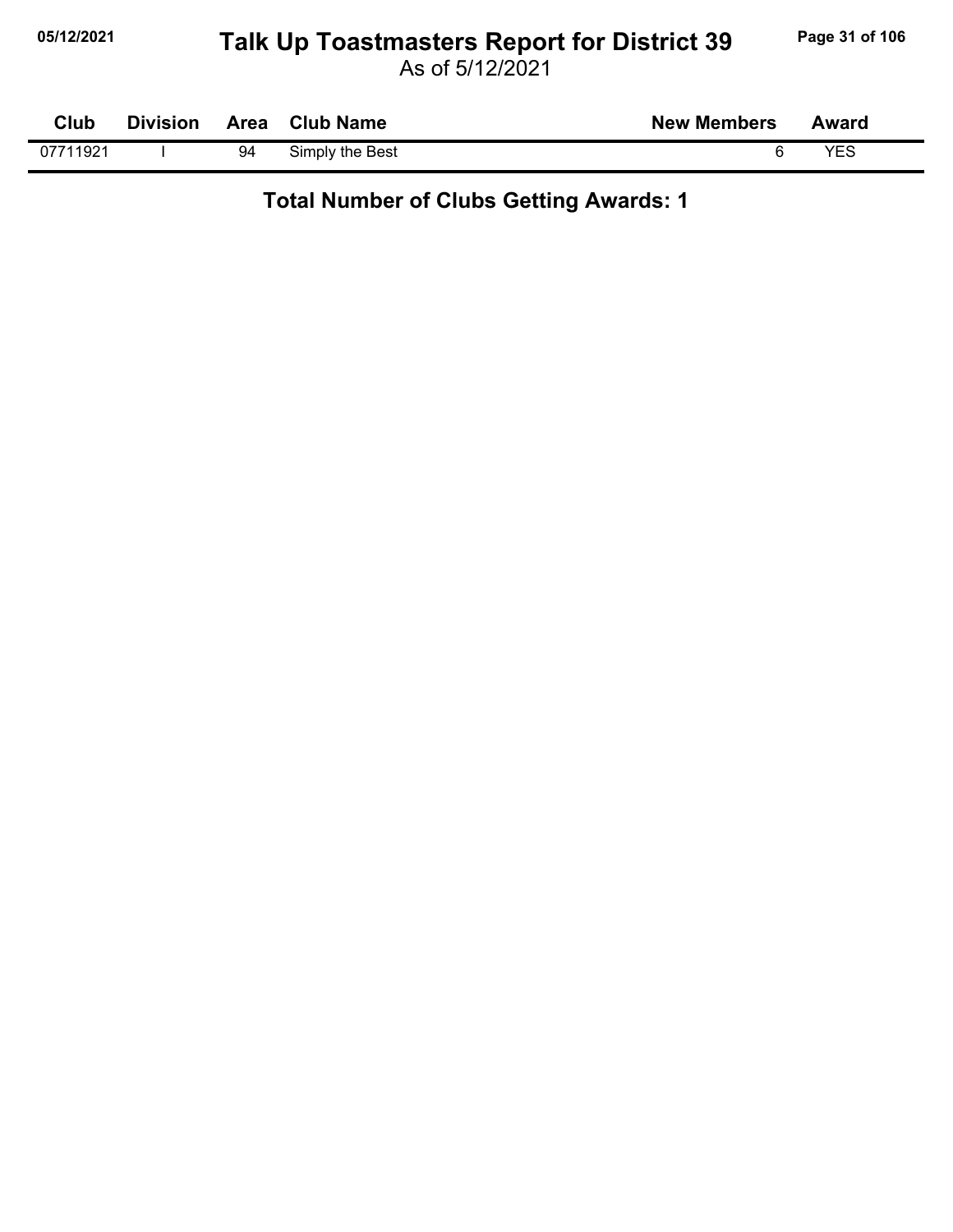#### **05/12/2021 Page 32 of 106 Talk Up Toastmasters Report for District 41**

#### As of 5/12/2021

| Club     | <b>Division</b> | Area | <b>Club Name</b>                                    | <b>New Members</b> | <b>Award</b> |
|----------|-----------------|------|-----------------------------------------------------|--------------------|--------------|
| 07747292 | L               | 04   | <b>ICAB Toastmasters Club</b>                       | 6                  | <b>YES</b>   |
| 07750108 | B               | 04   | Infosys Toastmasters Mohali                         | 6                  | <b>YES</b>   |
| 07516128 | F               | 01   | <b>TCS GG5 Toastmasters</b>                         | 13                 | <b>YES</b>   |
| 07472687 | L               | 05   | Bangladesh Youth Toastmasters Club                  | 10                 | <b>YES</b>   |
| 00996285 | E               | 02   | <b>Toastmasters Club of Dwarka</b>                  | 6                  | <b>YES</b>   |
| 01088097 | Q               | 02   | <b>TCS Maitree Kolkata Toastmasters Club</b>        | $\overline{7}$     | <b>YES</b>   |
| 01098597 | $\sf B$         | 01   | Chandigarh Toastmasters Club                        | 5                  | <b>YES</b>   |
| 01179292 | Κ               | 01   | Kolkata Toastmasters Club                           | 5                  | <b>YES</b>   |
| 01200975 | F               | 02   | <b>Gurgaon Toastmasters Club</b>                    | 6                  | <b>YES</b>   |
| 07437968 | P               | 03   | <b>FMS Delhi Toastmasters Club</b>                  | 5                  | <b>YES</b>   |
| 07414726 | Q               | 02   | One Cognizant Toastmasters Club                     | $\overline{7}$     | <b>YES</b>   |
| 07813591 | T               | 03   | <b>ESL Toastmasters Club</b>                        |                    | <b>YES</b>   |
| 07828536 | A               | 02   | <b>EBL Toastmasters Club</b>                        |                    | <b>YES</b>   |
| 07050177 | Q               | 01   | Infinity Toastmasters Club                          | 5                  | <b>YES</b>   |
| 07086863 | $\mathsf{N}$    | 03   | <b>Baneshwor Toastmasters</b>                       | $\overline{7}$     | <b>YES</b>   |
| 02782369 | $\circ$         | 01   | Himalaya Toastmasters                               | 6                  | <b>YES</b>   |
| 02178041 | H               | 05   | <b>TCS Noida V Toastmasters Club</b>                | 14                 | <b>YES</b>   |
| 01867633 | M               | 01   | <b>Faridabad Toastmasters Club</b>                  | 15                 | <b>YES</b>   |
| 01496270 | K               | 02   | City of Joy Toastmasters Club                       | 5                  | <b>YES</b>   |
| 01472881 | Κ               | 02   | Mic.Drop Toastmasters Club                          | 5                  | <b>YES</b>   |
| 01304416 | Q               | 01   | IBM Blue Voice Toastmasters Club                    | 6                  | <b>YES</b>   |
| 01336137 | $\sf B$         | 03   | Panchkula Toastmasters Club                         | 6                  | <b>YES</b>   |
| 01345936 | F               | 01   | <b>TCS Maitree Gurgaon Toastmasters</b>             | 6                  | <b>YES</b>   |
| 01381947 | $\mathsf Q$     | 03   | Salt Lake Toastmasters Club                         | 5                  | <b>YES</b>   |
| 04812887 | P               | 01   | <b>JPKU Toastmasters Club</b>                       | 9                  | <b>YES</b>   |
| 03454766 | C               | 05   | <b>Pink City Toastmasters Club</b>                  | 5                  | <b>YES</b>   |
| 03939528 | I               | 03   | In-Steel Toastmasters                               | $\overline{7}$     | <b>YES</b>   |
| 00858173 | P               | 01   | <b>Invictus Toastmasters</b>                        | $\overline{7}$     | <b>YES</b>   |
| 07873719 |                 | 03   | Toastmasters OMQ Chapter                            | 8                  | <b>YES</b>   |
| 07813921 | Κ               | 01   | Kolkata Youth Toastmasters Club                     | 8                  | <b>YES</b>   |
| 03154173 | B               | 05   | <b>Chitkara University Toastmasters Club</b>        | 5                  | <b>YES</b>   |
| 05689878 | $\mathsf I$     | 01   | Hourglass, Toastmasters International - Nit Rourkel | 5                  | <b>YES</b>   |
| 05954206 | $\mathsf C$     | 03   | Jaipur Toastmasters Club                            | 9                  | <b>YES</b>   |
| 06044728 | H               | 02   | <b>Lucknow Toastmasters Club</b>                    | 5                  | <b>YES</b>   |
| 05477602 | P               | 03   | <b>Toastmasters of Delhi</b>                        | 5                  | <b>YES</b>   |
| 05495212 | $\sf B$         | 02   | Doon Valley Toastmasters Club                       | 5                  | <b>YES</b>   |
| 05346753 | E               | 04   | Toastmasters Club of Speaking and Leadership        | 6                  | <b>YES</b>   |
| 06771510 | Κ               | 03   | Elite Toastmasters Club                             | 5                  | <b>YES</b>   |
| 06826688 | L               | 04   | Independent University Bangladesh Toastmasters C    | 8                  | <b>YES</b>   |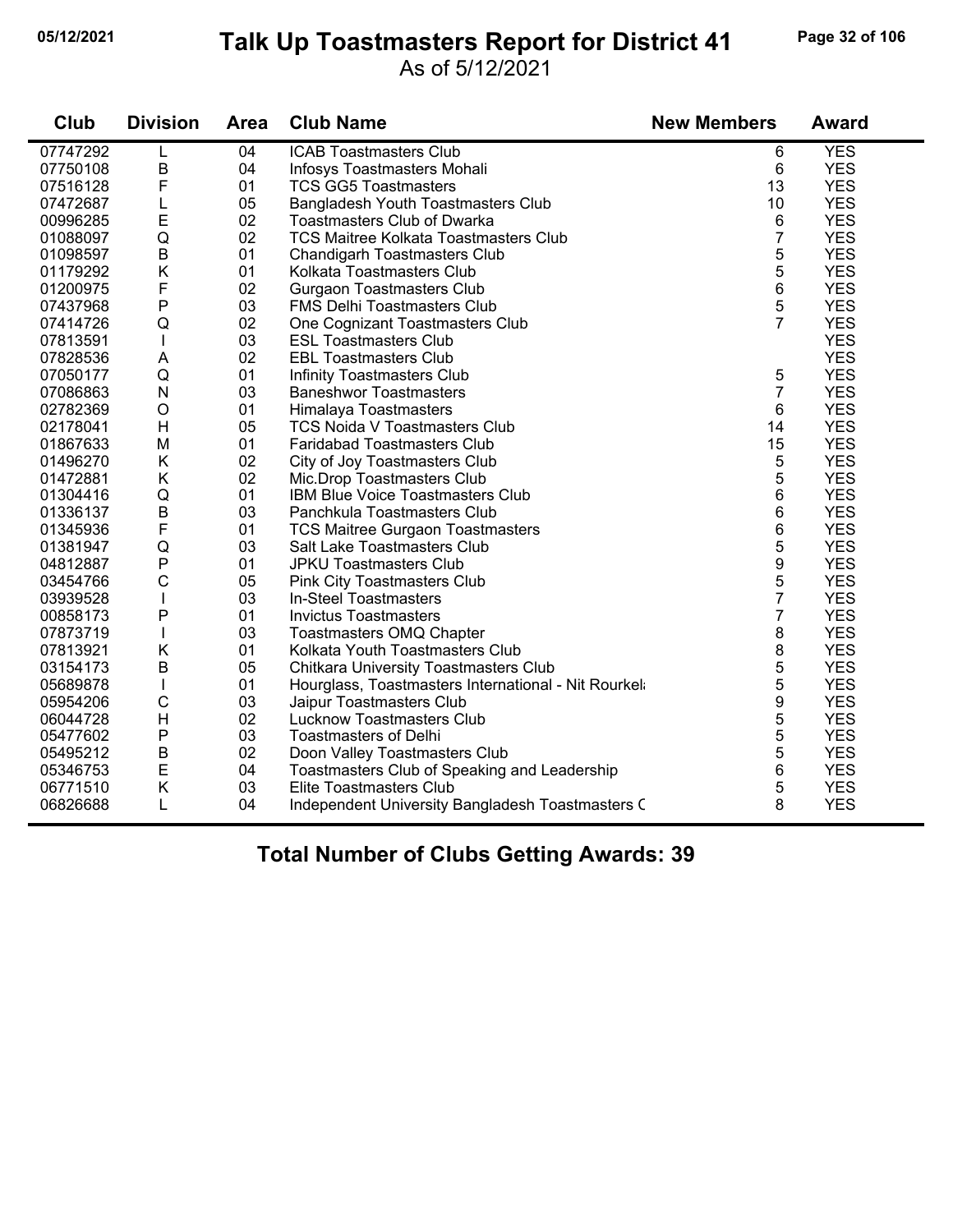$\blacksquare$ 

### **05/12/2021 Page 33 of 106 Talk Up Toastmasters Report for District 42**

As of 5/12/2021

| Club     | <b>Division</b> | Area | <b>Club Name</b>                 | <b>New Members</b> | Award |
|----------|-----------------|------|----------------------------------|--------------------|-------|
| 00005516 |                 | 12   | Downtown City Speakers Club      | 5                  | YES   |
| 00002799 |                 | 12   | <b>Dynamically Speaking Club</b> | 8                  | YES   |
| 00952723 | Е               | 13   | <b>Mountain Mumblers</b>         | 5                  | YES   |
| 00006823 | ◡               | 17   | CanOrators Toastmasters Club     | 5                  | YES   |
| 04602386 | C               | 21   | Speak Upside                     | 5                  | YES   |
| 01427227 |                 | 26   | <b>WAAMtastic Toastmasters</b>   | 5                  | YES   |
| 01597042 | А               | 07   | Everyone Belongs                 | 8                  | YES   |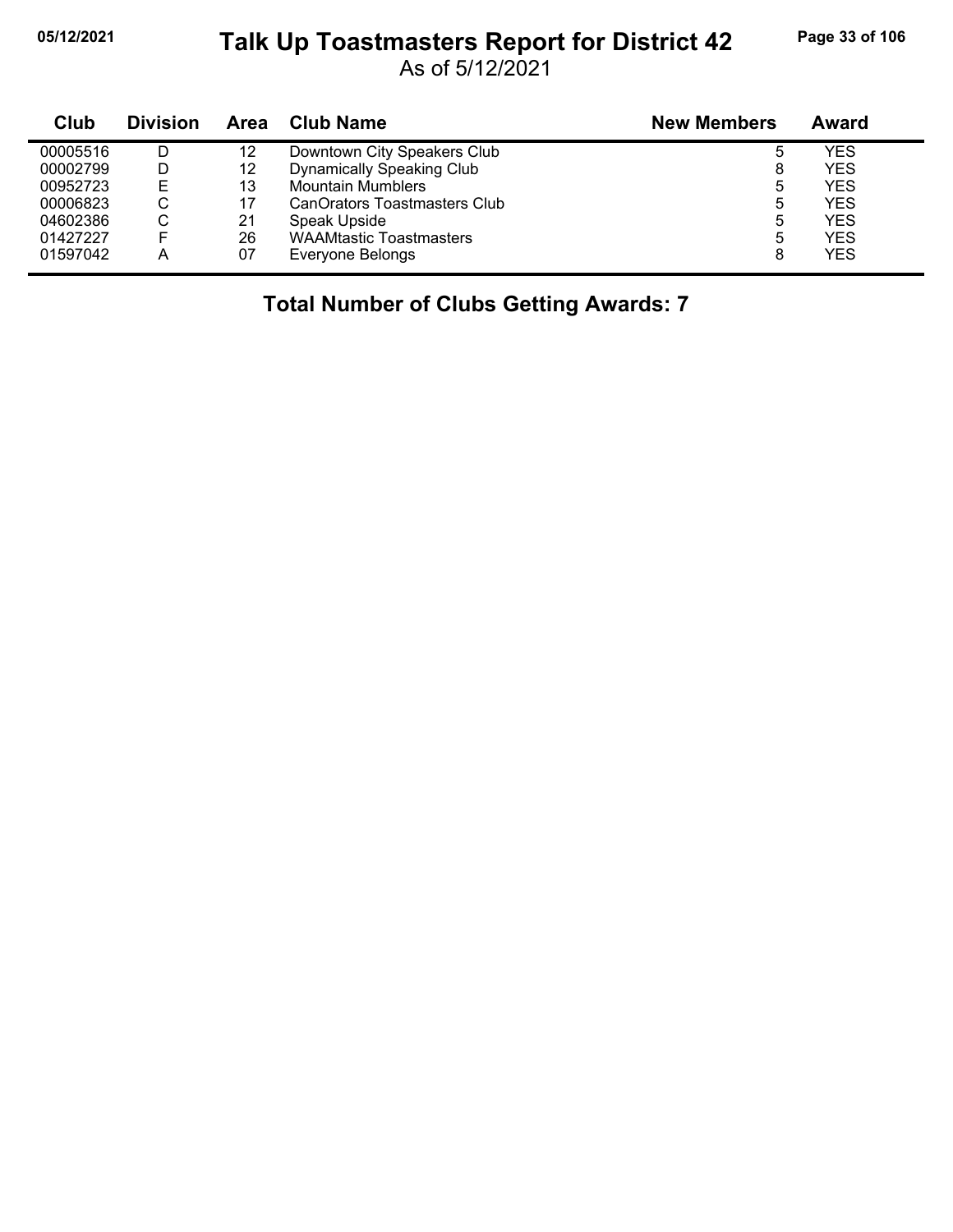#### **05/12/2021 Page 34 of 106 Talk Up Toastmasters Report for District 43**

As of 5/12/2021

| Club     | <b>Division</b> | Area | <b>Club Name</b>             | <b>New Members</b> | Award |
|----------|-----------------|------|------------------------------|--------------------|-------|
| 03599126 |                 | 02   | Investing In Walmart Leaders |                    | YES   |
| 00003063 |                 |      | Graceland Toastmasters Club  |                    | YES   |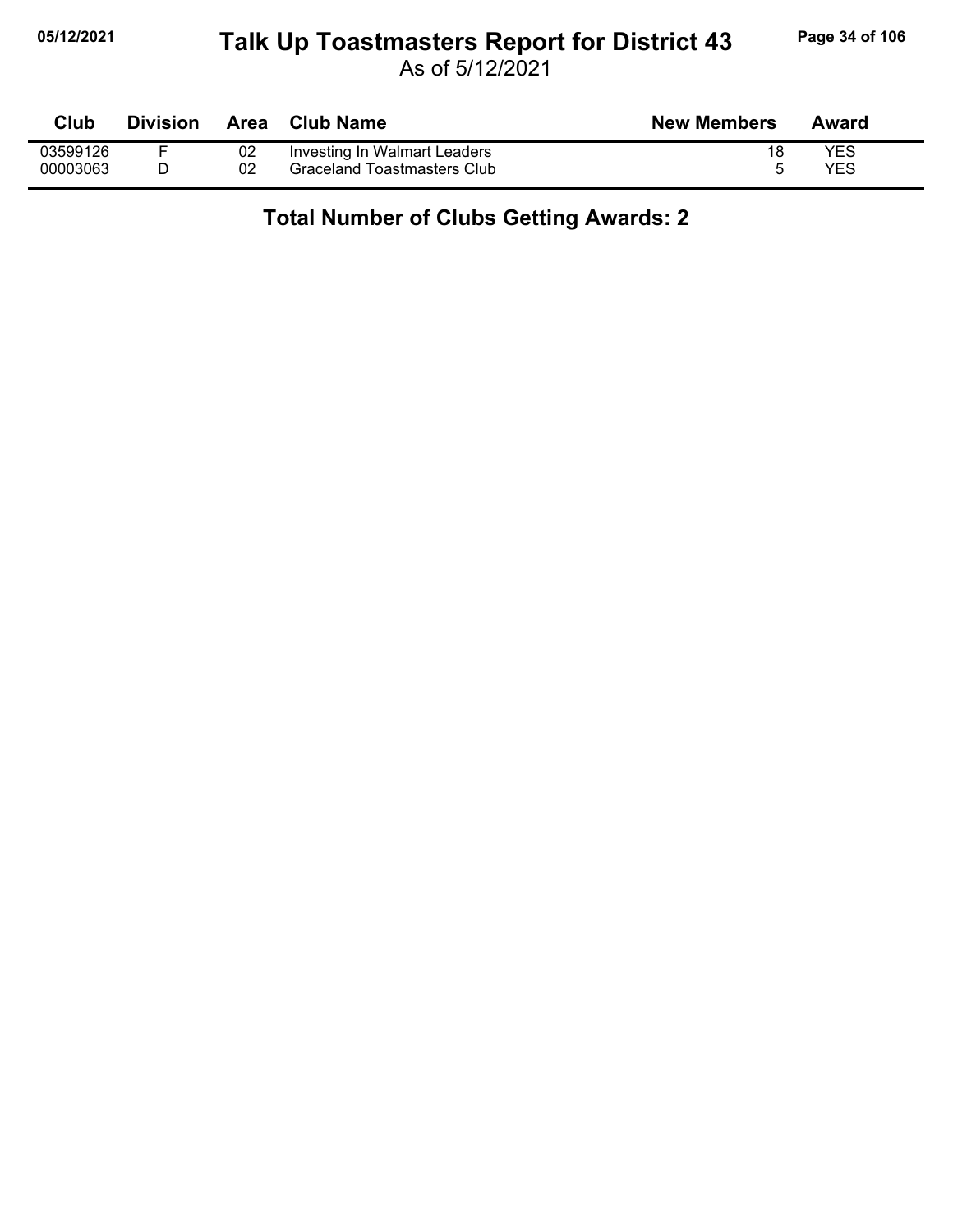# **05/12/2021 Page 35 of 106 Talk Up Toastmasters Report for District 44**

As of 5/12/2021

| Club     | <b>Division</b> | <b>Area</b> | Club Name                             | <b>New Members</b> | Award |
|----------|-----------------|-------------|---------------------------------------|--------------------|-------|
| 03284305 |                 | 65          | Global Orators                        |                    | YES   |
| 00936049 | A               | 12          | Speaking with Power Toastmasters Club |                    | YES   |
| 00679886 | -               | 63          | Cox Toastmasters Club                 |                    | YES   |
| 01426335 | Α               | 14          | Second Mile Speakers                  | 11                 | YES   |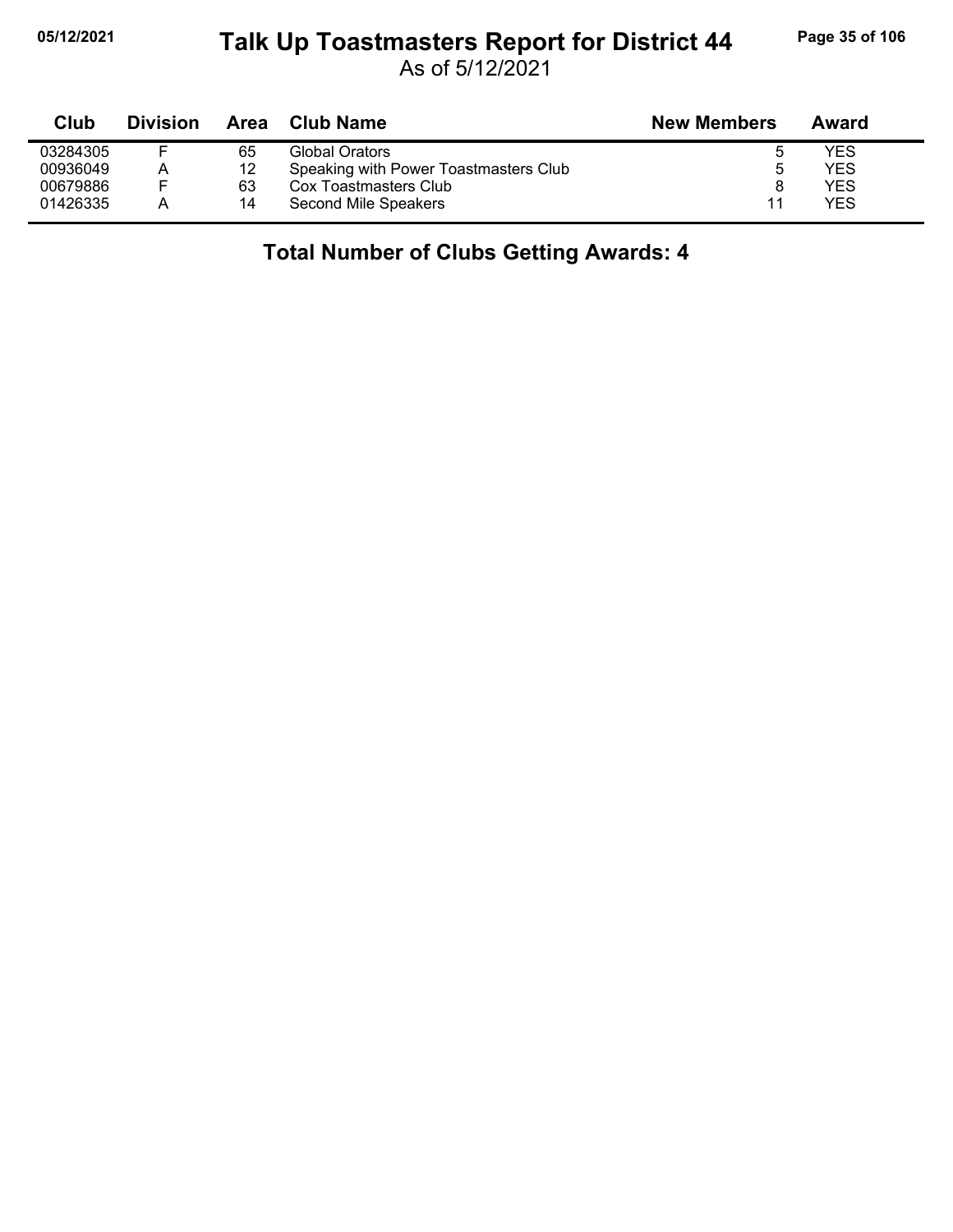# **05/12/2021 Page 36 of 106 Talk Up Toastmasters Report for District 45**

As of 5/12/2021

| Club     | <b>Division</b> |    | Area Club Name             | <b>New Members</b> | Award |
|----------|-----------------|----|----------------------------|--------------------|-------|
| 01431722 |                 | 20 | North Country Toastmasters |                    | YES   |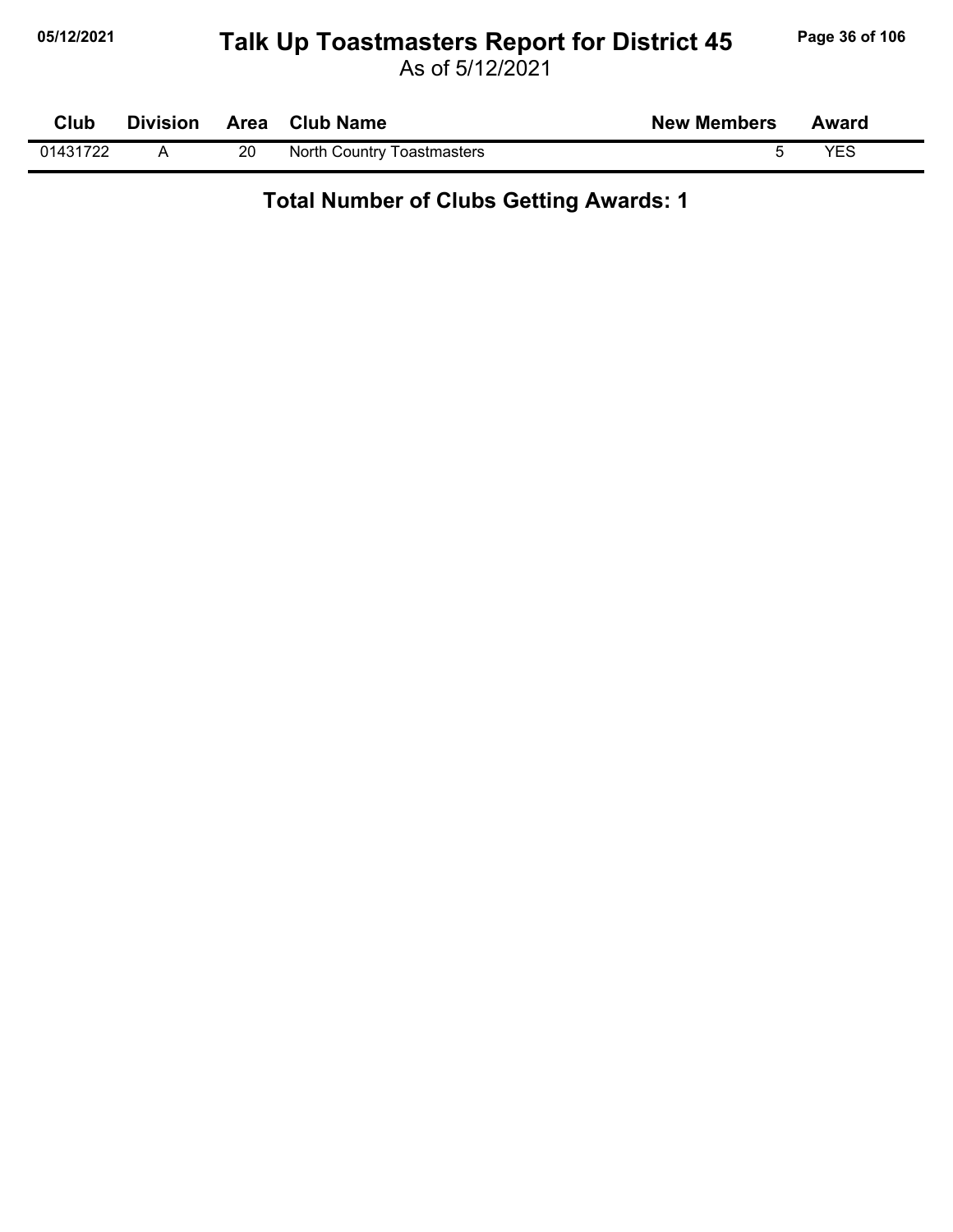#### **05/12/2021 Page 37 of 106 Talk Up Toastmasters Report for District 46**

As of 5/12/2021

| Club     | <b>Division</b> |    | Area Club Name                        | <b>New Members</b> | Award      |  |
|----------|-----------------|----|---------------------------------------|--------------------|------------|--|
| 02218018 | B               | 21 | Monroe College Toastmasters           | b                  | YES        |  |
| 07226903 | E               | 53 | Amazon NYC Toastmasters Club          | 10                 | <b>YES</b> |  |
| 03890961 | B               | 24 | Columbia University Toastmasters Club | 8                  | <b>YES</b> |  |
| 00001949 | E               | 56 | New York Toastmasters Club            | 5                  | YES        |  |
| 07850496 | B               | 21 | <b>Virtual Parliamentarians</b>       | 5                  | <b>YES</b> |  |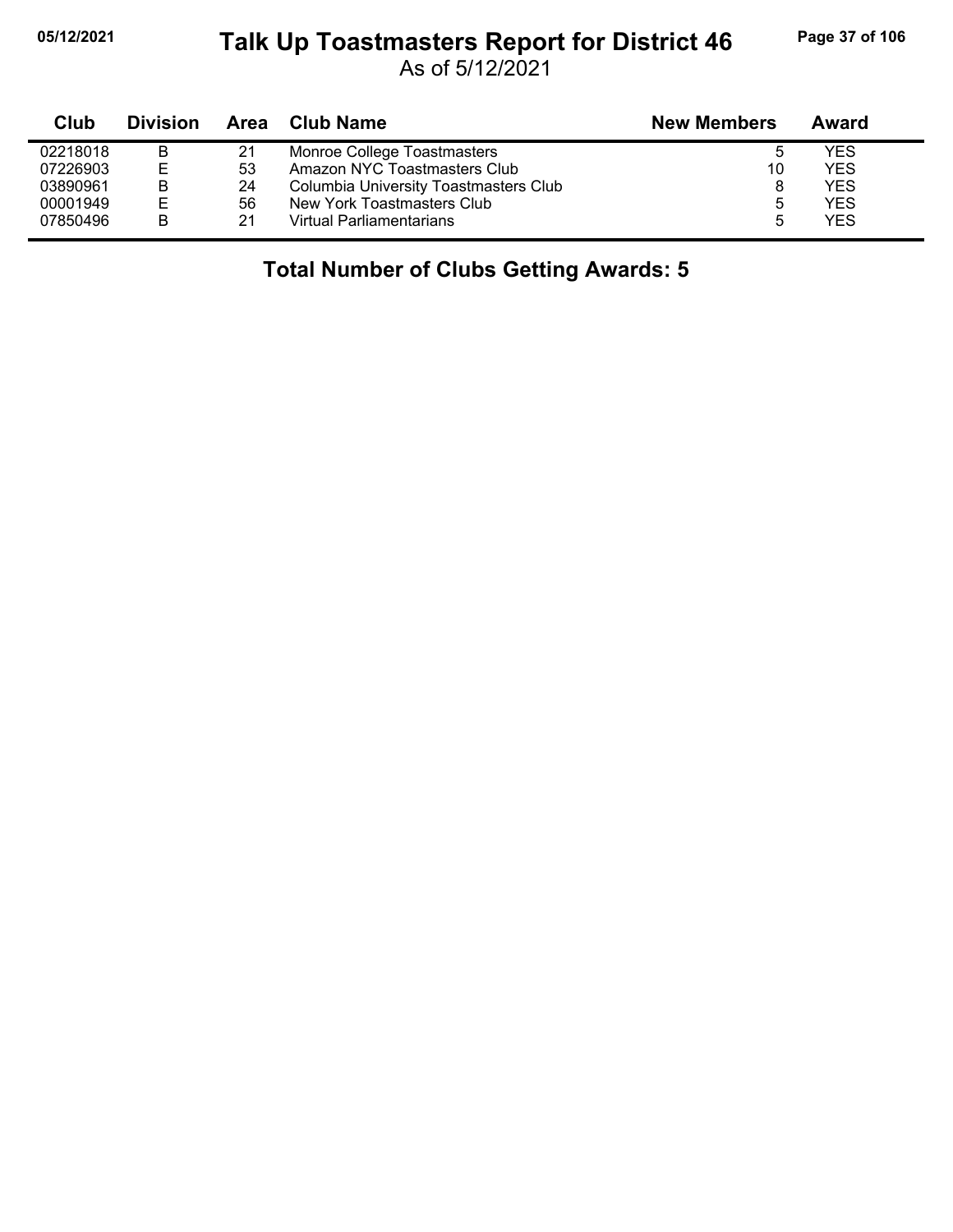#### **05/12/2021 Page 38 of 106 Talk Up Toastmasters Report for District 47**

As of 5/12/2021

| Club     | <b>Division</b> | Area | <b>Club Name</b>                         | <b>New Members</b> | Award |
|----------|-----------------|------|------------------------------------------|--------------------|-------|
| 00001600 |                 | 93   | First Bahamas Branch of Toastmasters     | 6                  | YES   |
| 07843250 | D               | 40   | Positively Impacting Lives Toastmasters  | 5                  | YES   |
| 04345782 | С               | 33   | The Toastmasters Club At FAU             | 5                  | YES   |
| 00007108 |                 | 92   | Ernest T. Strachan Club Advanced TM Club |                    | YES   |
| 00008370 |                 | 54   | West Kendall Toastmasters Club 8370      | 5                  | YES   |
| 01575030 | в               | 20   | <b>Club Power Speakers</b>               | 5                  | YES   |
| 01588575 | D.              | 43   | The Palm Beach Toastmasters Club         | 5                  | YES   |
| 06003592 | A               | 14   | West Pines Toastmasters Club             | 5                  | YES   |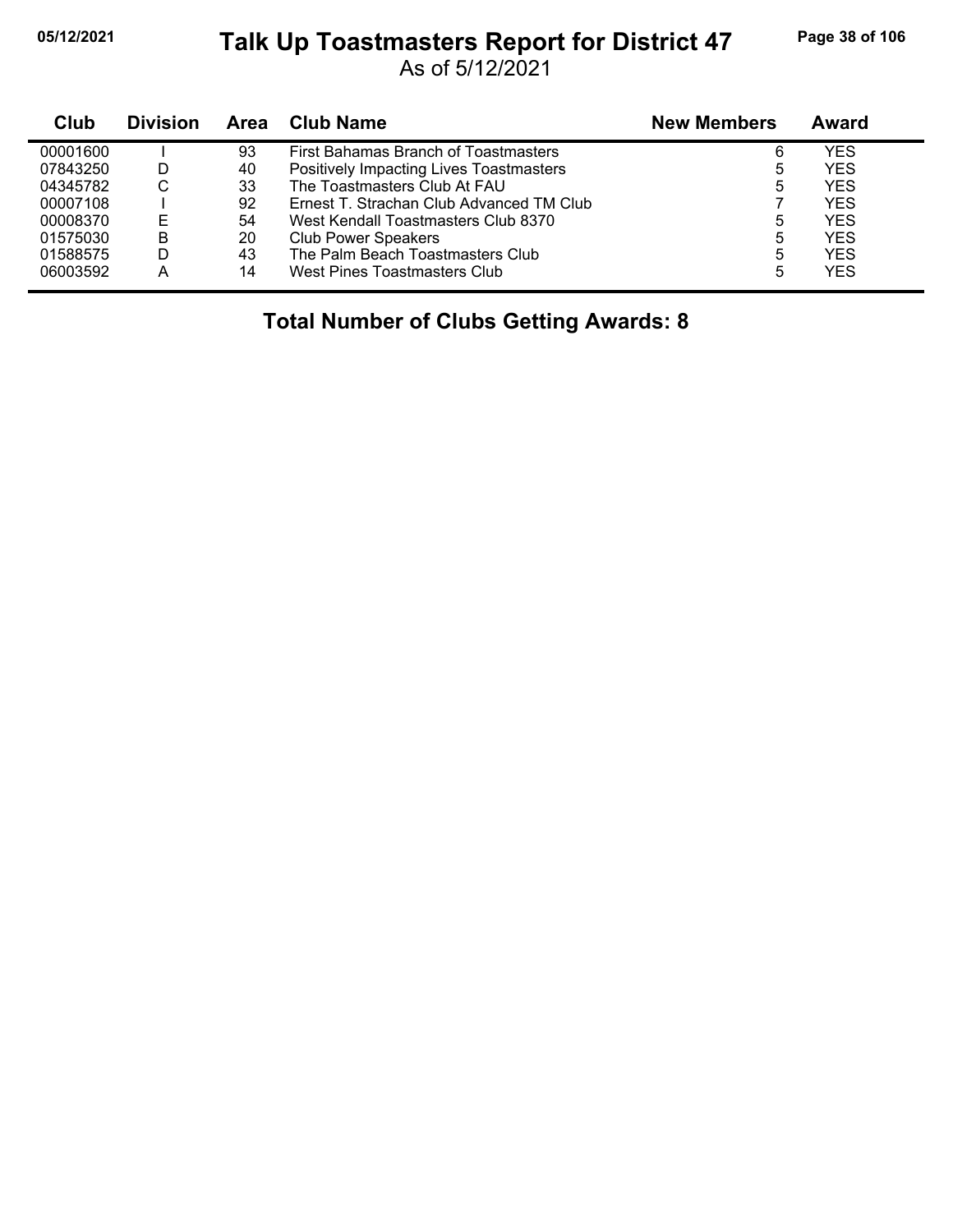## **05/12/2021 Page 39 of 106 Talk Up Toastmasters Report for District 48**

| Club     | <b>Division</b> | Area | <b>Club Name</b>    | <b>New Members</b> | Award      |  |
|----------|-----------------|------|---------------------|--------------------|------------|--|
| 05427683 |                 | 14   | <b>High Nooners</b> | 14                 | <b>YES</b> |  |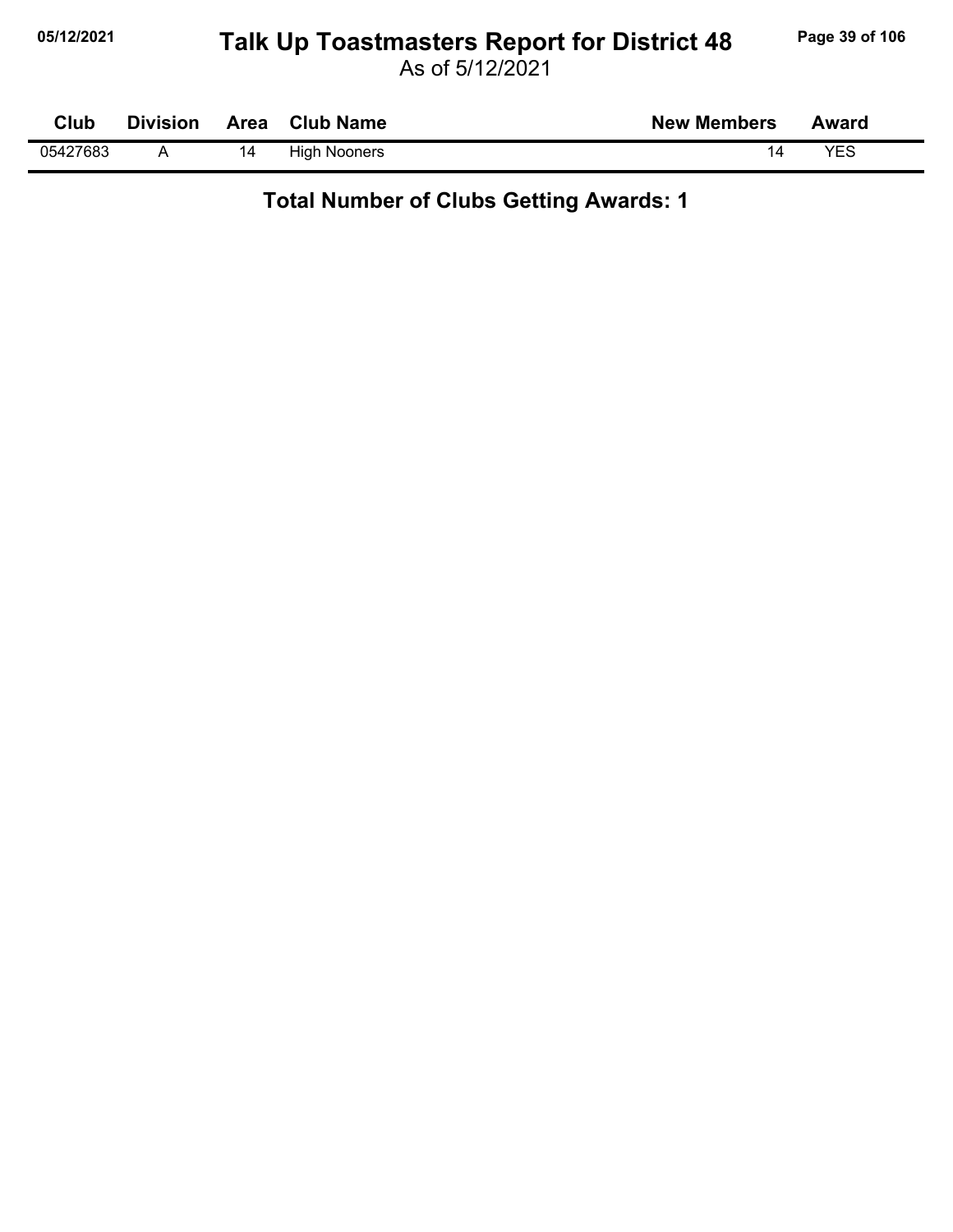#### **05/12/2021 Page 40 of 106 Talk Up Toastmasters Report for District 49**

As of 5/12/2021

| Club     | <b>Division</b> | <b>Area</b> | <b>Club Name</b>            | <b>New Members</b> | Award |
|----------|-----------------|-------------|-----------------------------|--------------------|-------|
| 05245909 |                 |             | DIAlog Hawaii               |                    | YES   |
| 06962800 |                 | 14          | Hawaii Foodservice Alliance | 15                 | YES   |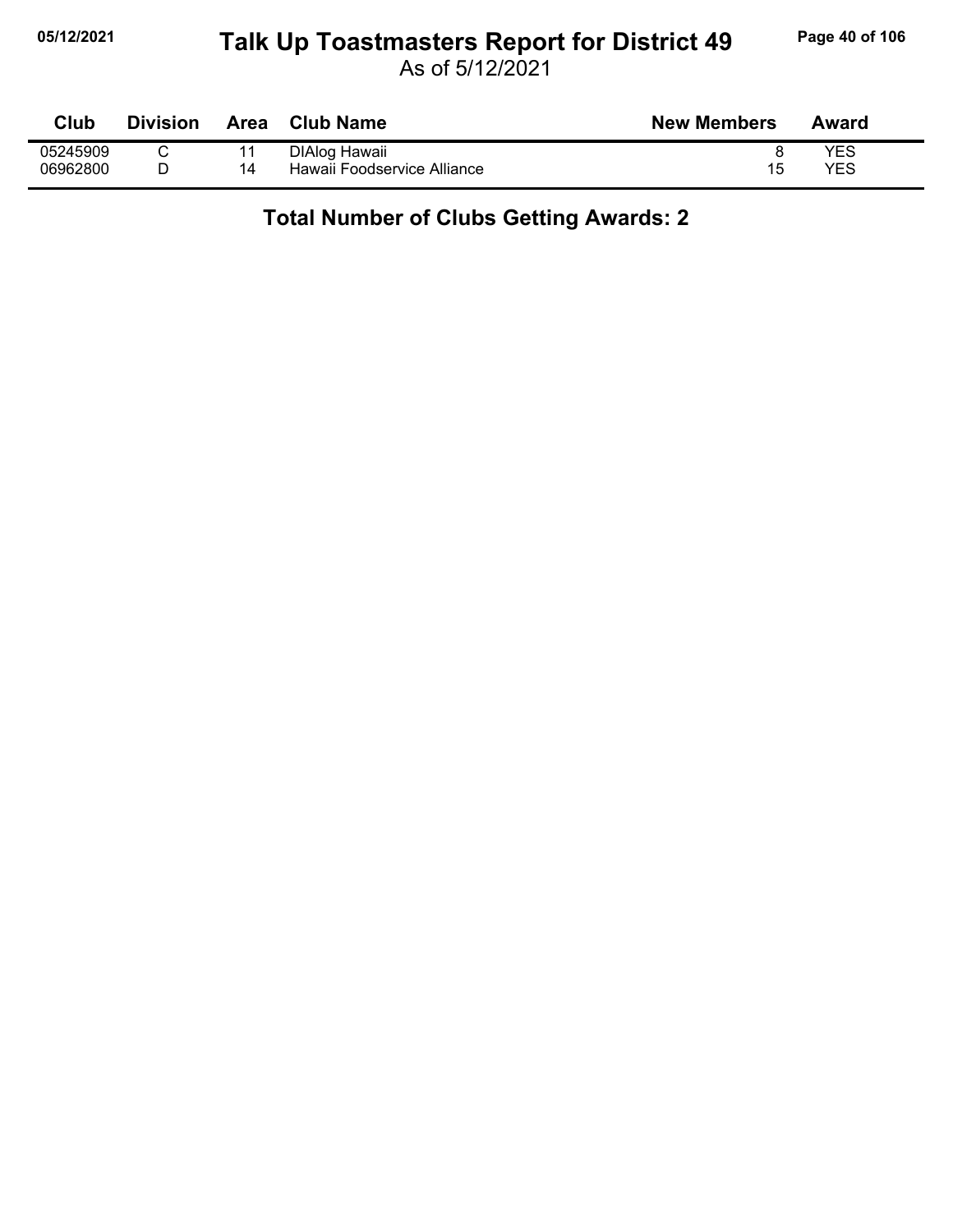## **05/12/2021 Page 41 of 106 Talk Up Toastmasters Report for District 50**

As of 5/12/2021

| Club     | <b>Division</b> | Area | Club Name                         | <b>New Members</b> | Award      |
|----------|-----------------|------|-----------------------------------|--------------------|------------|
| 06990556 | P               | 42   | Armor Toastmasters                | b                  | YES        |
| 01463775 | E               | 24   | <b>PMI Dallas Toastmasters</b>    | 8                  | <b>YES</b> |
| 00992874 |                 | 72   | University Toastmasters of Dallas |                    | <b>YES</b> |
| 04793192 |                 |      | COPART TOASTMASTERS               | b                  | <b>YES</b> |
| 03812934 | Е               | 16   | <b>McKinney Motivators</b>        | ۰.                 | <b>YES</b> |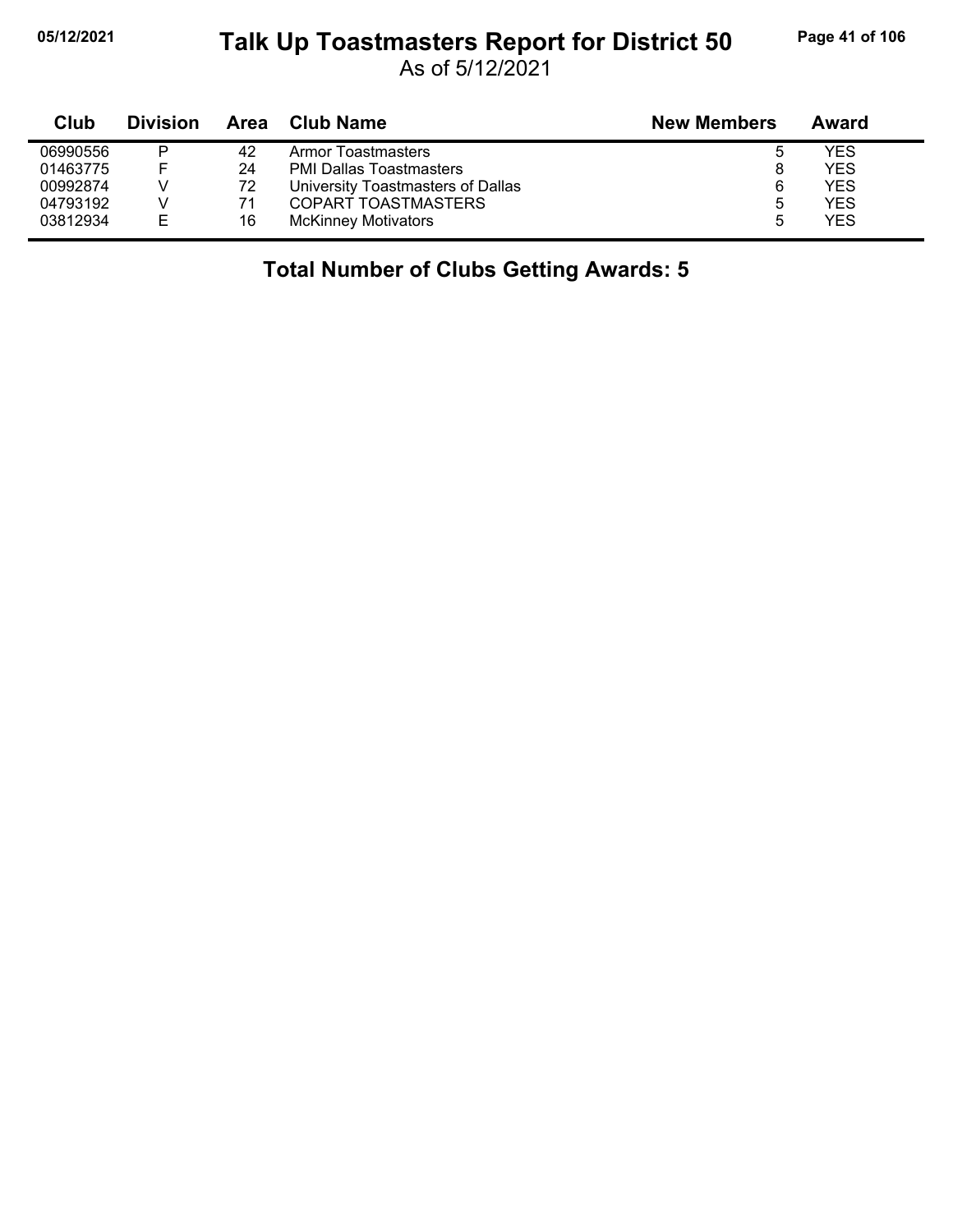## **05/12/2021 Page 42 of 106 Talk Up Toastmasters Report for District 51**

As of 5/12/2021

| Club     | <b>Division</b> | Area | Club Name                                         | <b>New Members</b> | Award      |  |
|----------|-----------------|------|---------------------------------------------------|--------------------|------------|--|
| 00007245 | P               | 04   | PricewaterhouseCoopers Toastmasters Club          |                    | YES        |  |
| 00003705 | w               | 01   | MIA Toastmasters Club                             |                    | <b>YES</b> |  |
| 07762770 | S               | 03   | ADPG Pioneer Toastmasters Club                    |                    | <b>YES</b> |  |
| 05183628 | J               | 05   | Heriot-Watt University Malaysia Toastmasters Club | b                  | YES        |  |
| 05617943 | P               | 03   | <b>EPF Toastmasters Club</b>                      |                    | <b>YES</b> |  |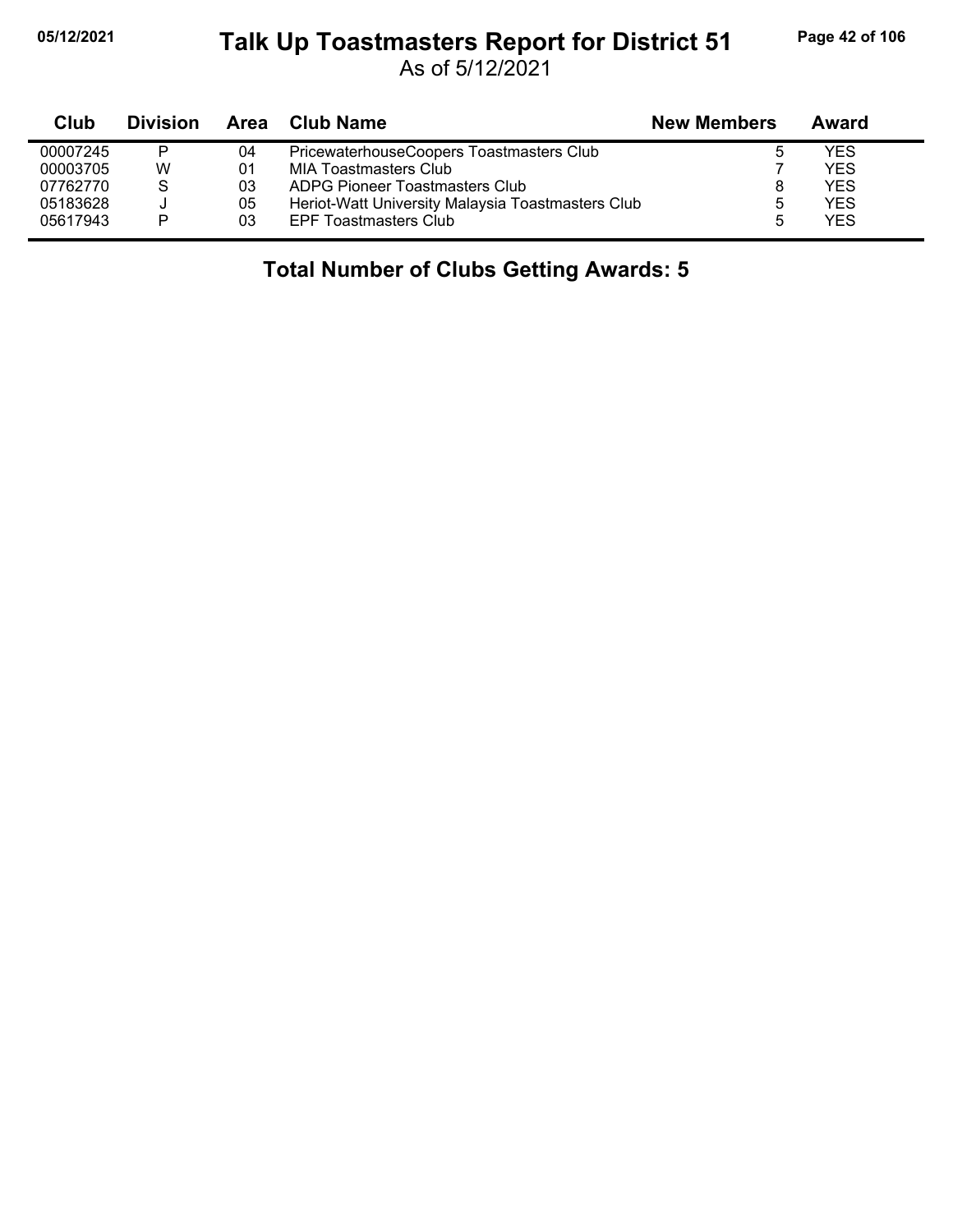### **05/12/2021 Page 43 of 106 Talk Up Toastmasters Report for District 52**

As of 5/12/2021

| Club     | <b>Division</b> | Area | Club Name                        | <b>New Members</b> | Award |  |
|----------|-----------------|------|----------------------------------|--------------------|-------|--|
| 05118771 | Α               | 13   | <b>Valley Stars Toastmasters</b> |                    | YES   |  |
| 05333085 | E               | 53   | City Masters Crystal Club        | 12                 | YES   |  |
| 02152150 | Е               | 53   | CityMasters Plaza                | 6                  | YES   |  |
| 00003046 |                 | 42   | Voces Latinas Toastmasters Club  |                    | YES   |  |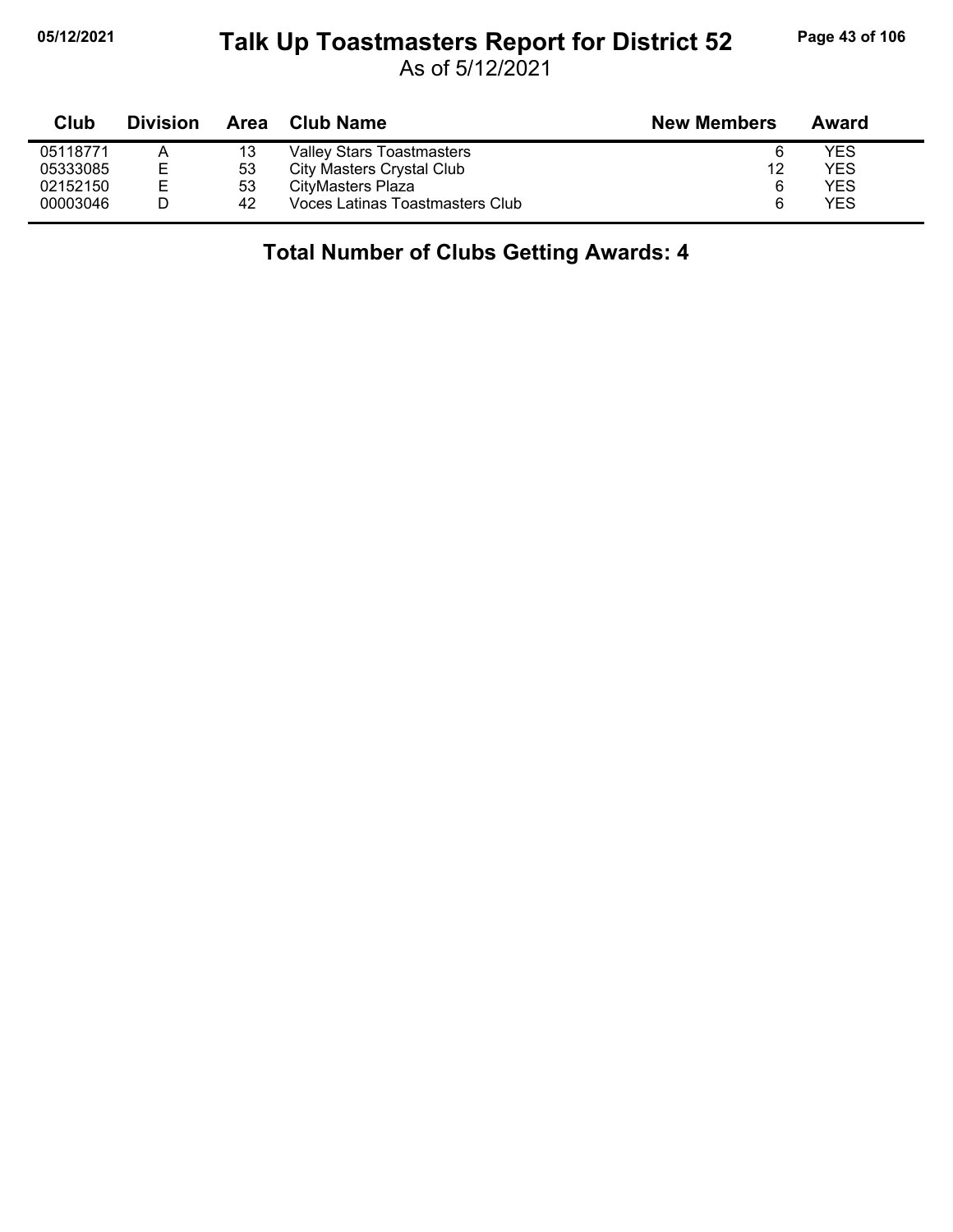#### **05/12/2021 Page 44 of 106 Talk Up Toastmasters Report for District 55**

As of 5/12/2021

| Club     | <b>Division</b> | Area | Club Name                                      | <b>New Members</b> | Award      |
|----------|-----------------|------|------------------------------------------------|--------------------|------------|
| 00004948 | G               | 34   | <b>USAA Bank Toastmasters Club</b>             | 5                  | YES        |
| 00744735 | н               | 45   | Randolph-Brooks Rising Stars Club              | 5                  | <b>YES</b> |
| 00590635 | Κ               | 71   | Lakeline Toastmasters                          | 5                  | <b>YES</b> |
| 03465159 |                 | 63   | <b>Austin Toastmasters Pursuing Excellence</b> | 5                  | <b>YES</b> |
| 01814271 | н               | 43   | <b>Clear Communicators</b>                     | 8                  | <b>YES</b> |
| 01144256 |                 | 64   | UT Sciences Toastmasters Club                  | 6                  | <b>YES</b> |
| 07182375 |                 | 26   | <b>Brownsville Toastmasters</b>                | 5                  | <b>YES</b> |
| 07002582 | G               | 33   | Speak Easy Today                               | 8                  | <b>YES</b> |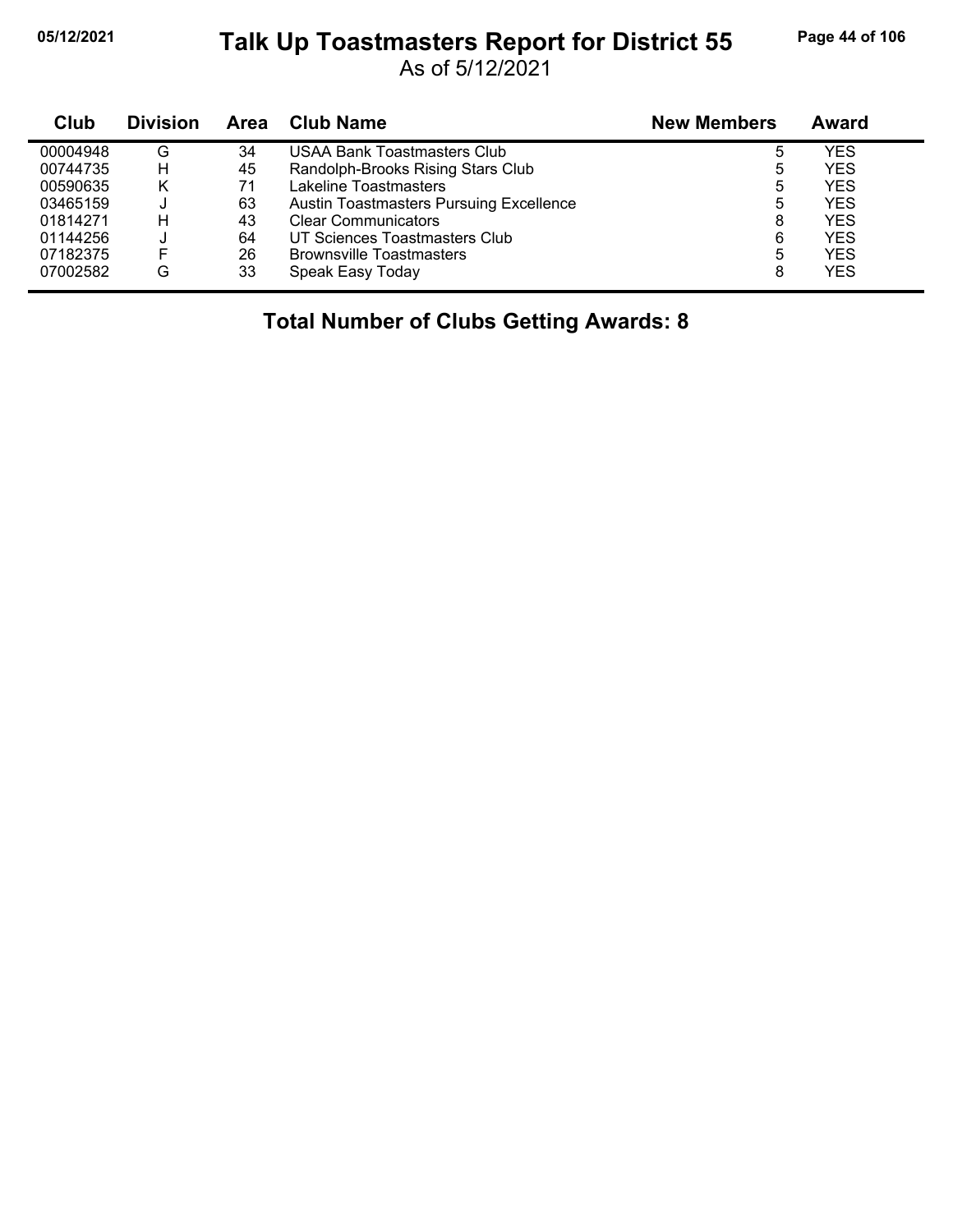j,

#### **05/12/2021 Page 45 of 106 Talk Up Toastmasters Report for District 56**

As of 5/12/2021

| Club     | <b>Division</b> |    | Area Club Name                  | <b>New Members</b> | Award      |
|----------|-----------------|----|---------------------------------|--------------------|------------|
| 05512862 | N               | 24 | <b>KW Memorial Toastmasters</b> | 6                  | YES        |
| 06507686 | M               | 30 | Missouri City Toastmasters Club | 6                  | <b>YES</b> |
| 07696087 | Q               | 52 | Greenway Plaza Toastmasters     |                    | YES        |
| 02051466 |                 | 40 | Aggie Toastmasters              | 6                  | <b>YES</b> |
| 01489448 |                 | 45 | <b>Big Red Toastmasters</b>     | 5                  | YFS        |
| 07834039 | P               | 03 | Hess Explorers Toastmasters     | 8                  | <b>YES</b> |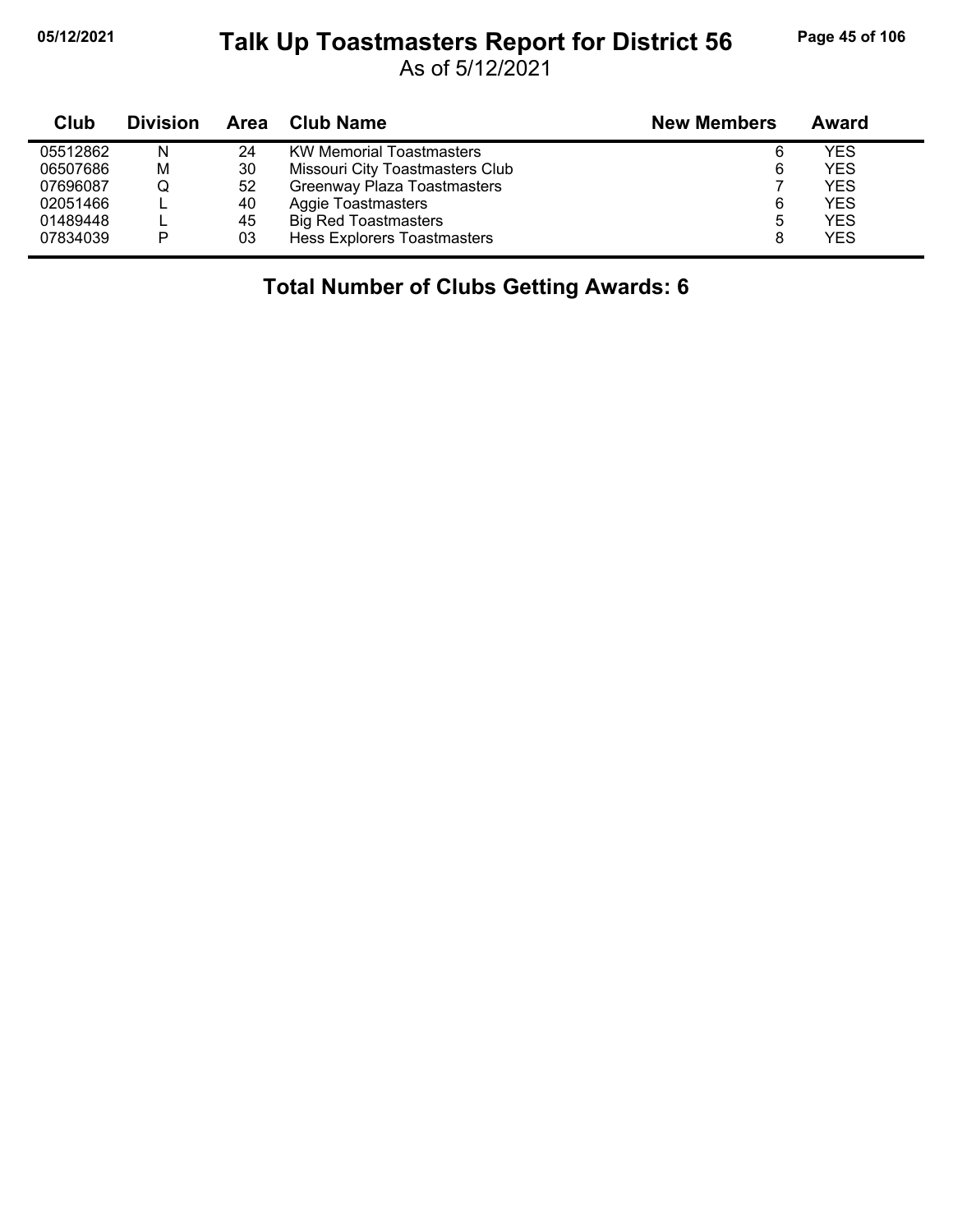#### **05/12/2021 Page 46 of 106 Talk Up Toastmasters Report for District 57**

As of 5/12/2021

| Club     | <b>Division</b> | Area | Club Name                                    | <b>New Members</b> | Award |
|----------|-----------------|------|----------------------------------------------|--------------------|-------|
| 00001401 | н               | 28   | Speakeasies Club                             |                    | YES   |
| 00000362 | F               | 06   | <b>Sunrise Business Leaders Toastmasters</b> |                    | YES   |
| 00003038 |                 | 08   | CMA Toastmasters Club 3038                   | ა                  | YES   |
| 03756371 |                 | 33   | <b>City Speech Toastmasters</b>              | 6                  | YES   |
| 01073164 |                 | 12   | <b>Shield Speaks Toastmasters Club</b>       |                    | YES   |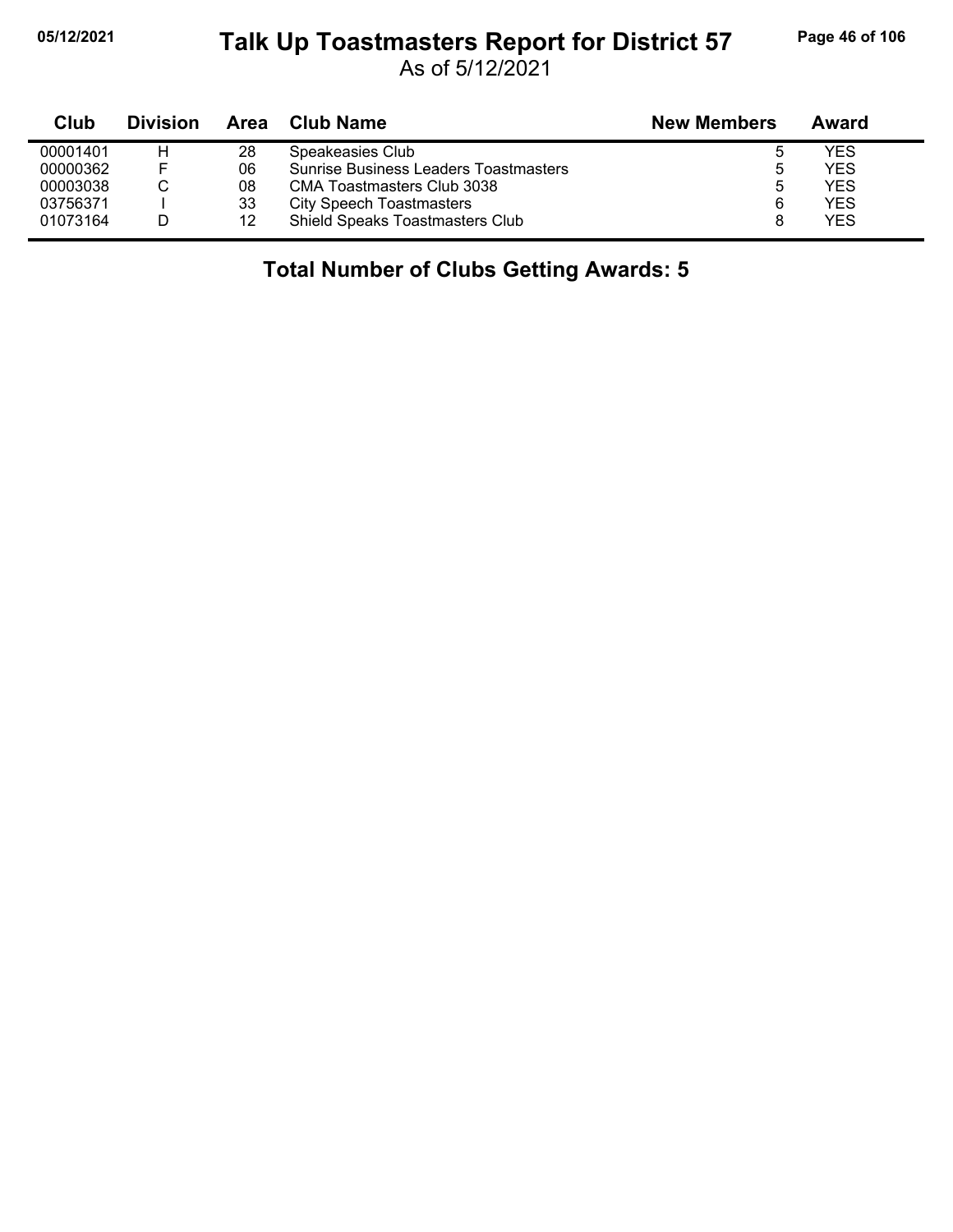#### **05/12/2021 Page 47 of 106 Talk Up Toastmasters Report for District 59**

As of 5/12/2021

| Club     | <b>Division</b> | <b>Area</b> | <b>Club Name</b>            | <b>New Members</b> | Award |
|----------|-----------------|-------------|-----------------------------|--------------------|-------|
| 01071665 |                 | 04          | Lighttown Speakers          | 6                  | YES   |
| 07380732 | B               | 05          | <b>UCBeez Toastmasters</b>  | ა                  | YES   |
| 00660156 | A               | 05          | <b>Busy Professionals</b>   | 5                  | YES   |
| 00009210 |                 | 01          | Amsterdam Toastmasters Club | ۰.                 | YES   |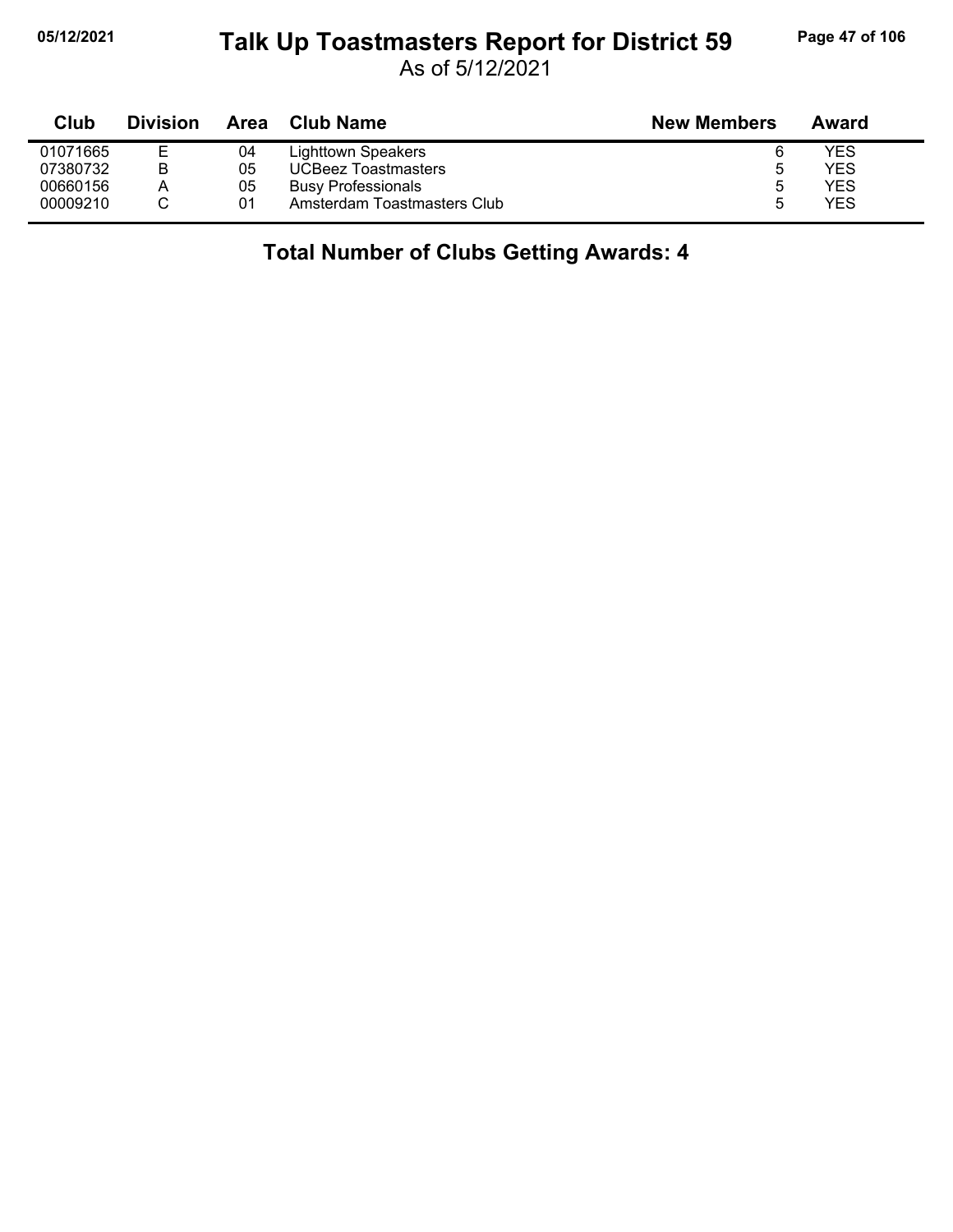# **05/12/2021 Page 48 of 106 Talk Up Toastmasters Report for District 60**

As of 5/12/2021

| Club     | <b>Division</b> | Area | <b>Club Name</b>                      | <b>New Members</b> | Award      |
|----------|-----------------|------|---------------------------------------|--------------------|------------|
| 00007282 | С               | 25   | WaterPark Speakers Toastmasters Club  | 6                  | <b>YES</b> |
| 00007338 | Ε               | 45   | Whitby Intrepid Toastmasters          | 5                  | <b>YES</b> |
| 00762858 |                 | 54   | Toastmasters at TD                    | 6                  | <b>YES</b> |
| 04103513 | G               | 65   | <b>Trader Toasters Club</b>           | 25                 | <b>YES</b> |
| 00001744 |                 | 85   | Downtown Toronto Toastmasters Club    | 8                  | <b>YES</b> |
| 00003427 | E               | 43   | Peterborough Toastmasters Club        | 9                  | <b>YES</b> |
| 00001289 | G               | 63   | Toronto # 1 Toastmasters              | 10                 | <b>YES</b> |
| 01114293 |                 | 56   | <b>Sunrise Orators</b>                | 5                  | <b>YES</b> |
| 07510050 | F               | 54   | <b>Pitch Please</b>                   | 29                 | <b>YES</b> |
| 07750367 | D               | 34   | LexTalk                               | 5                  | <b>YES</b> |
| 02102585 | F               | 53   | Deloitte Toronto Toastmasters         | 6                  | <b>YES</b> |
| 02102634 | B               | 11   | Humorously Speaking Toastmasters Club | 5                  | <b>YES</b> |
| 02219526 | С               | 22   | <b>Shellbusters</b>                   | 6                  | <b>YES</b> |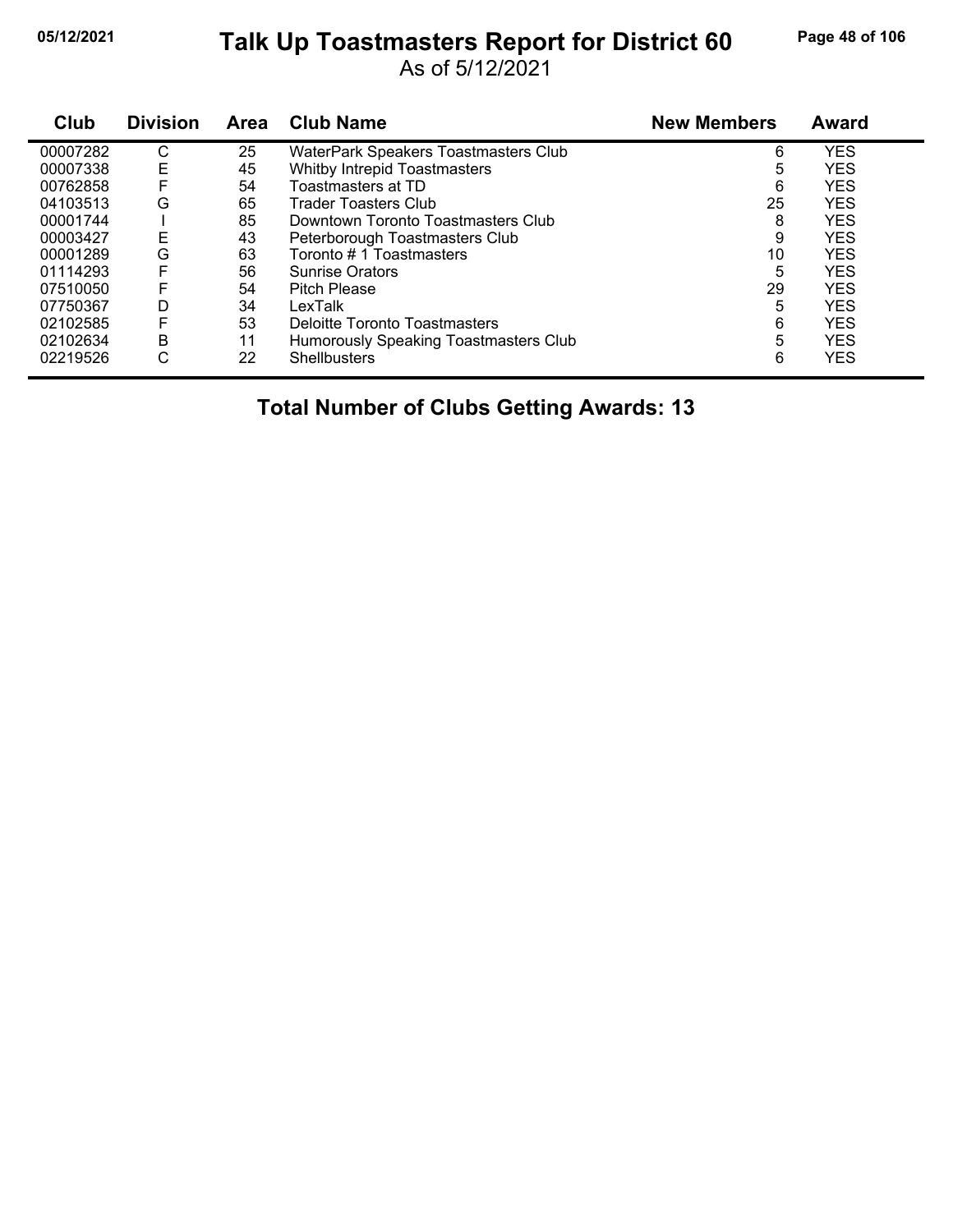#### **05/12/2021 Page 49 of 106 Talk Up Toastmasters Report for District 61**

As of 5/12/2021

| Club     | <b>Division</b> | Area | <b>Club Name</b>                     | <b>New Members</b> | <b>Award</b> |
|----------|-----------------|------|--------------------------------------|--------------------|--------------|
| 02150311 | н               | 70   | Les Communicateurs Avertis Du CNVR   | 6                  | <b>YES</b>   |
| 01849755 | A               | 01   | Toastmasters At St. Lawrence College | 5                  | <b>YES</b>   |
| 07704900 | G               | 62   | DesiLead                             | 6                  | <b>YES</b>   |
| 00999225 | G               | 65   | <b>HEC</b> Toastmasters              | 8                  | <b>YES</b>   |
| 07396993 | B               | 13   | Ottawa Coaches Corner                |                    | <b>YES</b>   |
| 00004319 |                 | 55   | Les Communicateurs de la Rive-Nord   |                    | <b>YES</b>   |
| 00004468 |                 | 50   | Beaconsfield Toastmasters Club       | 5                  | <b>YES</b>   |
| 00006207 | G               | 65   | Concordia Toastmasters Club          | 5                  | <b>YES</b>   |
| 00006232 | С               | 23   | Pearson Club                         |                    | <b>YES</b>   |
| 00001935 | D               | 33   | Ottawa Toastmasters Club             | 8                  | <b>YES</b>   |
| 03475582 | B               | 15   | Tunney's Toastmasters                | 5                  | <b>YES</b>   |
| 00009361 | G               | 60   | Club Toastmasters Montréal           | 6                  | <b>YES</b>   |
| 00009886 |                 | 53   | Golden Mile Toastmasters Club        | 5                  | <b>YES</b>   |
| 00008658 | н               | 73   | Les Orateurs Distingués              |                    | <b>YES</b>   |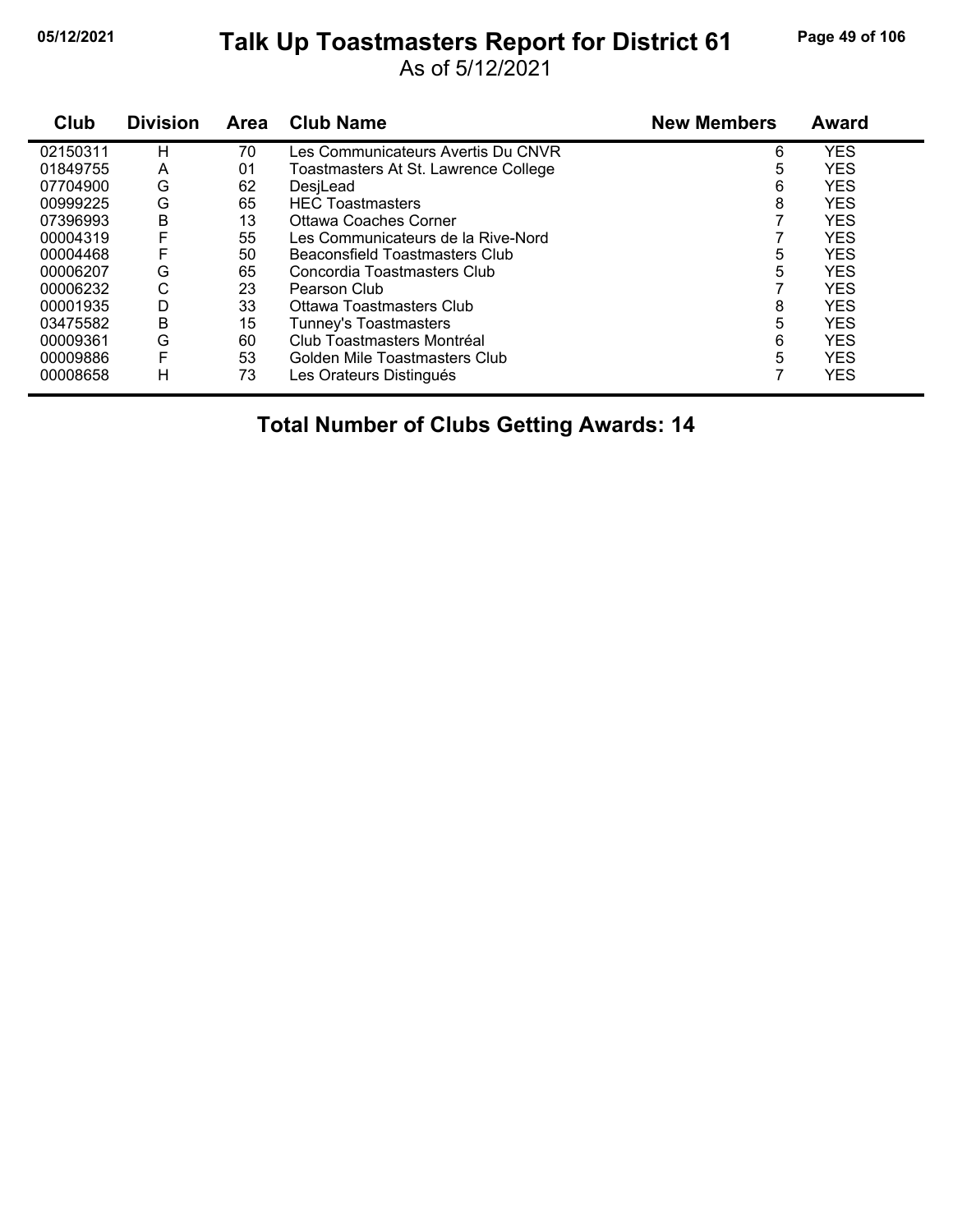#### **05/12/2021 Page 50 of 106 Talk Up Toastmasters Report for District 62**

As of 5/12/2021

| Club     | <b>Division</b> | <b>Area</b> | <b>Club Name</b>            | <b>New Members</b> | Award |
|----------|-----------------|-------------|-----------------------------|--------------------|-------|
| 00000202 |                 | 21          | Whirlpool Toastmasters      |                    | YES   |
| 02561556 |                 | 08          | <b>Stryker Toastmasters</b> |                    | YES   |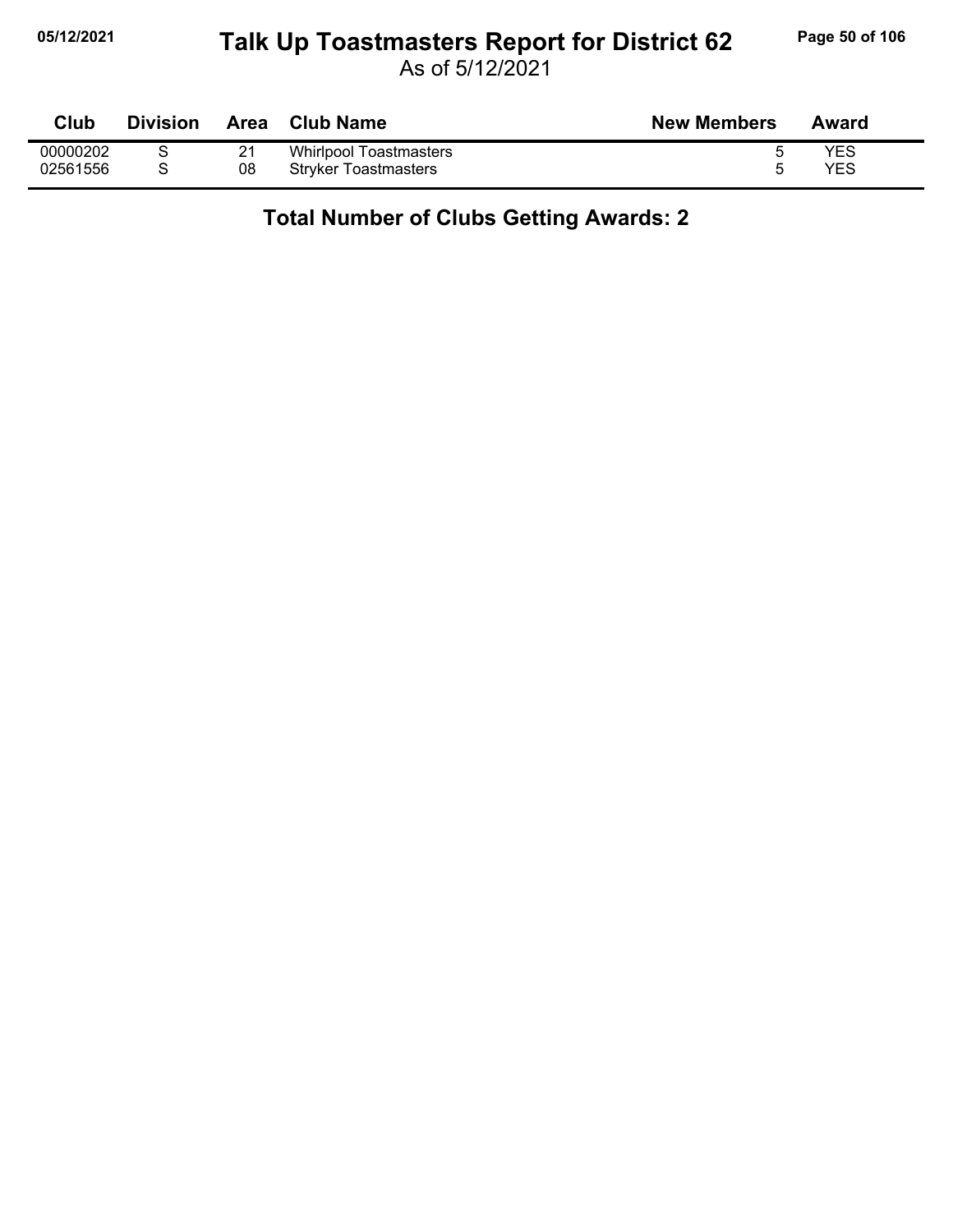### **05/12/2021 Page 51 of 106 Talk Up Toastmasters Report for District 63**

As of 5/12/2021

| Club     | <b>Division</b> | Area | Club Name                      | <b>New Members</b> | Award |
|----------|-----------------|------|--------------------------------|--------------------|-------|
| 07239842 |                 | 62   | Deloitte Dazzlers              |                    | YES   |
| 00001429 | F.              | 50   | <b>HCA Artful Articulators</b> | $5^{\circ}$        | YES   |
| 07810217 |                 | 43   | Geodis-G3 (Gift of Gab)        |                    | YES   |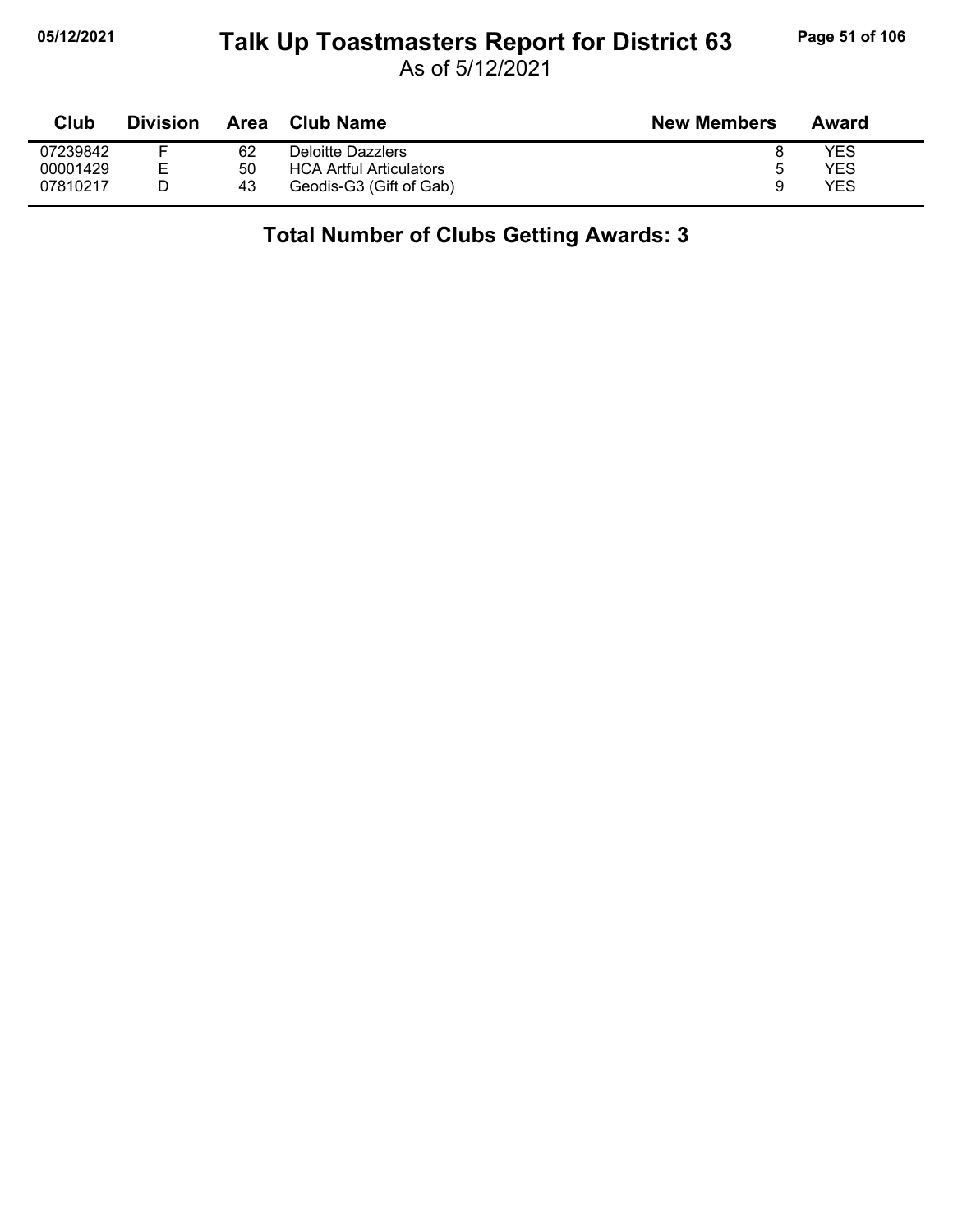## **05/12/2021 Page 52 of 106 Talk Up Toastmasters Report for District 65**

As of 5/12/2021

| Club     | <b>Division</b> |    | Area Club Name        | <b>New Members</b> | Award |
|----------|-----------------|----|-----------------------|--------------------|-------|
| 04885982 |                 | 52 | Good Morning Syracuse |                    | YFS   |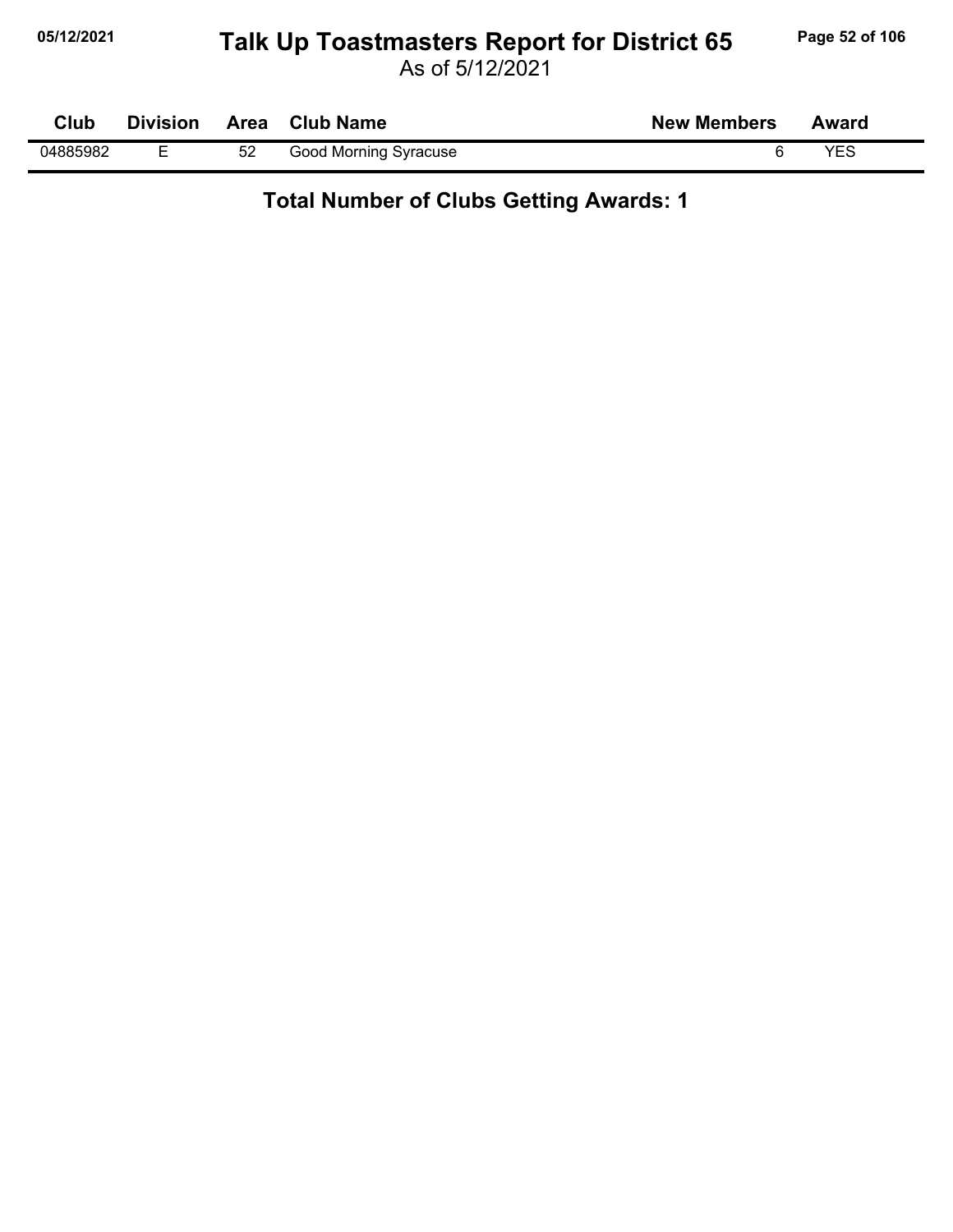### **05/12/2021 Page 53 of 106 Talk Up Toastmasters Report for District 66**

As of 5/12/2021

| Club     | <b>Division</b> | Area | <b>Club Name</b>                 | <b>New Members</b> | Award |
|----------|-----------------|------|----------------------------------|--------------------|-------|
| 03374356 |                 | 43   | <b>SUNN Speakers</b>             |                    | YES   |
| 00003351 |                 | 12   | Blacksburg Club                  |                    | YES   |
| 07336310 | Е               | 52   | New Beginnings Toastmasters Club |                    | YES   |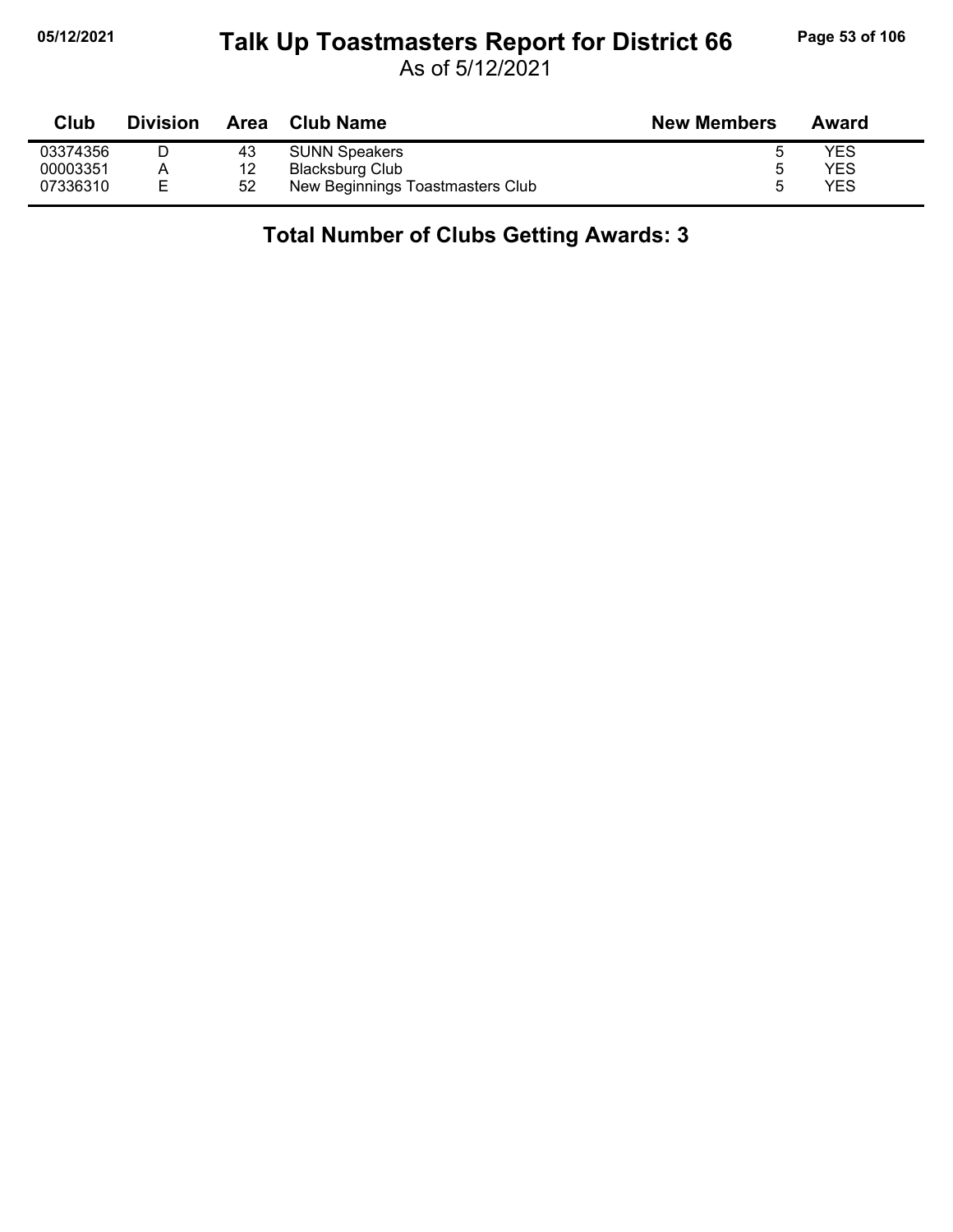#### **05/12/2021 Page 54 of 106 Talk Up Toastmasters Report for District 67**

As of 5/12/2021

| Club     | <b>Division</b> |    | Area Club Name               | <b>New Members</b> | Award |
|----------|-----------------|----|------------------------------|--------------------|-------|
| 00722604 |                 | 02 | Cheng Kung Toastmasters Club |                    | YES   |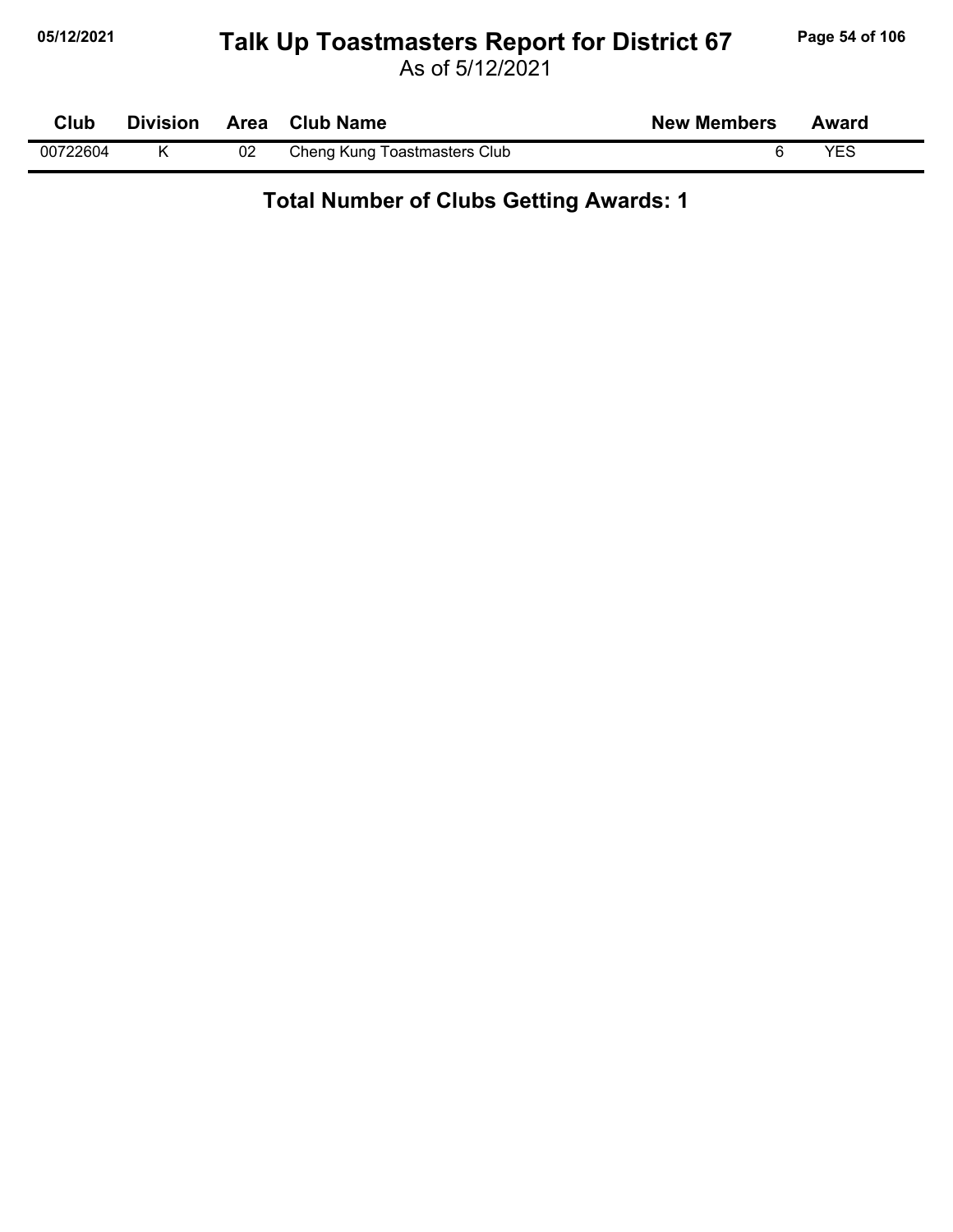#### **05/12/2021 Page 55 of 106 Talk Up Toastmasters Report for District 68**

As of 5/12/2021

| Club     | <b>Division</b> | Area | Club Name                 | <b>New Members</b> | Award |
|----------|-----------------|------|---------------------------|--------------------|-------|
| 02576097 |                 | 08   | <b>Marathon Petroleum</b> |                    | YES   |
| 01600529 |                 | 01   | Antioch Church TM Club    |                    | YES   |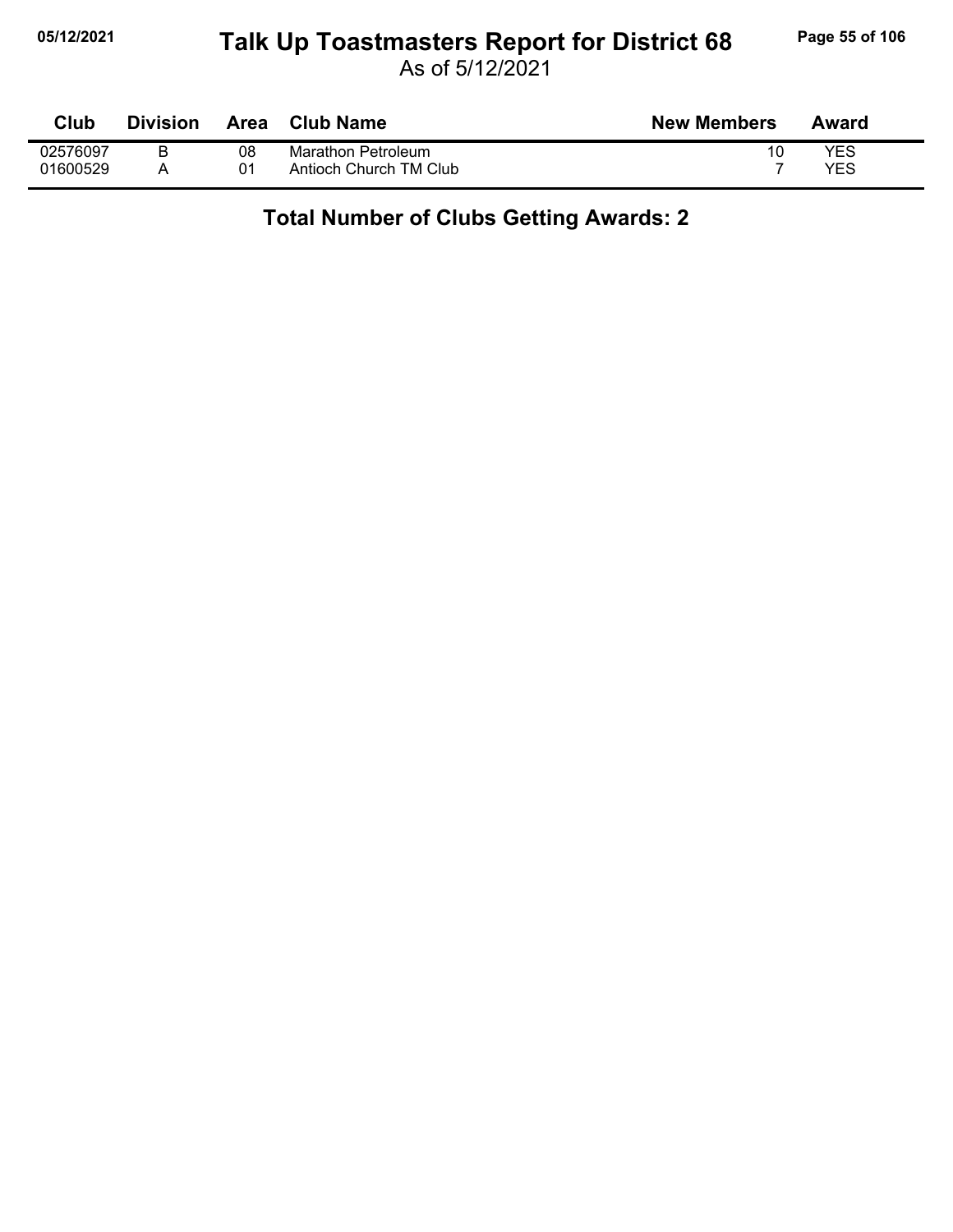j,

### **05/12/2021 Page 56 of 106 Talk Up Toastmasters Report for District 69**

As of 5/12/2021

| Club     | <b>Division</b> | Area | Club Name                             | <b>New Members</b> | Award |
|----------|-----------------|------|---------------------------------------|--------------------|-------|
| 01503591 | P               | 44   | Kingstons Corporate Toastmasters Club | 6                  | YES   |
| 00009111 | E               | 26   | Mt Gravatt Toastmasters Club          |                    | YES   |
| 00007961 |                 | 04   | <b>GLADSTONE TOASTMASTERS</b>         | 5                  | YES   |
| 00001794 | S               | 06   | Gold Coast                            | 5                  | YES   |
| 00006311 | N               | 14   | Eyeopener Club                        | 6                  | YES   |
| 00006006 | M               | 18   | <b>Clayfield Toastmasters Club</b>    | 10                 | YES   |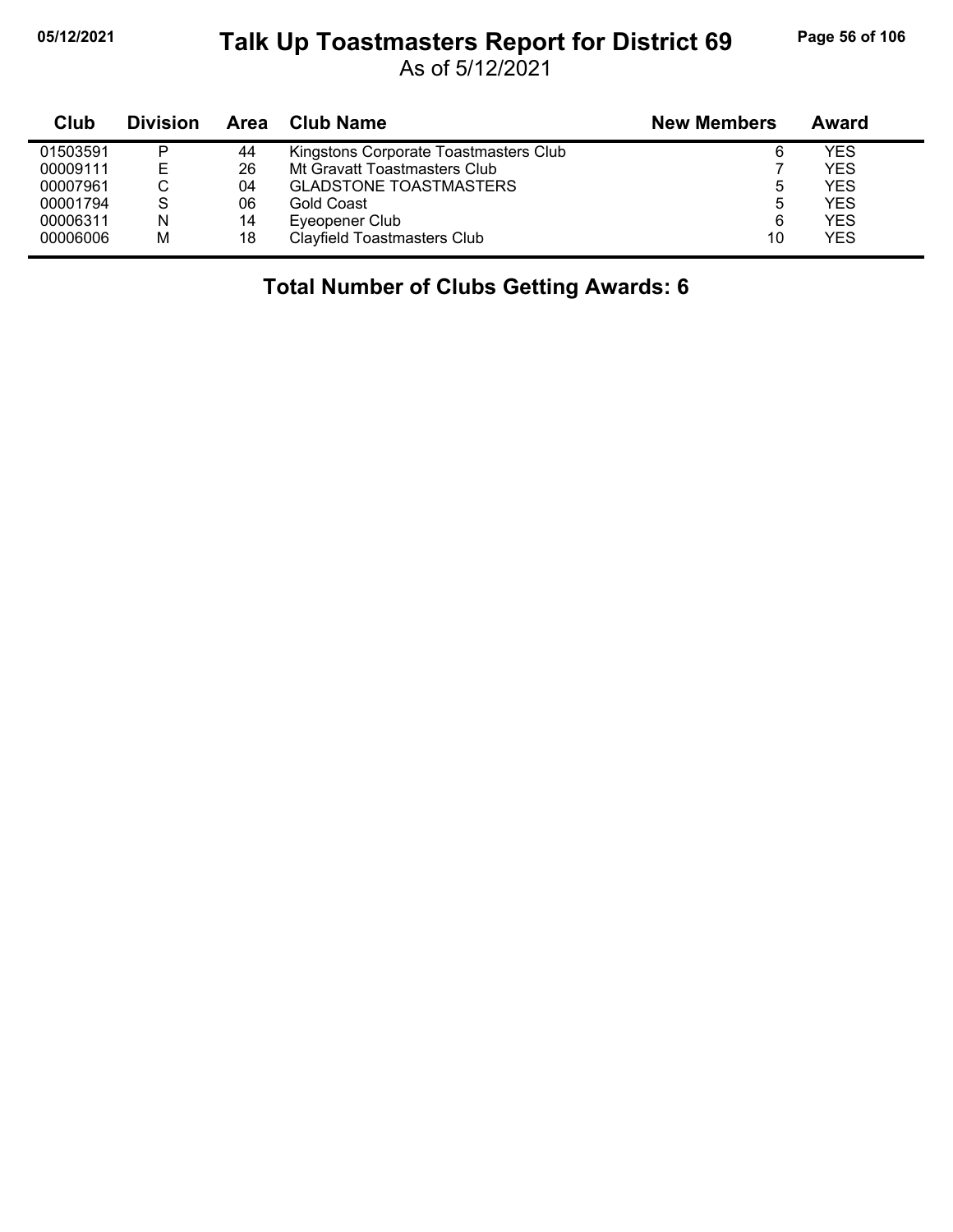#### **05/12/2021 Page 57 of 106 Talk Up Toastmasters Report for District 70**

As of 5/12/2021

| Club     | <b>Division</b> | Area | Club Name                          | <b>New Members</b> | Award |
|----------|-----------------|------|------------------------------------|--------------------|-------|
| 00005868 |                 | 24   | Sydney Speakers                    |                    | YES   |
| 00008222 | м               | 28   | Canberra Ainslie Toastmasters Club |                    | YES   |
| 01071659 |                 | 35   | Cabra-Vale Toastmasters Club       |                    | YES   |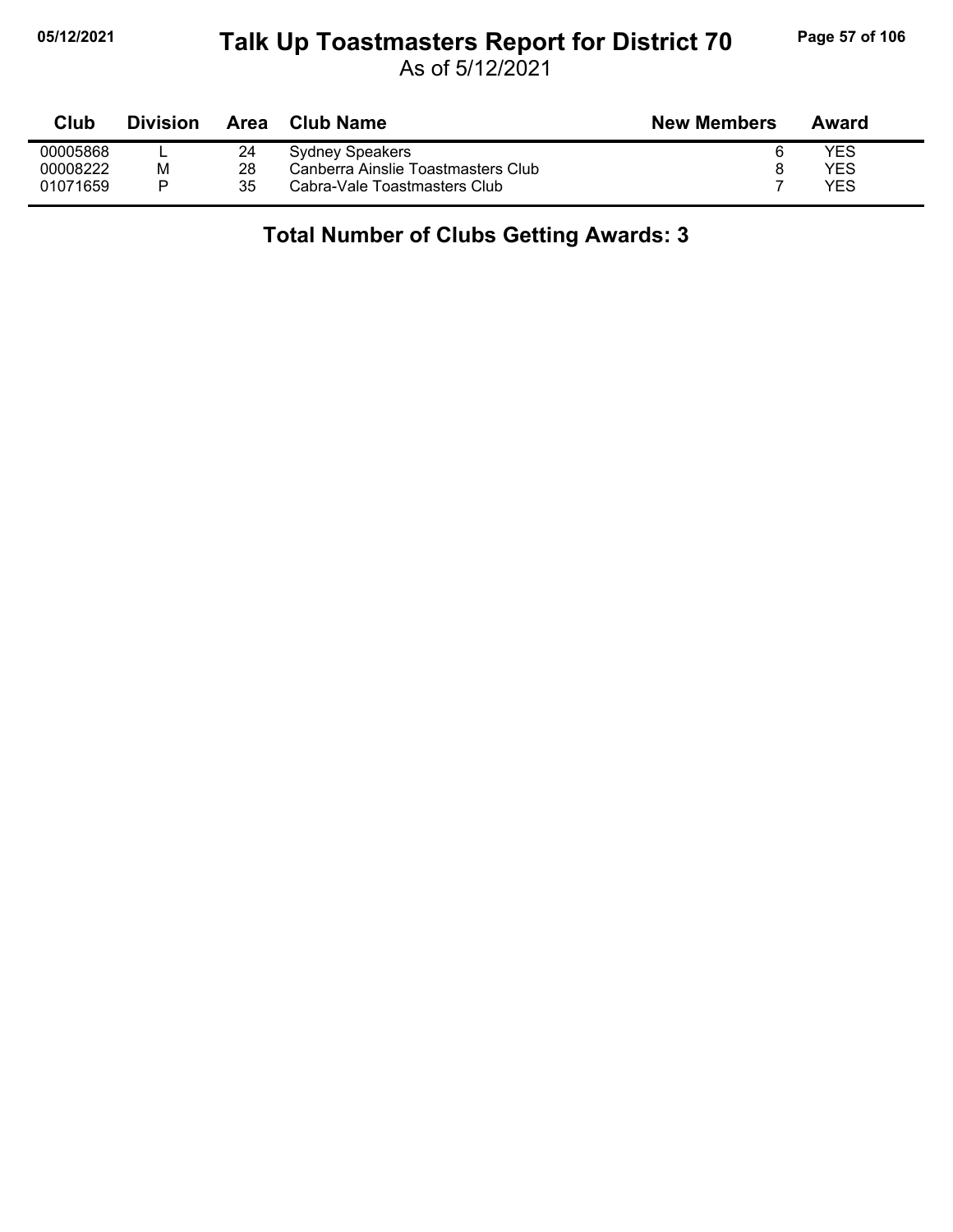# **05/12/2021 Page 58 of 106 Talk Up Toastmasters Report for District 71**

As of 5/12/2021

| Club     | <b>Division</b> | <b>Area</b> | <b>Club Name</b>                      | <b>New Members</b> | <b>Award</b> |
|----------|-----------------|-------------|---------------------------------------|--------------------|--------------|
| 07463769 | N               | 48          | <b>Manchester Communicators</b>       |                    | <b>YES</b>   |
| 07776718 | н               | 44          | Pegasus Speakers Advanced             | 12                 | <b>YES</b>   |
| 01588776 | M               | 54          | <b>Dublin South Toastmasters</b>      |                    | <b>YES</b>   |
| 02730842 | J               | 57          | <b>IFSC Toastmasters</b>              | 6                  | <b>YES</b>   |
| 00644057 | D               | 28          | <b>Kildare Toastmasters</b>           | 5                  | <b>YES</b>   |
| 00654755 | Ε               | 42          | Spa Speakers Club                     | 13                 | <b>YES</b>   |
| 00933947 | С               | 16          | Phoenix-Tara Toastmasters             | 8                  | <b>YES</b>   |
| 00950862 | D               | 28          | <b>Maynooth Toastmasters</b>          | 5                  | YES          |
| 00003677 | М               | 18          | <b>Engineers Club</b>                 | 5                  | <b>YES</b>   |
| 03087888 | С               | 22          | El Toastmasters                       | 5                  | <b>YES</b>   |
| 05512178 | E               | 42          | Godiva Speakers                       | 11                 | <b>YES</b>   |
| 06973786 | Ν               | 31          | Liverpool City Toastmasters           | 5                  | YES          |
| 06932915 | E               | 39          | <b>Birmingham New Street Speakers</b> | 5                  | <b>YES</b>   |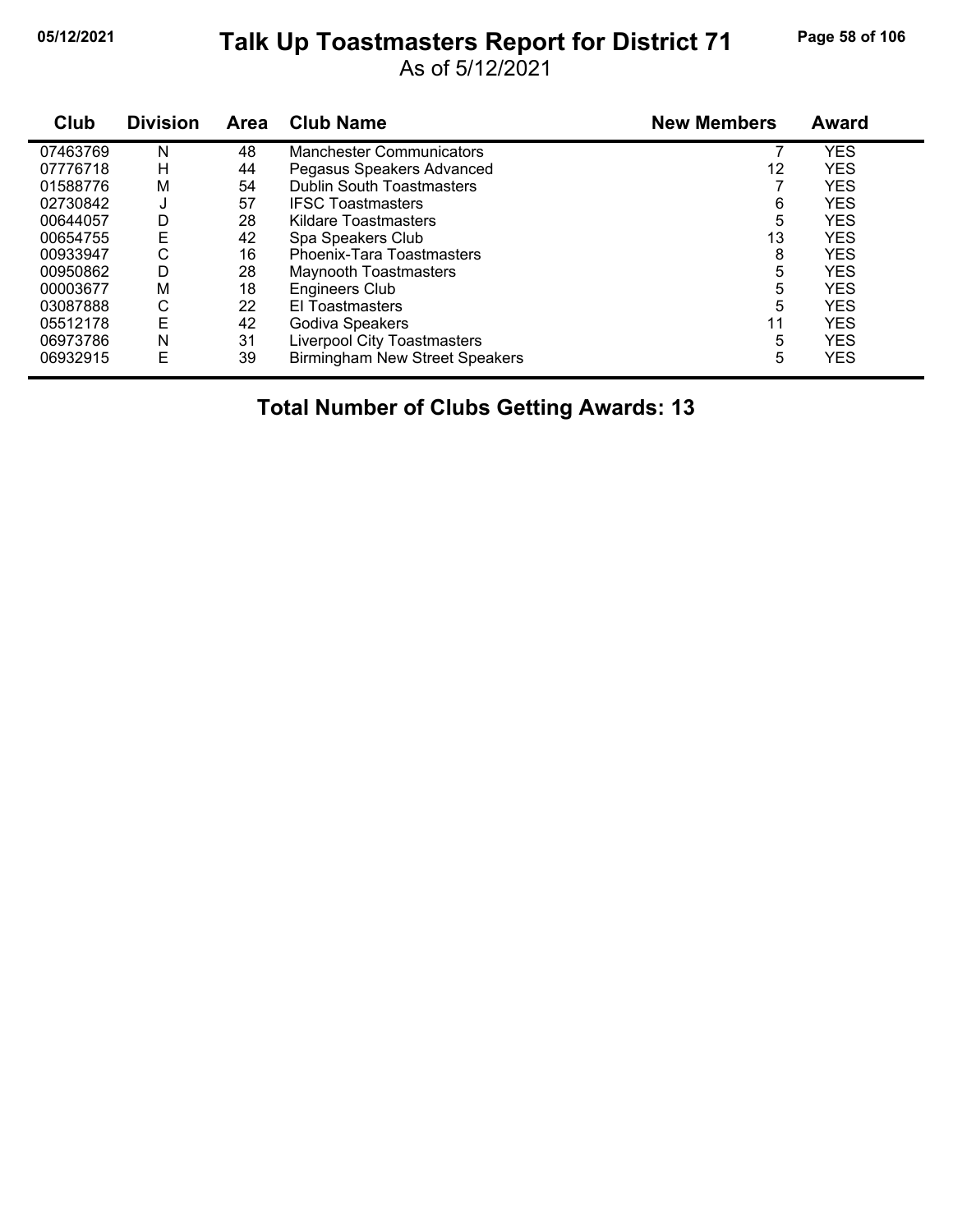### **05/12/2021 Page 59 of 106 Talk Up Toastmasters Report for District 72**

As of 5/12/2021

| Club     | <b>Division</b> | <b>Area</b> | Club Name                                 | <b>New Members</b> | Award |  |
|----------|-----------------|-------------|-------------------------------------------|--------------------|-------|--|
| 00002400 |                 | 01          | Boaters Club                              |                    | YES   |  |
| 00005859 |                 | 05          | U-CAN-SPEAK Club                          |                    | YES   |  |
| 01394512 |                 | 04          | Wellington Professional Toastmasters Club |                    | YES   |  |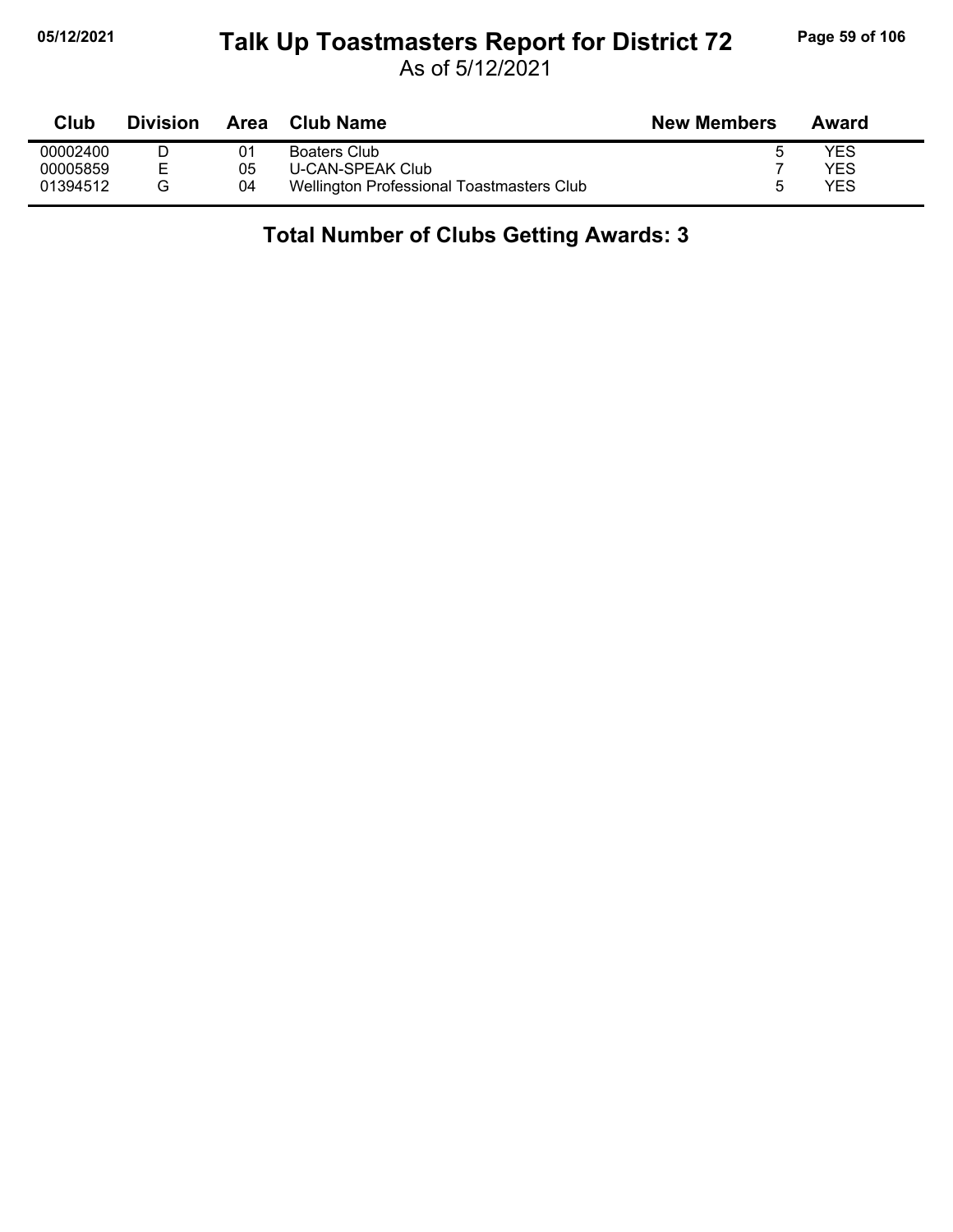#### **05/12/2021 Page 60 of 106 Talk Up Toastmasters Report for District 73**

As of 5/12/2021

| Club     | <b>Division</b> | Area | <b>Club Name</b>                    | <b>New Members</b> | Award |
|----------|-----------------|------|-------------------------------------|--------------------|-------|
| 00003717 | N               | 30   | <b>Ballarat Club</b>                |                    | YES   |
| 00000026 |                 | 34   | Croydon - Yarra Valley Toastmasters |                    | YES   |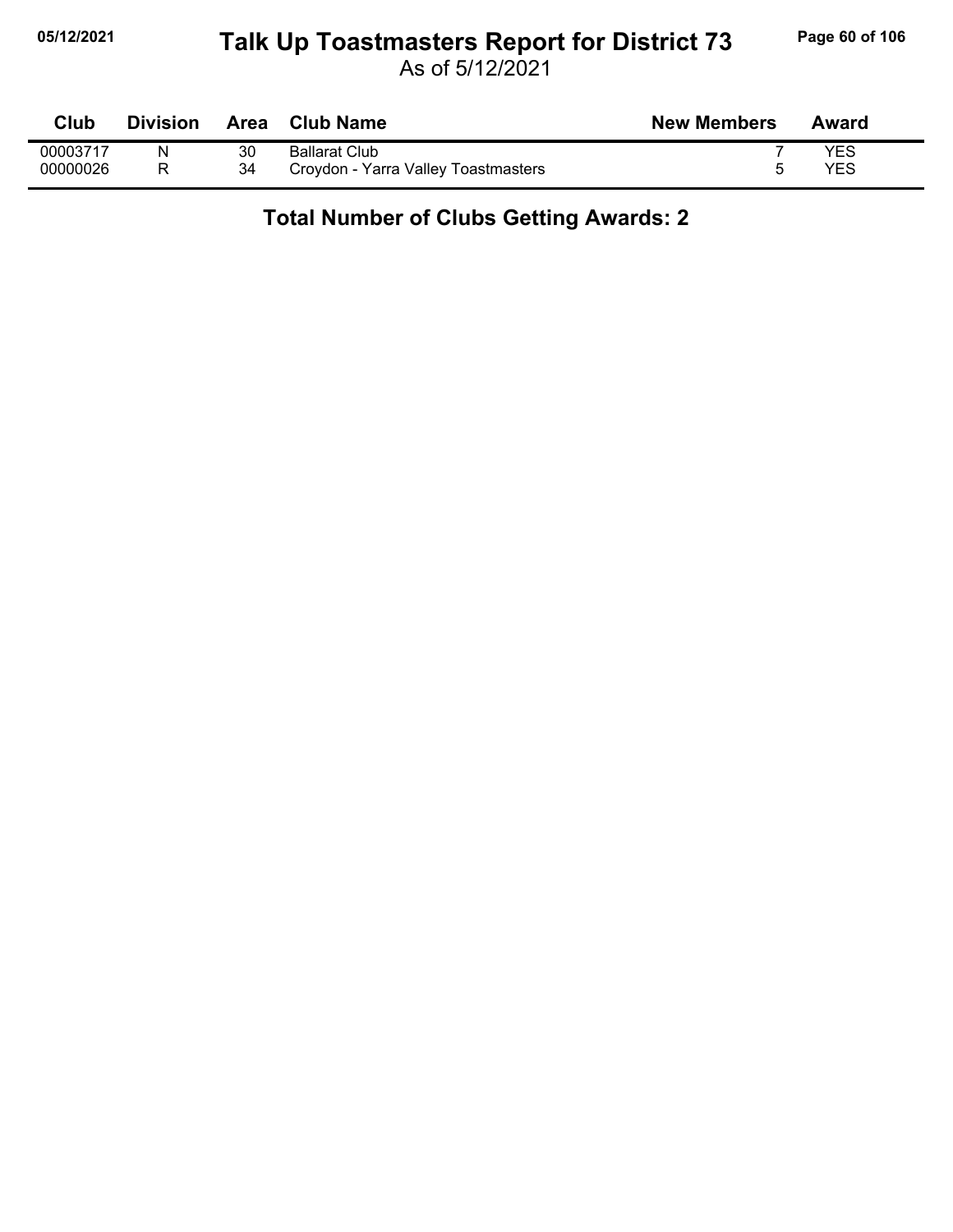## **05/12/2021 Page 61 of 106 Talk Up Toastmasters Report for District 74**

As of 5/12/2021

| Club     | <b>Division</b> | <b>Area</b> | <b>Club Name</b>                     | <b>New Members</b> | <b>Award</b> |
|----------|-----------------|-------------|--------------------------------------|--------------------|--------------|
| 00000492 |                 | 03          | Kempton Park Toastmasters            | 5                  | <b>YES</b>   |
| 00004688 |                 | 04          | Executive Club                       | 5                  | <b>YES</b>   |
| 00004718 | н               | 04          | Sandton Toastmasters Club            | 5                  | <b>YES</b>   |
| 00002934 | S               | 04          | Randburg Toastmasters                | 6                  | <b>YES</b>   |
| 04983047 |                 | 01          | Naledi Polokwane                     | 8                  | <b>YES</b>   |
| 00008699 | O               | 03          | Gaborone Toastmasters                |                    | <b>YES</b>   |
| 00007746 | S               | 05          | <b>Standard Bank Operations Club</b> | 5                  | <b>YES</b>   |
| 00006447 | S               | 05          | Rainbow Toastmasters Club            | 6                  | <b>YES</b>   |
| 02357896 |                 | 05          | CIMA Toastmasters Gauteng            | 5                  | <b>YES</b>   |
| 07205986 | S               | 03          | My Academy Multichoice               |                    | <b>YES</b>   |
| 05399208 | D               | 05          | <b>Grand Thinkers</b>                | 5                  | <b>YES</b>   |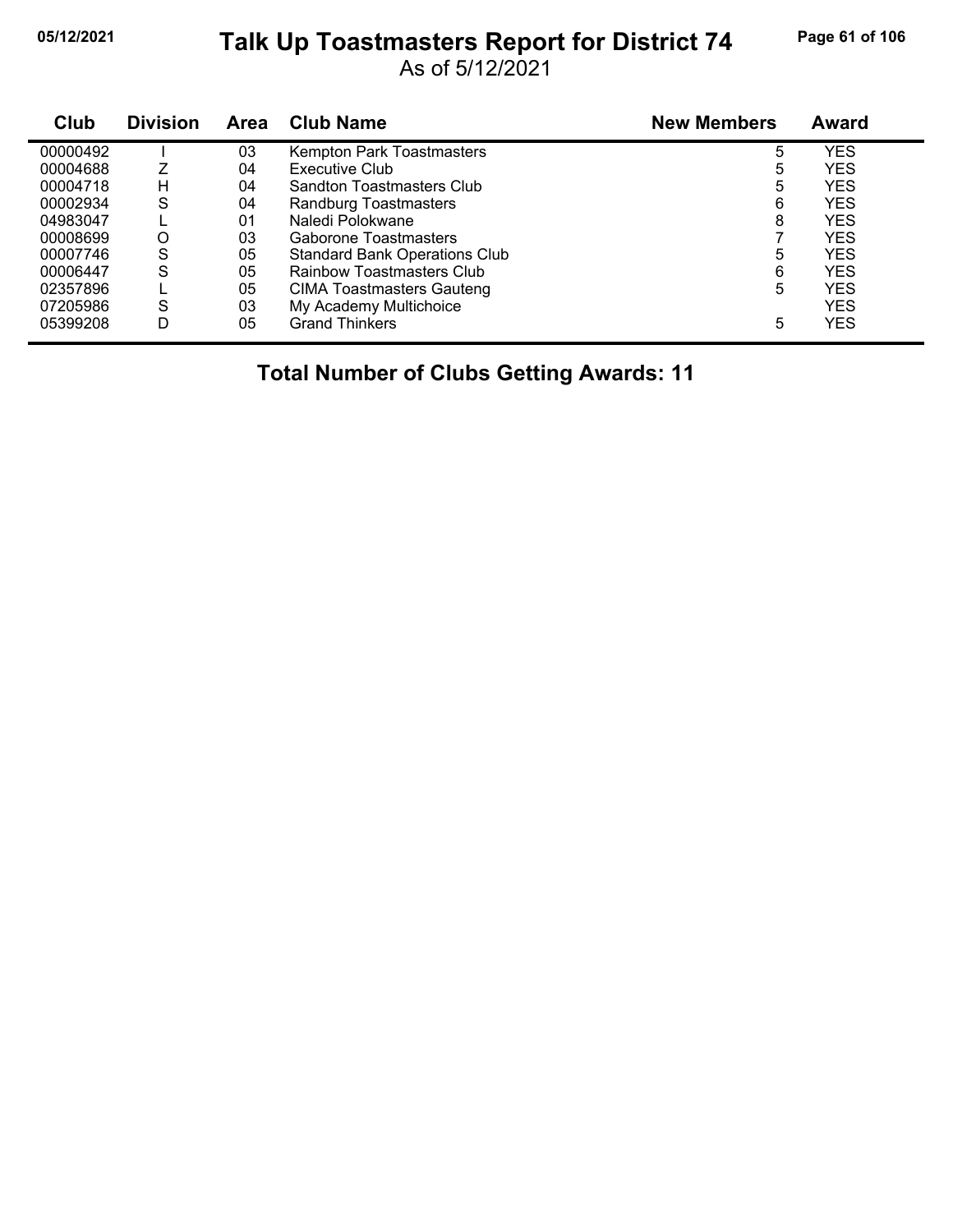#### **05/12/2021 Page 62 of 106 Talk Up Toastmasters Report for District 75**

As of 5/12/2021

| <b>Club</b> | <b>Division</b> | Area | Club Name                             | <b>New Members</b> | Award |
|-------------|-----------------|------|---------------------------------------|--------------------|-------|
| 06042292    | н               | 02   | High Impact Toastmasters Club         | 8                  | YES   |
| 01203366    |                 | 03   | Carigara Bay Toastmasters Club        |                    | YES   |
| 01204168    | н               | 02   | Metro South Alabang Toastmasters Club | 5                  | YES   |
| 00008390    | G               | 03   | Meycauayan Toastmasters Club          | 5                  | YES   |
| 03357121    |                 | 04   | Dasmarinas City Toastmasters Club     | 5                  | YES   |
| 00929602    | B               | 04   | <b>TOPS Toastmasters Club</b>         | 5                  | YES   |
| 00003128    | D               | 01   | Barangay Toastmasters Club            | 5                  | YES   |
| 07793380    | А               | 05   | A.L.A.B. Toastmasters Club            | 5                  | YES   |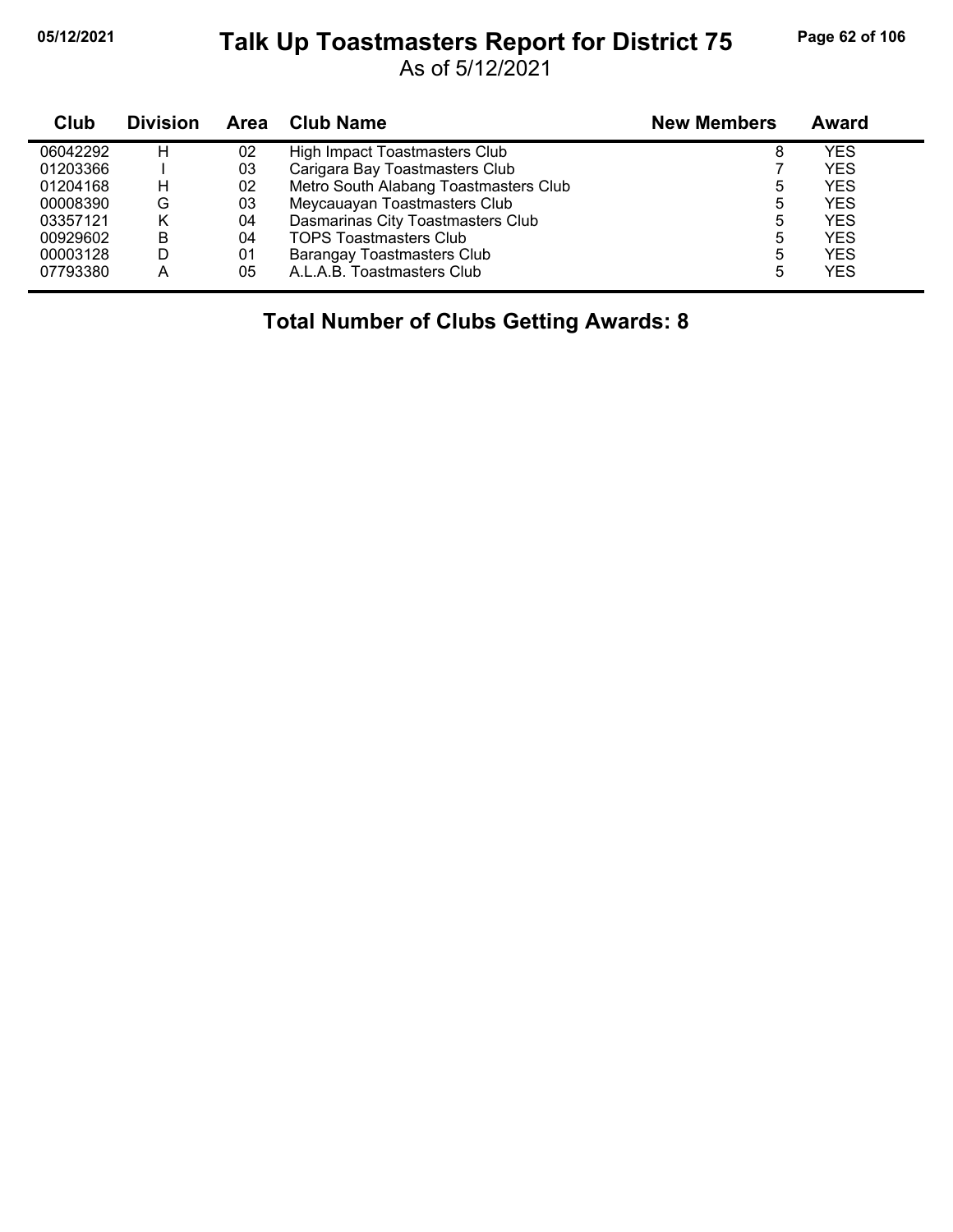#### **05/12/2021 Page 63 of 106 Talk Up Toastmasters Report for District 77**

| Club     | <b>Division</b> | Area | <b>Club Name</b> | <b>New Members</b> | Award |  |
|----------|-----------------|------|------------------|--------------------|-------|--|
| 00002815 |                 | 42   | Club<br>⊃owntown |                    | VEC   |  |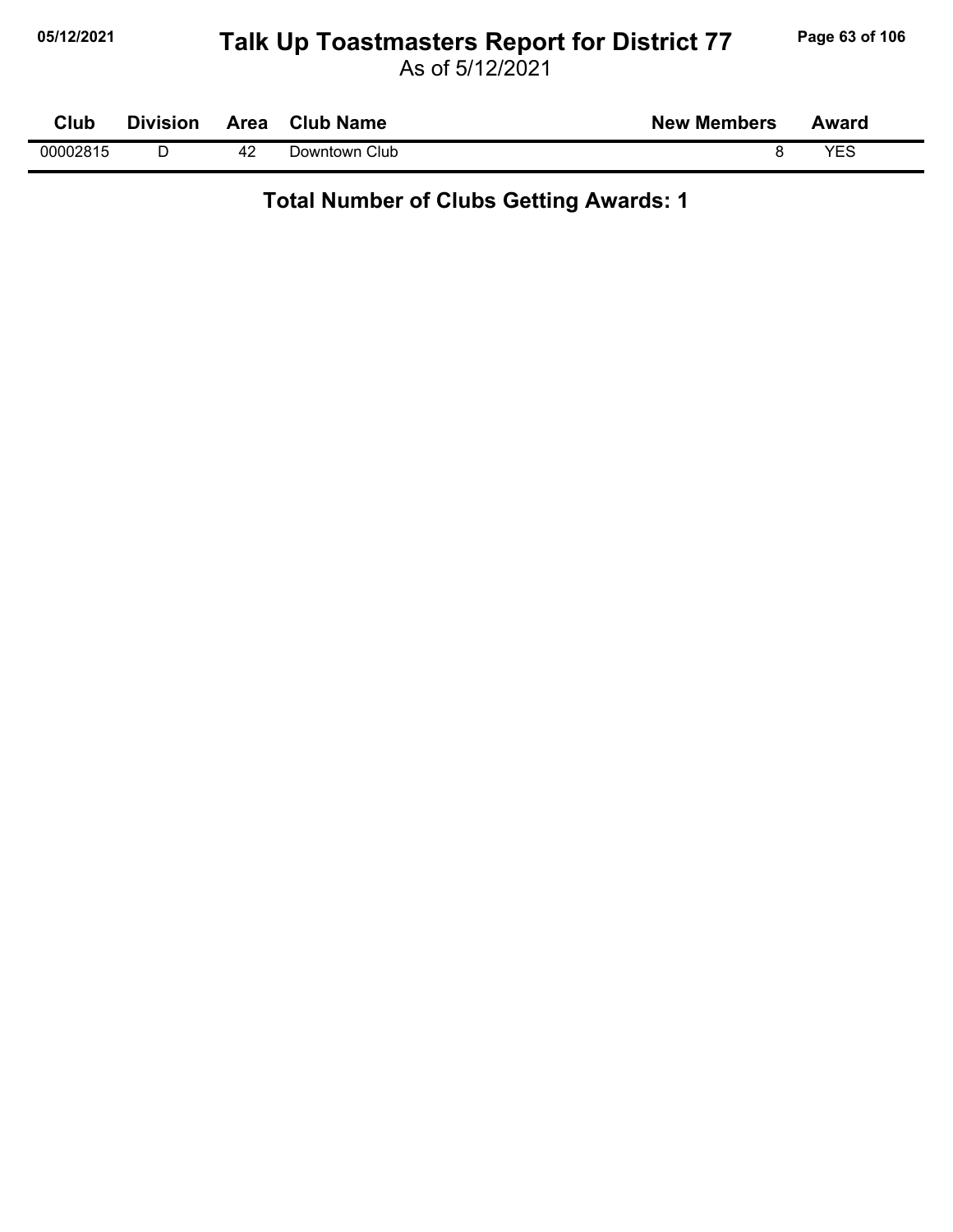#### **05/12/2021 Page 64 of 106 Talk Up Toastmasters Report for District 79**

As of 5/12/2021

| Club     | <b>Division</b> | <b>Area</b> | <b>Club Name</b>                 | <b>New Members</b> | <b>Award</b> |
|----------|-----------------|-------------|----------------------------------|--------------------|--------------|
| 00006059 | B               | 22          | Mabuhay Toastmasters Club        | 5                  | <b>YES</b>   |
| 07794413 | B               | 38          | Diplomatic Toastmasters Club     | 6                  | <b>YES</b>   |
| 07828761 | F               | 60          | ABT Jaguar                       | 8                  | <b>YES</b>   |
| 00001158 | B               | 06          | Taj Club                         | 5                  | <b>YES</b>   |
| 00008076 |                 | 17          | <b>Jubail Toastmasters Club</b>  | 6                  | <b>YES</b>   |
| 04819591 | O               | 09          | McDermott Saudi Arabia           | 20                 | <b>YES</b>   |
| 04757688 | F               | 31          | <b>SLFE Toastmasters Club</b>    | 6                  | <b>YES</b>   |
| 04210986 | A               | 02          | Riyadh Voice Toastmasters Club   | 8                  | <b>YES</b>   |
| 01307541 | $\circ$         | 09          | Asharqia Women Toastmasters Club | 5                  | <b>YES</b>   |
| 01427793 | G               | 08          | La'aLe'e Toastmasters            | 7                  | <b>YES</b>   |
| 02397026 | A               | 03          | <b>CLT Toastmasters Club</b>     | 6                  | <b>YES</b>   |
| 03025886 | M               | 50          | <b>Explorers Toastmasters</b>    | 9                  | <b>YES</b>   |
| 07013305 | N               | 04          | Suvanam Tamil Toastmasters Club  | 5                  | <b>YES</b>   |
| 07013378 | F               | 60          | Perlas Ng Silangan Toastmasters  | 5                  | <b>YES</b>   |
| 07225833 | M               | 20          | <b>PM</b> Toastmasters           | 6                  | <b>YES</b>   |
| 07113498 | G               | 07          | <b>NABDH Toastmasters Club</b>   | 6                  | <b>YES</b>   |
| 07032583 | F               | 61          | <b>ABT Toastmasters Club</b>     | 5                  | <b>YES</b>   |
| 07414274 | G               | 72          | Qwat AlBaian                     | 5                  | <b>YES</b>   |
| 06133205 | $\mathsf{R}$    | 36          | Riyadh Leaders                   | 5                  | <b>YES</b>   |
| 05430717 | $\mathsf{R}$    | 35          | Alsafwah Toastmasters Club       | 5                  | <b>YES</b>   |
| 06721954 | Q               | 71          | Danat Toastmasters Club          | 5                  | <b>YES</b>   |
| 06737113 | A               | 67          | <b>PSU Falcons</b>               | 5                  | <b>YES</b>   |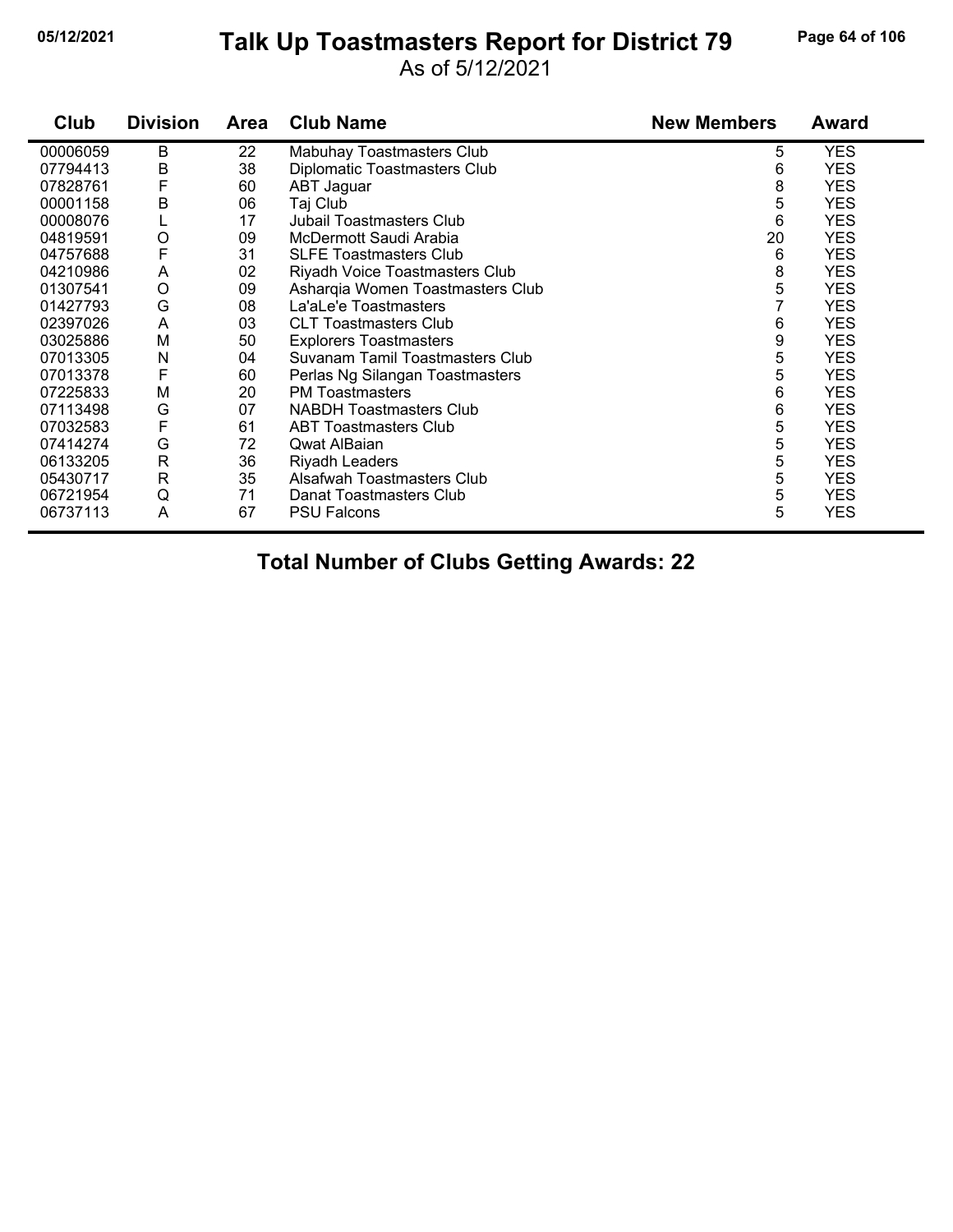## **05/12/2021 Page 65 of 106 Talk Up Toastmasters Report for District 80**

As of 5/12/2021

| Club     | <b>Division</b> | Area | Club Name                       | <b>New Members</b> | Award      |
|----------|-----------------|------|---------------------------------|--------------------|------------|
| 05820484 |                 | 04   | JPMorgan Toastmasters Singapore | ა                  | YES        |
| 02759712 |                 | 01   | Chui Huay Lim Toastmasters Club | 6                  | YES        |
| 00000357 |                 | 04   | Toastmasters Club Of Singapore  |                    | <b>YES</b> |
| 07845327 |                 | 02   | NTUC LHUB Toastmasters Club     | 12                 | YES        |
| 00005891 | в               | 05   | West Coast Toastmasters Club    | 5                  | YES        |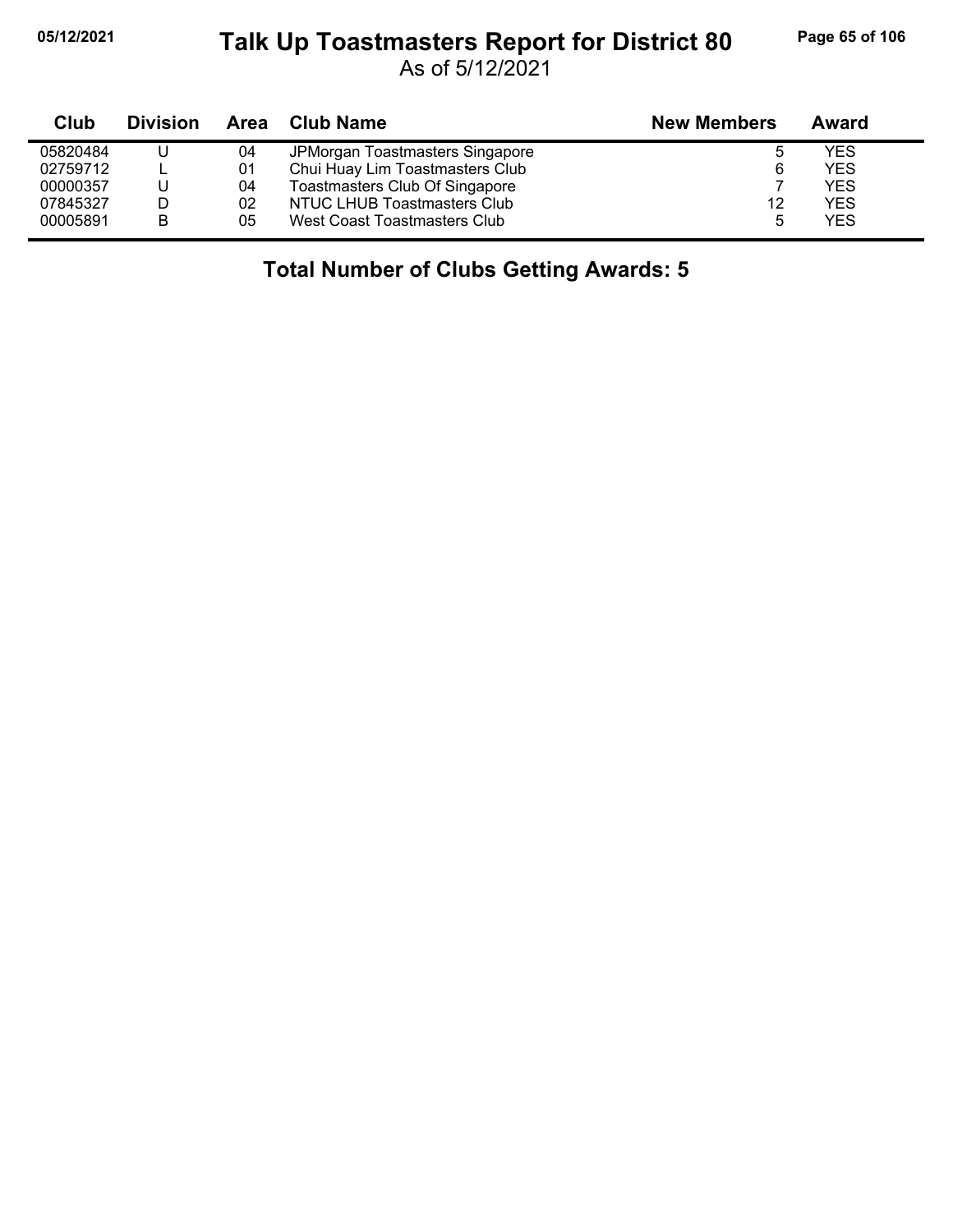## **05/12/2021 Page 66 of 106 Talk Up Toastmasters Report for District 81**

As of 5/12/2021

| Club     | <b>Division</b> | Area | <b>Club Name</b>                   | <b>New Members</b> | Award      |  |
|----------|-----------------|------|------------------------------------|--------------------|------------|--|
| 00002686 | в               | 13   | Grand Cayman Toastmasters Club     |                    | YES        |  |
| 00002687 |                 | 50   | Georgetown Toastmasters Club       | 5                  | YES        |  |
| 07857653 |                 | 44   | Caribbean Pearls Toastmasters Club | 5                  | <b>YES</b> |  |
| 00008260 | в               | 08   | Dynamic Speakers Club              | 5                  | YES        |  |
| 07479334 | н               | 39   | Orua Toastmasters Club             | 6                  | <b>YES</b> |  |
| 01003357 | D               | 24   | Club Olympus                       | 6                  | <b>YES</b> |  |
| 01036686 |                 | 45   | <b>SXM Achievers</b>               | 6                  | <b>YES</b> |  |
| 05432641 | G               | 36   | Limitless Blue Ocean Toastmasters  | 5                  | YES        |  |
| 06786550 | G               | 36   | San Juan Toastmasters              | 5                  | YES        |  |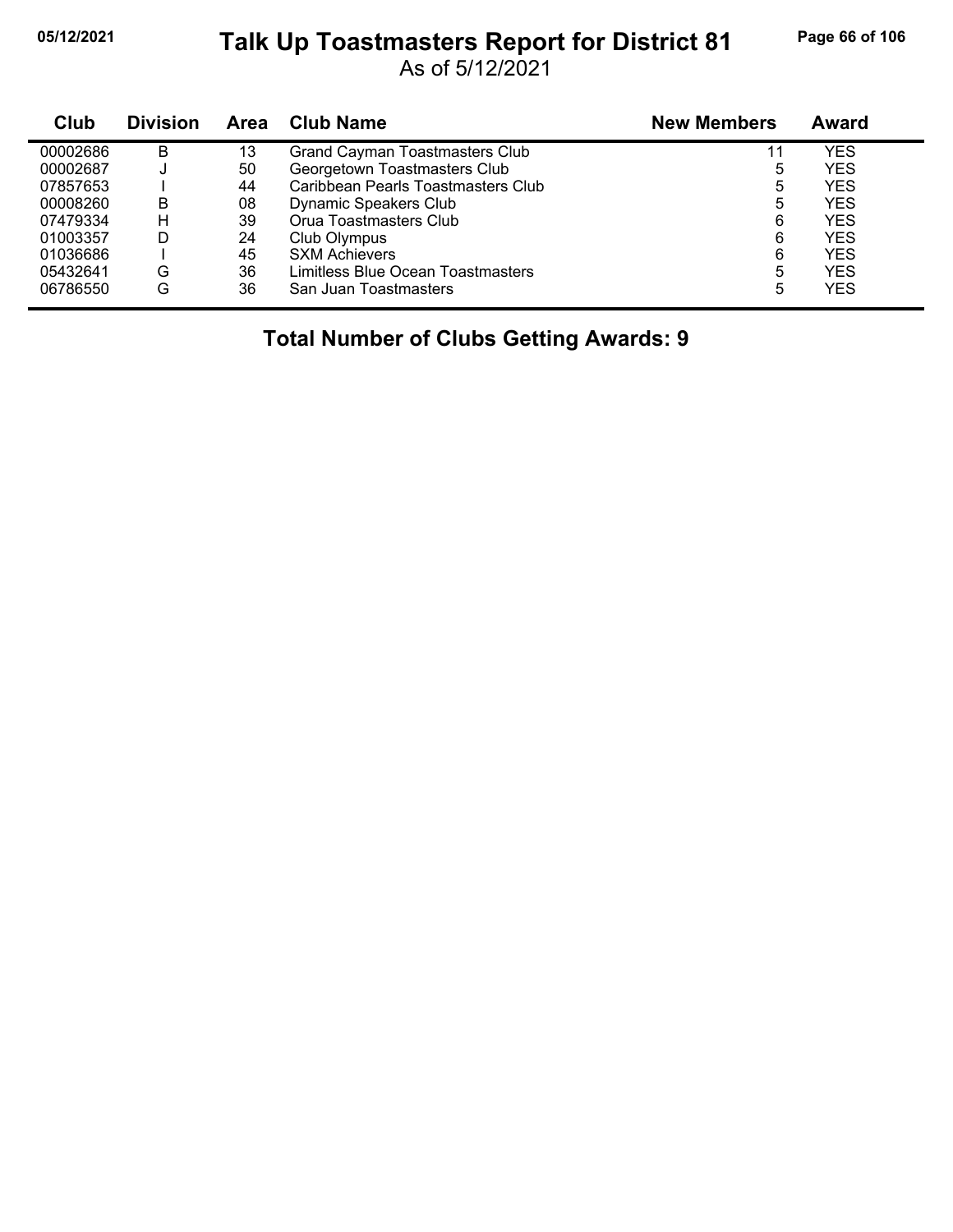## **05/12/2021 Page 67 of 106 Talk Up Toastmasters Report for District 82**

#### As of 5/12/2021

| Club     | <b>Division</b> | <b>Area</b> | <b>Club Name</b>                               | <b>New Members</b> | <b>Award</b> |
|----------|-----------------|-------------|------------------------------------------------|--------------------|--------------|
| 06547554 | B               | 01          | Synopsys Lanka Toastmasters Club               | 6                  | <b>YES</b>   |
| 06602877 | F               | 01          | Kegalle Toastmasters Club                      | 7                  | <b>YES</b>   |
| 06650357 | F               | 05          | Dowels Toastmasters Club                       | 5                  | <b>YES</b>   |
| 06929313 | D               | 02          | <b>LALAN Toastmasters Club</b>                 | 5                  | <b>YES</b>   |
| 05231508 | $\mathsf C$     | 05          | <b>HSBC Global Service Centre</b>              | 6                  | <b>YES</b>   |
| 05505274 | E               | 05          | Horana Toastmasters Club                       | 6                  | <b>YES</b>   |
| 05477954 | $\sf B$         | 03          | Innovative Minds Toastmasters Club             | 5                  | <b>YES</b>   |
| 05663570 | D               | 03          | Sysco Labs SL Toastmasters                     | 11                 | <b>YES</b>   |
| 05859174 | Α               | 05          | Pan Asia Toastmasters                          | 19                 | <b>YES</b>   |
| 07780371 | $\sf B$         | 03          | <b>AATSL Emerging Toastmasters Club</b>        | $\overline{7}$     | <b>YES</b>   |
| 01055854 | Н               | 03          | Wayamba Toastmasters                           | 5                  | <b>YES</b>   |
| 07466745 | F               | 03          | Kaduwela Toastmasters Club                     | 5                  | <b>YES</b>   |
| 07471485 | $\mathsf C$     | 03          | Dehiwala Toastmasters Club                     | 5                  | <b>YES</b>   |
| 07764398 | F               | 04          | Mawanella xZahirians Toastmasters              | 5                  | <b>YES</b>   |
| 07207259 | D               | 05          | Battaramulla Toastmasters Club                 | 5                  | <b>YES</b>   |
| 07156385 | A               | 03          | MillenniumIT ESP Toastmasters                  | 5                  | <b>YES</b>   |
| 02541805 | G               | 02          | Virtusa CMB                                    |                    | <b>YES</b>   |
| 00918672 | D               | 01          | Ralph Toastmasters Club                        |                    | <b>YES</b>   |
| 02552549 | B               | 03          | Dimo Toastmasters Club                         | 5                  | <b>YES</b>   |
| 02823690 | D               | 04          | <b>KDU Toastmasters Club</b>                   | 8                  | <b>YES</b>   |
| 03159585 | Α               | 03          | <b>SJMS Toastmasters Club</b>                  | 7                  | <b>YES</b>   |
| 03179593 | Н               | 04          | Kekirawa Toastmasters                          | 5                  | <b>YES</b>   |
| 02302941 | F               | 02          | Expolanka Toastmasters Club                    | 5                  | <b>YES</b>   |
| 01982862 | E               | 03          | Word Blasters Toastmasters Club                | 6                  | <b>YES</b>   |
| 01818104 | Η               | 01          | Negombo Toastmasters                           | 6                  | <b>YES</b>   |
| 01861319 | D               | 04          | Moratuwa Toastmasters                          | 6                  | <b>YES</b>   |
| 01888017 | C               | 02          | Singer Sri Lanka Toastmasters Club             | 5                  | <b>YES</b>   |
| 01888115 | D               | 03          | Bank of Ceylon Toastmasters Club               | 5                  | <b>YES</b>   |
| 01481554 | F               | 01          | <b>Oasis Toastmasters</b>                      | 8                  | <b>YES</b>   |
| 01514977 | $\sf B$         | 03          | <b>Wattala Toastmasters Club</b>               | 5                  | <b>YES</b>   |
| 01553096 | F               | 03          | <b>Siyane Toastmasters</b>                     | 8                  | <b>YES</b>   |
| 01122025 | A               | 04          | Panadura Toastmasters                          | 5                  | <b>YES</b>   |
| 01401009 | $\sf B$         | 03          | Lyceum Toastmasters Club, Wattala              | 6                  | <b>YES</b>   |
| 01391757 | A               | 01          | <b>Dialog Toastmasters Club</b>                | 6                  | <b>YES</b>   |
| 01378886 | Н               | 02          | Omega Line                                     | 8                  | <b>YES</b>   |
| 01355969 | E               | 01          | <b>AATSL Toastmasters Club</b>                 | 10                 | <b>YES</b>   |
| 01357117 | F               | 04          | HILL CAPITAL TOASTMASTERS                      | 6                  | <b>YES</b>   |
| 00005324 | A               | 02          | The Colombo Toastmasters Club                  | 5                  | <b>YES</b>   |
| 00007639 | H               | 01          | SriLankan Airlines Toastmasters Club           | 11                 | <b>YES</b>   |
| 00822324 | F               | 05          | Kandy Toastmasters Club                        | 6                  | <b>YES</b>   |
| 00636934 | $\mathsf C$     | 03          | Lyceum Toastmasters Club Nugegoda              | 6                  | <b>YES</b>   |
| 00642857 | G               | 01          | <b>HNB Toastmasters Club</b>                   | 5                  | <b>YES</b>   |
| 04628720 | G               | 02          | Voice of Colombo Toastmasters Club             | 7                  | <b>YES</b>   |
| 04703328 | E               | 02          | <b>CEB Toastmasters Club</b>                   | 5                  | <b>YES</b>   |
| 04859680 | $\mathsf C$     | 05          | Zone24x7 Toastmasters Club                     | 5                  | <b>YES</b>   |
| 03414509 | Α               | 02          | Lions Toastmasters Club                        | 6                  | <b>YES</b>   |
| 03578140 | E               | 05          | <b>NDB</b> Toastmasters                        | 7                  | <b>YES</b>   |
| 03598897 | $\mathsf C$     | 01          | Awakening Toastmasters                         | 9                  | <b>YES</b>   |
| 03835845 | $\mathsf C$     | 01          | Informatics Institute of Technology            | 5                  | <b>YES</b>   |
| 07860947 | $\sf B$         | 03          | Central Colombo Toastmasters Club              | 5                  | <b>YES</b>   |
| 07846183 | B               | 03          | Kelaniya Toastmasters Club                     | 5                  | <b>YES</b>   |
| 07792006 | G               | 01          | Bar Association of Sri Lanka Toastmasters Club | 5                  | <b>YES</b>   |
| 00002773 | $\mathsf{C}$    | 02          | Sampath Bank Toastmasters Club                 | 5                  | <b>YES</b>   |
|          |                 |             |                                                |                    |              |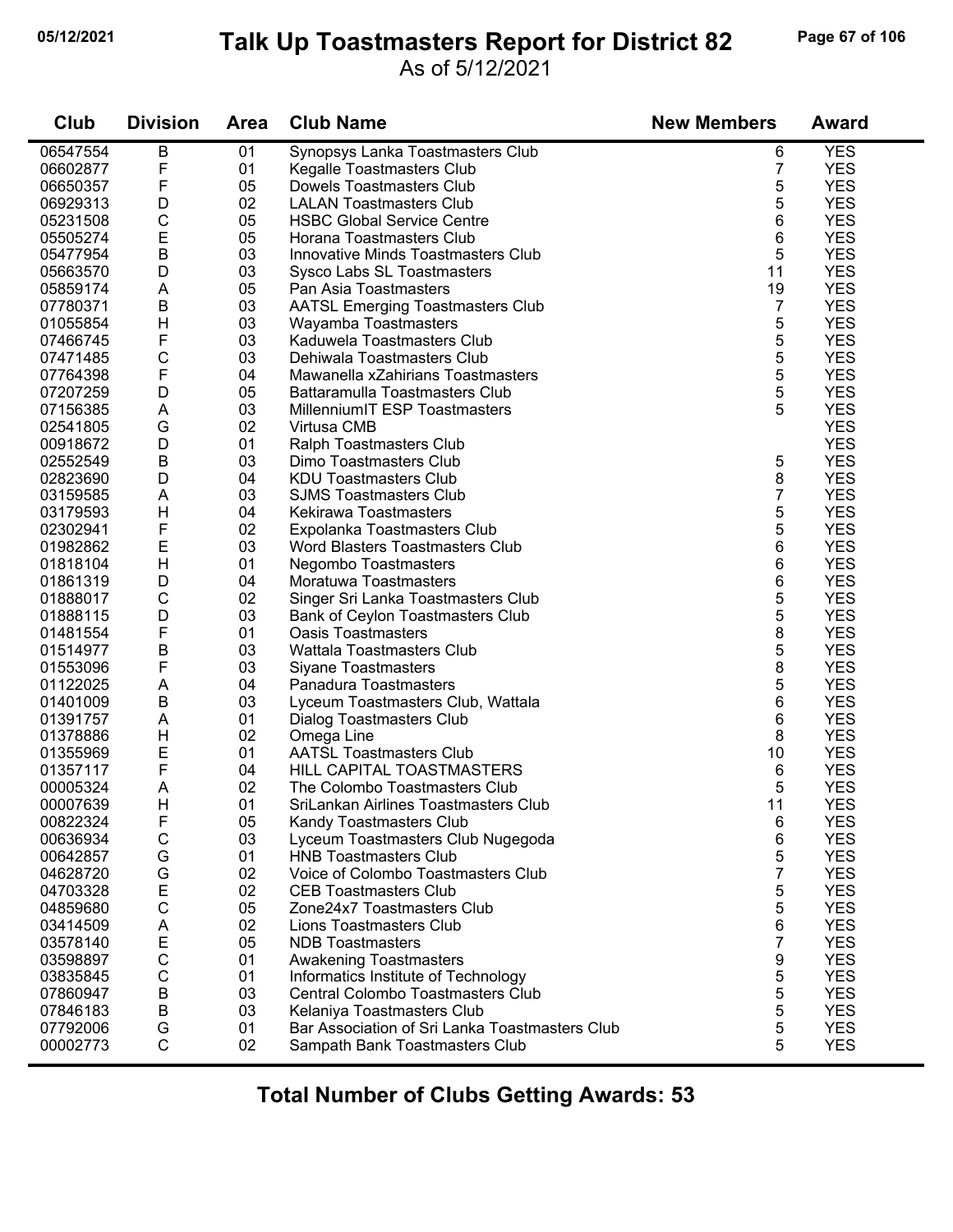#### **05/12/2021 Page 68 of 106 Talk Up Toastmasters Report for District 83**

As of 5/12/2021

| Club     | <b>Division</b> | Area | Club Name                          | <b>New Members</b> | Award |
|----------|-----------------|------|------------------------------------|--------------------|-------|
| 00002639 |                 | 91   | Ridgewood Toastmasters Club        |                    | YES   |
| 00006375 |                 | 41   | Successfully Speak Up Toastmasters |                    | YES   |
| 02105380 | G               | 71   | Grove Plaza Speakers               |                    | YES   |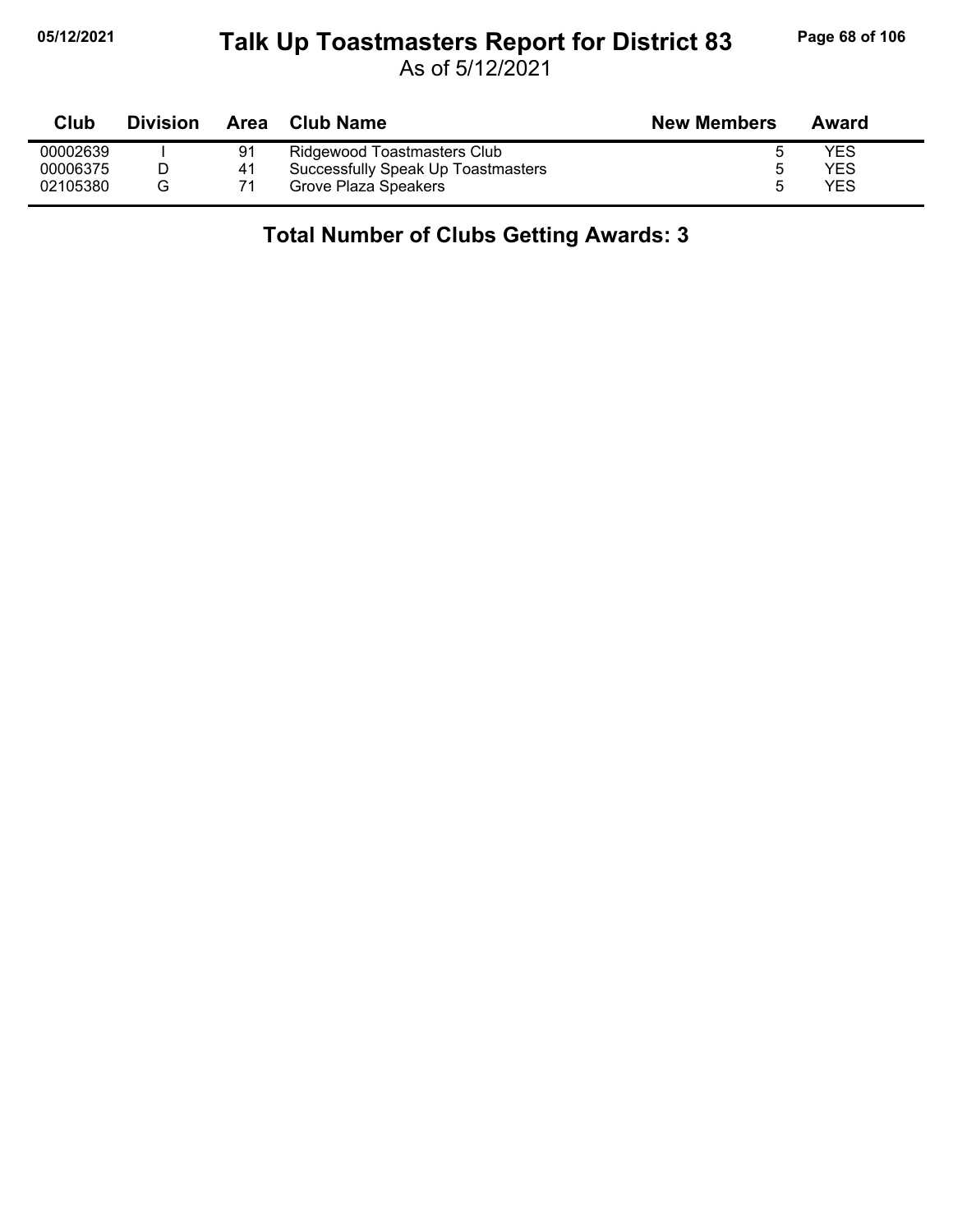#### **05/12/2021 Page 69 of 106 Talk Up Toastmasters Report for District 84**

As of 5/12/2021

| Club     | <b>Division</b> | Area | <b>Club Name</b>            | <b>New Members</b> | Award |
|----------|-----------------|------|-----------------------------|--------------------|-------|
| 00006084 |                 | 32   | Downtown Toastmasters Club  |                    | YES   |
| 00003661 | А               | 10   | Jacksonville Toastmasters   |                    | YES   |
| 04290786 | G               | 72   | Downtown Ocala Toastmasters |                    | YES   |
| 06085813 | B               | 23   | 5-Star Toastmasters         |                    | YES   |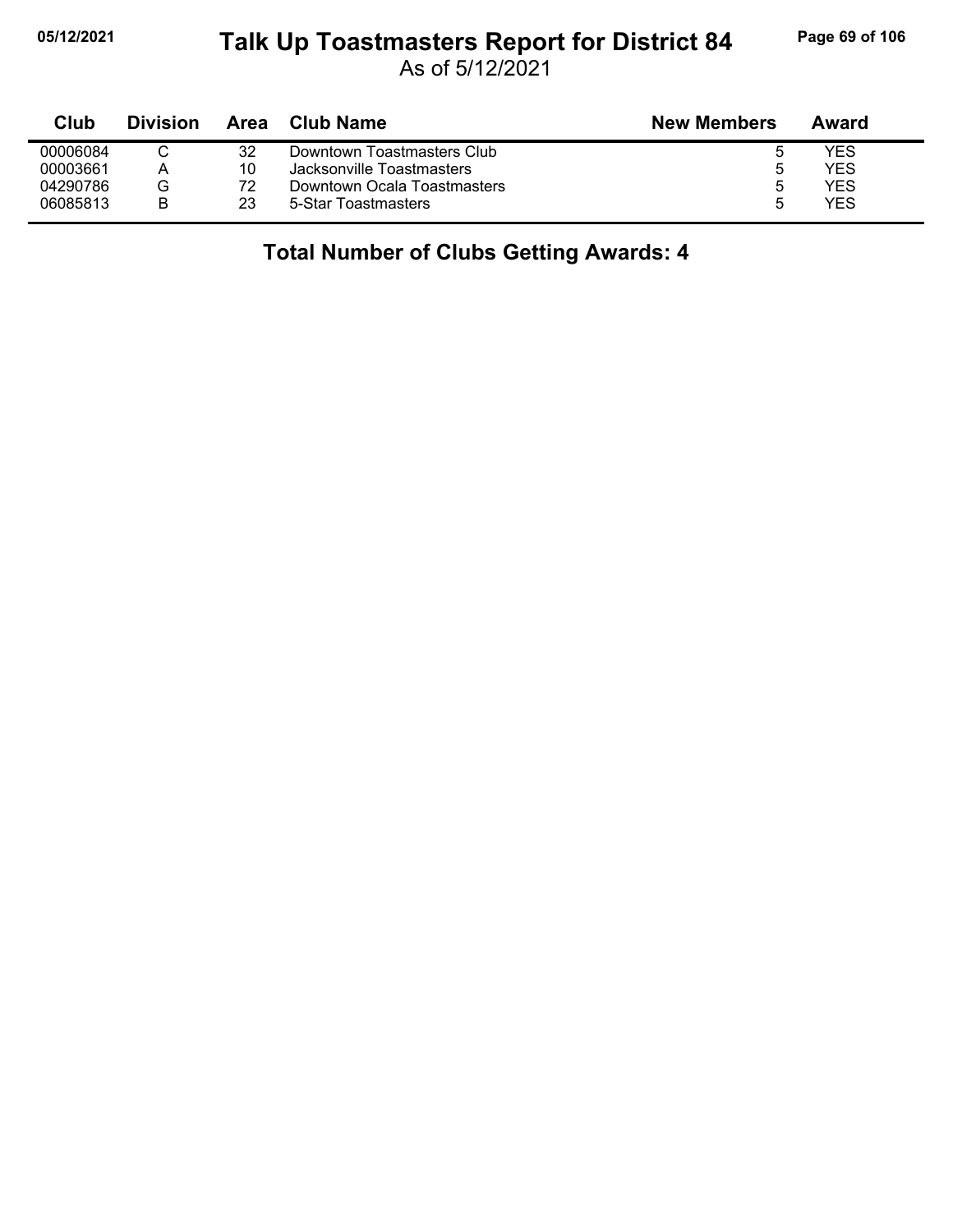#### **05/12/2021 Page 70 of 106 Talk Up Toastmasters Report for District 85**

As of 5/12/2021

| Club     | <b>Division</b> | Area | <b>Club Name</b>                         | <b>New Members</b> | Award      |
|----------|-----------------|------|------------------------------------------|--------------------|------------|
| 05989825 |                 | 02   | Ningbo Tianyi Youth Toastmasters Club    |                    | YES        |
| 05200740 |                 | 04   | Taizhou OUR Toastmasters Club            | 6                  | <b>YES</b> |
| 05315986 | O               | 02   | Shanghai Miracle Persuasive Speakers TMC | 8                  | <b>YES</b> |
| 05316020 | S               | 04   | Changzhou No.1 Toastmasters Club         | 5                  | <b>YES</b> |
| 07794128 |                 | 04   | Meten Talk Toastmasters Club             | 8                  | <b>YES</b> |
| 07013399 |                 | 04   | <b>ACCA Shanghai Toastmasters Club</b>   |                    | <b>YES</b> |
| 07571348 | x               | 01   | Best Mountain & Water Toastmasters Club  | 6                  | <b>YES</b> |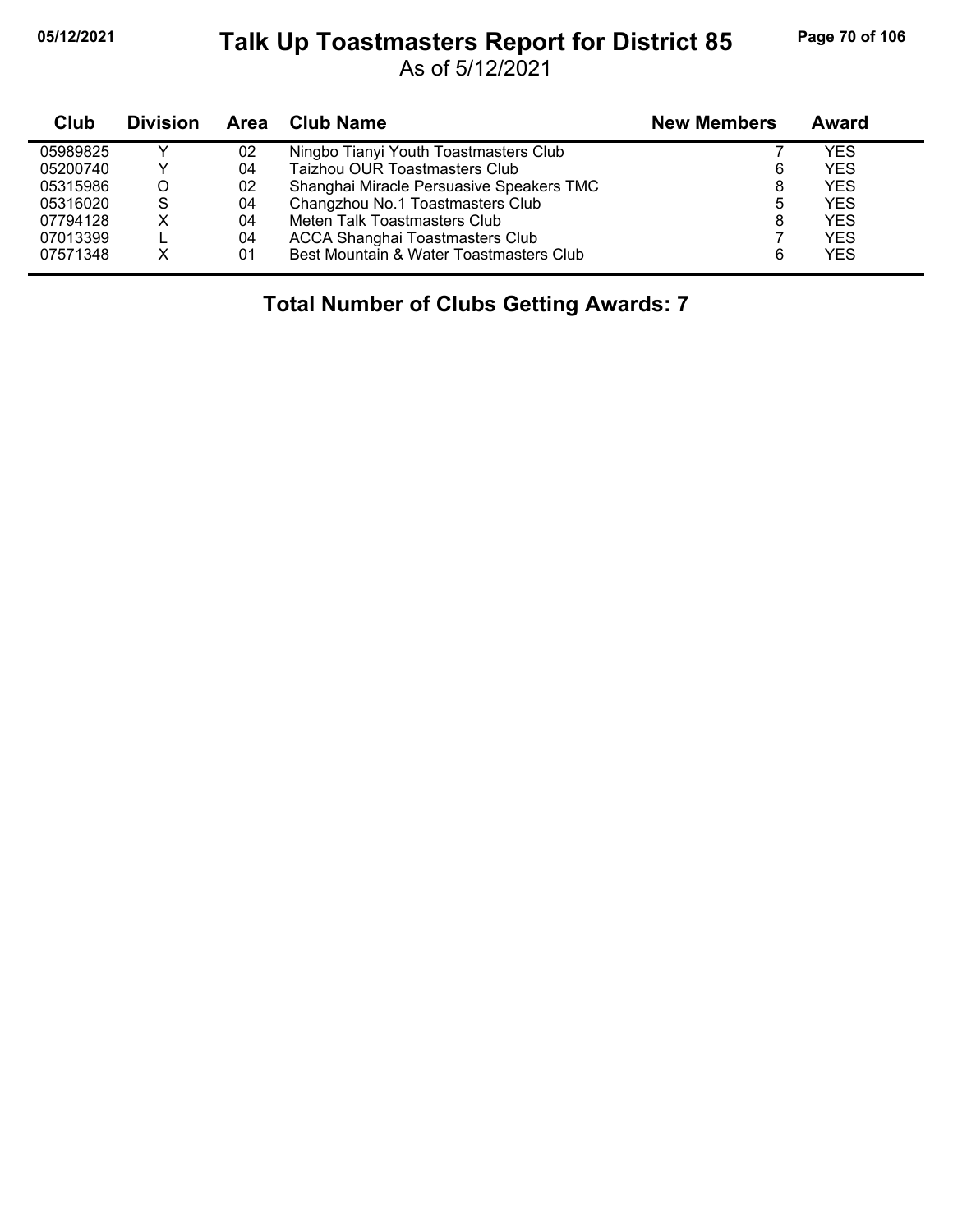## **05/12/2021 Page 71 of 106 Talk Up Toastmasters Report for District 86**

As of 5/12/2021

| Club     | <b>Division</b> | <b>Area</b> | <b>Club Name</b>                        | <b>New Members</b> | <b>Award</b> |
|----------|-----------------|-------------|-----------------------------------------|--------------------|--------------|
| 01120086 | F               | 13          | <b>Comfortably Speaking</b>             | 6                  | <b>YES</b>   |
| 01633651 | D               | 82          | Mi Speak                                | 10                 | <b>YES</b>   |
| 01600536 |                 | 14          | Soar To Excellence Toastmasters Club    | 5                  | <b>YES</b>   |
| 00001609 | М               | 13          | Towns Of York Toastmasters Club         | 5                  | <b>YES</b>   |
| 00003301 |                 | 52          | <b>Skyway Toastmasters Club</b>         | 5                  | <b>YES</b>   |
| 00003322 |                 | 56          | <b>Mansion Toastmasters Club</b>        | 5                  | <b>YES</b>   |
| 00005961 | в               | 31          | Hershaw Toastmasters Club               | 10                 | <b>YES</b>   |
| 00004778 | B               | 32          | Milton Club                             | 5                  | <b>YES</b>   |
| 03610365 | B               | 34          | Sheridan Davis Bruins Toastmasters Club | 8                  | <b>YES</b>   |
| 00585043 | С               | 44          | Meadowyale Toastmasters Club            | 6                  | <b>YES</b>   |
| 06813383 | E               | 02          | AECOMmunicators Mississauga             | 6                  | <b>YES</b>   |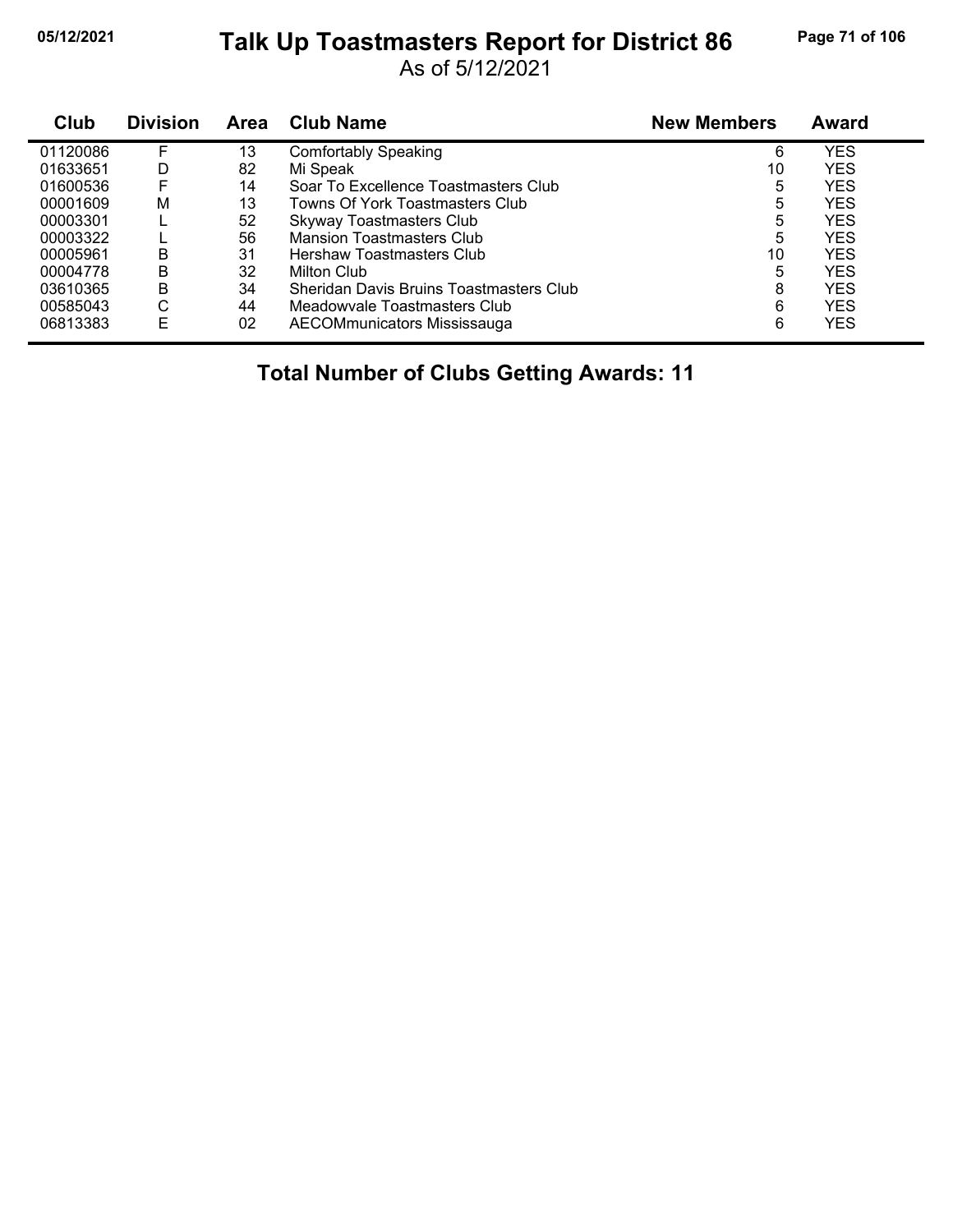#### **05/12/2021 Page 72 of 106 Talk Up Toastmasters Report for District 87**

As of 5/12/2021

| Club     | <b>Division</b> | Area | Club Name                        | <b>New Members</b> | Award      |
|----------|-----------------|------|----------------------------------|--------------------|------------|
| 00004067 |                 |      | Jakarta Toastmasters Club        |                    | YES        |
| 00006192 |                 | 03   | Tawau Mandarin Toastmasters Club |                    | <b>YES</b> |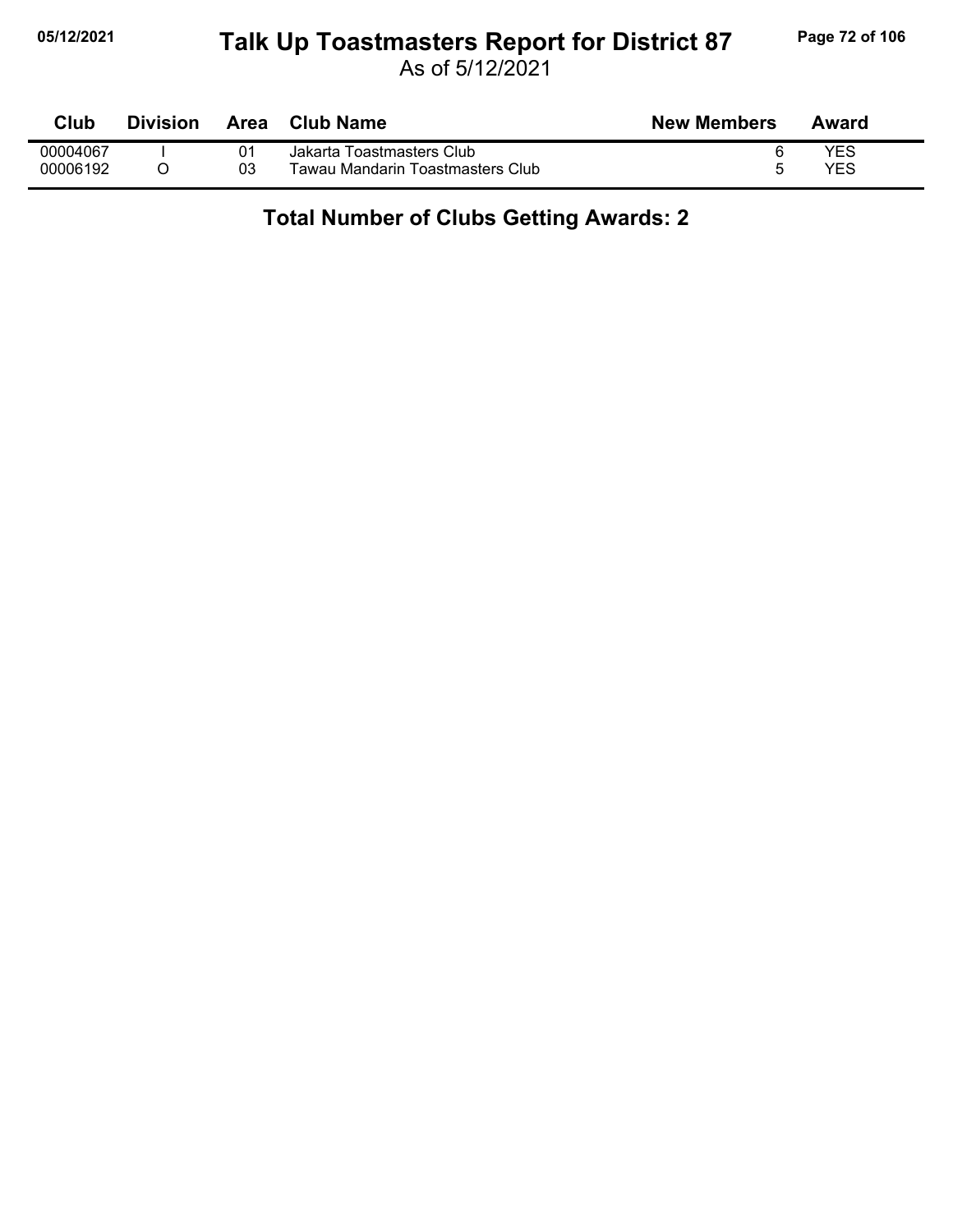#### **05/12/2021 Page 73 of 106 Talk Up Toastmasters Report for District 88**

As of 5/12/2021

| Club     | <b>Division</b> | Area | Club Name                                     | <b>New Members</b> | Award      |  |
|----------|-----------------|------|-----------------------------------------------|--------------------|------------|--|
| 04679646 | н               | 02   | Xi'an Hi-Tech Toastmasters Club               | b                  | YES        |  |
| 01180356 | B               | 04   | A1 Toastmasters Club                          | 9                  | YES        |  |
| 07506015 | G               | 02   | Growth Mindset Bilingual QD Toastmasters Club |                    | YES        |  |
| 06708877 | E               | 01   | 100Chuan Toastmasters Club                    | b                  | YES        |  |
| 05618892 | E               | 02   | TMair                                         | 6                  | <b>YES</b> |  |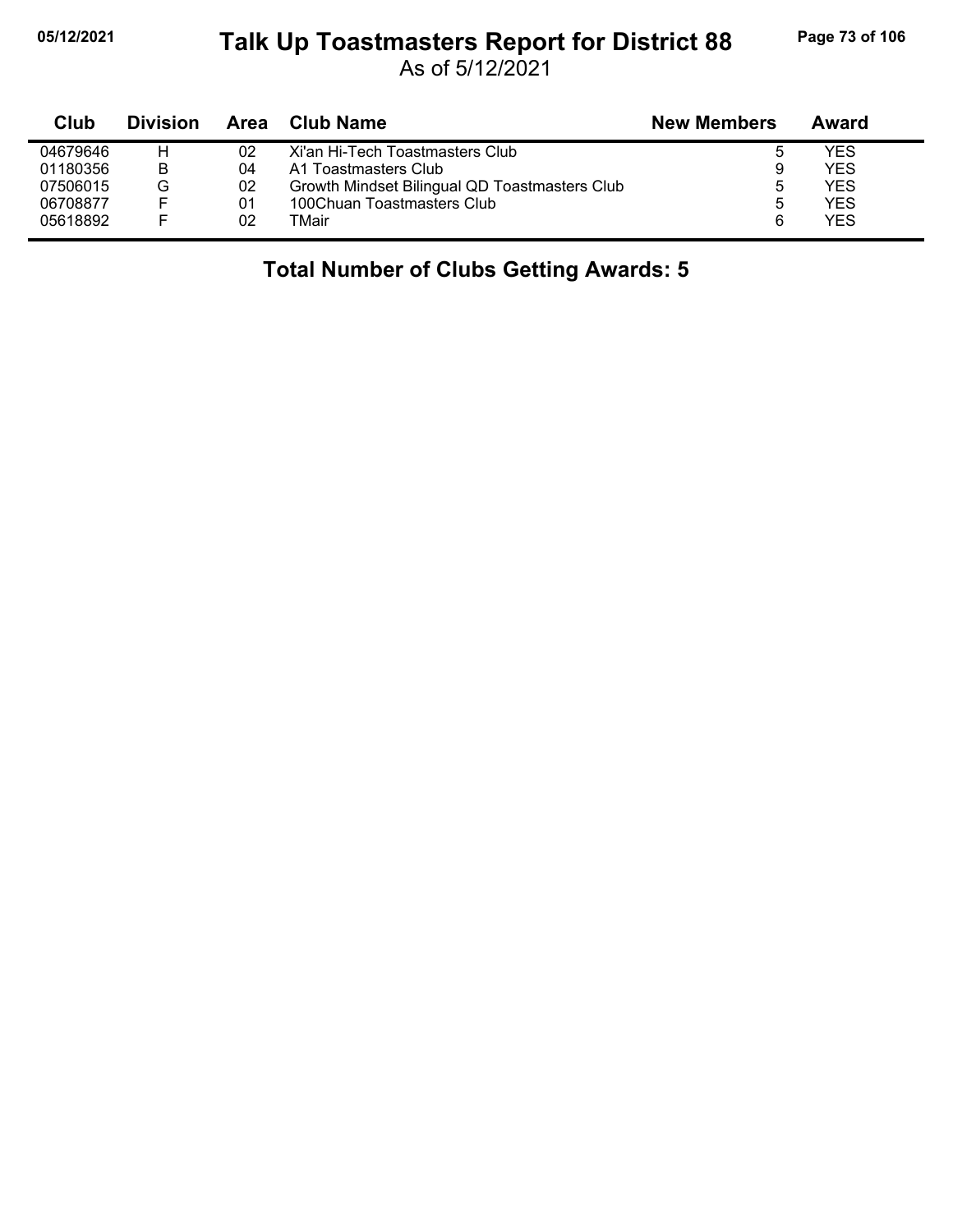#### **05/12/2021 Page 74 of 106 Talk Up Toastmasters Report for District 89**

As of 5/12/2021

| Club     | <b>Division</b> | Area | Club Name                              | <b>New Members</b> | Award      |  |
|----------|-----------------|------|----------------------------------------|--------------------|------------|--|
| 05951578 | w               | 03   | Jinjiang Medical Toastmasters Club     |                    | YES        |  |
| 01001045 |                 | 03   | New Asia College Toastmasters Club     | ь                  | <b>YES</b> |  |
| 07235455 | W               | 01   | <b>SEED Toastmasters Club</b>          |                    | <b>YES</b> |  |
| 07221892 | W               | 04   | Leadership Practicum Toastmasters Club | h                  | <b>YES</b> |  |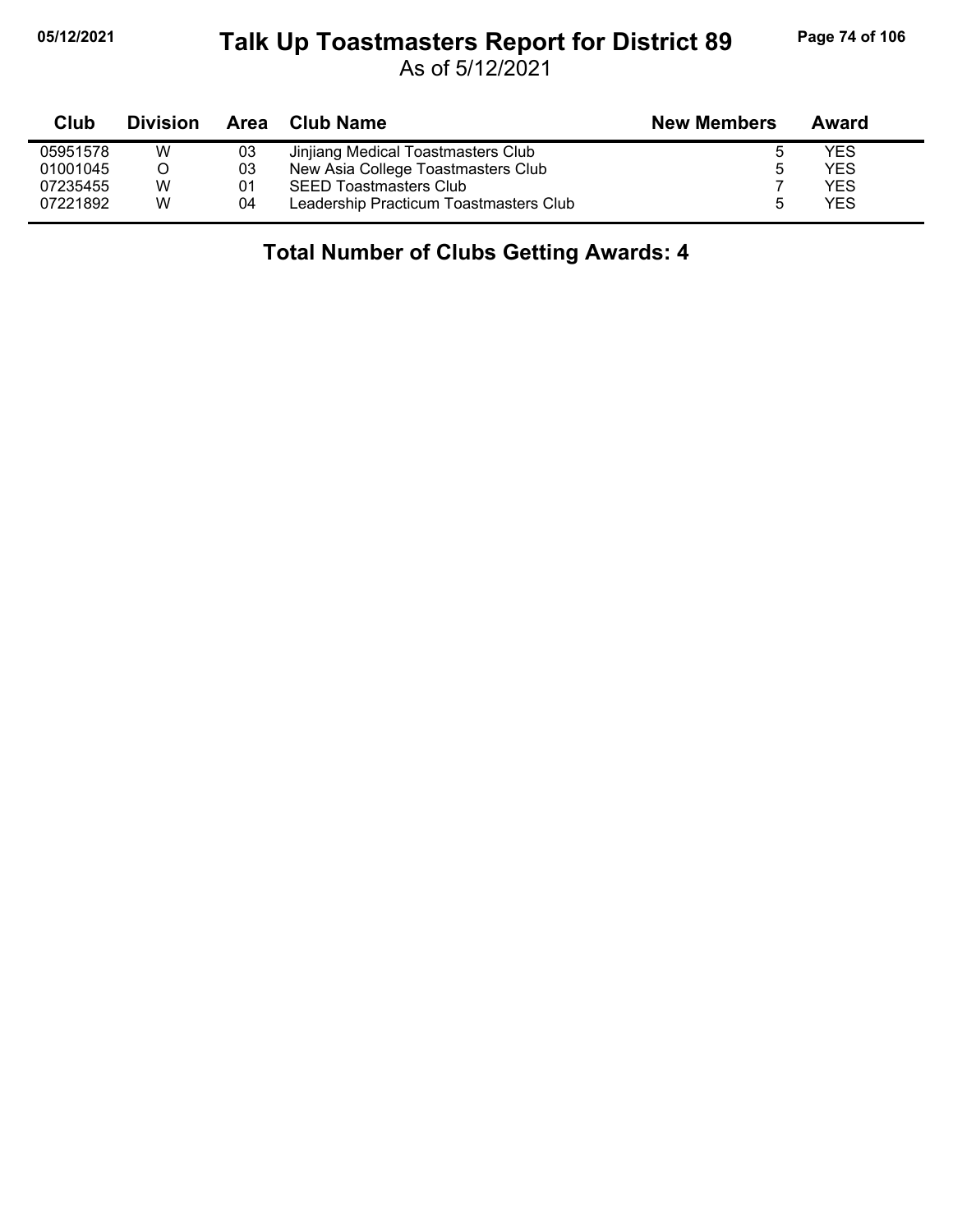#### **05/12/2021 Page 75 of 106 Talk Up Toastmasters Report for District 90**

As of 5/12/2021

| Club     | <b>Division</b> | Area | <b>Club Name</b>                       | <b>New Members</b> | Award |
|----------|-----------------|------|----------------------------------------|--------------------|-------|
| 00006737 | м               | 25   | <b>Ryde District Toastmasters Club</b> |                    | YES   |
| 00003703 | E               | 15   | Alpha Club                             | n                  | YES   |
| 00004480 | н               | 34   | Harbour View Club                      |                    | YES   |
| 00002802 | W               | 14   | Orange Toastmasters Club               |                    | YES   |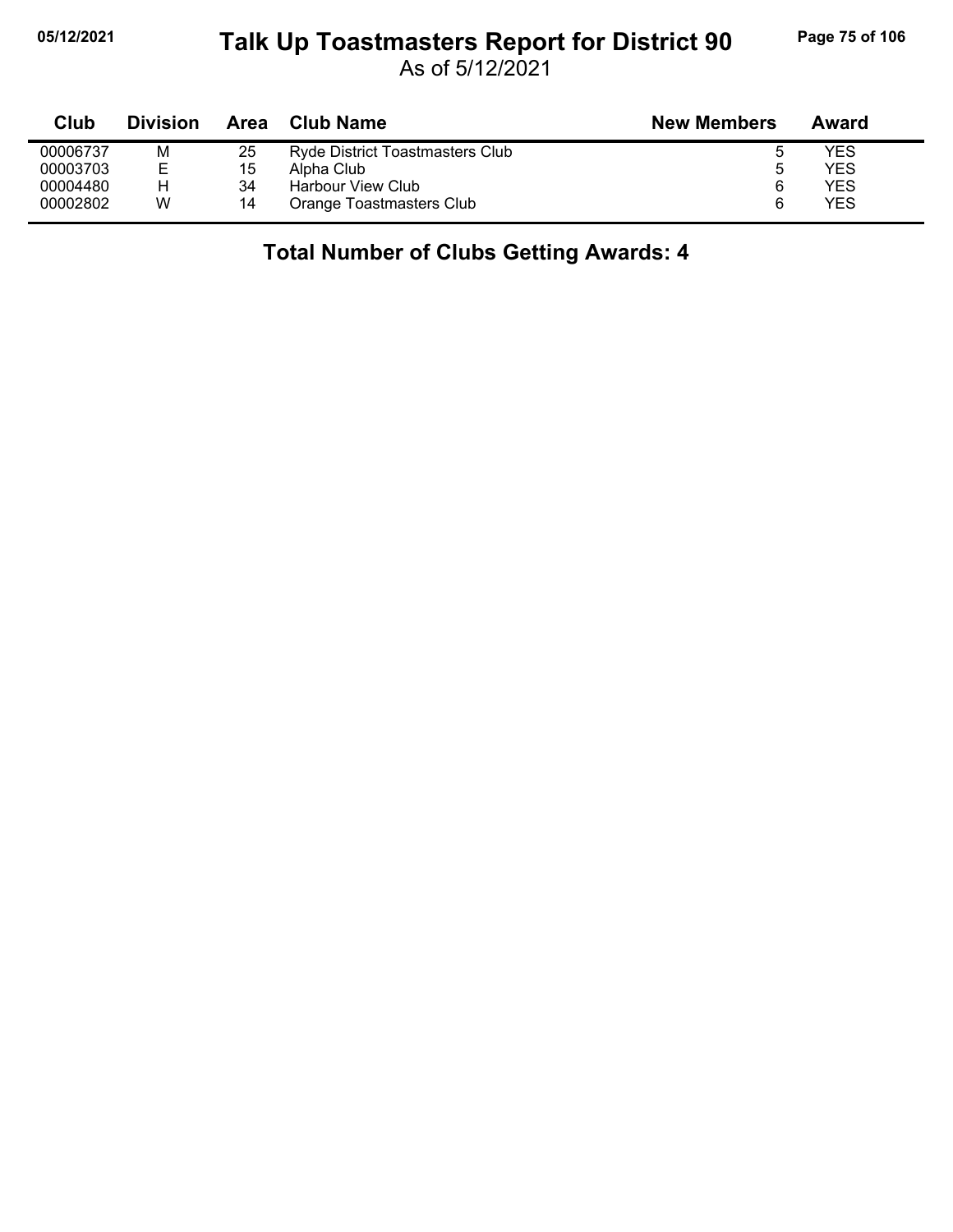#### **05/12/2021 Page 76 of 106 Talk Up Toastmasters Report for District 91**

As of 5/12/2021

| Club     | <b>Division</b> | <b>Area</b> | <b>Club Name</b>                            | <b>New Members</b> | Award      |
|----------|-----------------|-------------|---------------------------------------------|--------------------|------------|
| 00002027 | С               | 58          | City of London Toastmasters Club            | 6                  | <b>YES</b> |
| 00003149 | С               | 02          | <b>Holborn Speakers</b>                     | 5                  | <b>YES</b> |
| 00004824 | Β               | 09          | London Business School Public Speaking Club |                    | <b>YES</b> |
| 00004166 | J               | 07          | North Oxford Speakers                       | 6                  | <b>YES</b> |
| 00009934 | Н               | 37          | Kent Speakers Club                          |                    | <b>YES</b> |
| 00625647 | н               | 15          | The Speakers of Croydon Club                | 5                  | <b>YES</b> |
| 04138266 | Β               | 08          | London Victorians                           | 6                  | <b>YES</b> |
| 07143140 | Κ               | 59          | Ace of Clubs Toastmasters                   | 6                  | <b>YES</b> |
| 01519329 | С               | 05          | <b>Covent Garden Speakers</b>               | 5                  | <b>YES</b> |
| 01376237 | C               | 58          | 1st London Toastmasters                     | 8                  | <b>YES</b> |
| 01811645 | Κ               | 03          | London Public Speakers                      | 10                 | <b>YES</b> |
| 02205990 | J               | 10          | <b>Cardiff Toastmasters</b>                 | 8                  | <b>YES</b> |
| 02277701 | Β               | 52          | <b>Kings Speakers</b>                       | 8                  | <b>YES</b> |
| 05606419 |                 | 47          | <b>Manor House Speakers</b>                 | 5                  | <b>YES</b> |
| 05987771 | K               | 03          | <b>Central London Toastmasters</b>          | 6                  | <b>YES</b> |
| 05513601 | В               | 08          | <b>Clapham Connectors</b>                   |                    | <b>YES</b> |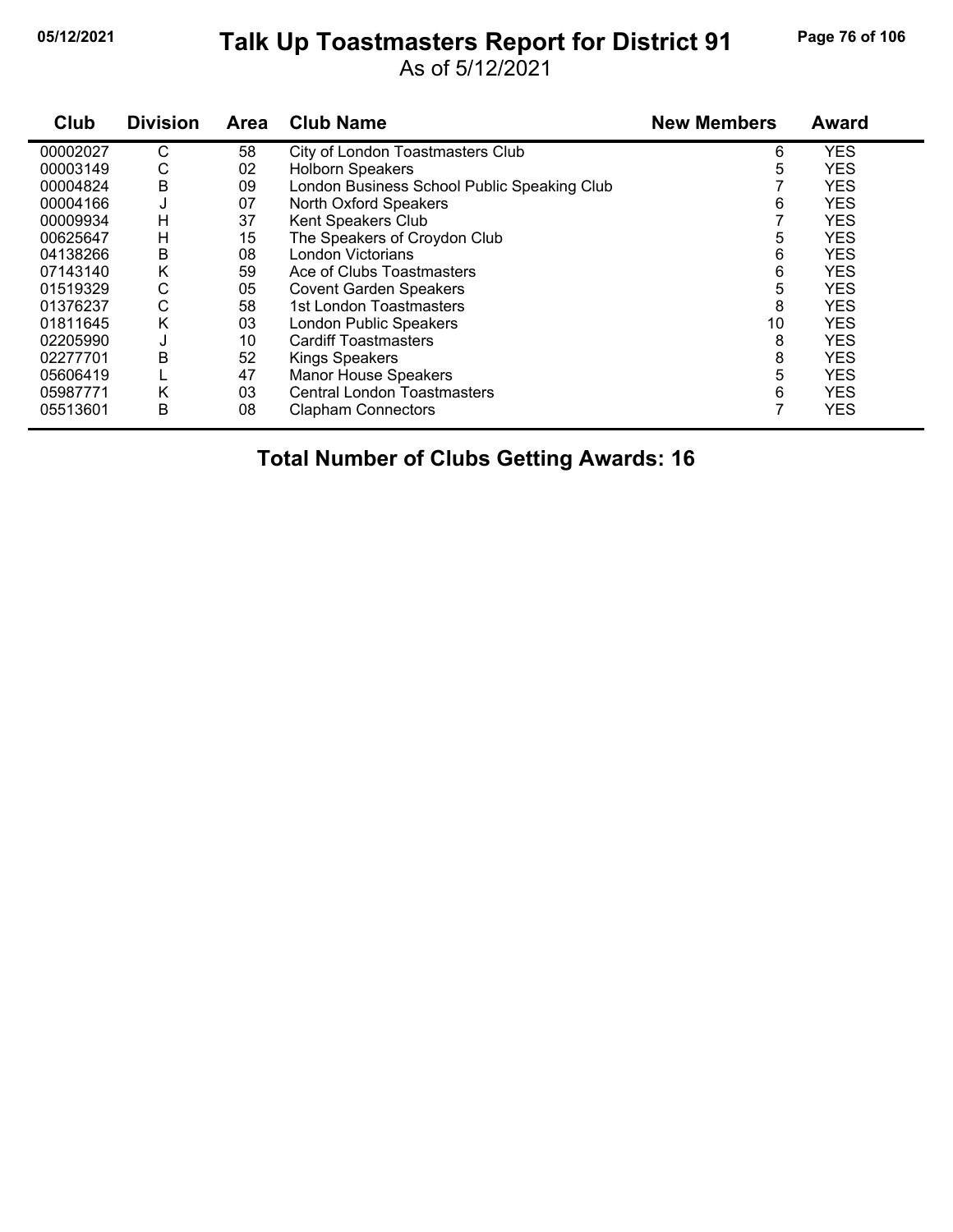#### **05/12/2021 Page 77 of 106 Talk Up Toastmasters Report for District 92**

As of 5/12/2021

| Club     | <b>Division</b> | Area | <b>Club Name</b>                              | <b>New Members</b> | <b>Award</b> |
|----------|-----------------|------|-----------------------------------------------|--------------------|--------------|
| 06511234 | G               | 03   | Toastmasters Amrita Bengaluru                 | 5                  | <b>YES</b>   |
| 05947684 | E               | 03   | <b>TCS Maitree - Chevy Orators</b>            | 5                  | <b>YES</b>   |
| 06768732 | H               | 01   | Anchor ED Toastmasters Club                   |                    | <b>YES</b>   |
| 06849298 | F               | 01   | <b>BT Speaking Minds</b>                      | 5                  | <b>YES</b>   |
| 06870155 | E               | 02   | <b>TCS Maitree - ITPL Toastmasters Club</b>   | 5                  | <b>YES</b>   |
| 02158258 | D               | 03   | Collins Bengaluru Toastmasters Club           | 5                  | <b>YES</b>   |
| 02102647 | B               | 01   | Dell Sukti Toastmasters Club                  |                    | <b>YES</b>   |
| 01364680 | Е               | 01   | Caterpillar Bangalore RMZ Toastmasters Club   | 5                  | <b>YES</b>   |
| 01414813 | С               | 02   | CGI Toastmasters Club, Bangalore              | 5                  | <b>YES</b>   |
| 01434790 | E               | 01   | TCS Maitree - Bangalore Toastmasters Club     | 5                  | <b>YES</b>   |
| 01548643 | D               | 03   | Express2Lead Toastmasters Club                | 5                  | <b>YES</b>   |
| 07217731 | С               | 03   | Spoken Word                                   | 5                  | <b>YES</b>   |
| 06507031 | F               | 01   | ANZ Bangalore Eco World                       |                    | <b>YES</b>   |
| 07432265 | F               | 03   | Standard Chartered GBS Eco World Toastmasters | 6                  | <b>YES</b>   |
| 04703229 | D               | 01   | <b>PSN Toastmasters Club</b>                  |                    | <b>YES</b>   |
| 04731608 | F               | 04   | <b>JPMC Bangalore Toastmasters</b>            |                    | <b>YES</b>   |
| 00009713 | A               | 02   | <b>Sunshine Toastmasters Club</b>             | 5                  | <b>YES</b>   |
| 00001766 | С               | 04   | Daffodils Toastmasters Club                   |                    | <b>YES</b>   |
| 07812281 | F               | 03   | Speaking and Beyond                           | 5                  | <b>YES</b>   |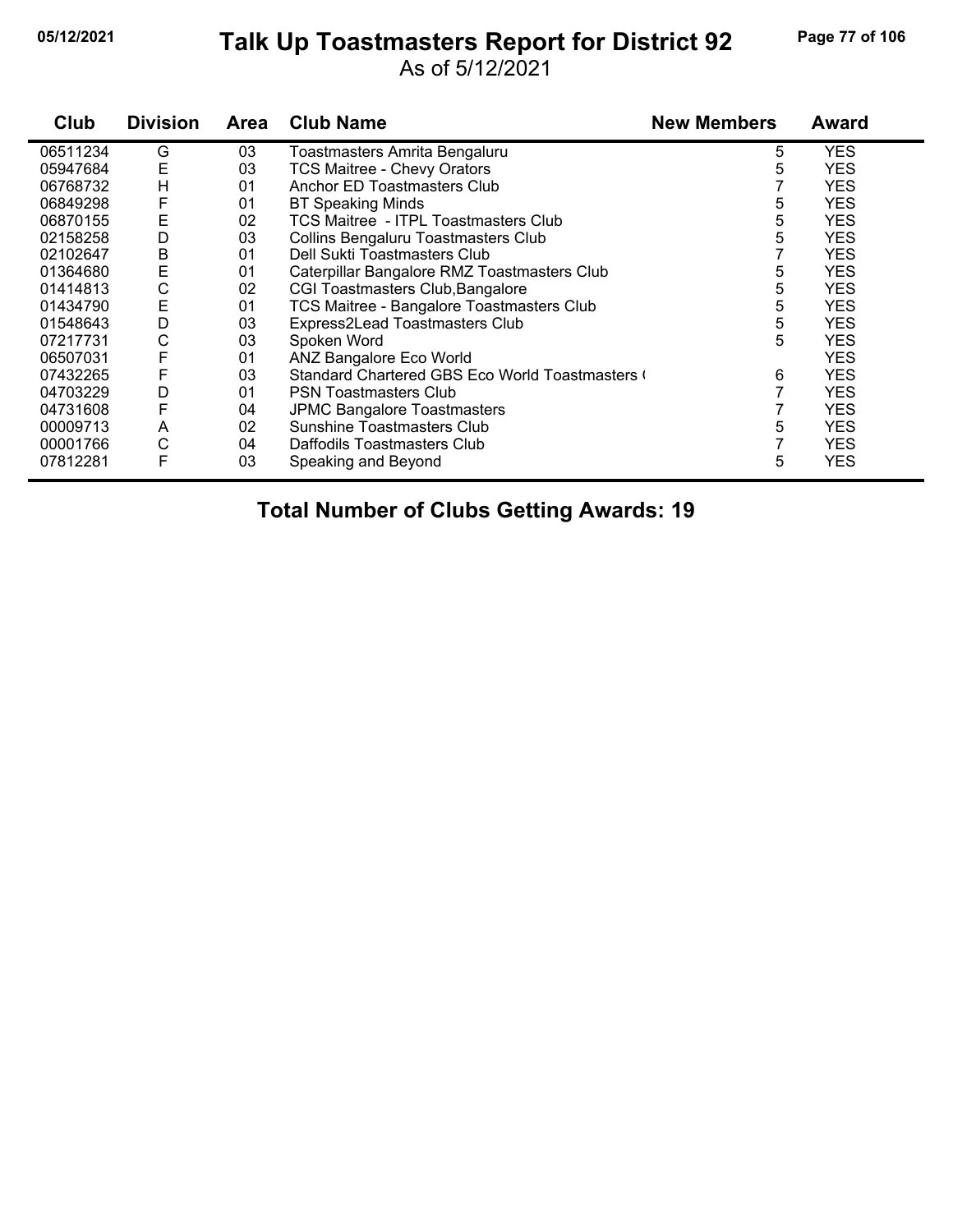# **05/12/2021 Page 78 of 106 Talk Up Toastmasters Report for District 93**

As of 5/12/2021

| <b>Club</b> | <b>Division</b> |    | Area Club Name             | <b>New Members</b> | Award |  |
|-------------|-----------------|----|----------------------------|--------------------|-------|--|
| 04049432    |                 | 21 | Jamsil Brunch Toastmasters |                    | YES   |  |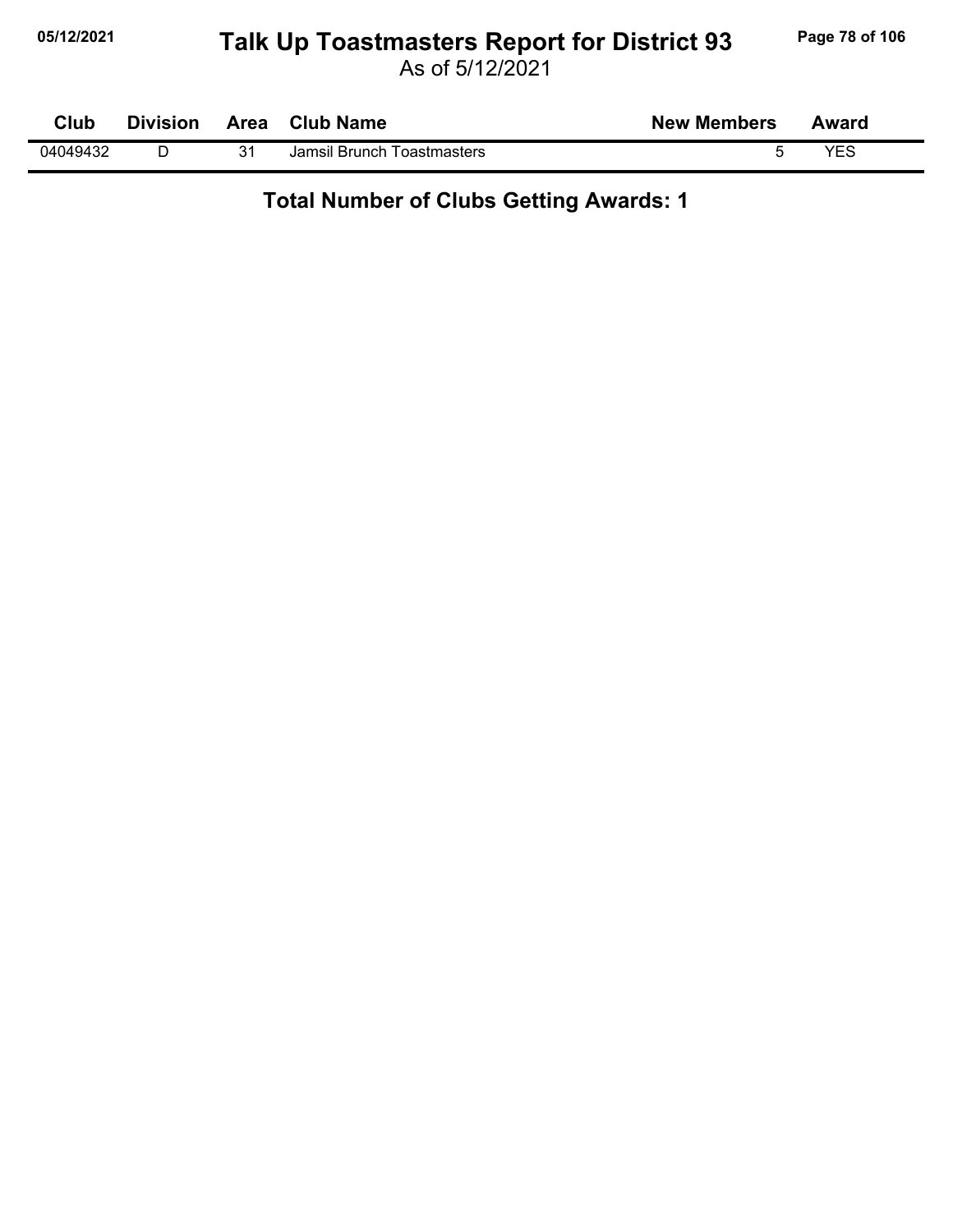#### **05/12/2021 Page 79 of 106 Talk Up Toastmasters Report for District 94**

As of 5/12/2021

| Club     | <b>Division</b> | Area | <b>Club Name</b>                         | <b>New Members</b> | <b>Award</b> |
|----------|-----------------|------|------------------------------------------|--------------------|--------------|
| 04553130 |                 | 25   | <b>Tinkisso Prestige</b>                 | 5                  | <b>YES</b>   |
| 04687239 | B               | 21   | <b>EVEREST</b>                           | 6                  | <b>YES</b>   |
| 05107095 | B               | 27   | Yaounde Toastmasters Club                | 5                  | <b>YES</b>   |
| 03681387 | $\sf B$         | 06   | Challenge                                | 5                  | <b>YES</b>   |
| 03737660 | D               | 26   | <b>KUMA Toastmasters Club</b>            | 5                  | <b>YES</b>   |
| 03273323 | A               | 01   | Phénix Toastmasters Club                 | 5                  | <b>YES</b>   |
| 00670876 | $\mathsf{C}$    | 07   | <b>Ouaga Forum Toastmasters Club</b>     | 6                  | <b>YES</b>   |
| 07816318 |                 | 35   | American Embassy Abidjan Toastmasters    | 6                  | <b>YES</b>   |
| 07805667 | A               | 20   | <b>Success Toastmasters Club</b>         | 5                  | <b>YES</b>   |
| 07817972 | E               | 13   | <b>Waldorf Knoll Toastmasters Club</b>   | 13                 | <b>YES</b>   |
| 07794904 |                 | 40   | <b>YELEH</b>                             | 5                  | <b>YES</b>   |
| 03268833 | B               | 06   | <b>GALAXIE</b>                           | 5                  | <b>YES</b>   |
| 00001583 | A               | 01   | Agora Toastmasters Club D'Abidjan        | 6                  | <b>YES</b>   |
| 00005196 | A               | 02   | Logos Toastmasters Club                  | 9                  | <b>YES</b>   |
| 07425656 | E               | 13   | Abuja City                               | 20                 | <b>YES</b>   |
| 07404876 | A               | 20   | Solidarite Toastmasters Club             | 5                  | <b>YES</b>   |
| 07418252 | A               | 02   | Akwaba Abidjan SUD                       | 5                  | <b>YES</b>   |
| 07349605 | A               | 01   | Rhetorica                                | 5                  | <b>YES</b>   |
| 07370987 | C               | 07   | <b>Ouaga Eveil Toastmasters Club</b>     | 5                  | <b>YES</b>   |
| 07050414 | D               | 12   | Dakar Jambaar Toastmasters Club          | 5                  | <b>YES</b>   |
| 07770504 | A               | 01   | <b>AS27 Toastmasters Club</b>            | 8                  | <b>YES</b>   |
| 01594186 | E<br>F          | 30   | <b>Aso Rock Stars</b>                    | 5                  | <b>YES</b>   |
| 01523659 |                 | 19   | <b>Merit Toastmasters</b>                | 5                  | <b>YES</b>   |
| 01266972 | D               | 12   | Dakar Xewel Toastmasters Club            | 9                  | <b>YES</b>   |
| 02100300 |                 | 40   | Sophia Toastmasters Club                 | 6                  | <b>YES</b>   |
| 01604018 | D               | 26   | Bamako-Ciwara                            | 9                  | <b>YES</b>   |
| 06980664 | $\mathsf{H}$    | 34   | Lumen Toastmasters Club De Lome          | 5                  | <b>YES</b>   |
| 07007687 | A               | 01   | PERSEVERANCE TOASTMASTERS CLUB           | 5                  | <b>YES</b>   |
| 05546327 | A               | 02   | San Pedro Toastmasters Club              | 5                  | <b>YES</b>   |
| 05495364 |                 | 25   | Academie                                 | 6                  | <b>YES</b>   |
| 05580648 | C               | 07   | <b>ISPP Excellence Toastmasters Club</b> | 5                  | <b>YES</b>   |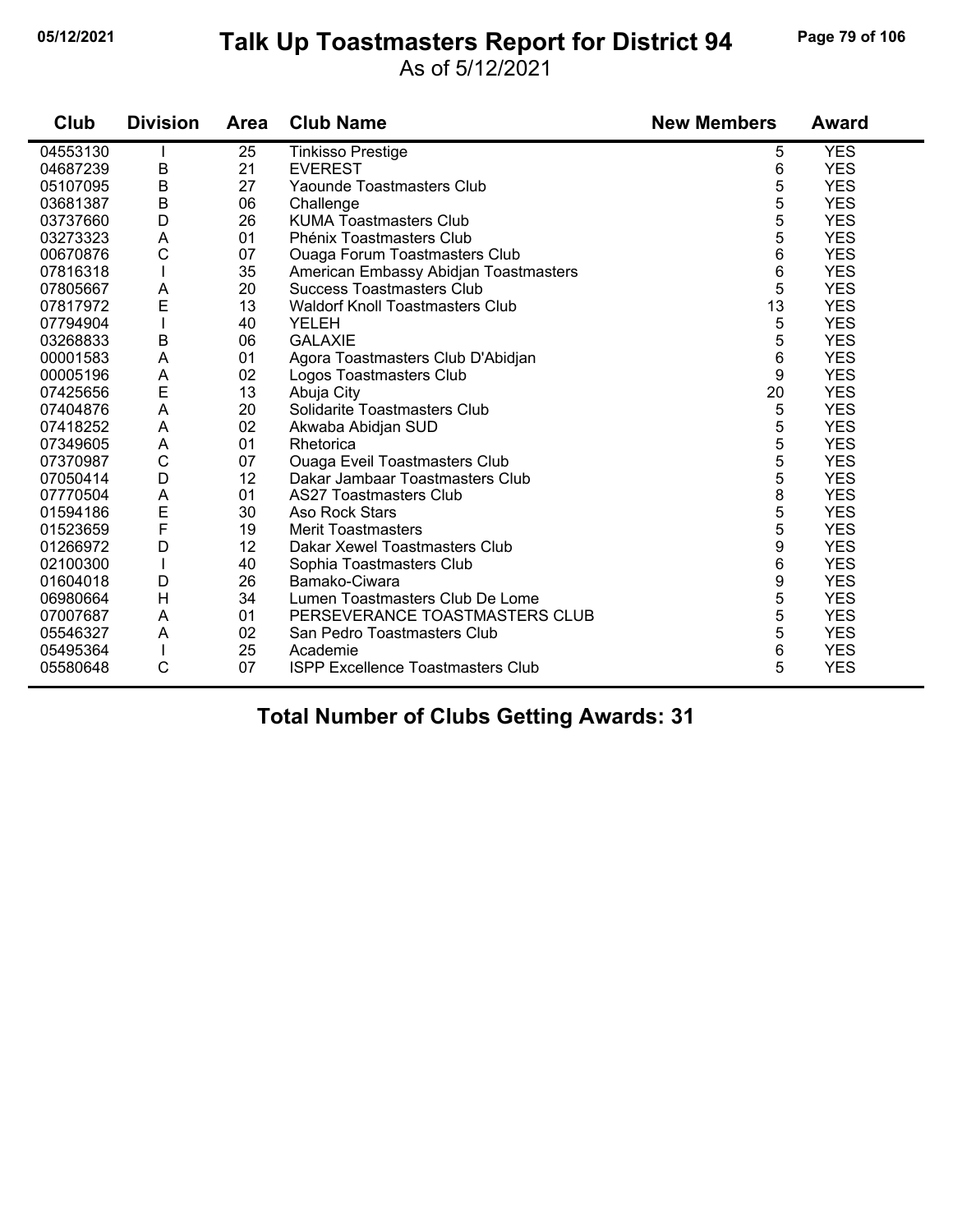#### **05/12/2021 Page 80 of 106 Talk Up Toastmasters Report for District 95**

As of 5/12/2021

| Club     | <b>Division</b> | Area | Club Name                         | <b>New Members</b> | Award |
|----------|-----------------|------|-----------------------------------|--------------------|-------|
| 00002041 |                 | 02   | Munich Toastmasters Club          |                    | YES   |
| 00001633 |                 | 01   | <b>Berliner Meisterredner</b>     |                    | YES   |
| 00641931 | Α               | 03   | HanseRedner Club                  | 6                  | YES   |
| 04694957 |                 | 03   | <b>Center Berlin Toastmasters</b> | 6                  | YES   |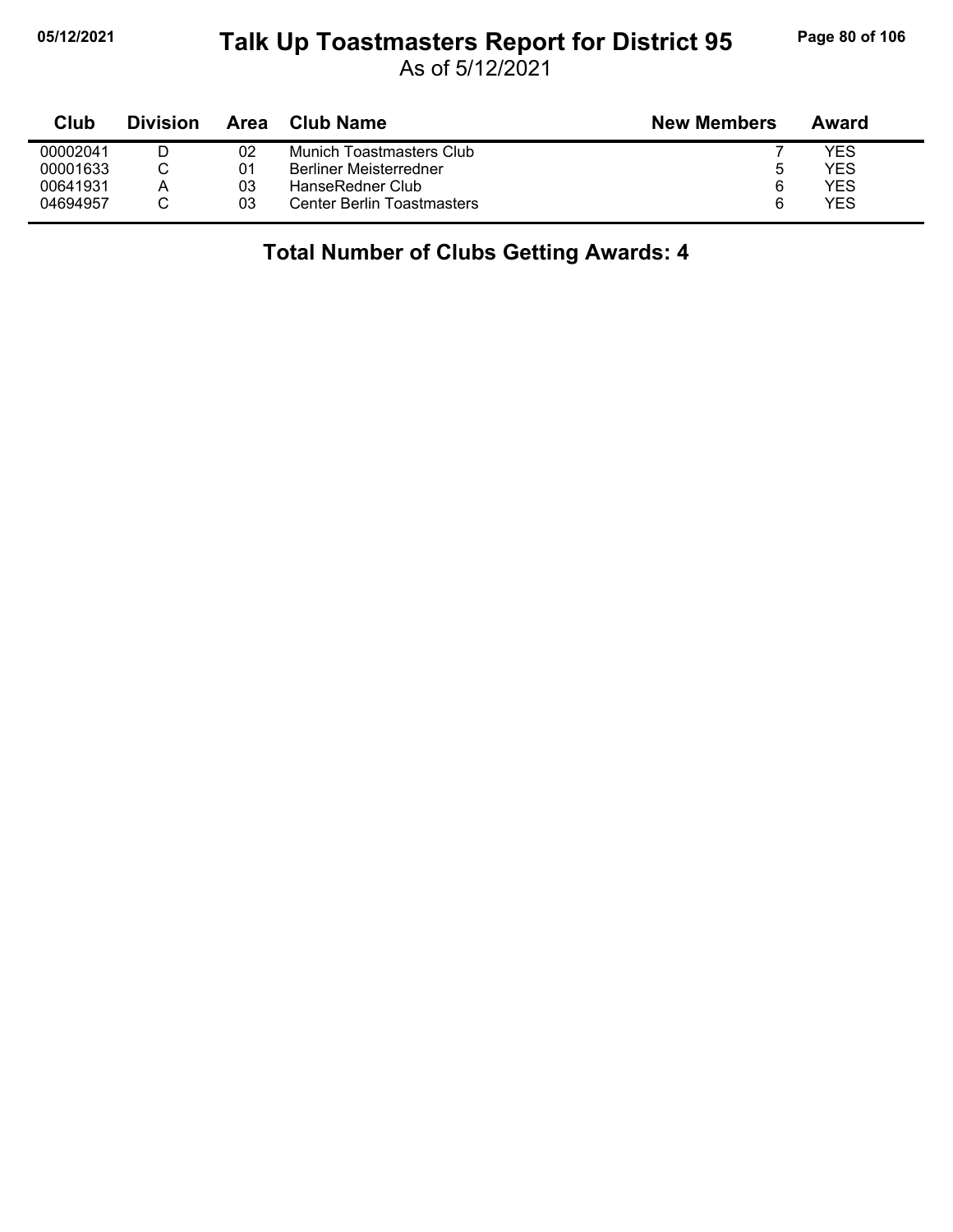#### **05/12/2021 Page 81 of 106 Talk Up Toastmasters Report for District 96**

As of 5/12/2021

| Club     | <b>Division</b> | Area | <b>Club Name</b>                                | <b>New Members</b> | Award |
|----------|-----------------|------|-------------------------------------------------|--------------------|-------|
| 03638388 | N               |      | Well-Spoken Professionals (WSP) Toastmasters Cl |                    | YES   |
| 07852137 | B               | 20   | Toastmasters - Canfor Chapter                   |                    | YES   |
| 00001892 | S               | 26   | <b>Burrard Toastmasters Club</b>                | 5                  | YES   |
| 01134527 | N               | 70   | <b>Absolutely Toasted</b>                       | 6                  | YES   |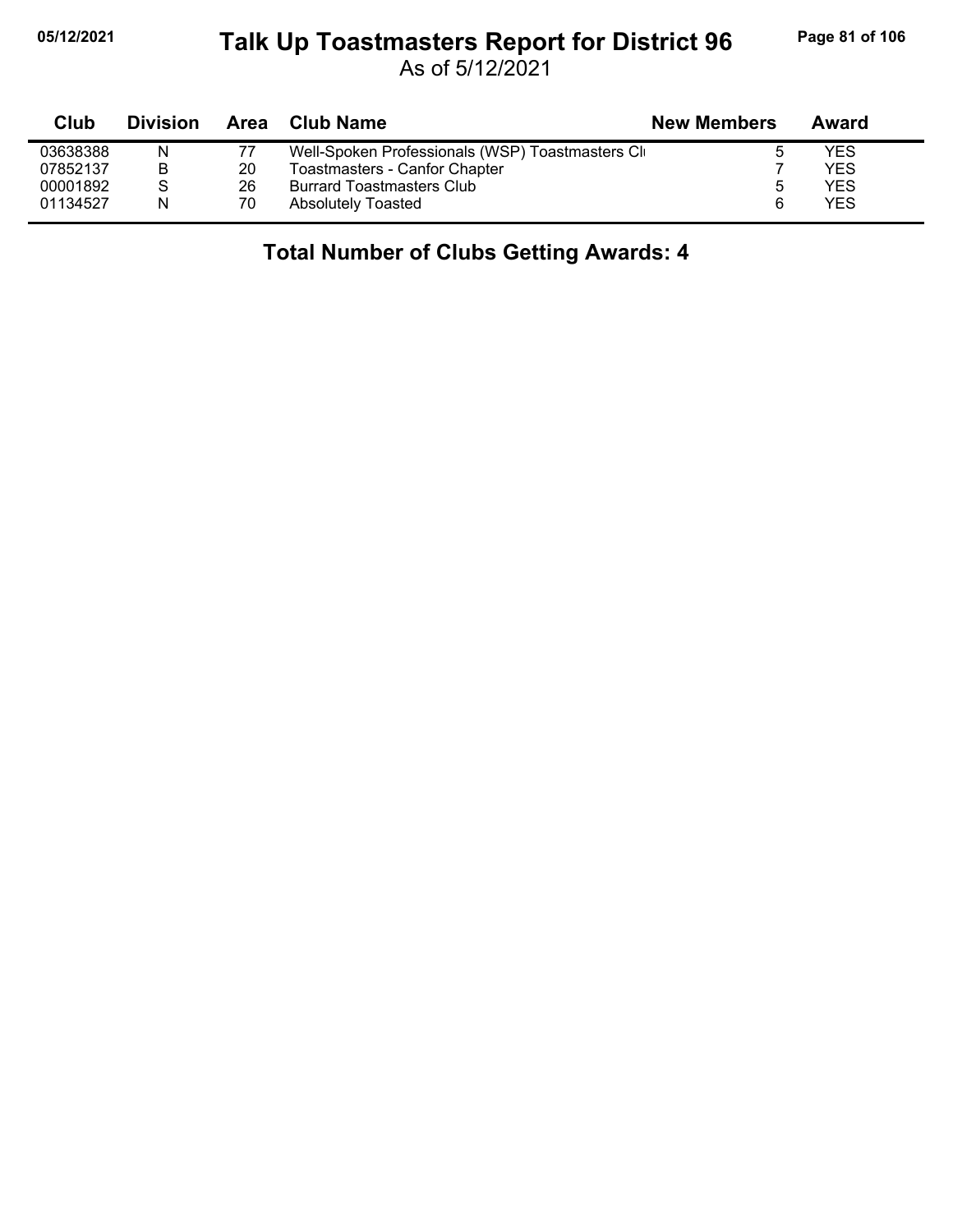#### **05/12/2021 Page 82 of 106 Talk Up Toastmasters Report for District 97**

| <b>Club</b> |  | Division Area Club Name  | <b>New Members</b> | Award |
|-------------|--|--------------------------|--------------------|-------|
| 01513681    |  | Saigon Toastmasters Club |                    | VES   |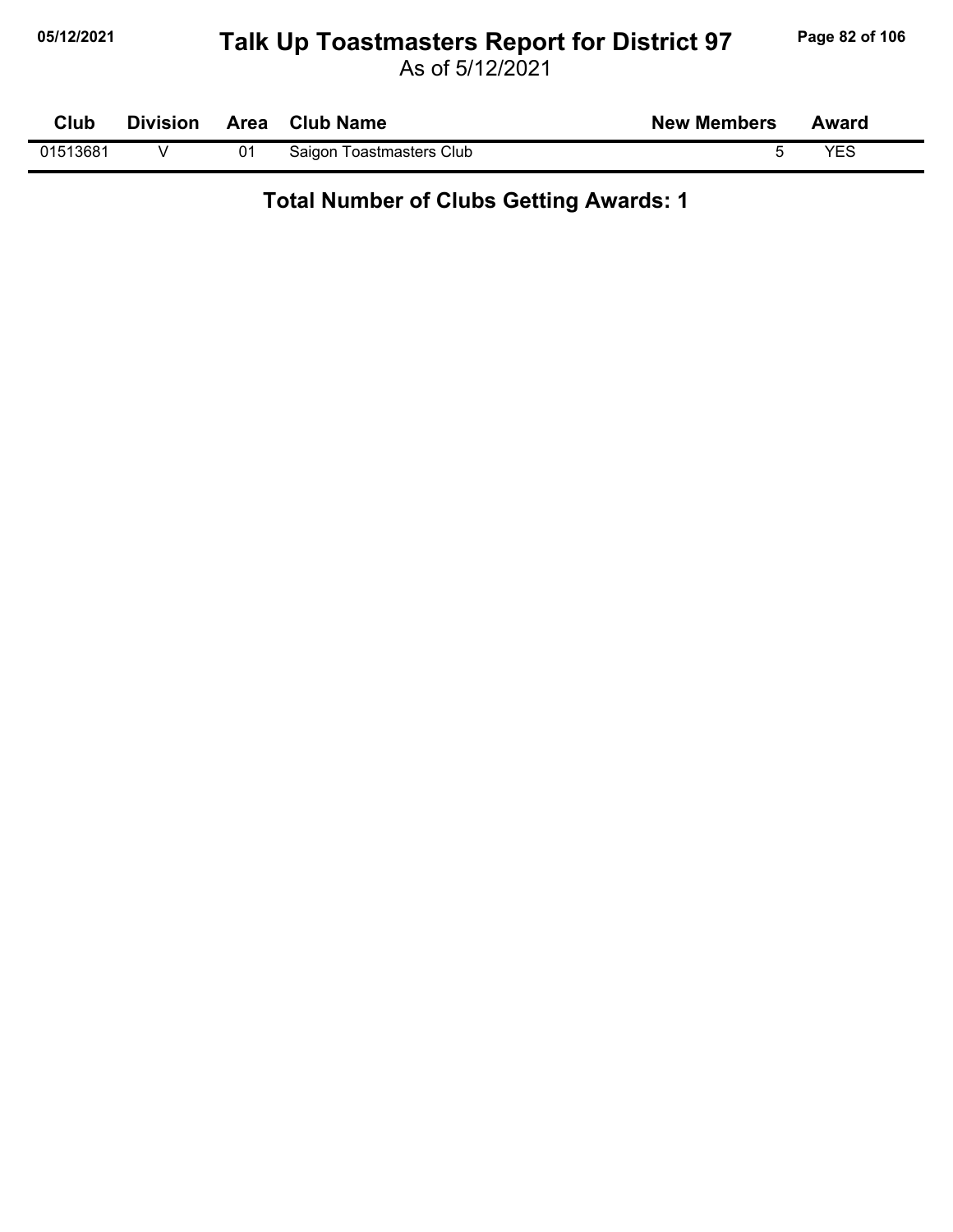#### **05/12/2021 Page 83 of 106 Talk Up Toastmasters Report for District 98**

#### As of 5/12/2021

| Club     | <b>Division</b> | <b>Area</b> | <b>Club Name</b>                                 | <b>New Members</b> | <b>Award</b> |
|----------|-----------------|-------------|--------------------------------------------------|--------------------|--------------|
| 01534609 | $\mathsf{P}$    | 02          | <b>Toastmasters Club of Pune-West</b>            | 5                  | <b>YES</b>   |
| 01246728 | M               | 01          | <b>Mulund Toastmasters Club</b>                  | 8                  | <b>YES</b>   |
| 01937401 | H               | 03          | <b>Golden Falcon Toastmasters</b>                | 8                  | <b>YES</b>   |
| 02472534 | A               | 01          | Amdavad Toastmasters Club                        | 5                  | <b>YES</b>   |
| 02694327 | E               | 01          | <b>Toastmasters CBIT</b>                         | 6                  | <b>YES</b>   |
| 03214306 | W               | 02          | International Centre GOA (ICG) Toastmasters Club | 5                  | <b>YES</b>   |
| 03220784 | A               | 05          | TCS BE@T Gandhinagar                             | 10                 | <b>YES</b>   |
| 02854357 | B               | 01          | <b>Eminent Toastmasters Club</b>                 | 7                  | <b>YES</b>   |
| 02973814 | $\mathsf O$     | 04          | Toastmasters Club of Pune - North East           | 6                  | <b>YES</b>   |
| 01135184 | B               | 01          | <b>Bombay Toastmasters</b>                       | 5                  | <b>YES</b>   |
| 01141787 | P               | 01          | <b>Toastmasters Club of Pune</b>                 | 6                  | <b>YES</b>   |
| 07780796 | H               | 04          | <b>KW's Silver Tongue Toastmasters Club</b>      | 9                  | <b>YES</b>   |
| 00993448 | $\mathbf S$     | 02          | Mumbai Toastmasters                              | 5                  | <b>YES</b>   |
| 07169553 | J               | 03          | <b>RG Doyens</b>                                 | 5                  | <b>YES</b>   |
| 07454302 | H               | 01          | Dilsukhnagar Toastmasters                        | 5                  | <b>YES</b>   |
| 07327561 | D               | 03          | Teradata Pune Toastmasters Club                  | 8                  | <b>YES</b>   |
| 07289546 | M               | 02          | <b>Expedition Toastmasters Mumbai</b>            | 5                  | <b>YES</b>   |
| 07289566 | D               | 01          | <b>Expedition Toastmasters Pune</b>              | 10                 | <b>YES</b>   |
| 07842156 | M               | 05          | Worley India Toastmasters Synergy                | 6                  | <b>YES</b>   |
| 07825838 | F               | 04          | <b>GITAM Toastmasters Club</b>                   | 10                 | <b>YES</b>   |
| 07850267 | D               | 03          | <b>Backpackers Toastmasters Club</b>             | 5                  | <b>YES</b>   |
| 07799944 | E               | 01          | <b>SLIC Toastmasters</b>                         | 13                 | <b>YES</b>   |
| 03492833 | F               | 04          | <b>Waltair Toastmasters Club</b>                 | 5                  | <b>YES</b>   |
| 04167410 | $\mathsf{C}$    | 01          | <b>TCS Maitree Toastmasters Club Pune</b>        | 8                  | <b>YES</b>   |
| 00616631 | $\mathbf S$     | 04          | <b>TCS Maitree Toastmasters Club</b>             | 23                 | <b>YES</b>   |
| 05235362 | $\overline{B}$  | 02          | DB Mumbai Toastmasters Club                      | 6                  | <b>YES</b>   |
| 05306488 | A               | 02          | Vadodara Toastmasters Club                       | 9                  | <b>YES</b>   |
| 06062133 | J               | 01          | Diamond City Toastmasters Club                   | 6                  | <b>YES</b>   |
| 06931486 | A               | 01          | Heritage City Toastmasters Club                  | 6                  | <b>YES</b>   |
| 06886272 | A               | 02          | Toastmasters Club of Baroda (TCB)                | 6                  | <b>YES</b>   |
| 06941455 | W               | 01          | <b>Tangentia Toastmasters</b>                    | 14                 | <b>YES</b>   |
| 06974223 | P               | 02          | Sinhgad Toastmasters Club                        | 5                  | <b>YES</b>   |
| 06977979 | A               | 04          | <b>TCS Maitree Toastmasters Club Indore</b>      | 8                  | <b>YES</b>   |
| 06642875 | $\circ$         | 03          | <b>Toastmasters Club of Pune South</b>           | 5                  | <b>YES</b>   |
| 06691907 | D               | 03          | RISE Toastmasters Club, Magarpatta               | 5                  | <b>YES</b>   |
| 06692382 | A               | 04          | Impact Toastmasters Club                         | 6                  | <b>YES</b>   |
| 06592002 | M               | 03          | <b>Ghodbunder Toastmasters Club</b>              | 6                  | <b>YES</b>   |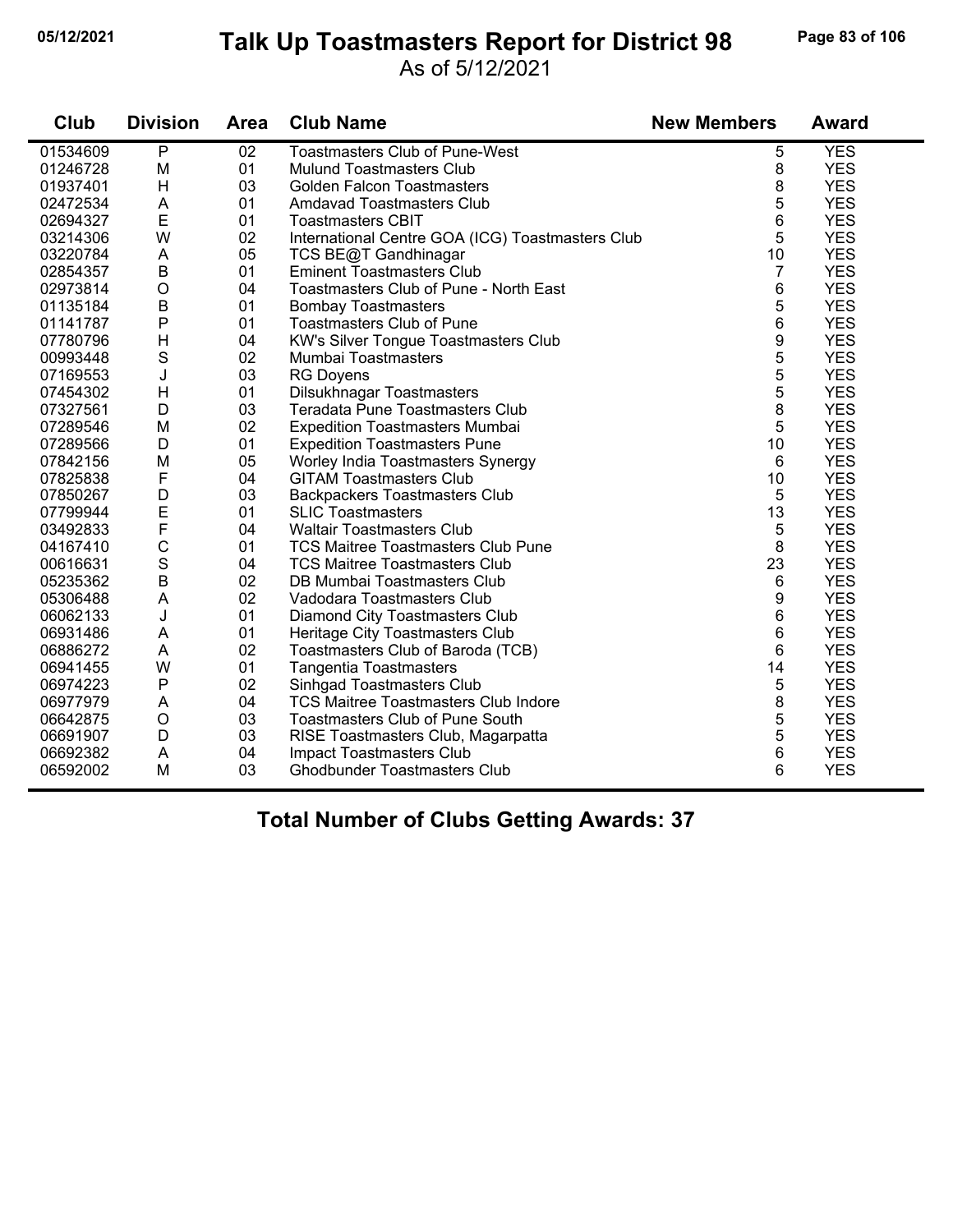# **05/12/2021 Page 84 of 106 Talk Up Toastmasters Report for District 100**

As of 5/12/2021

| Club     | <b>Division</b> |    | Area Club Name          | <b>New Members</b> | Award |
|----------|-----------------|----|-------------------------|--------------------|-------|
| 04690378 |                 | 03 | Cathay Bank Toastmaster |                    | YES   |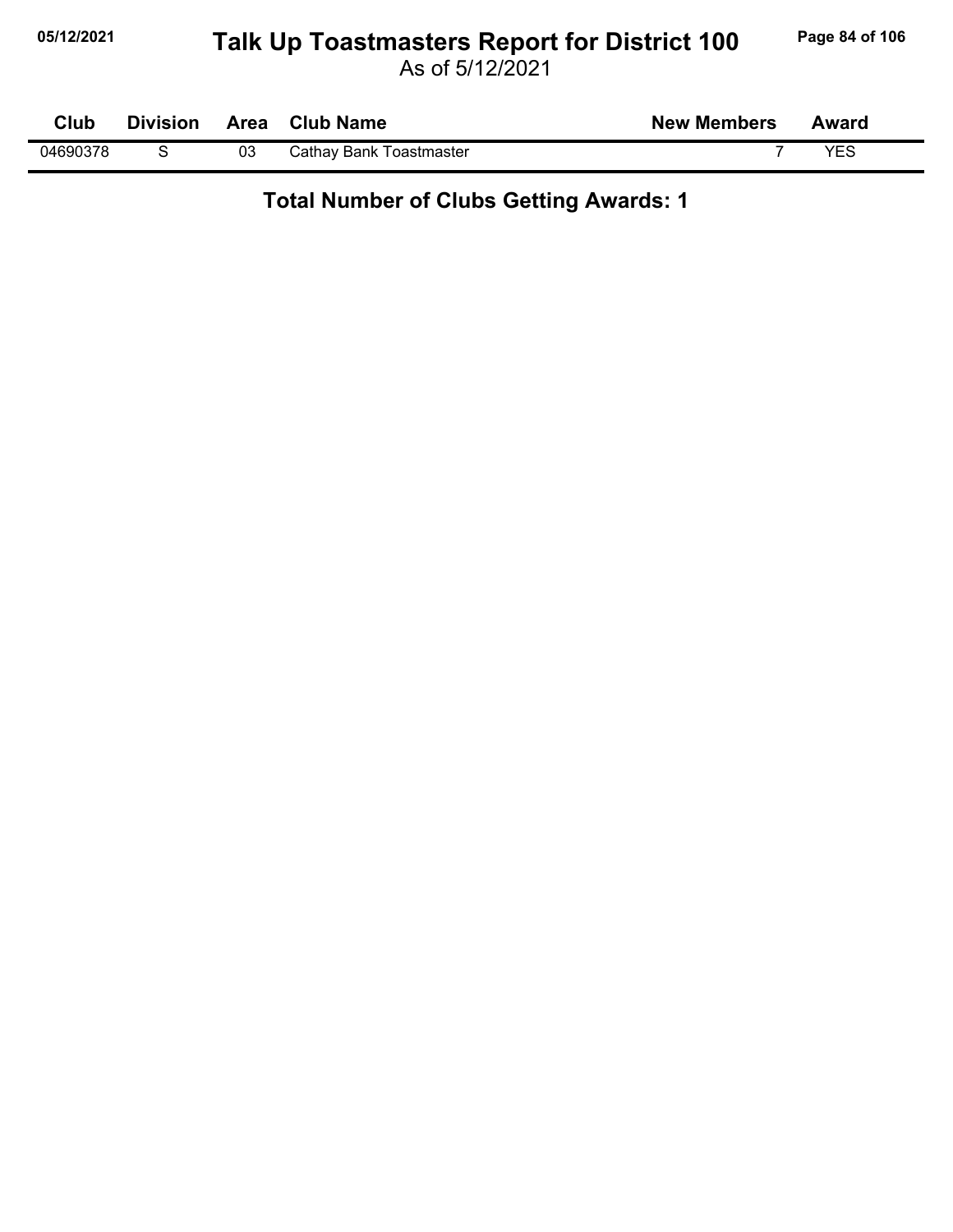#### **05/12/2021 Page 85 of 106 Talk Up Toastmasters Report for District 101**

As of 5/12/2021

| Club     | <b>Division</b> | Area | Club Name                            | <b>New Members</b> | Award      |
|----------|-----------------|------|--------------------------------------|--------------------|------------|
| 00607909 | G               | 04   | I'm Feeling Chatty Toastmasters Club | 12                 | YES        |
| 00853108 | G               | 03   | Juniper Jabbers Club                 | 5                  | <b>YES</b> |
| 00584244 | U               | 05   | <b>ArtICCulators Club</b>            | 5                  | <b>YES</b> |
| 00008124 | D               | 04   | Cisco Speaks Toastmasters Club       | 5                  | <b>YES</b> |
| 07852292 | Α               | 03   | California Lions Toastmasters Club   | 6                  | <b>YES</b> |
| 00006274 | в               | 06   | Adobe Fontificators Club             | 5                  | YES        |
| 00004608 | E               | 06   | <b>Cupertino Toastmasters</b>        | 8                  | <b>YES</b> |
| 07448565 | D               | 02   | <b>Galaxy Speakers</b>               |                    | <b>YES</b> |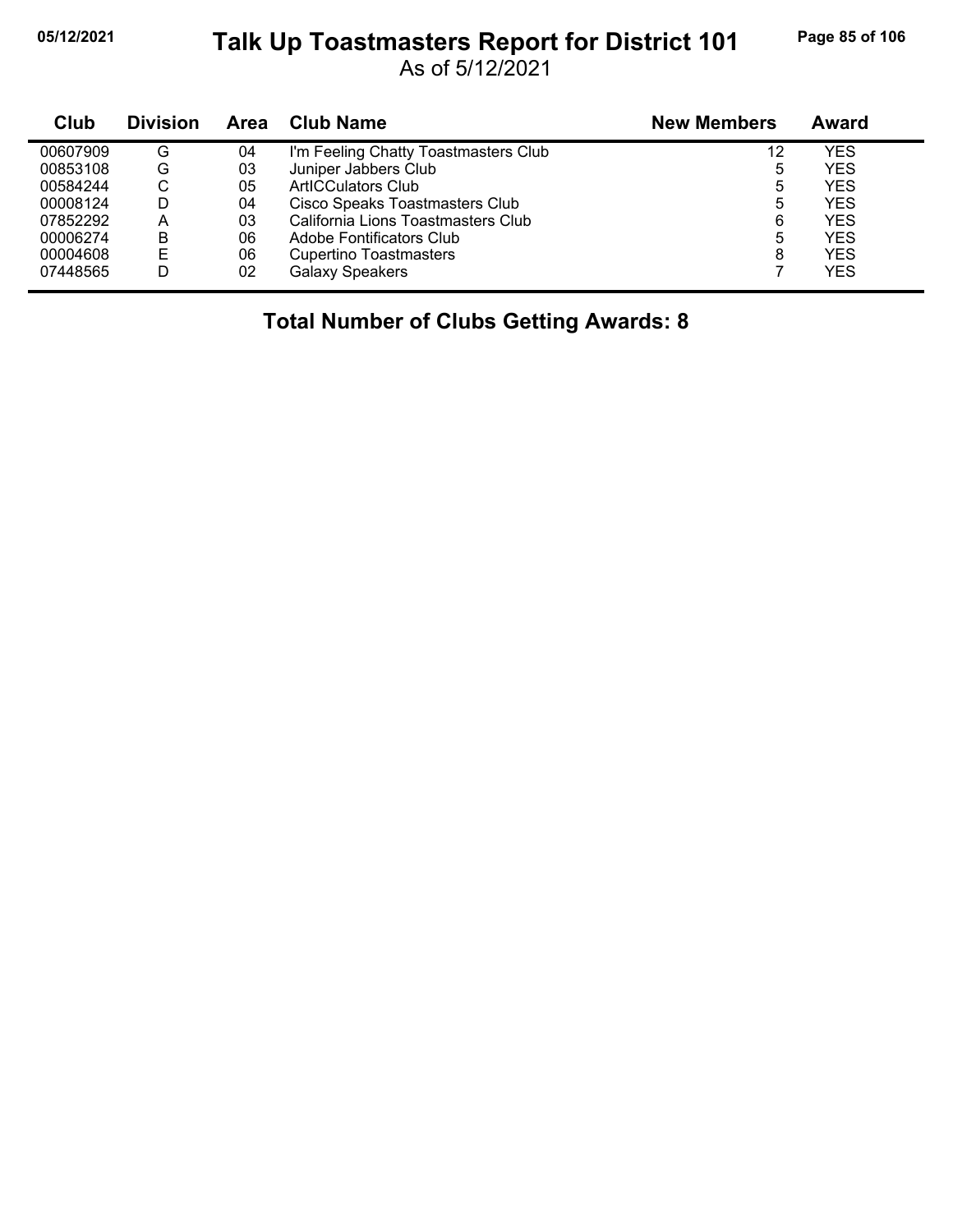#### **05/12/2021 Page 86 of 106 Talk Up Toastmasters Report for District 102**

As of 5/12/2021

| Club     | <b>Division</b> | <b>Area</b> | <b>Club Name</b>                                | <b>New Members</b> | <b>Award</b> |
|----------|-----------------|-------------|-------------------------------------------------|--------------------|--------------|
| 07010323 | А               | 03          | Muar MUCM Toastmasters Club                     | 5                  | YES          |
| 01054927 | B               | 04          | Kuala Terengganu Excel Toastmasters Club        | 6                  | <b>YES</b>   |
| 07565673 | R               | 02          | Kajang New Era Alumni Association Mandarin Toas | 5                  | <b>YES</b>   |
| 01882134 | E               | 03          | Anbu Tamil Bilingual Toastmasters Club          | 6                  | <b>YES</b>   |
| 01351977 | н               | 03          | Putra Toastmasters Club                         | 6                  | <b>YES</b>   |
| 00005912 | D               | 01          | D'Utama Toastmasters Club                       | 8                  | <b>YES</b>   |
| 00009150 | В               | 05          | <b>Crystal Toastmasters Club</b>                | 5                  | <b>YES</b>   |
| 06591355 | н               | 02          | AIG Movers & Shakers                            | 5                  | <b>YES</b>   |
| 05177581 | B               | 05          | <b>INTEC Deutsch</b>                            | 8                  | <b>YES</b>   |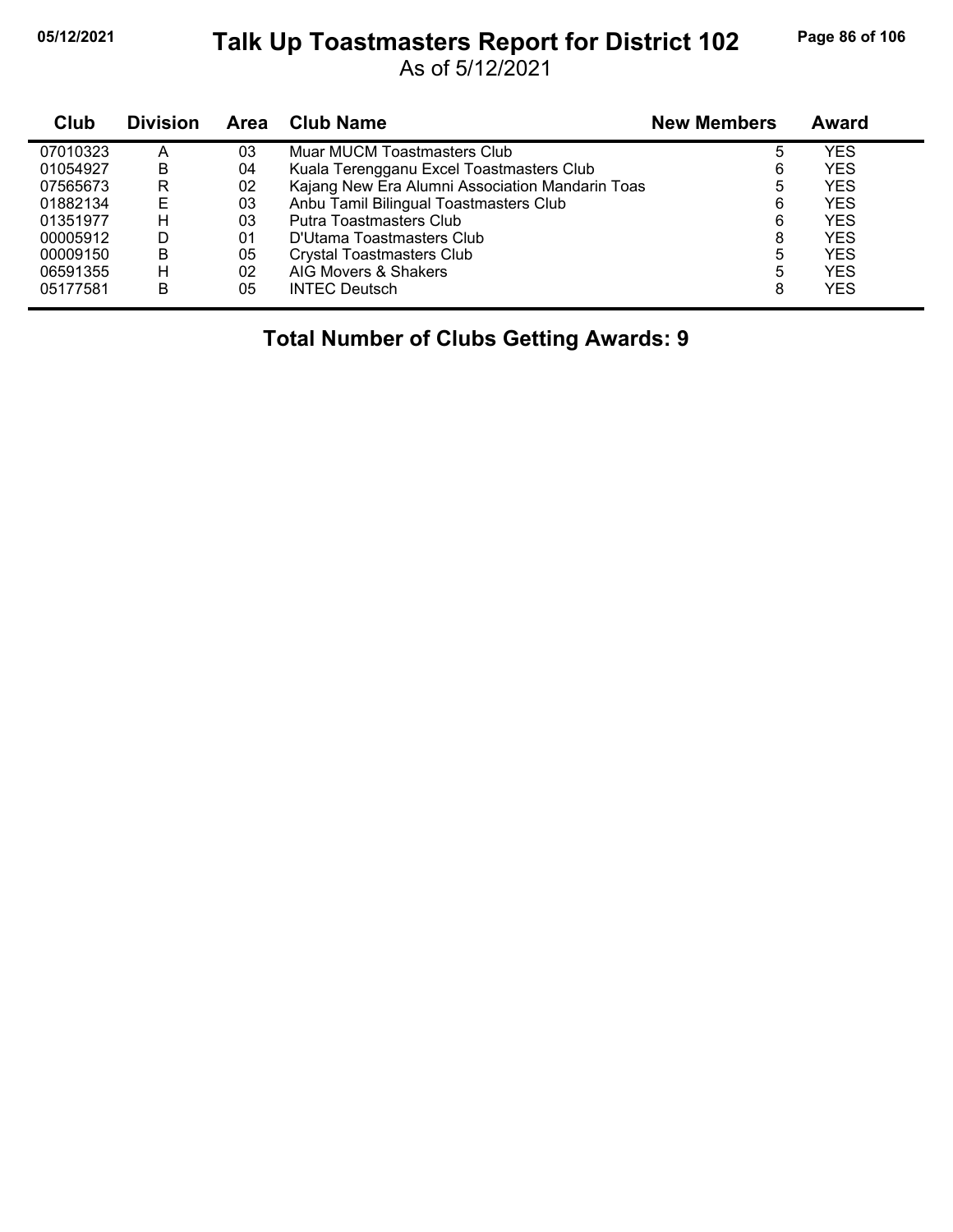# **05/12/2021 Page 87 of 106 Talk Up Toastmasters Report for District 103**

As of 5/12/2021

| Club     | <b>Division</b> | Area | <b>Club Name</b>           | <b>New Members</b> | Award |  |
|----------|-----------------|------|----------------------------|--------------------|-------|--|
| 07102289 |                 |      | Harper Center Toastmasters |                    | YES   |  |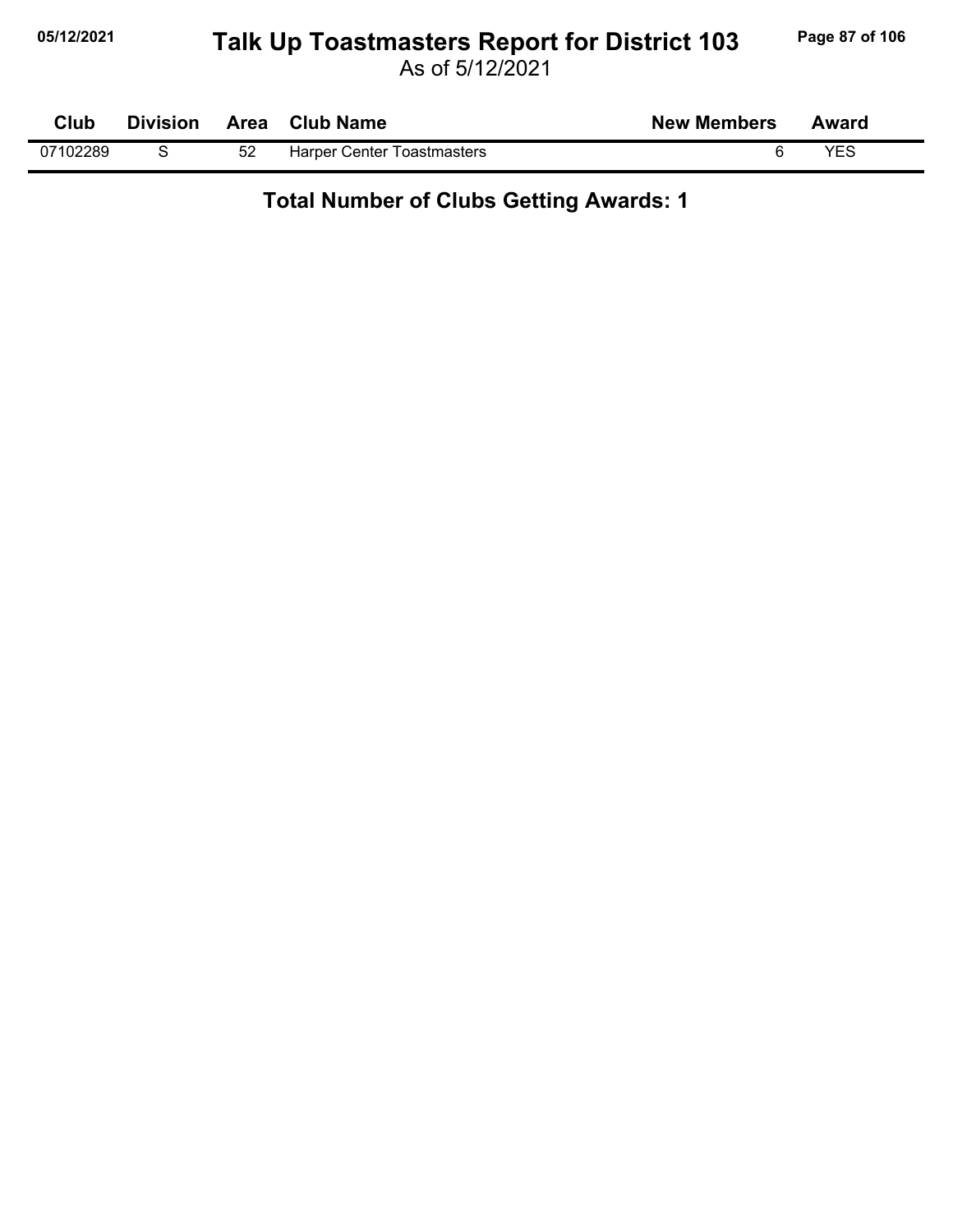#### **05/12/2021 Page 88 of 106 Talk Up Toastmasters Report for District 104**

As of 5/12/2021

| Club     | <b>Division</b> | <b>Area</b> | <b>Club Name</b>                  | <b>New Members</b> | Award      |
|----------|-----------------|-------------|-----------------------------------|--------------------|------------|
| 07238655 |                 | 46          | Al-Roayah Club                    | 17                 | YES        |
| 07690269 |                 | 06          | Ogturee                           | 5                  | YES        |
| 01584579 | С               | 27          | Al-Ertiga                         |                    | <b>YES</b> |
| 00008595 | G               | 07          | Abdul Latif Jameel TM Club        | 5                  | YES        |
| 05580620 | G               | 24          | Elite Educational Club   Jazan    | 6                  | <b>YES</b> |
| 05985273 | С               | 27          | Lasin Toastmasters Club of Jeddah |                    | <b>YES</b> |
| 06951226 |                 | 35          | <b>IMC Toastmasters Club</b>      | 8                  | <b>YES</b> |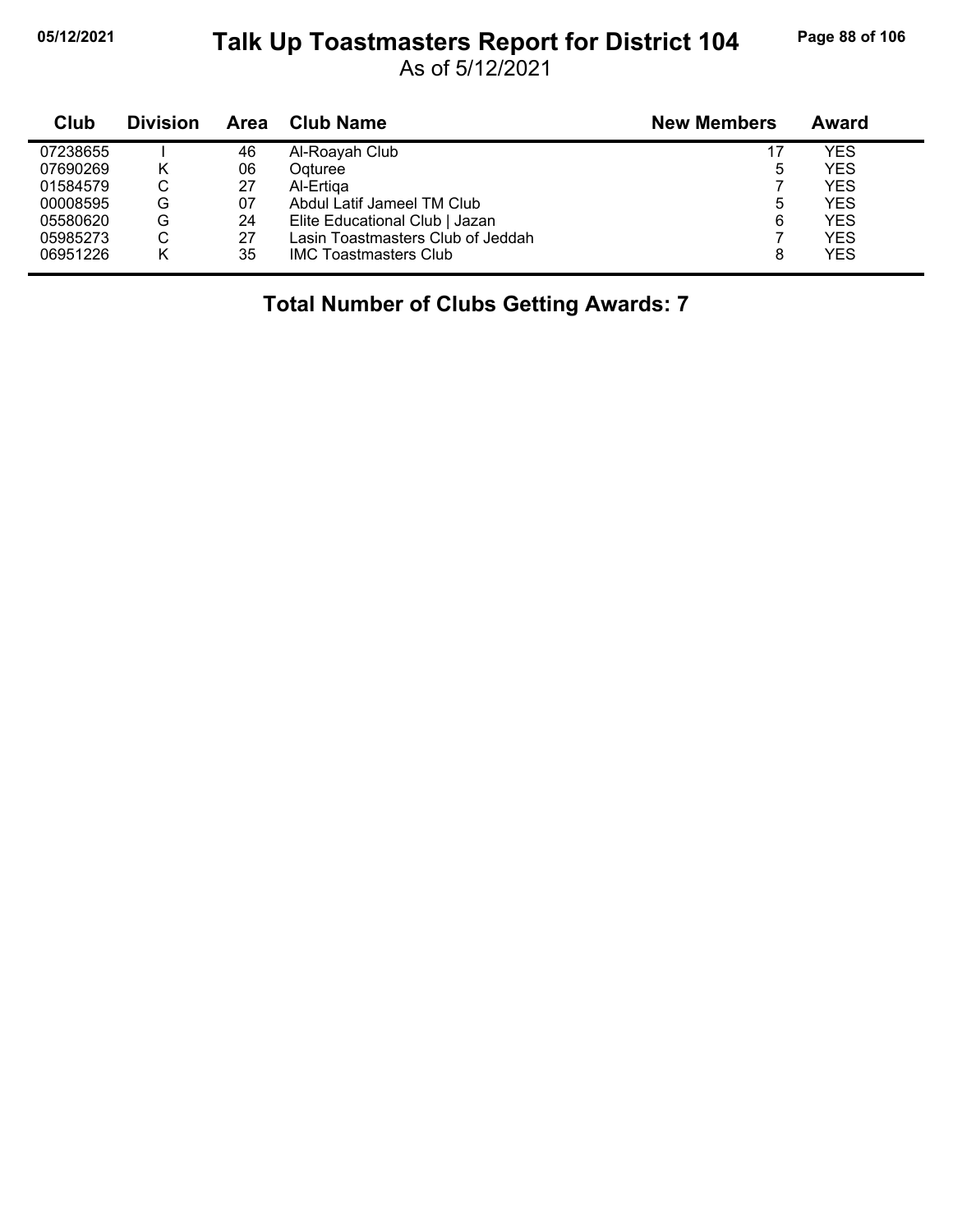# **05/12/2021 Page 89 of 106 Talk Up Toastmasters Report for District 105**

As of 5/12/2021

| Club     | <b>Division</b> | <b>Area</b> | <b>Club Name</b>                       | <b>New Members</b> | <b>Award</b> |
|----------|-----------------|-------------|----------------------------------------|--------------------|--------------|
| 06562921 | B               | 20          | <b>TAEGUS Toastmasters Club</b>        | 6                  | <b>YES</b>   |
| 06588513 | С               | 12          | <b>Muscat Family Toastmasters Club</b> | 5                  | <b>YES</b>   |
| 06655446 | Н               | 41          | Khalifa City Toastmasters              | 5                  | <b>YES</b>   |
| 05984189 | F               | 52          | JLT Dubai Toastmasters Club            | 5                  | <b>YES</b>   |
| 00008403 | Κ               | 59          | Sharjah Club                           | 5                  | <b>YES</b>   |
| 00007492 | В               | 20          | Dubai Toastmasters Club                | 5                  | <b>YES</b>   |
| 00804519 |                 | 48          | TGIS Toastmasters Club, Dubai, UAE     | 5                  | <b>YES</b>   |
| 00687847 | Κ               | 47          | FUJAIRAH TOASTMASTERS CLUB             | 5                  | <b>YES</b>   |
| 00941340 | J               | 33          | Oasis Achievers Club                   | 5                  | <b>YES</b>   |
| 04658073 |                 | 30          | <b>ADTC2 Toastmasters Club</b>         |                    | <b>YES</b>   |
| 05056625 | С               | 10          | Malayalam Toastmasters Club            | 5                  | <b>YES</b>   |
| 07806663 | F               | 28          | Podcasters Toastmasters Club           | 12                 | <b>YES</b>   |
| 07816337 | F               | 28          | Debatable Toastmasters Club            | 5                  | <b>YES</b>   |
| 07830309 |                 | 31          | Prathidhwani Telugu Toastmasters Club  | 5                  | <b>YES</b>   |
| 07212928 | F               | 57          | <b>Cummins Toastmasters Club</b>       |                    | <b>YES</b>   |
| 07784080 | Κ               | 46          | Ameeraga Tamil Sangam TMC              | 5                  | <b>YES</b>   |
| 03267382 | J               | 36          | <b>PSME UAE &amp; Associates</b>       | 5                  | <b>YES</b>   |
| 02991308 | F               | 28          | Discovery Gardens Toastmasters Club    | 5                  | <b>YES</b>   |
| 02741533 | J               | 37          | <b>Bowlers Toastmasters Club</b>       | 5                  | <b>YES</b>   |
| 01436618 | A               | 01          | Pro-Toast Club                         | 6                  | <b>YES</b>   |
| 01594550 |                 | 29          | AL NAHDA TOASTMASTERS CLUB             | 5                  | <b>YES</b>   |
| 07285961 | F               | 57          | The Keynoters Toastmasters Club, DKP   | 5                  | <b>YES</b>   |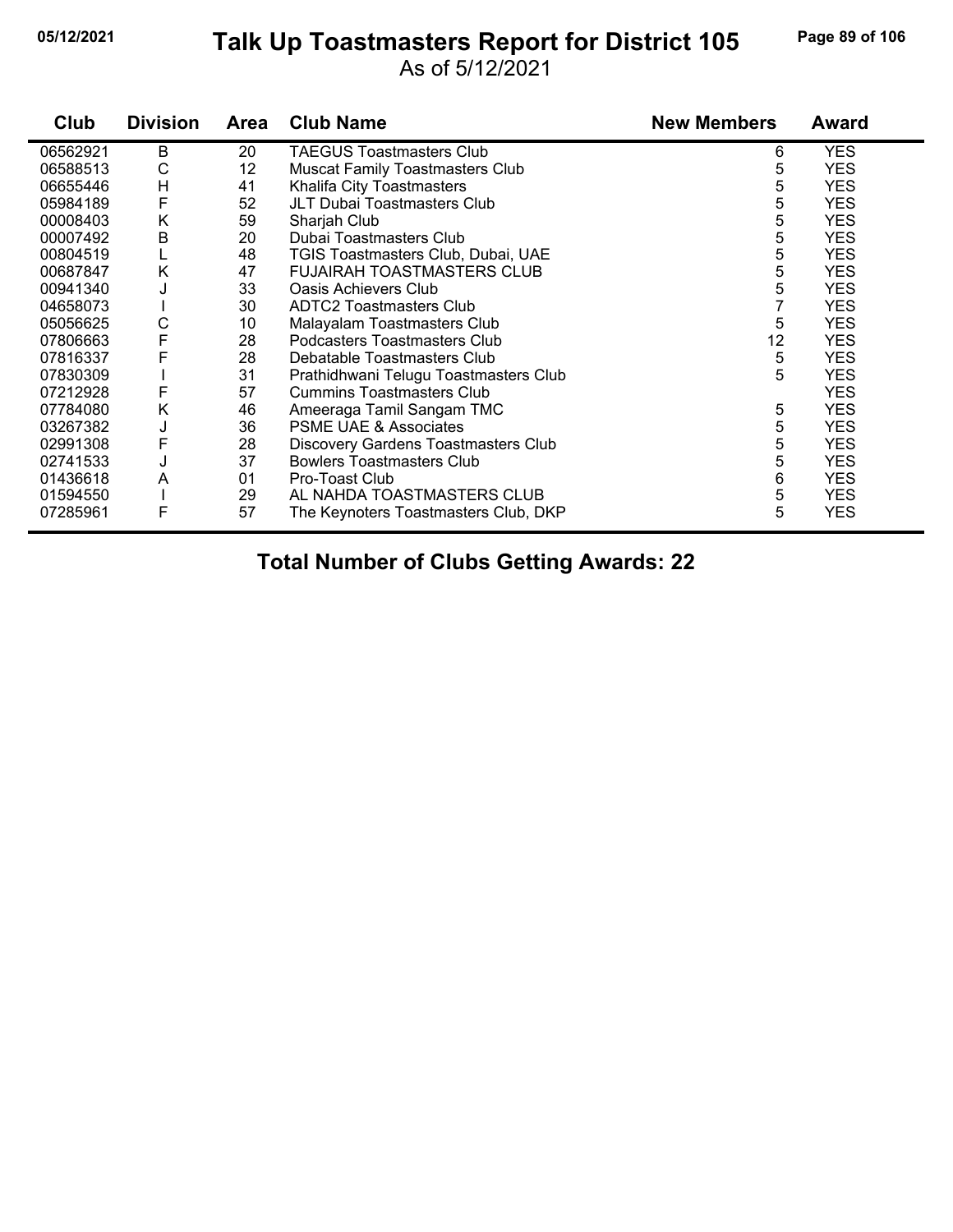# **05/12/2021 Page 90 of 106 Talk Up Toastmasters Report for District 108**

As of 5/12/2021

| Club     | <b>Division</b> | Area | <b>Club Name</b>             | <b>New Members</b> | Award |
|----------|-----------------|------|------------------------------|--------------------|-------|
| 07388659 | В               | 04   | U-Rock Toastmasters          | э                  | YES   |
| 01112264 |                 | 01   | Silesia Toastmasters         | b                  | YES   |
| 01610052 |                 | 03   | Toastmasters Kraków          | 8                  | YES.  |
| 04304066 | А               | 02   | Vistula Toastmasters Leaders | 6                  | YES.  |
| 06656879 | B               | 02   | MiB Toastmasters             | 19                 | YES   |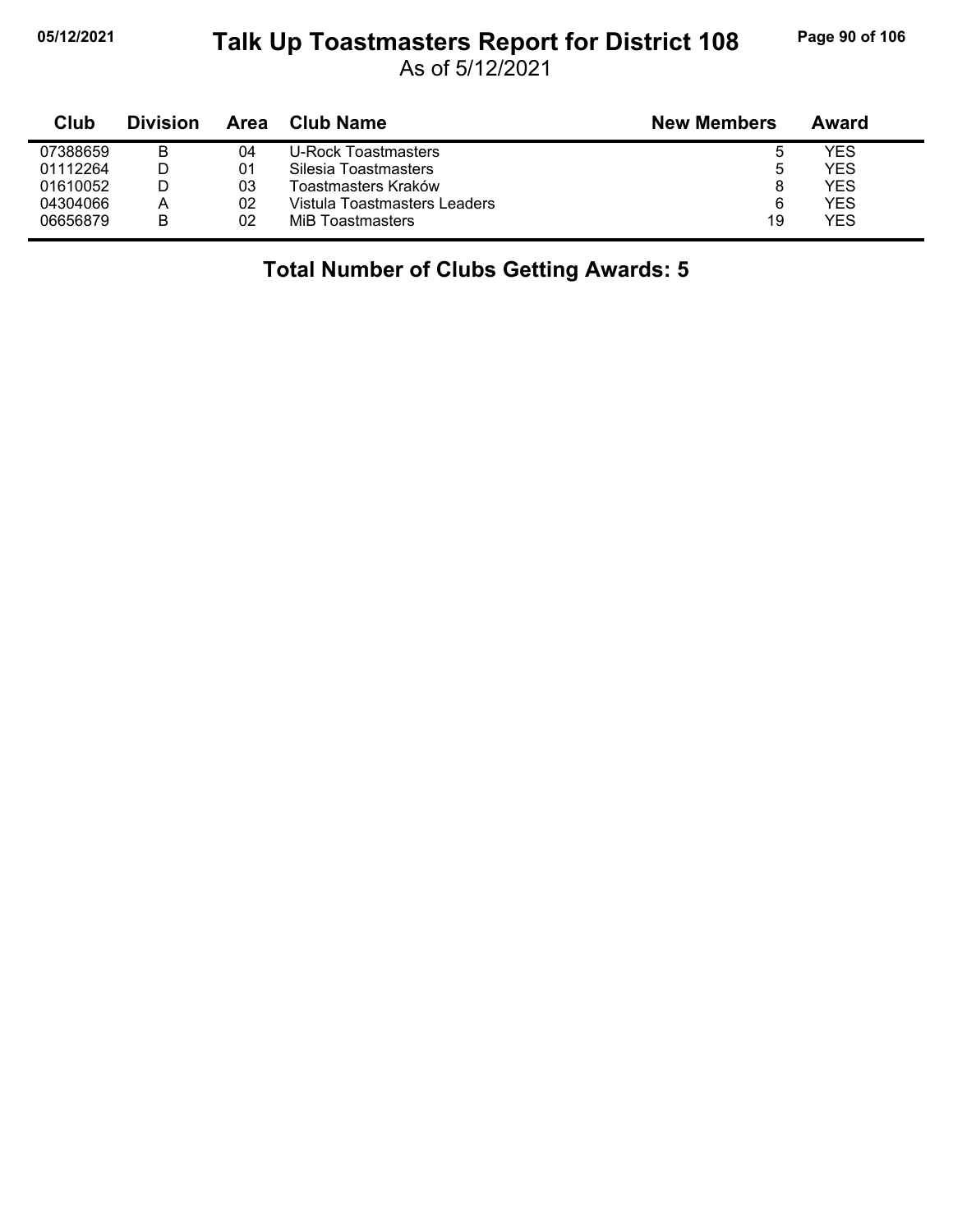#### **05/12/2021 Page 91 of 106 Talk Up Toastmasters Report for District 109**

As of 5/12/2021

| Club     | <b>Division</b> | Area | <b>Club Name</b>                 | <b>New Members</b> | Award |  |
|----------|-----------------|------|----------------------------------|--------------------|-------|--|
| 04108355 |                 | 02   | Novartis Basel Toastmasters Club |                    | YES   |  |
| 04110328 | B               | 02   | Kifissia Toastmasters Club       | 5                  | YES   |  |
| 01399930 | Α               | 03   | Toastmasters Roma                | 5                  | YES   |  |
| 07779992 | А               | 05   | Toastmasters Rimini Riviera      |                    | YES   |  |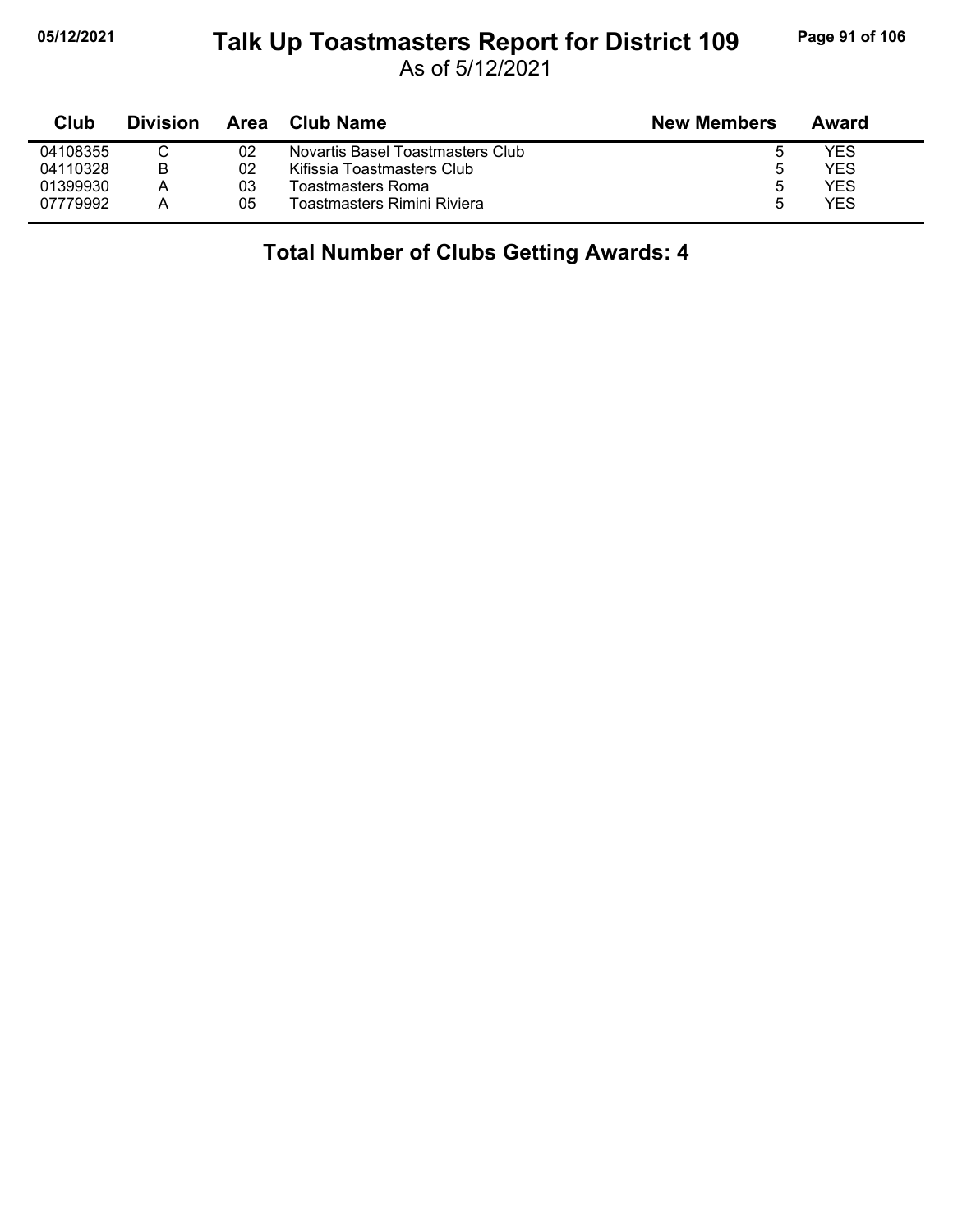#### **05/12/2021 Page 92 of 106 Talk Up Toastmasters Report for District 110**

As of 5/12/2021

| Club     | <b>Division</b> | Area | <b>Club Name</b>                            | <b>New Members</b> | Award |  |
|----------|-----------------|------|---------------------------------------------|--------------------|-------|--|
| 07209933 | A               | 03   | evotalk Budapest                            |                    | YES   |  |
| 01635054 |                 | 04   | Toastmasters Ostrava                        |                    | YES   |  |
| 06822194 |                 | 02   | <b>ISpeak NGSC Prague Toastmasters Club</b> | 11                 | YES   |  |
| 05940444 | B               | 02   | FRIENDS TOASTMASTERS CLUB                   |                    | YES   |  |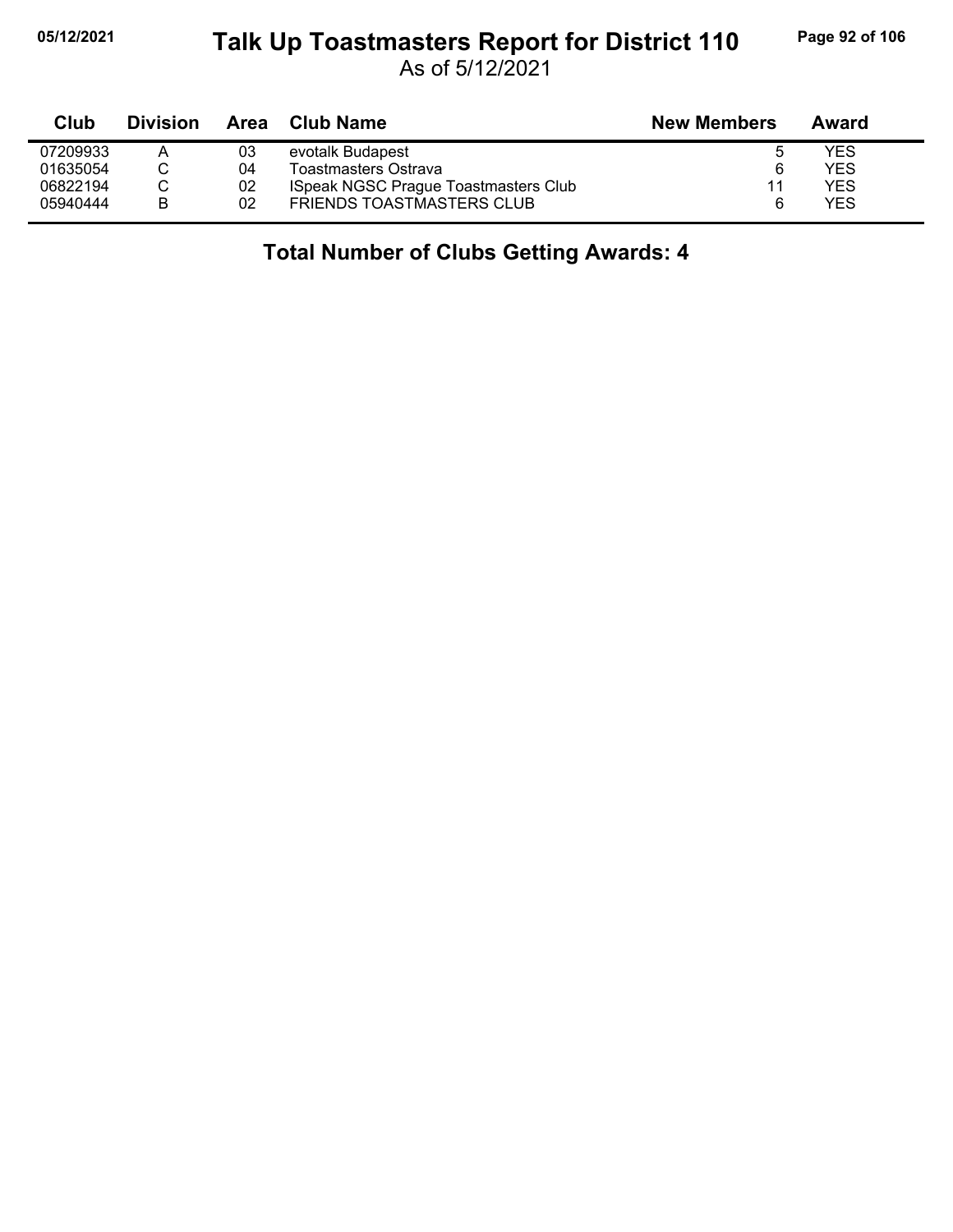# **05/12/2021 Page 93 of 106 Talk Up Toastmasters Report for District 111**

As of 5/12/2021

| Club     | <b>Division</b> | <b>Area</b> | <b>Club Name</b>       | <b>New Members</b> | Award |
|----------|-----------------|-------------|------------------------|--------------------|-------|
| 07006126 |                 | 08          | Palmas<br>Toastmasters |                    | VES   |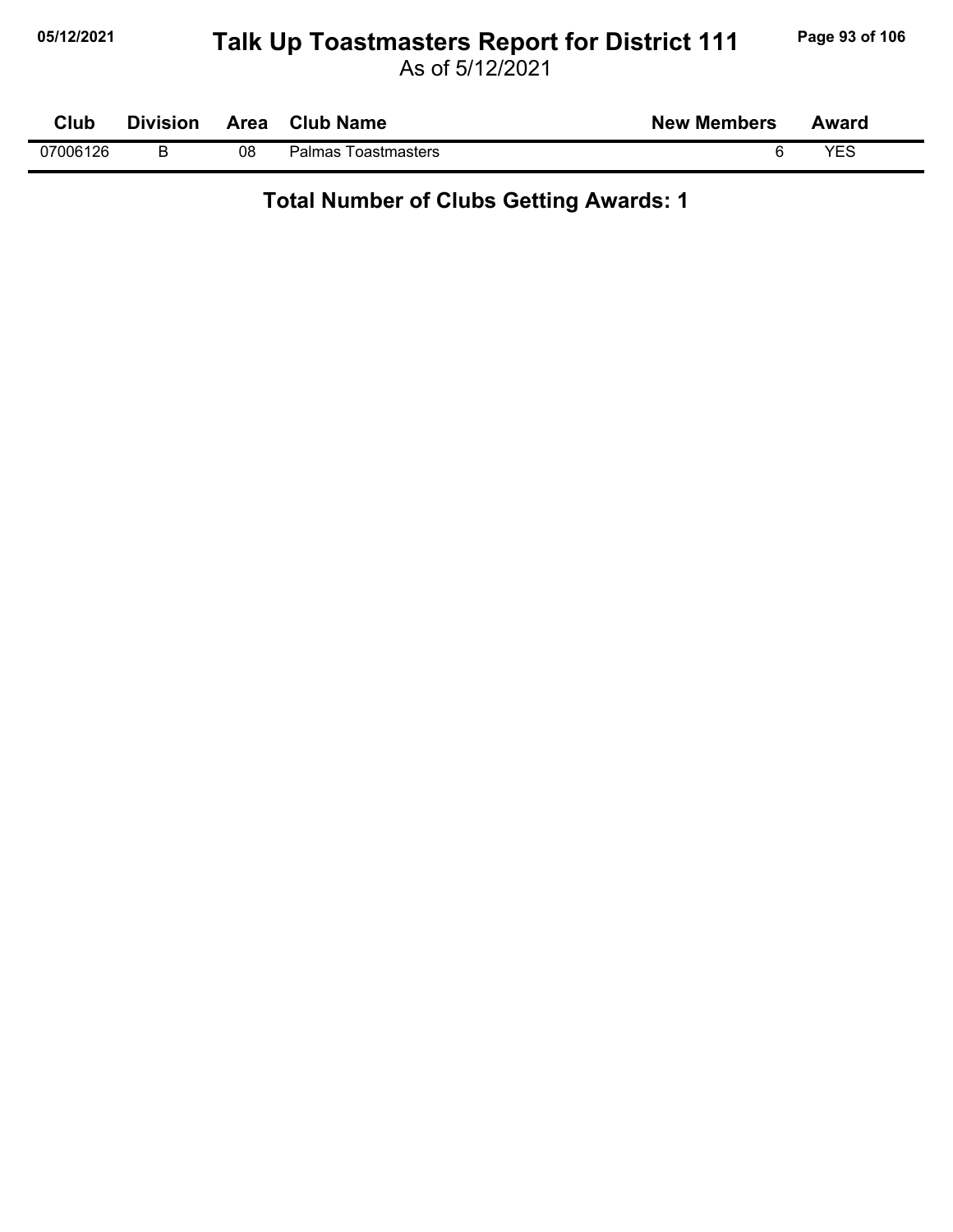#### **05/12/2021 Page 94 of 106 Talk Up Toastmasters Report for District 112**

As of 5/12/2021

| Club     | <b>Division</b> | Area | <b>Club Name</b>          | <b>New Members</b> | Award      |
|----------|-----------------|------|---------------------------|--------------------|------------|
| 00005991 | м               | 03   | Three Kings Club          |                    | YES        |
| 00003398 |                 | 01   | Remuera Toastmasters Club |                    | <b>YES</b> |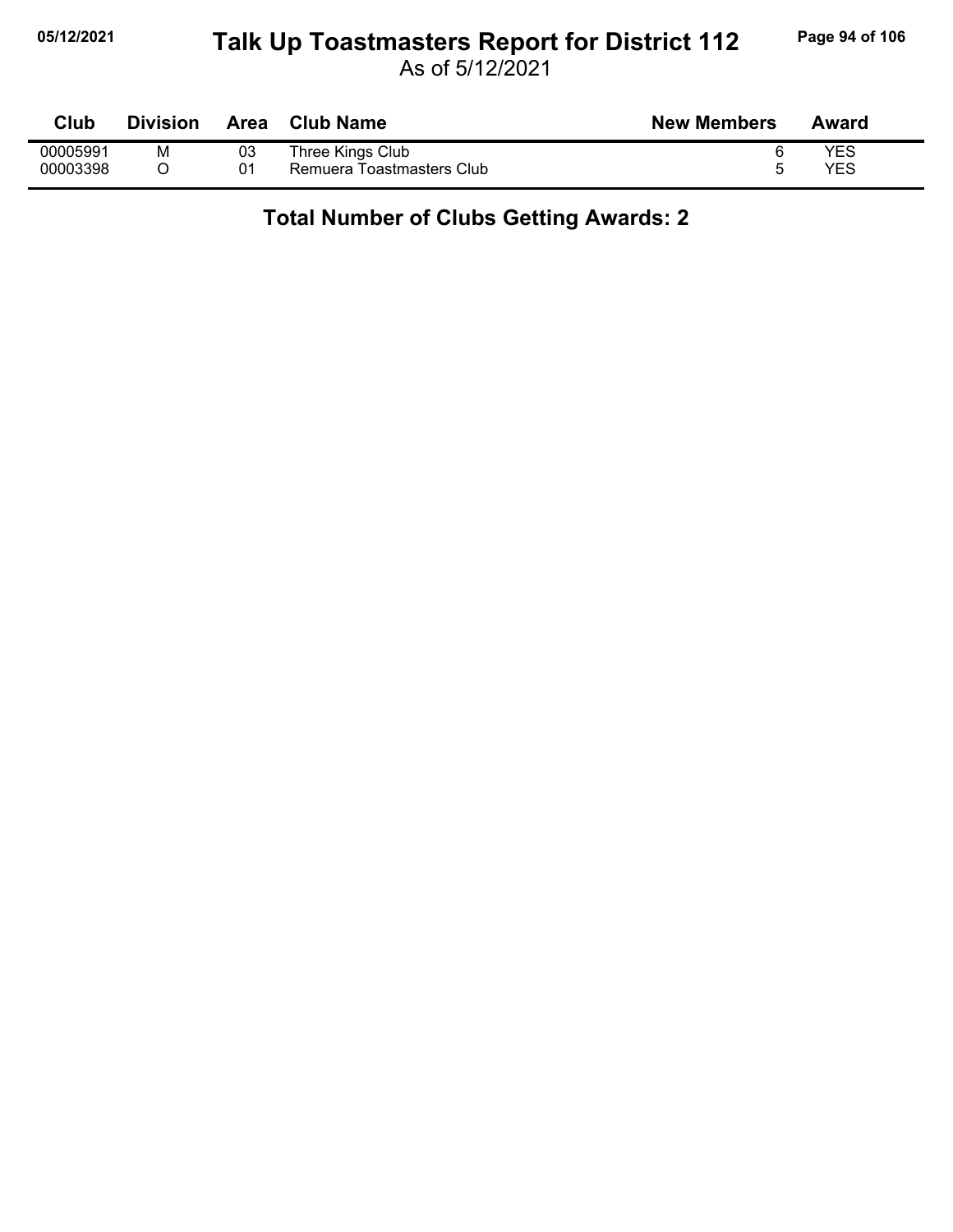### **05/12/2021 Page 95 of 106 Talk Up Toastmasters Report for District 113**

As of 5/12/2021

| <b>Club</b> | <b>Division</b> | Area | <b>Club Name</b>              | <b>New Members</b> | Award |
|-------------|-----------------|------|-------------------------------|--------------------|-------|
| 00000177    |                 | 06   | Club Tm De Ensenada           |                    | YES   |
| 00001156    | E.              | 03   | Tecnologico de Monterrey Club |                    | YES   |
| 07016666    |                 | 03   | Grupo Prosesa                 |                    | YES   |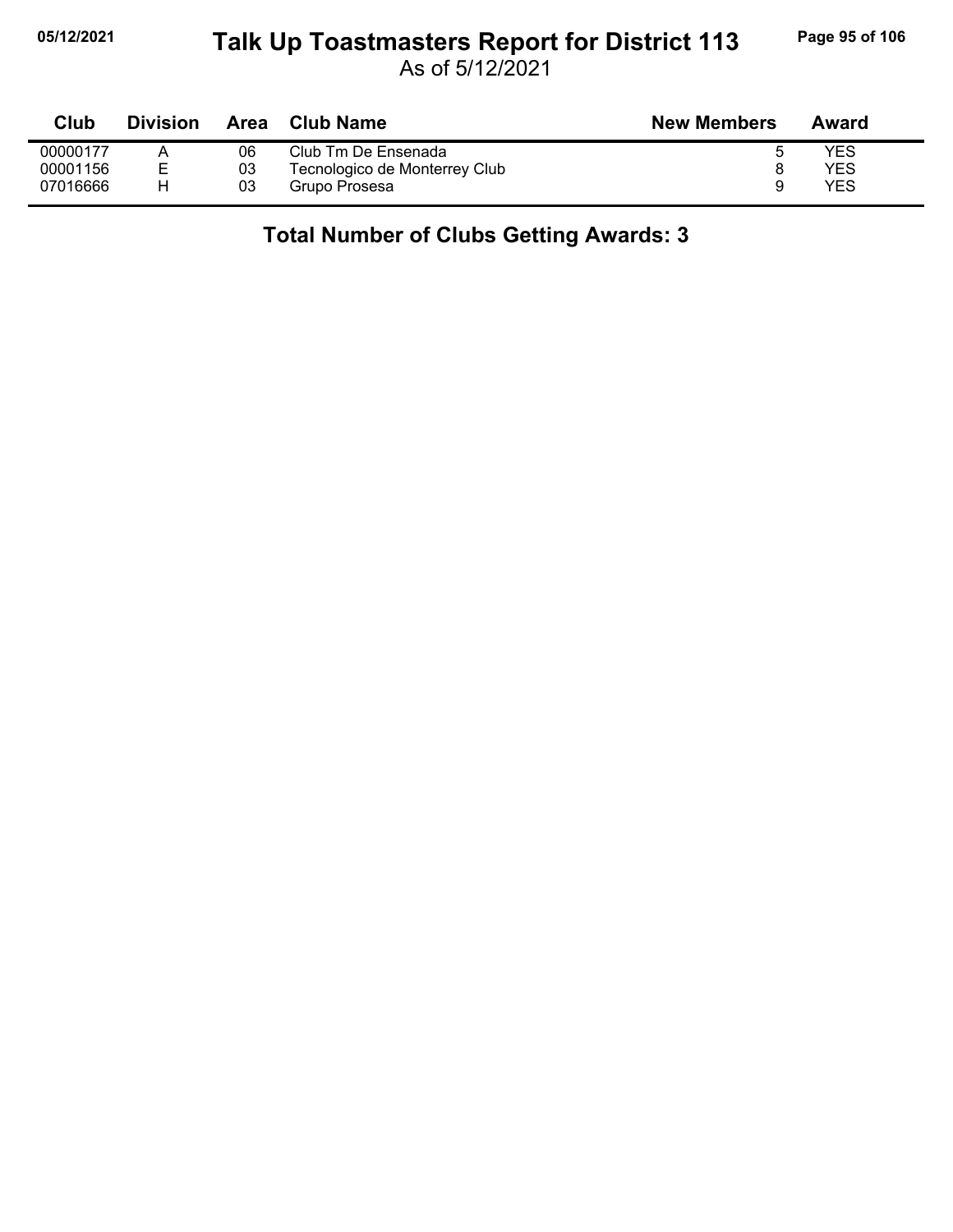#### **05/12/2021 Page 96 of 106 Talk Up Toastmasters Report for District 114**

As of 5/12/2021

| Club     | <b>Division</b> | <b>Area</b> | <b>Club Name</b>        | <b>New Members</b> | Award |
|----------|-----------------|-------------|-------------------------|--------------------|-------|
| 01202269 | B               | 05          | SEMA                    |                    | YES   |
| 07789954 |                 | 01          | Bongo Toastmasters Club |                    | YES   |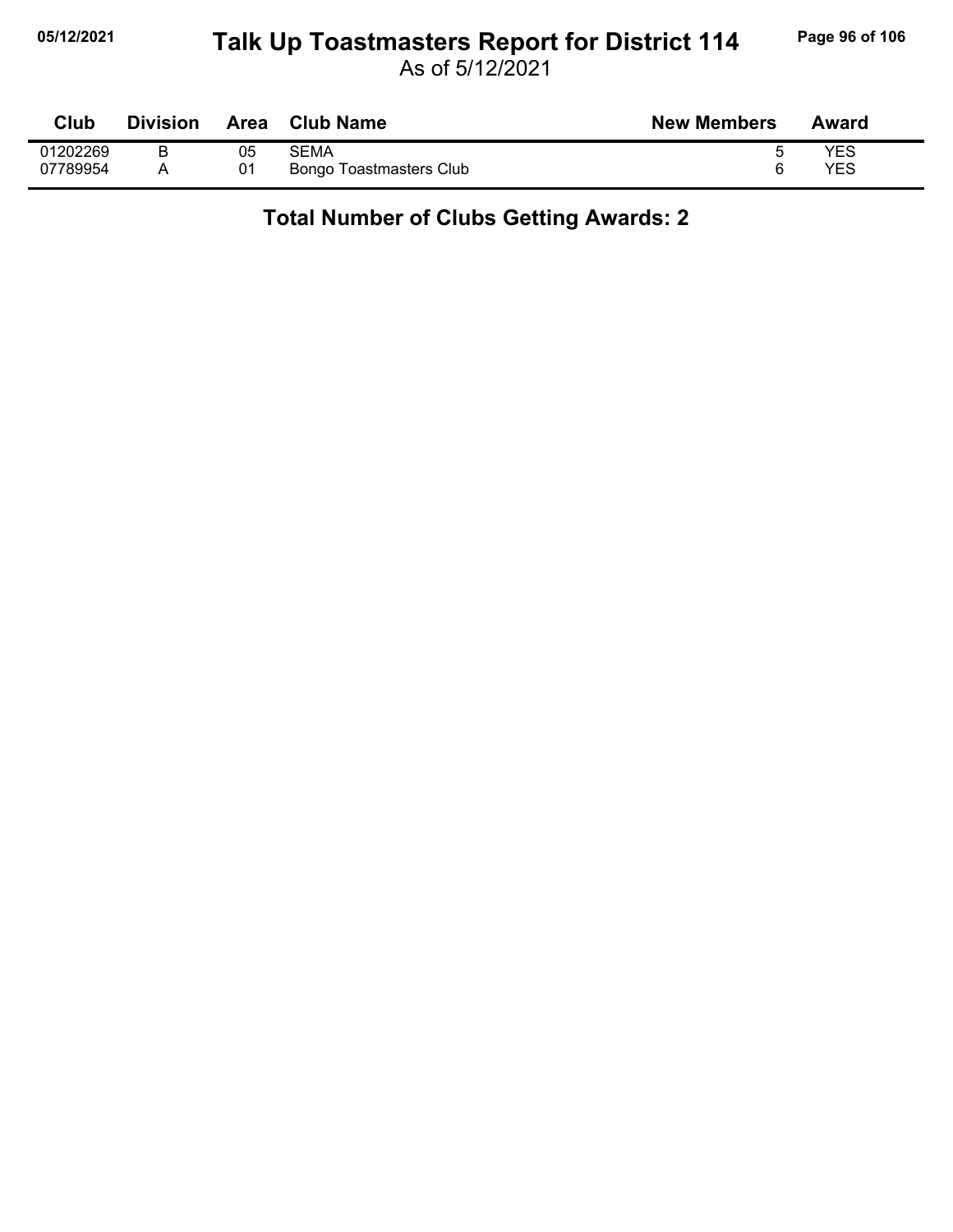#### **05/12/2021 Page 97 of 106 Talk Up Toastmasters Report for District 116**

As of 5/12/2021

| <b>Club</b> | <b>Division</b> | Area | <b>Club Name</b>                                  | <b>New Members</b> | <b>Award</b> |
|-------------|-----------------|------|---------------------------------------------------|--------------------|--------------|
| 07806765    | B               | 08   | <b>MARATHI TOASTMASTERS CLUB</b>                  | 6                  | YES          |
| 07859825    |                 | 19   | Aligarh Muslim University Alumni Qatar Toastmaste | 5                  | <b>YES</b>   |
| 07837788    | А               | 01   | <b>KMCC Qatar Toastmasters</b>                    | 5                  | <b>YES</b>   |
| 00002910    | D               | 14   | <b>Qatar Toastmasters Club</b>                    | 5                  | <b>YES</b>   |
| 04212732    | F               | 22   | <b>Qatar Tamil Toastmasters Club</b>              | 5                  | <b>YES</b>   |
| 05001703    | А               | 03   | <b>ABHA Ladies Toastmasters Club</b>              | 8                  | <b>YES</b>   |
| 00727851    | в               | 07   | Indian Club Toastmasters                          | 5                  | <b>YES</b>   |
| 07128178    | А               | 03   | North Star Toastmasters Club                      | 5                  | <b>YES</b>   |
| 01349612    | А               | 04   | <b>Galfar Toastmasters</b>                        | 8                  | <b>YES</b>   |
| 01571590    | D               | 15   | <b>KEF Toastmasters</b>                           | 5                  | <b>YES</b>   |
| 01498197    | G               | 27   | <b>Oryx Communicators Club</b>                    | 5                  | <b>YES</b>   |
| 06077861    | C               | 12   | <b>Qatar University Toastmasters (arabic)</b>     | 11                 | <b>YES</b>   |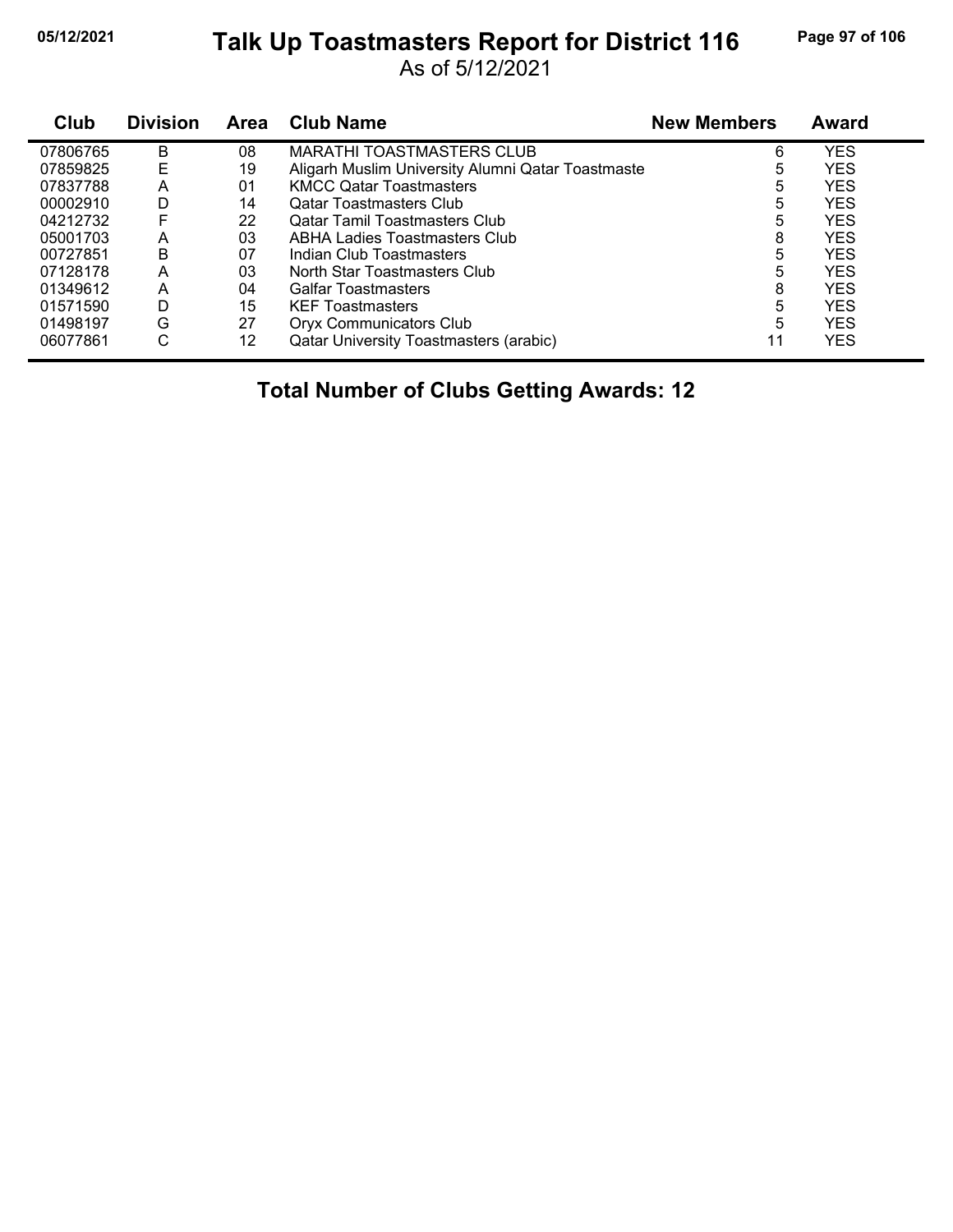#### **05/12/2021 Page 98 of 106 Talk Up Toastmasters Report for District 117**

As of 5/12/2021

| Club     | <b>Division</b> | <b>Area</b> | <b>Club Name</b>               | <b>New Members</b> | Award |
|----------|-----------------|-------------|--------------------------------|--------------------|-------|
| 05740935 |                 |             | <b>Fujifilm Tech Talks</b>     |                    | YES   |
| 07771164 |                 |             | Q2 Solutions Toastmasters Club |                    | YES   |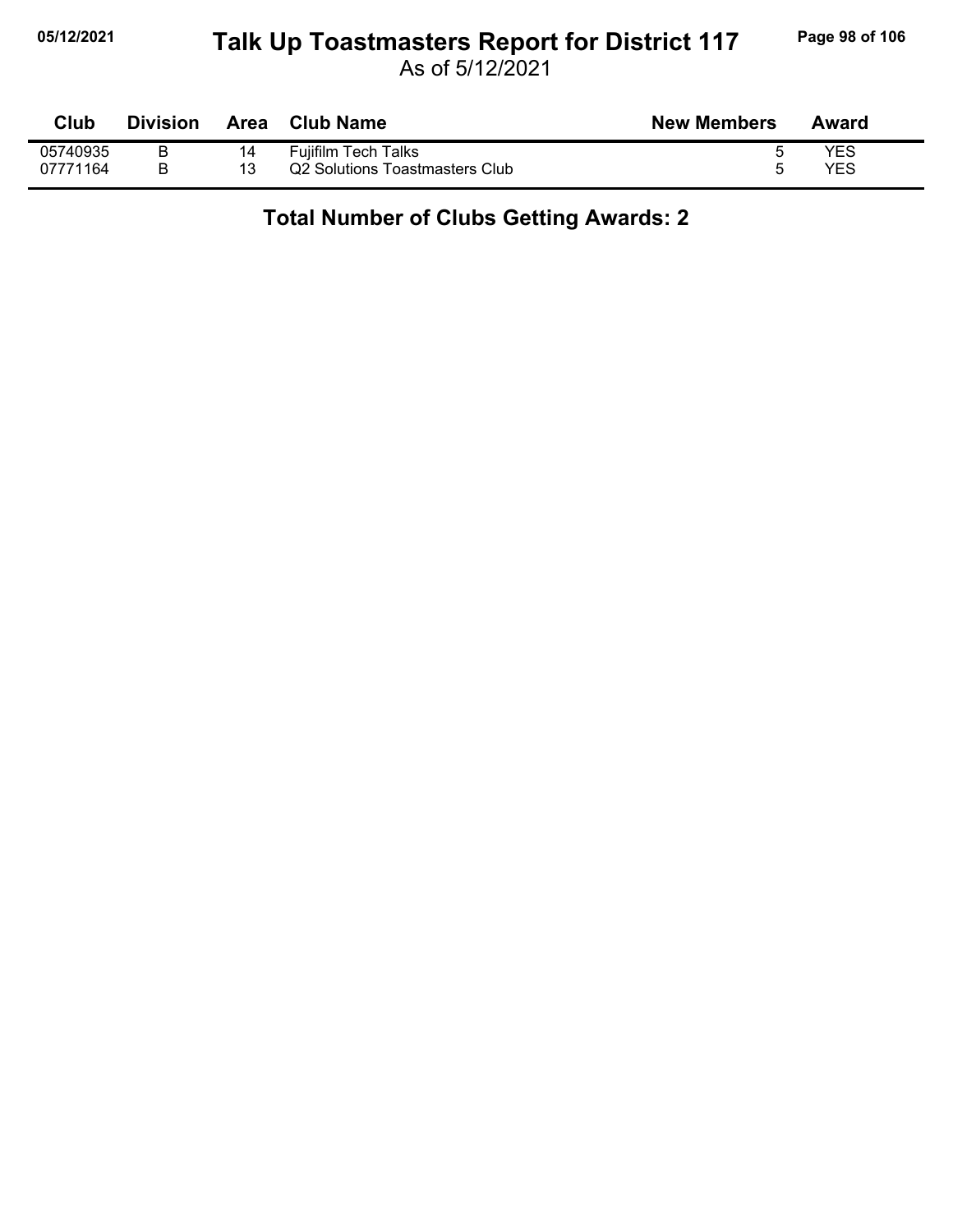# **05/12/2021 Page 99 of 106 Talk Up Toastmasters Report for District 118**

As of 5/12/2021

| Club     | <b>Division</b> | <b>Area</b> | <b>Club Name</b>                        | <b>New Members</b> | <b>Award</b> |
|----------|-----------------|-------------|-----------------------------------------|--------------------|--------------|
| 07757501 | P               | 03          | <b>TOP Toastmasters Club</b>            | 11                 | <b>YES</b>   |
| 07712205 | D               | 04          | Foresea Toastmasters International Club | 5                  | <b>YES</b>   |
| 07594599 | E               | 03          | Nansha Harbor Toastmasters Club         | 6                  | <b>YES</b>   |
| 07391131 | M               | 01          | Lanzhou Campus Toastmasters Club        | 10                 | <b>YES</b>   |
| 02984976 | S               | 03          | <b>ACME Bilingual Toastmasters Club</b> | 5                  | <b>YES</b>   |
| 03363648 | Н               | 04          | S-Mart Toastmasters Club                | 5                  | <b>YES</b>   |
| 03692031 | Y               | 01          | Wavy Toastmasters Club                  |                    | <b>YES</b>   |
| 03648504 | A               | 01          | Happy Family 1                          | 8                  | <b>YES</b>   |
| 05650645 | P               | 03          | AACTP Chengdu Toastmasters Club         | 5                  | <b>YES</b>   |
| 05948413 | н               | 01          | A.A.C.T.P. Shenzhen Toastmasters Club   |                    | <b>YES</b>   |
| 05954043 | S               | 04          | <b>AACTP Dongguan Toastmasters Club</b> | 5                  | <b>YES</b>   |
| 05996560 | N               | 02          | <b>Huadu Expression</b>                 | 8                  | <b>YES</b>   |
| 05572485 | D               | 03          | United Pacers Toastmasters Club         | 6                  | <b>YES</b>   |
| 06952186 | D               | 02          | Lohas Toastmasters Club                 |                    | <b>YES</b>   |
| 06769329 | ٧               | 02          | Yuan Zi Toastmasters Club               | 10                 | <b>YES</b>   |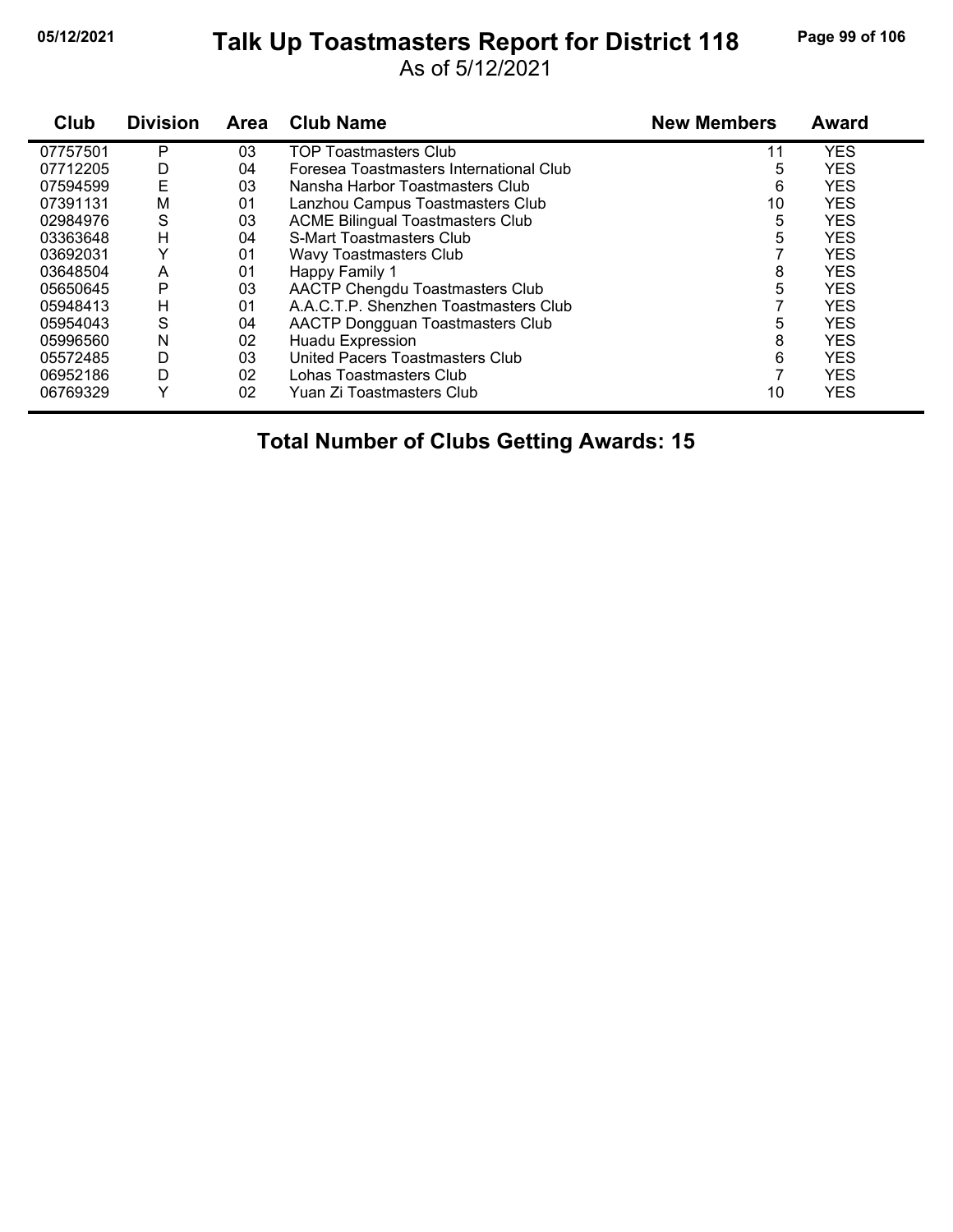### **05/12/2021 Page 100 of 106 Talk Up Toastmasters Report for District 119**

As of 5/12/2021

| Club     | <b>Division</b> | Area | <b>Club Name</b>               | <b>New Members</b> | Award      |
|----------|-----------------|------|--------------------------------|--------------------|------------|
| 03885338 |                 | 14   | NYC Power Speakers             |                    | YES        |
| 00008685 |                 | 42   | Queens Best Club               | b                  | YES        |
| 07235433 |                 | 54   | <b>CCCLI Good News Orators</b> |                    | <b>YES</b> |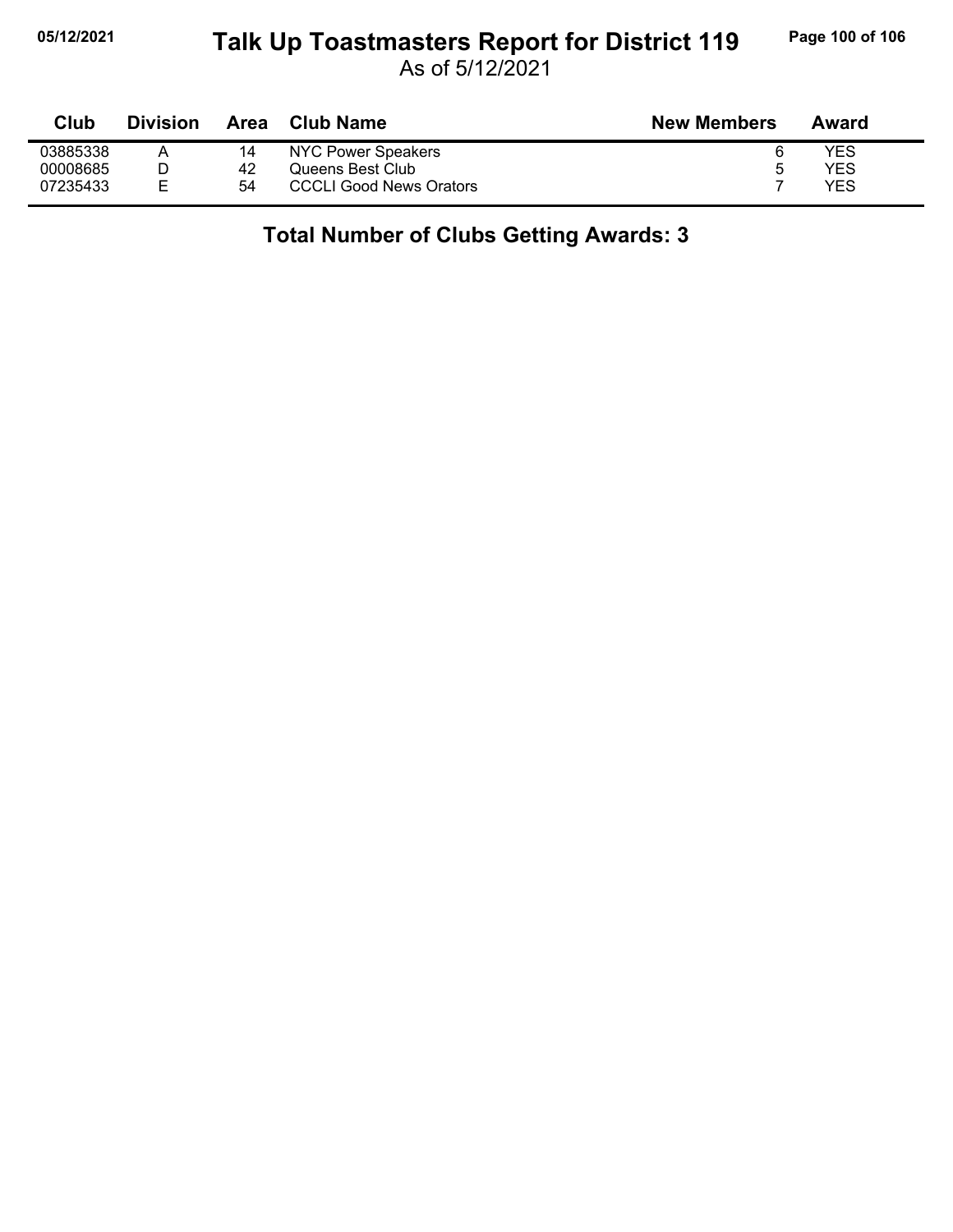#### **05/12/2021 Page 101 of 106 Talk Up Toastmasters Report for District 120**

As of 5/12/2021

| Club     | <b>Division</b> | <b>Area</b> | <b>Club Name</b>                               | <b>New Members</b> | Award      |
|----------|-----------------|-------------|------------------------------------------------|--------------------|------------|
| 07208253 | E               | 01          | Walkie Talkie Nanganallur                      | 5                  | <b>YES</b> |
| 06128127 | D               | 02          | Genesys Toastmasters Club                      |                    | <b>YES</b> |
| 07517992 | н               | 05          | SIT Toastmasters Club III                      | 6                  | <b>YES</b> |
| 02952296 | B               | 01          | Standard Chartered GBS India - Haddows Toastma | 5                  | <b>YES</b> |
| 03075300 | A               | 04          | Coromandel Toastmasters Club                   | 5                  | <b>YES</b> |
| 02560442 | G               | 01          | <b>TCS Maitree Alpha Toastmasters Club</b>     | 6                  | <b>YES</b> |
| 02435760 | A               | 04          | Infosys Toastmasters, Chennai                  | 5                  | <b>YES</b> |
| 02221629 | G               | 01          | <b>TCS Insurance Toastmasters Club</b>         | 8                  | <b>YES</b> |
| 02188218 | A               | 03          | L&T ECC Toastmasters Club                      | 5                  | <b>YES</b> |
| 01373947 | G               | 01          | TCS Maitree Chennai Toastmasters Club          |                    | <b>YES</b> |
| 01363550 | H               | 02          | Madras Toastmasters Club                       | 6                  | <b>YES</b> |
| 00665905 | С               | 01          | Chennai Toastmasters Club                      | 5                  | <b>YES</b> |
| 04451861 | н               | 03          | Ocean's Toastmasters Club                      | 5                  | <b>YES</b> |
| 07786564 | H               | 03          | Dynamic Leaders Forum Toastmasters Club        | 5                  | <b>YES</b> |
| 03270615 | н               | 05          | <b>Trichy Toastmasters Club</b>                | 5                  | <b>YES</b> |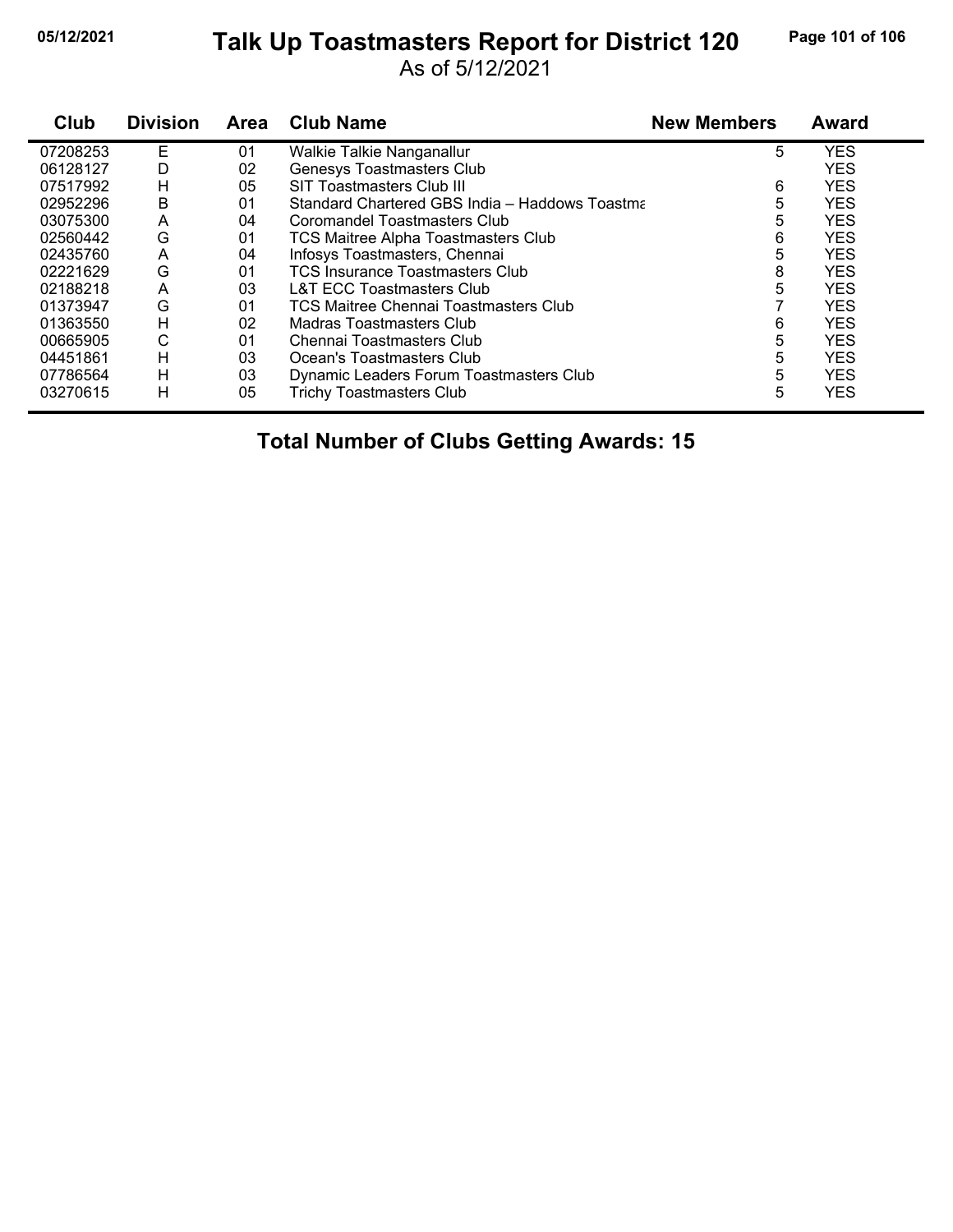#### **05/12/2021 Page 102 of 106 Talk Up Toastmasters Report for District 121**

As of 5/12/2021

| Club     | <b>Division</b> | <b>Area</b> | <b>Club Name</b>                    | <b>New Members</b> | <b>Award</b> |
|----------|-----------------|-------------|-------------------------------------|--------------------|--------------|
| 07854374 | F               | 02          | Roshni Toastmasters Club            | 5                  | <b>YES</b>   |
| 00003698 | F               | 02          | <b>Winners Club</b>                 | 5                  | <b>YES</b>   |
| 04304110 |                 | 04          | Siemens Bangalore Toastmasters Club | 6                  | <b>YES</b>   |
| 04958536 |                 | 02          | DB Bangalore Toastmasters Club      | 7                  | <b>YES</b>   |
| 03793772 | $\mathsf{C}$    | 02          | Utthishta Toastmasters              | 5                  | <b>YES</b>   |
| 03900632 | F               | 01          | Manipal-Udupi Toastmasters Club     | 5                  | <b>YES</b>   |
| 03965394 | F               | 04          | Port Town Advanced Toastmasters     | 5                  | <b>YES</b>   |
| 00691074 | H               | 04          | Kochi Club                          | 5                  | <b>YES</b>   |
| 00585650 | $\mathsf F$     | 03          | Mangalore Club                      | 13                 | <b>YES</b>   |
| 01449300 | $\mathsf{C}$    | 04          | <b>Mysore Toastmasters</b>          | 6                  | <b>YES</b>   |
| 01600545 | $\overline{F}$  | 04          | <b>INSPIRON Toastmasters Club</b>   | 5                  | <b>YES</b>   |
| 02818428 | $\mathsf F$     | 04          | Milagres Toastmasters, Mangalore    | 5                  | <b>YES</b>   |
| 07527118 | D               | 02          | <b>Lead Orators Toastmasters</b>    | $\overline{7}$     | <b>YES</b>   |
| 07706744 | B               | 03          | <b>UltraTech Toastmasters Club</b>  | 10                 | <b>YES</b>   |
| 07732670 | $\mathsf{C}$    | 02          | <b>BMS MBA Zenith</b>               | 20                 | <b>YES</b>   |
| 07732730 | $\mathsf{C}$    | 03          | <b>BMS MBA Phoenix</b>              | 20                 | <b>YES</b>   |
| 07732833 | C               | 02          | <b>BMS MBA Camaraderie</b>          | 20                 | <b>YES</b>   |
| 07732852 | C               | 03          | <b>BMS MBA Legion</b>               | 20                 | <b>YES</b>   |
| 07734175 | C               | 03          | Republic of Toastmasters            | 5                  | <b>YES</b>   |
| 06660600 |                 | 01          | <b>TVSM Toastmasters Club 1</b>     |                    | <b>YES</b>   |
| 06660603 |                 | 01          | <b>TVSM Toastmasters Club 2</b>     |                    | <b>YES</b>   |
| 07291065 | G               | 01          | <b>H&amp;R Block Toastmasters</b>   | 8                  | <b>YES</b>   |
| 07342519 | J               | 03          | <b>HP Hurricanes</b>                | 5                  | <b>YES</b>   |
| 07460211 | E               | 01          | <b>WeSpeak Toastmasters Club</b>    | 5                  | <b>YES</b>   |
| 06632488 | C               | 04          | <b>VVCE TOASTMASTERS CLUB</b>       | 6                  | <b>YES</b>   |
| 06843977 | $\mathsf{F}$    | 01          | <b>MAHE Toastmasters Club</b>       | 7                  | <b>YES</b>   |
| 05185978 |                 | 04          | Electronics City Toastmasters Club  | 8                  | <b>YES</b>   |
| 05342790 | G               | 04          | <b>Tripunithura Toastmasters</b>    | 5                  | <b>YES</b>   |
| 06110289 | $\mathsf F$     | 02          | <b>NITK Toastmasters Club</b>       | 6                  | <b>YES</b>   |
| 05843852 | J               | 04          | <b>HSR Toastmasters Club</b>        | 5                  | <b>YES</b>   |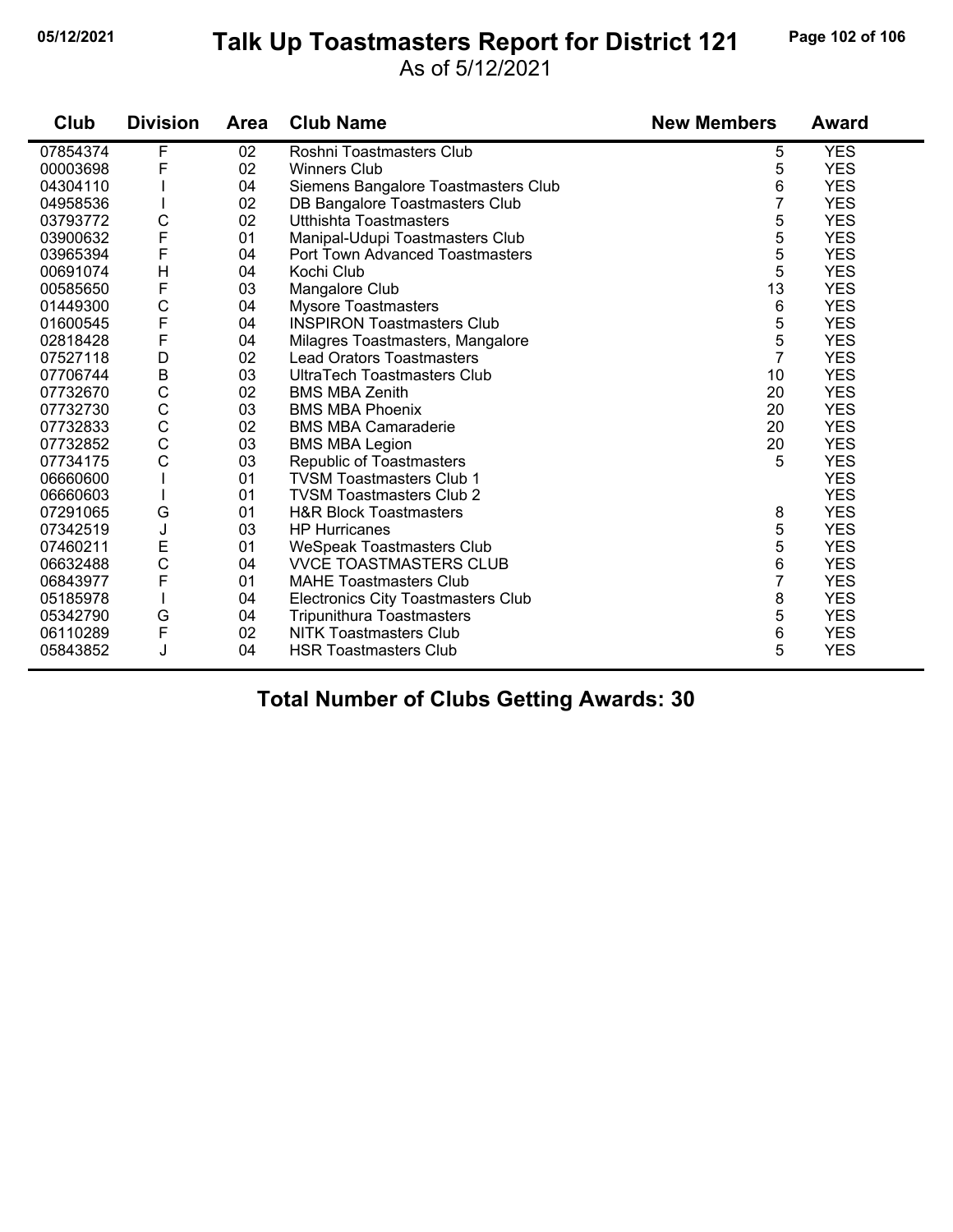#### **05/12/2021 Page 103 of 106 Talk Up Toastmasters Report for District 122**

As of 5/12/2021

| Club     | <b>Division</b> | Area | Club Name                    | <b>New Members</b> | Award |
|----------|-----------------|------|------------------------------|--------------------|-------|
| 05976218 | B               | 03   | CA Toastmasters Club Karachi |                    | YES   |
| 01154846 |                 | 09   | Islamabad Toastmasters Club  |                    | YES   |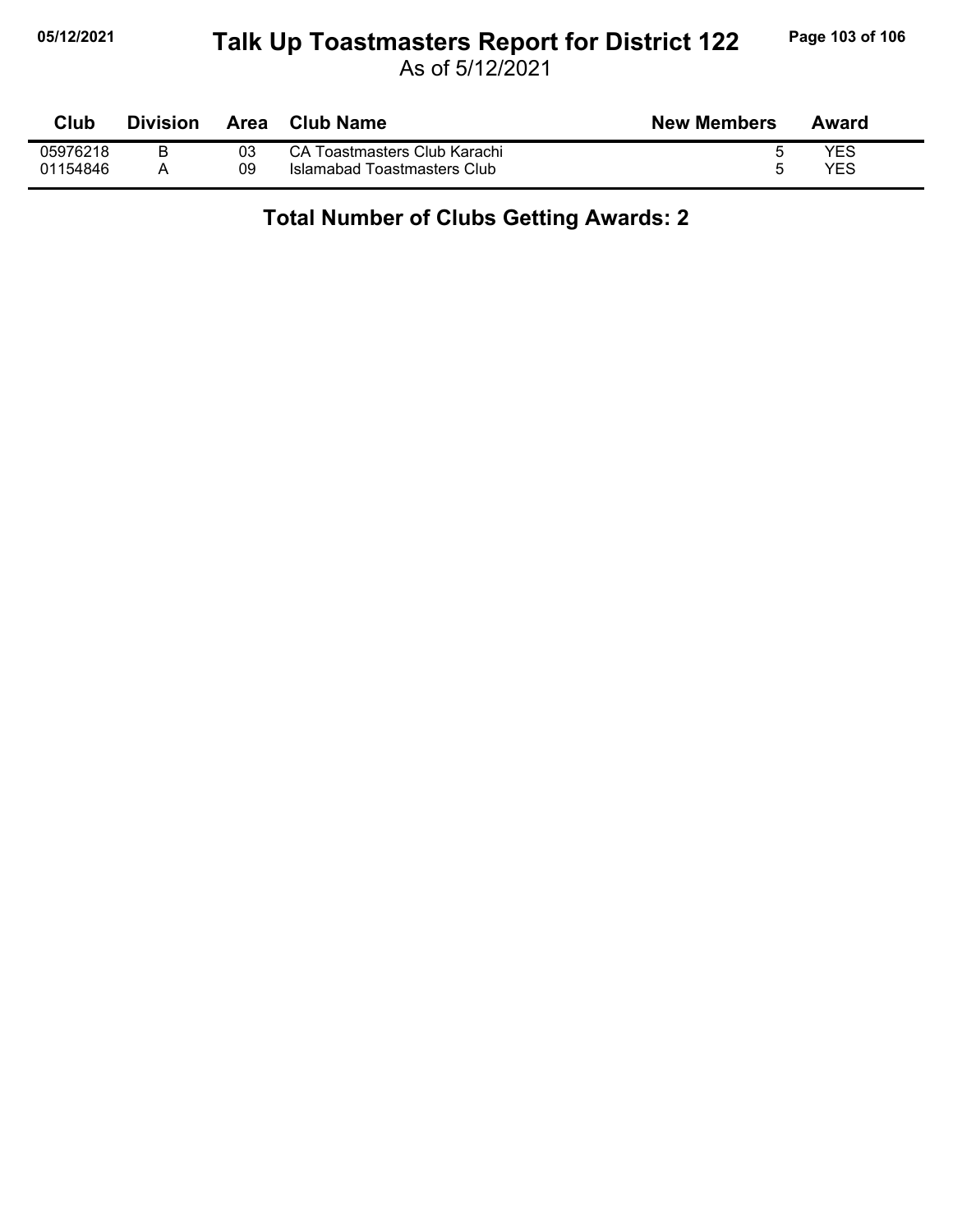#### **05/12/2021 Page 104 of 106 Talk Up Toastmasters Report for District F**

As of 5/12/2021

| Club     | <b>Division</b> | Area | <b>Club Name</b>             | <b>New Members</b> | Award |
|----------|-----------------|------|------------------------------|--------------------|-------|
| 01540787 |                 | 02   | <b>Broadly Speaking</b>      |                    | YES   |
| 04040162 |                 | 03   | Dove Street Orators          | ა                  | YES   |
| 05588745 |                 | 01   | <b>Blizzard Toastmasters</b> | h                  | YES   |